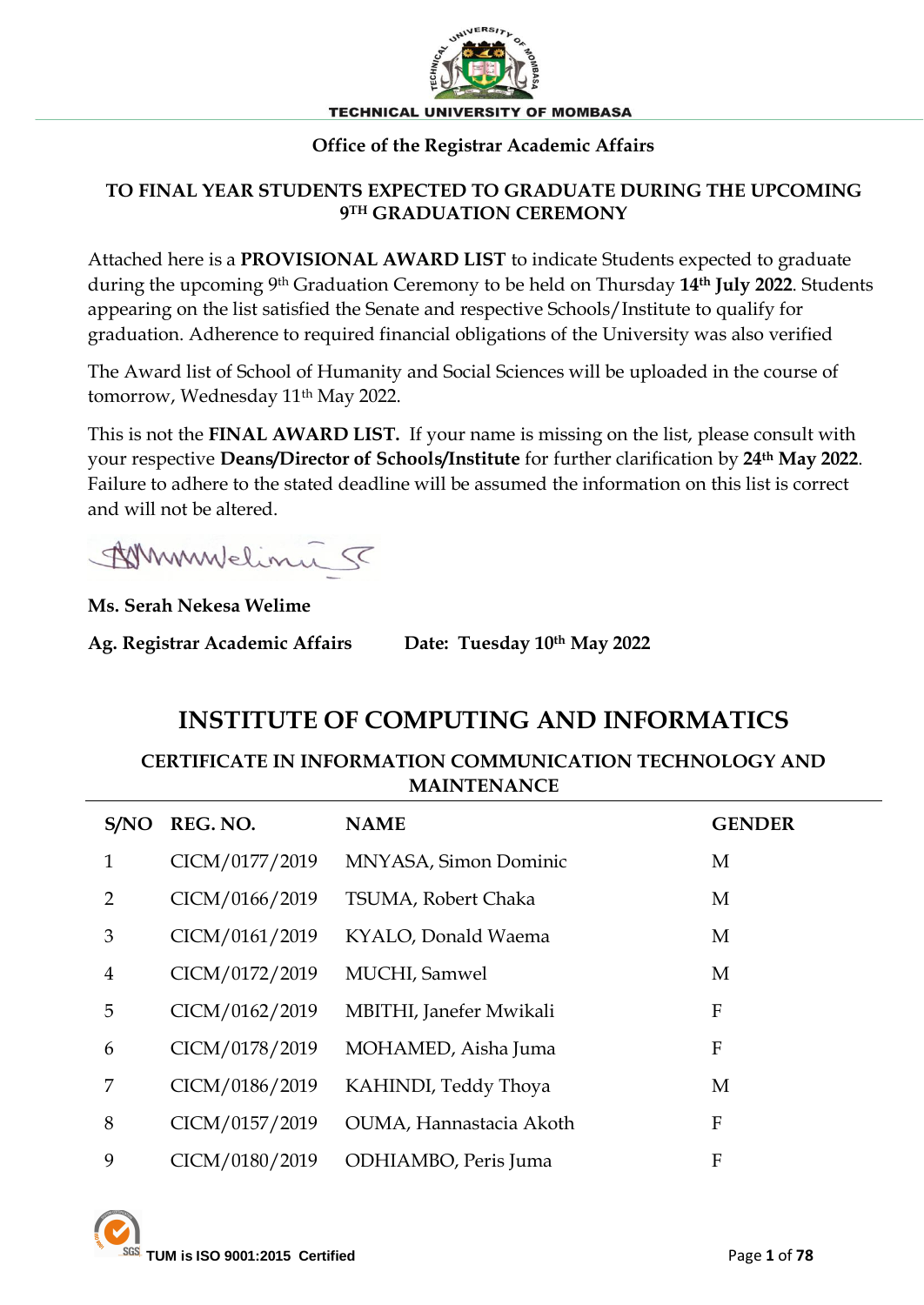| 10 | CICM/0181/2019 | MURIITHI, David Mbaabu     | M |
|----|----------------|----------------------------|---|
| 11 | CICM/0165/2019 | KAGEHA, Purity             | F |
| 12 | CICM/0173/2019 | MWACHIMBOGO, Leonard Malau | M |
| 13 | CICM/0171/2019 | OMAR, Saumu Kache          | F |
| 14 | CICM/0167/2019 | MOHAMED, Salim Sheba       | M |

## **DIPLOMA IN INFORMATION AND COMMUNICATION TECHNOLOGY**

| S/NO           | REG. NO.       | <b>NAME</b>                | <b>GENDER</b> |
|----------------|----------------|----------------------------|---------------|
| $\mathbf{1}$   | DICT/0334/2018 | BAYA, Samuel Kazungu       | M             |
| $\overline{2}$ | DICT/0380/2019 | ORONJE, Brian Omugala      | M             |
| 3              | DICT/0369/2019 | OMBASO, Sharon Moraa       | $\mathbf{F}$  |
| $\overline{4}$ | DICT/176J/2018 | ADHIAMBO, Caroline         | $\mathbf{F}$  |
| 5              | DICT/146J/2018 | <b>AKANG'O, Ivet Awuor</b> | $\mathbf{F}$  |
| 6              | DICT/0375/2019 | JUBA, Katana Marvin        | M             |
| 7              | DICT/0363/2019 | KANYUA, Maureen Kendi      | ${\bf F}$     |
| 8              | DICT/0387/2019 | OTIANG'A, Steven Otieno    | $\mathbf{M}$  |
| 9              | DICT/0388/2019 | MUNGALA, Nicodemus Robert  | M             |
| 10             | DICT/069J/2017 | KIPKEMBOI, Irvin           | M             |
| 11             | DICT/0183/2017 | KISILU, Kioko Kennedy      | M             |
| 12             | DICT/089J/2018 | MASAI, Kipkorir Koech      | M             |
| 13             | DICT/087J/2017 | NDIRANGU, Douglas Nganga   | M             |
| 14             | DICT/192J/2018 | MWINYI, Muhamed Mwinyi     | M             |
| 15             | DICT/0374/2019 | ANYONG'A, Brian Michael    | M             |
| 16             | DICT/198J/2018 | RAPANDO, Amani Joyson      | M             |
| 17             | DICT/0367/2019 | NDARA, Collins Lissy       | $\mathbf M$   |
| 18             | DICT/0379/2019 | KORIR, Patrick Kipronoh    | M             |
| 19             | DICT/0358/2018 | MAMBO, Paul Katana         | $\mathbf M$   |

## **BACHELOR OF SCIENCE IN INFORMATION TECHNOLOGY**

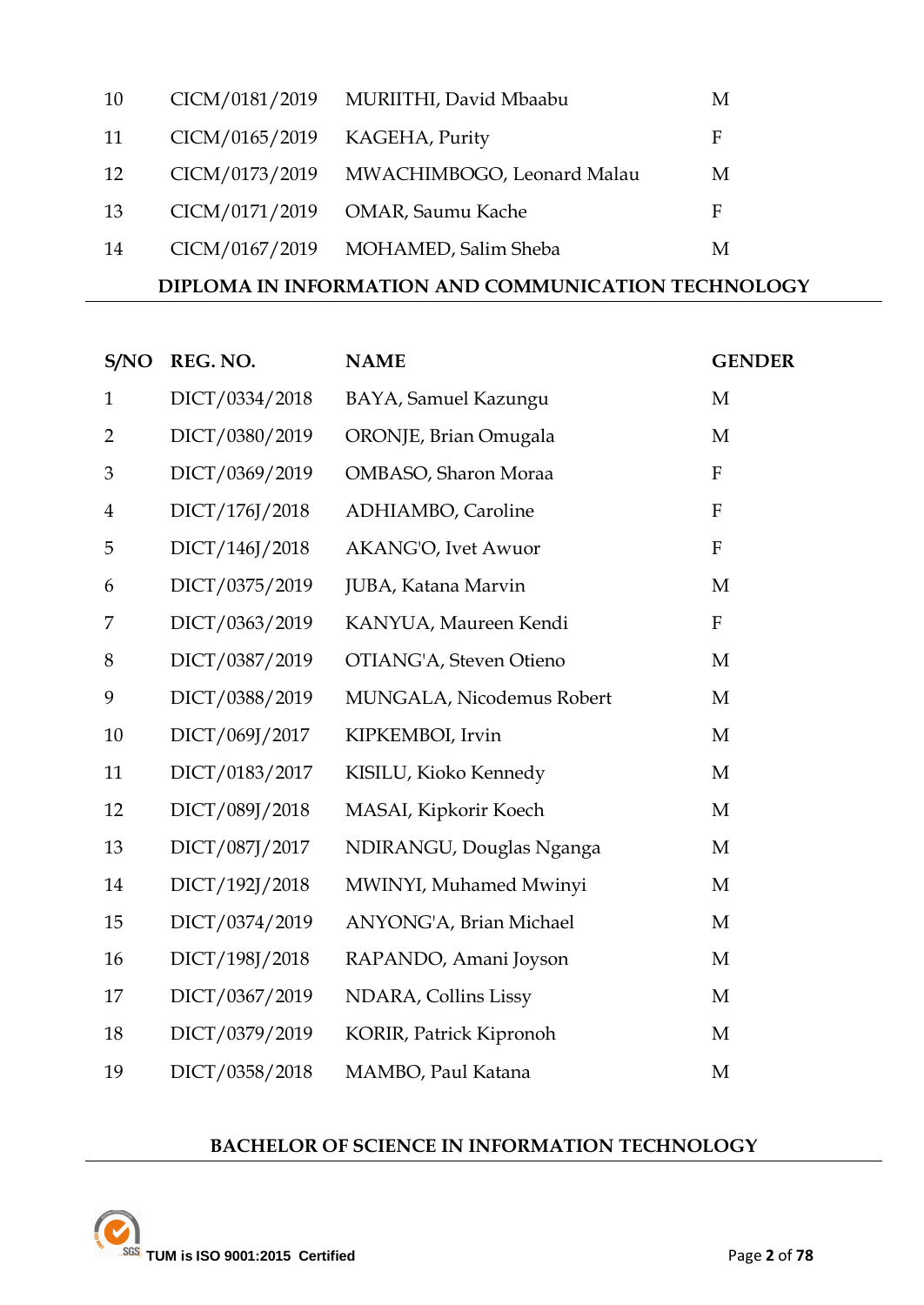|                | S/NO REG. NO.  | <b>NAME</b>                      | <b>GENDER</b> |
|----------------|----------------|----------------------------------|---------------|
| $\mathbf{1}$   | BSIT/198J/2017 | ODUOR, Odongo Isaiah             | M             |
| $\overline{2}$ | BSIT/163J/2017 | MAINA, Ngaruiya Victor           | M             |
| 3              | BSIT/081J/2016 | MITAMBO, Joseph Githui           | M             |
| $\overline{4}$ | BSIT/199J/2017 | MOREMA, Kwamboka Agnes           | $\mathbf F$   |
| 5              | BSIT/194J/2017 | ODONGO, Billy Obuya              | M             |
| 6              | BSIT/180J/2017 | WAWERU, Moses Wambugu            | M             |
| 7              | BSIT/170J/2017 | MULINGE, Muli Alexander          | M             |
| 8              | BSIT/195J/2017 | OYUGI, Felix Magati              | M             |
| 9              | BSIT/197J/2017 | ONYANGO, Rodgers                 | M             |
| 10             | BSIT/192J/2017 | WABUKO, Otoli Rebecca            | $\mathbf F$   |
| 11             | BSIT/151J/2017 | SAID, Salsabila Abdulhalim       | $\mathbf F$   |
| 12             | BSIT/202J/2017 | OMOLO, Otieno Ben-Gurion         | M             |
| 13             | BSIT/104J/2016 | KAMANDE, Martha Wairimu          | $\mathbf F$   |
| 14             | BSIT/139J/2016 | FEISAL, Mohamed Ibrahim          | M             |
| 15             | BSIT/115J/2016 | KIPKOECH, Martin                 | M             |
| 16             | BSIT/156J/2017 | WANJIRA, Newton Warui            | M             |
| 17             | BSIT/168J/2017 | NJUE, Eustace Mutugi             | M             |
| 18             | BSIT/184J/2017 | ROTICH, Kirwa Lawi               | M             |
| 19             | BSIT/137J/2016 | SIKUKU, Emmanuel                 | M             |
| 20             | BSIT/162J/2017 | KAHINDI, Baraka                  | M             |
| 21             | BSIT/186J/2017 | KIPTOO, Brian                    | M             |
| 22             | BSIT/177J/2017 | <b>IKAPESI, Saviour Emmanuel</b> | M             |
| 23             | BSIT/113J/2016 | KIPCHIRCHIR, Ivan                | M             |
| 24             | BSIT/124J/2016 | MENYA, Ruth Akoth                | $\mathbf{F}$  |
| 25             | BSIT/204J/2017 | SHIRAO, Angela Wagasa            | $\mathbf F$   |
| 26             | BSIT/153J/2017 | MAINA, Kenedy Kinuthia           | M             |
| 27             | BSIT/179J/2017 | KAMUYU, Gichuki Collins          | M             |

TUM is ISO 9001:2015 Certified Page 3 of 78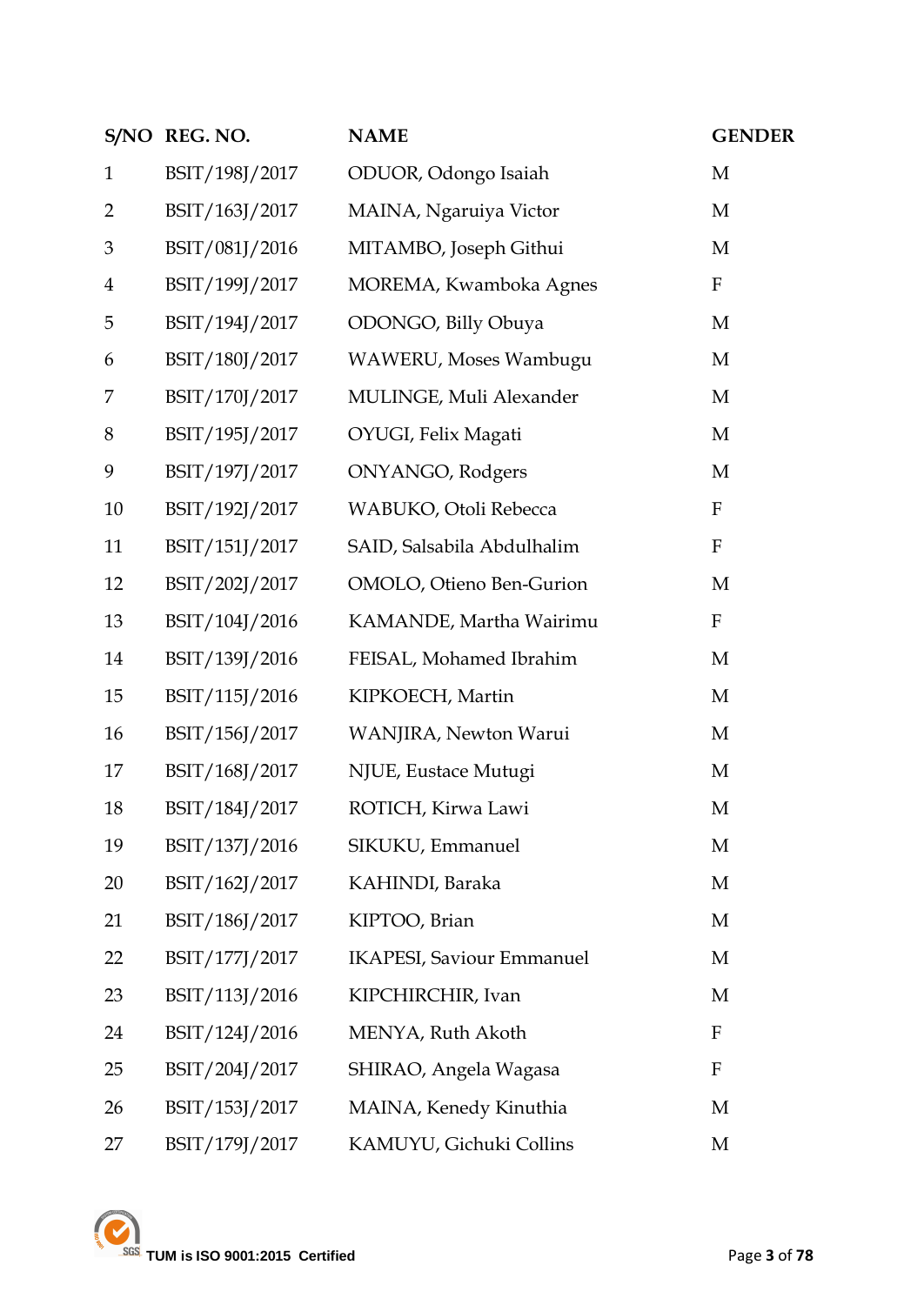| 28 | BSIT/142J/2016 | AHMED, Mariam Chula    | F |
|----|----------------|------------------------|---|
| 29 | BSIT/146J/2016 | SANG, Robert Kiprotich | M |
| 30 | BSIT/178J/2017 | ODHIAMBO, Brian        | M |

## **BACHELOR OF TECHNOLOGY IN INFORMATION AND COMMUNICATION TECHNOLOGY**

|                | S/NO REG. NO.  | <b>NAME</b>              | <b>GENDER</b> |
|----------------|----------------|--------------------------|---------------|
| $\mathbf{1}$   | BTIT/290J/2017 | MERAB, Hope Achieng      | $\mathbf{F}$  |
| $\overline{2}$ | BTIT/272J/2017 | KIMUTAI, Cosmas          | M             |
| 3              | BTIT/208J/2017 | JEPKIRUI, Clare          | $\mathbf{F}$  |
| $\overline{4}$ | BTIT/269J/2017 | KIPKURUI, Victor         | M             |
| 5              | BTIT/263J/2017 | OMAMBIA, Fred Onchiri    | M             |
| 6              | BTIT/260J/2017 | MOROA, Lucy Hawadesa     | $\mathbf F$   |
| 7              | BTIT/232J/2017 | MWADZAPHARA, Ali Juma    | M             |
| 8              | BTIT/303J/2017 | WANYONYI, W John         | M             |
| 9              | BTIT/213J/2017 | OMOTTO, Kenneth          | M             |
| 10             | BTIT/170J/2017 | KAMAU, Eric Mwangi       | M             |
| 11             | BTIT/219J/2017 | ANYIKA, Rawlings         | M             |
| 12             | BTIT/298J/2017 | OKODE, Victor Ochieng    | M             |
| 13             | BTIT/276J/2017 | WANYONYI, Lucy Nasimiyu  | ${\bf F}$     |
| 14             | BTIT/166J/2017 | MOHAMMED, Fuad Karama    | M             |
| 15             | BTIT/205J/2017 | KAMAU, Rose Nduta        | ${\bf F}$     |
| 16             | BTIT/249J/2017 | MUMINA, Churqo Sharu     | $\rm F$       |
| 17             | BTIT/212J/2017 | TEZI, Ojwang Sylvester   | M             |
| 18             | BTIT/253J/2017 | KITILA, John Matheka     | M             |
| 19             | BTIT/264J/2017 | ABDULLAHI, Fartun Hassan | F             |
| 20             | BTIT/239J/2017 | WAINAINA, Nicolas Mugo   | M             |
| 21             | BTIT/262J/2017 | TARUS, Abraham Kiplagat  | M             |
| 22             | BTIT/257J/2017 | SIFUNA, R Barasa         | M             |

**TUM** is ISO 9001:2015 Certified **Page 4** of 78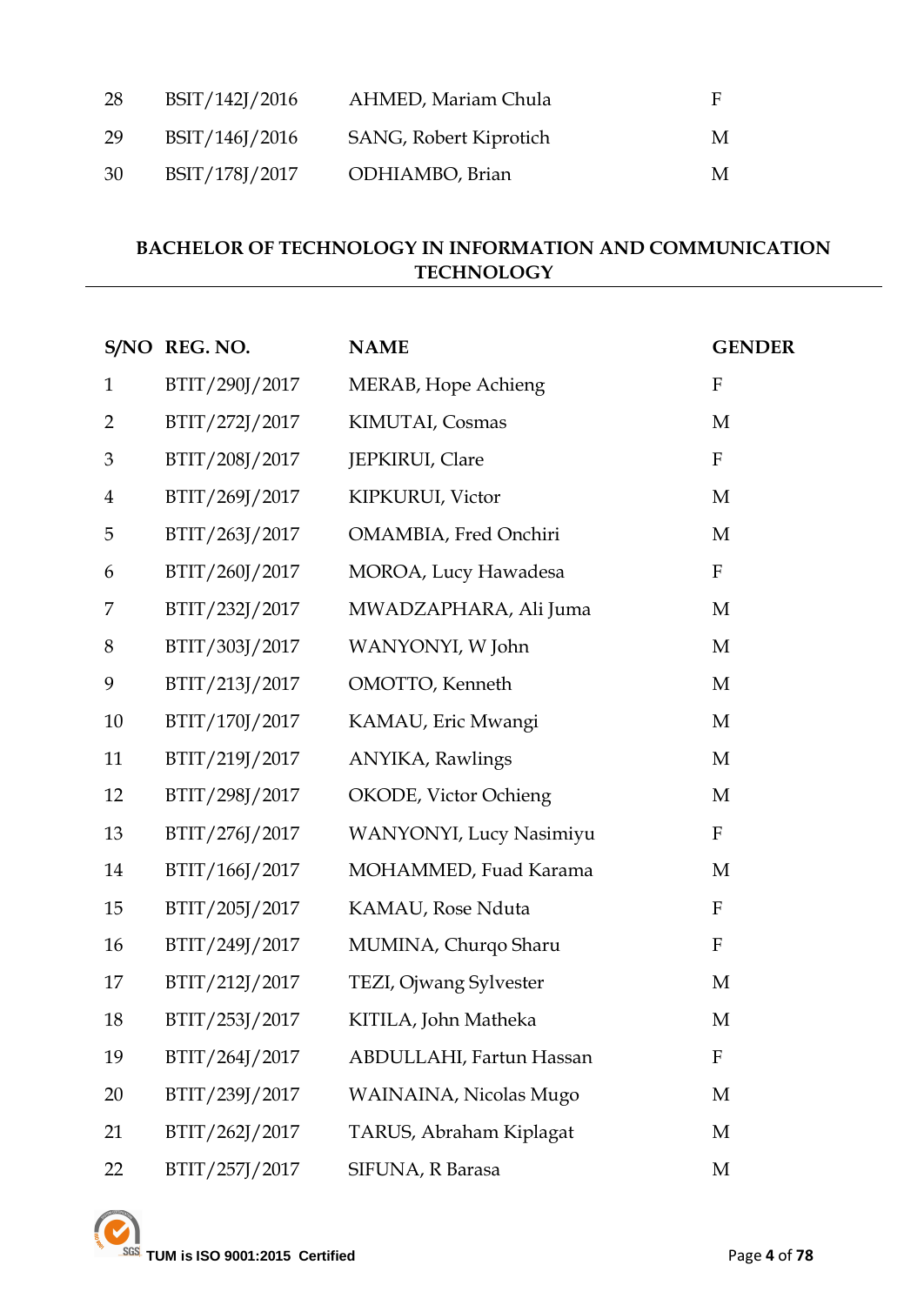| 23 | BTIT/154J/2016 | OKOTO, Paul Adams                 | M                         |
|----|----------------|-----------------------------------|---------------------------|
| 24 | BTIT/114J/2016 | KIURA. Emmanuel Nyaga             | М                         |
| 25 | BTIT/277J/2017 | KIMANI, Kinyara Simon             | M                         |
| 26 | BTIT/265J/2017 | NYAMONGO, Daniel Oisebe           | M                         |
| 27 | BTIT/173J/2017 | MASYUKI, William Nzioki           | M                         |
| 28 | BTIT/300J/2017 | JOSHUA, Kemei Kipsuge             | M                         |
| 29 | BTIT/248J/2017 | MWITHIMBU, Dickson Mwirigi        | M                         |
| 30 | BTIT/234J/2017 | WANGUI, Tarcisio Muhoro           | M                         |
| 31 | BTIT/293J/2017 | OKOTH, Diana Atieno               | $\mathbf{F}$              |
| 32 | BTIT/235J/2017 | MUCHIRI, Kennedy Ndung'u          | M                         |
| 33 | BTIT/202J/2017 | MKOLWE, Rodgers                   | M                         |
| 34 | BTIT/302J/2017 | NJIHIA, Elijah Waithaka           | M                         |
| 35 | BTIT/278J/2017 | WANYAMA, N Sylvia                 | $\boldsymbol{\mathrm{F}}$ |
| 36 | BTIT/252J/2017 | KATITI, Samuel Mutua              | M                         |
| 37 | BTIT/217J/2017 | MOGITA, Ian Nemwel                | M                         |
| 38 | BTIT/280J/2017 | NYONGESA, Injendi John            | M                         |
| 39 | BTIT/224J/2017 | <b>OMANGA</b> , Frankline Kennedy | M                         |
| 40 | BTIT/287J/2017 | NDOLO, Micheal Onyango            | M                         |
| 41 | BTIT/226J/2017 | MOMANYI, Priscah Nyamisa          | F                         |
| 42 | BTIT/288J/2017 | MOI, Jackson Getang'ita           | М                         |
| 43 | BTIT/285J/2017 | OKOK, Stephen Otieno              | М                         |
| 44 | BTIT/299J/2017 | KIBET, Onesmus                    | М                         |
| 45 | BTIT/201J/2017 | WAREGA, Tom Odhiambo              | M                         |
| 46 | BTIT/203J/2017 | GATIMU, Rehema Brigid             | F                         |
| 47 | BTIT/169J/2017 | GITONGA, Lydia Nyambura           | F                         |
| 48 | BTIT/0047/2017 | CHEMEI, Kevin Kiplagat            | М                         |
| 49 | BTIT/125J/2016 | ORONYI, Rajiv Omwando             | М                         |
| 50 | BTIT/0075/2018 | DZENGO, Elvis Jacob               | М                         |
| 51 | BTIT/251J/2017 | MWENDWA, Muli Bonface             | М                         |

**TUM is ISO 9001:2015 Certified** Page 5 of 78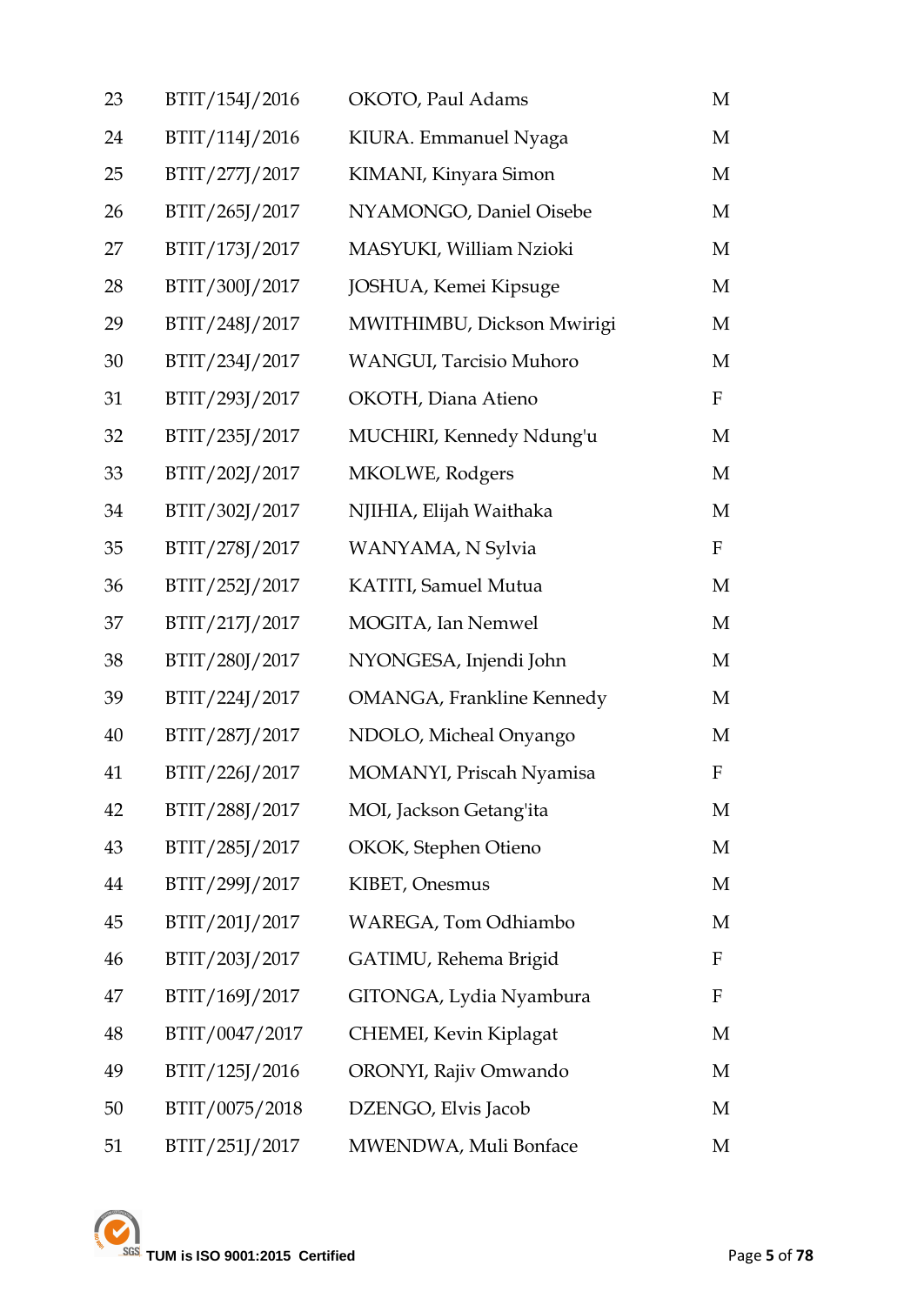| 52 | BTIT/302J/2017 | NJIHIA, Elijah Waithaka | M |
|----|----------------|-------------------------|---|
| 53 | BTIT/0049/2017 | MUTAVA, Kennedy Musau   | M |

#### **BACHELOR OF TECHNOLOGY IN INFORMATION AND COMMUNICATION TECHNOLOGY**

#### **(INFORMATION TECHNOLOGY INFRASTRUCTURE OPTION)**

|   | S/NO REG. NO.  | <b>NAME</b>                       | <b>GENDER</b> |
|---|----------------|-----------------------------------|---------------|
| 1 | BTIT/079J/2012 | WACHIRA, Wawira Jackline          | н             |
|   | BTIT/024J/2014 | <b>MUTHURI</b> , Nicholas Francis | M             |

### **BACHELOR OF TECHNOLOGY IN INFORMATION AND COMMUNICATION TECHNOLOGY**

## **(SOFTWARE SYSTEMS DEVELOPMENT OPTION)**

| S/NO REG. NO. | <b>NAME</b>                              | <b>GENDER</b> |
|---------------|------------------------------------------|---------------|
|               | $BTT/0064/2013_{M2}$ GAMBO, Alice Muyaza |               |

## **SCHOOL OF APPLIED AND HEALTH SCIENCES**

#### **CERTIFICATE IN MEDICAL LABORATORY SCIENCES**

|           | S/NO REG. NO. | <b>NAME</b>                             | <b>GENDER</b> |
|-----------|---------------|-----------------------------------------|---------------|
| $1 \quad$ |               | DMLS/0002/2015* KENGA, Henry Kalume     | M             |
| 2         |               | BMLS/0032/2013* ALI, Asma Abdullahi     | F             |
| 3         |               | DMLS/0057/2013* AMENYA, Patrick Diang'a | M             |

#### **DIPLOMA IN COMMUNITY HEALTH AND HIV MANAGEMENT**

| S/NO REG. NO. | <b>NAME</b>                           | <b>GENDER</b> |
|---------------|---------------------------------------|---------------|
|               | DCHM/096J/2018 OBIERO, Charity Kaluki |               |

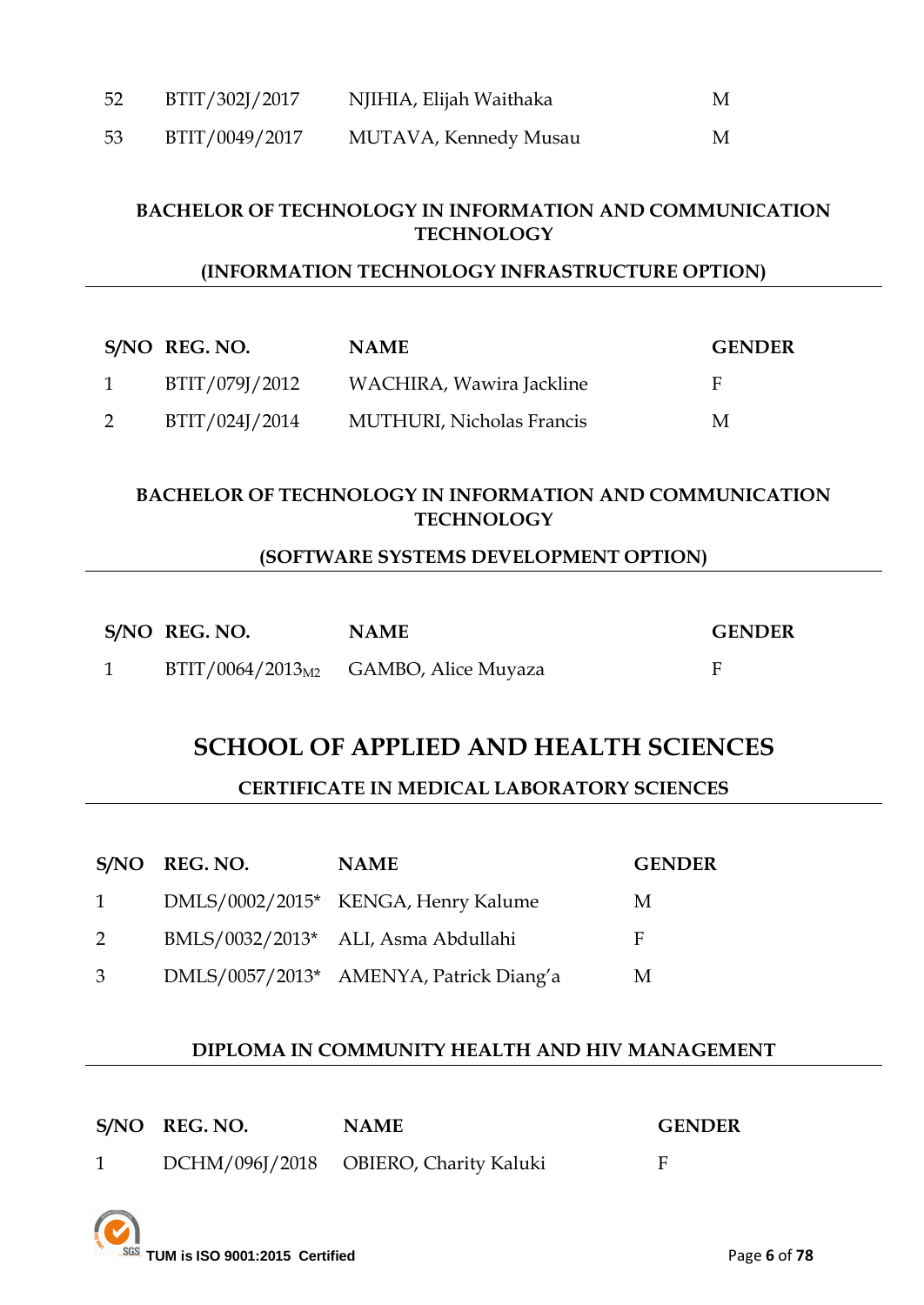| $\overline{2}$ | DCHM/0158/2019 | ABDALLAH, Omar Mohamed        | M                |   |
|----------------|----------------|-------------------------------|------------------|---|
| 3              | DCHM/0159/2019 | KIONGE, Tobias Okinyi         | M                |   |
| 4              | DCHM/0010/2013 | ABIGAEL, Kuvuna Nzui          | $\mathbf F$      |   |
| 5              | DCHM/0046/2016 | OLINYO, Stephen Kwemoi        | M                |   |
| 6              | DCHM/062J/2017 | AMAMO, Erick Ochieng          | M                |   |
| 7              | DCHM/072J/2018 | OTIENO, Maurice               | M                |   |
| 8              | DCHM/073J/2018 | WAHOME, S. Muchemi            | M                |   |
| 9              | DCHM/084J/2018 | ACHOLA, Cynthia Sarah         | $\mathbf F$      |   |
| 10             | DCHM/093J/2018 | OCHIENG, Willard Odongo       | M                |   |
| 11             | DCHM/096J/2018 | OBIERO, Charity Kaluki        | $\mathbf F$      |   |
| 12             | DCHM/101J/2018 | MAUSA, Wilson Reteti          | M                |   |
| 13             | DCHM/102J/2018 | KUBAI, Emily Gatwiri          | $\mathbf F$      |   |
| 14             | DCHM/115J/2018 | OTIENO, Odhiambo Kenneth      | M                |   |
| 15             | DCHM/0110/2018 | KAINGU, Rehema Kadzo          | F                |   |
| 16             | DCHM/0126/2018 | FATUMA, Ramadhan Mohammed     | F                |   |
| 17             | DCHM/0130/2018 | MUNIRA, Hassan Alawi          | F                |   |
| 18             | DCHM/0137/2018 | MAINA, Sarah Wangui           | F                |   |
| 19             | DCHM/0145/2018 | OUNDA, Phenny Akinyi          | F                |   |
| 20             | DCHM/0146/2018 | <b>OMUTE, Charity Poullet</b> | $\boldsymbol{F}$ |   |
| 21             | DCHM/0148/2018 | OKODE, Phares Onyango         | $\mathbf{F}$     |   |
| 22             | DCHM/0150/2018 | MNDWARIGHA, Clemence Mkanyika |                  | M |
| 23             | DCHM/0157/2019 | KHAHINDI, Emmanuel Ngumbao    | M                |   |
| 24             | DCHM/0160/2019 | MWAKUNI, Hamisi Nyale         | M                |   |
| 25             | DCHM/0161/2019 | MOWLID, Mahiw Munow           | M                |   |
| 26             | DCHM/0163/2019 | OCHIENG, Flevia Owino         | F                |   |
| 27             | DCHM/0168/2019 | MCHOMBO, Juma Sudi            | M                |   |
| 28             | DCHM/0170/2019 | MWACHOO, Angelbell Kajumwa    | F                |   |
| 29             | DCHM/0173/2019 | NYAMAWI, Harrison Dudu        | M                |   |
| 30             | DCHM/0174/2019 | BUYA, Glory Bahati            | $\boldsymbol{F}$ |   |
| 31             | DCHM/0177/2019 | MTOTO, Emma Kitawa            | $\mathbf{F}$     |   |



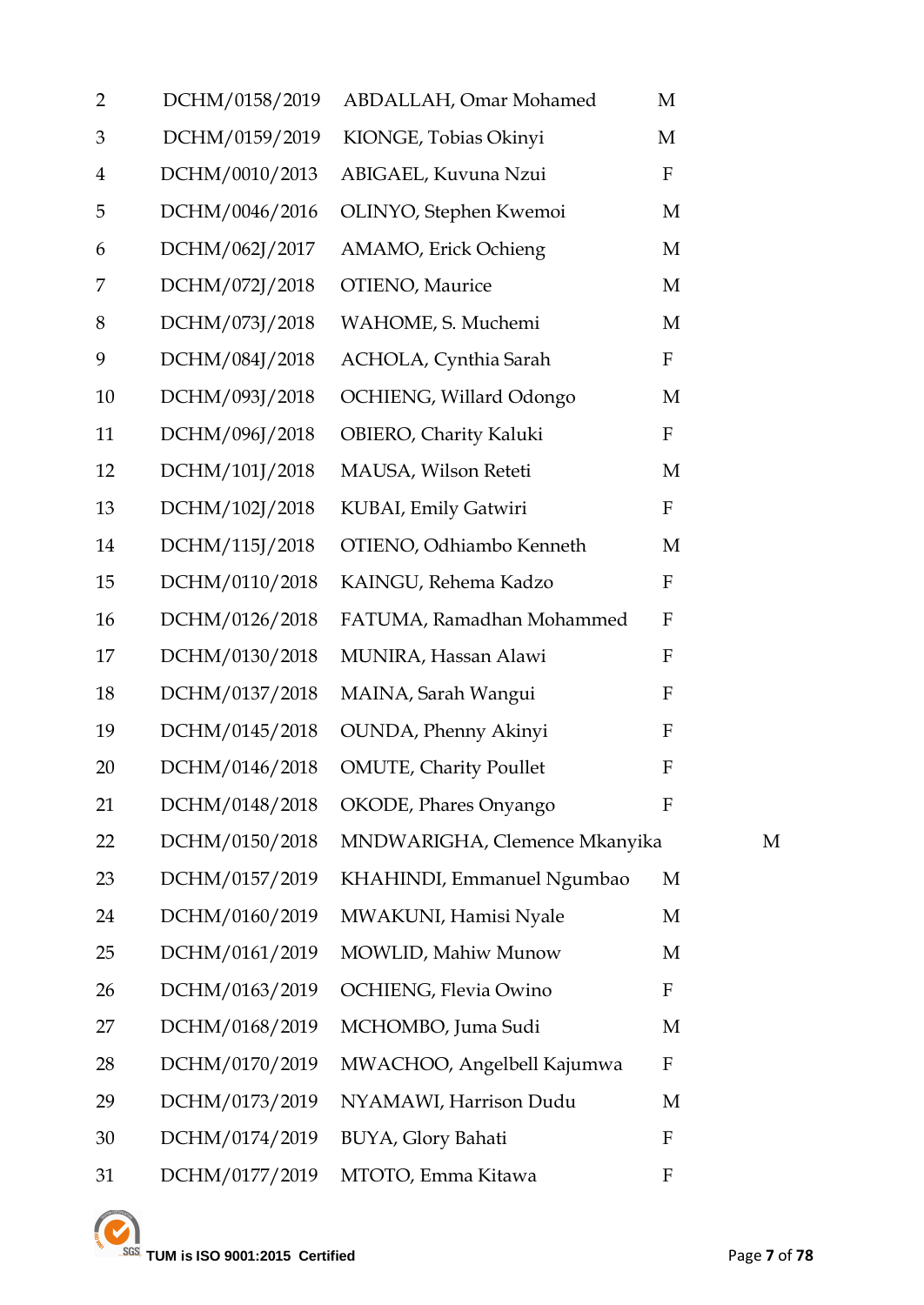| 32 | DCHM/0178/2019 RAMA, Saumu |                                      | F |             |
|----|----------------------------|--------------------------------------|---|-------------|
| 33 |                            | DCHM/0180/2019 FREDRICK, Lilian Nazi | F |             |
| 34 |                            | DCHM/0182/2019 MWAMGUPU, Rama Athman | М |             |
| 35 |                            | DCHM/0183/2019 CHEROTICH, Lilian     | F |             |
| 36 | DCHM/0147/2018             | MAHAD, Fatia Adan                    |   | $\mathbf F$ |

## **DIPLOMA IN ENVIRONMENTAL SCIENCES**

| S/NO           | REG. NO.      | <b>NAME</b>                       | <b>GENDER</b> |
|----------------|---------------|-----------------------------------|---------------|
| $\mathbf{1}$   | DES/020J/2016 | LOKOSYOO, Faith Cheperur          | F             |
| 2              | DES/026J/2016 | <b>WANYONYI</b> , Braxides Nekesa | F             |
| 3              | DES/051J/2017 | MUASYA, Irene Katunge             | F             |
| $\overline{4}$ | DES/061J/2017 | BARMASAI, Carolyne Jepkurui       | $\mathbf{F}$  |
| 5              | DES/069J/2017 | MUMBO, Jevans                     | M             |
| 6              | DES/070J/2017 | AHENDA, Derrick Odour             | M             |
| 7              | DES/0014/2017 | OLIECH, Victor Obaro              | M             |
| 8              | DES/088J/2017 | ANYANGO, Cynthia                  | F             |
| 9              | DES/146J/2018 | AKOTH, Verah                      | F             |
| 10             | DES/076J/2017 | <b>AKINYI, Violler Oswago</b>     | $\mathbf{F}$  |
| 11             | DES/015J/2016 | KENEI, Olivia Chepkorir           | $\mathbf{F}$  |
| 12             | DES/057J/2017 | PKEMOI, Chebet Pascaliah          | F             |

#### **DIPLOMA IN ENVIRONMENTAL HEALTH SCIENCES**

| S/NO          | REG. NO.                     | <b>NAME</b>                        | <b>GENDER</b> |
|---------------|------------------------------|------------------------------------|---------------|
|               |                              | DEHS/050J/2018 OTIENO, Rose Obura  | F             |
| $\mathcal{P}$ |                              | DEHS/0048/2018 MDZOMBA, Joel Santa | М             |
| -3            | DEHS/052J/2018 NDETI, Dennis |                                    | М             |
| 4             |                              | DEHS/053J/2018 REPES, Kibelekenya  | M             |

**TUM is ISO 9001:2015 Certified** Page 8 of 78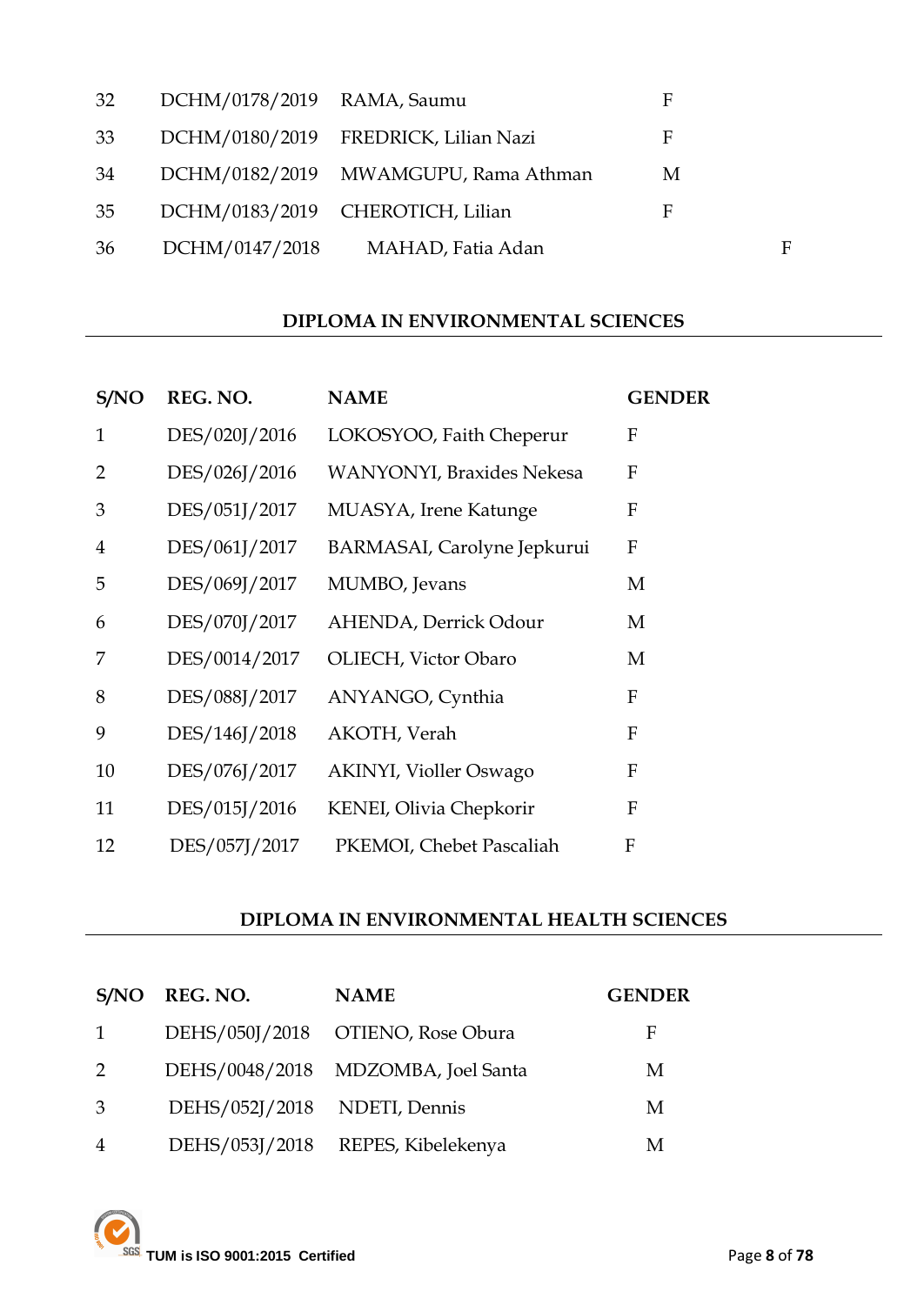| 5 | DEHS/0039/2018 ODHIAMBO, Harun Omondi | M |
|---|---------------------------------------|---|
| 6 | DEHS/0058/2018 ISSA, Aisha Hussein    | E |
|   | DEHS/0050/2018 NOOR, Raha Ahmed       | Е |

### **DIPLOMA IN MEDICAL LABORATORY SCIENCES**

| S/NO           | REG. NO.       | <b>NAME</b>                    | <b>GENDER</b>    |
|----------------|----------------|--------------------------------|------------------|
| $\mathbf{1}$   | DMLS/034J/2016 | DWINCAN, Owino Otieno          | M                |
| $\overline{2}$ | DMLS/0154/2018 | TANUI, Hellen Jepkemboi        | F                |
| 3              | DMLS/0167/2018 | OMORO, Zenoh Oketch            | M                |
| $\overline{4}$ | DMLS/0170/2018 | EVATE, Mapenzi Tsuma           | F                |
| 5              | DMLS/0171/2018 | KUPULO, Joyce Bahati           | $\boldsymbol{F}$ |
| 6              | DMLS/037J/2016 | AWUOR, Benta Akinyi            | $\boldsymbol{F}$ |
| 7              | DMLS/046J/2016 | NYAWIRA, Peter Kinyua          | M                |
| 8              | DMLS/049J/2017 | <b>ONDITI</b> , Mary Achieng'  | F                |
| 9              | DMLS/054J/2017 | <b>OTIENO, Marcellar Awour</b> | F                |
| 10             | DMLS/070J/2017 | BARASA, Duncan Bildad          | M                |
| 11             | DMLS/072J/2017 | MWAURA, Daniel Ngumi           | M                |
| 12             | DMLS/081J/2017 | AWILLY, Dancun Ochien'g        | M                |
| 13             | DMLS/0064/2016 | MINJIRO, Kevin Onyango         | M                |
| 14             | DMLS/0065/2016 | KYALO, Felista Mbithe          | $\mathbf F$      |
| 15             | DMLS/0142/2017 | KEBASO, Conelias Bitange       | M                |
| 16             | DMLS/0156/2018 | <b>OUMA</b> , Samuel Owino     | M                |
| 17             | DMLS/0035/2016 | CHERUIYOT, Davis Kibet         | M                |
| 18             | DMLS/0177/2018 | <b>MALILE</b> , Jane Kiema     | F                |
| 19             | DMLS/030J/2016 | WASWA, Brandon Wamalwa         | M                |
| 20             | DMLS/062J/2017 | MWITI, Lee Kelvin              | M                |
| 21             | DMLS/080J/2017 | JALENY, Ochieng Anthony        | M                |
| 22             | DMLS/0094/2016 | MWAINO, Godfrey Fundi          | M                |

**TUM** is ISO 9001:2015 Certified Page 9 of 78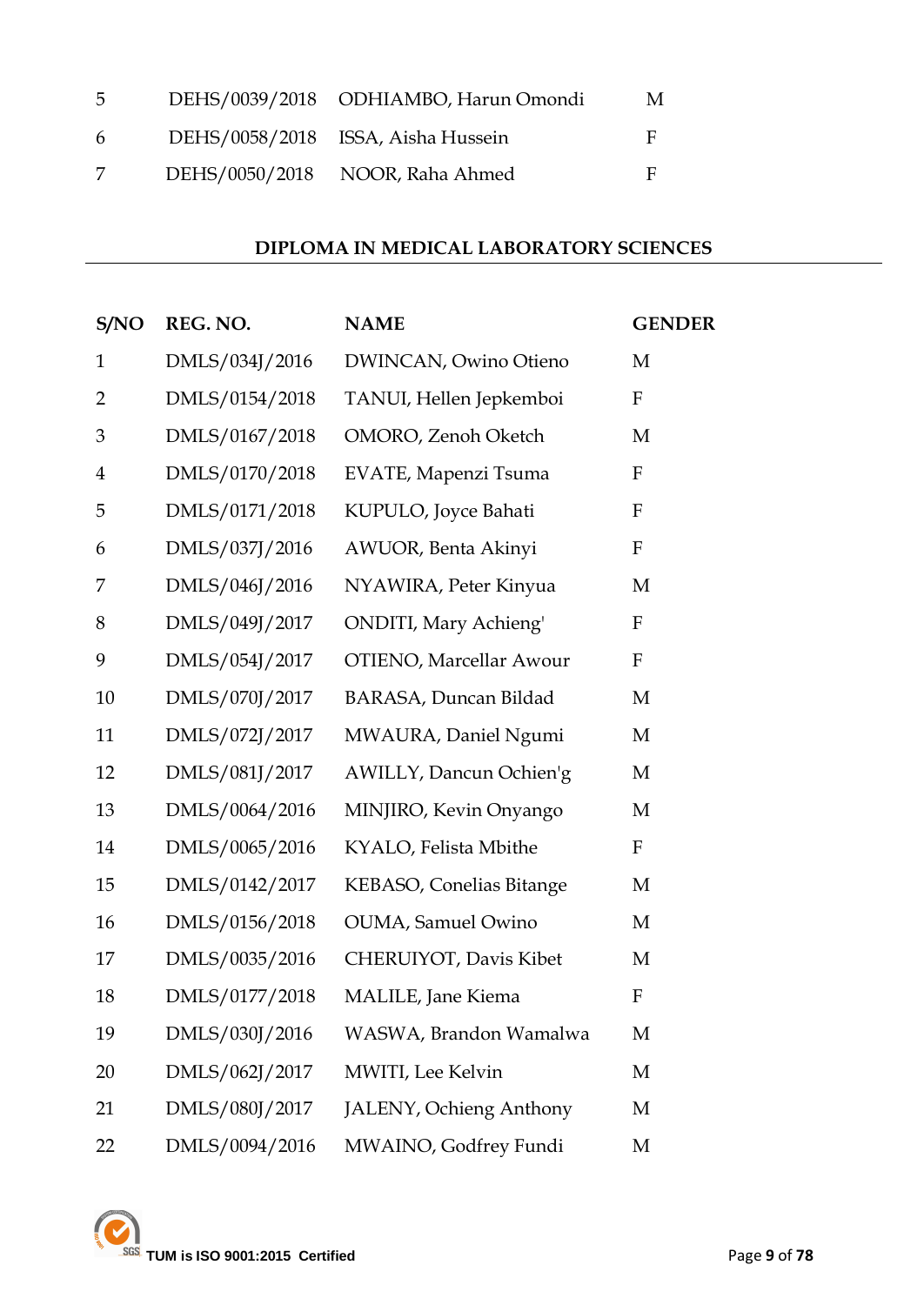| 23 | DMLS/0107/2016 | SIFUNA, Jacob Muliro          | М |
|----|----------------|-------------------------------|---|
| 24 |                | DMLS/0114/2016 NDZOVU, Hassan | M |
| 25 | DMLS/0174/2018 | KILELO, Everlyne Kadii        | F |

#### **DIPLOMA IN NUTRITION AND DIATETICS**

| S/NO           | REG. NO.      | <b>NAME</b>                  | <b>GENDER</b>             |
|----------------|---------------|------------------------------|---------------------------|
| $\mathbf{1}$   | DND/0029/2018 | MNYAKA, Joyce Ega            | $\mathbf{F}$              |
| $\overline{2}$ | DND/115J/2018 | OWINO, Tonny Odhiambo        | M                         |
| 3              | DND/118J/2018 | GICHURU, Judy Mwikali        | $\mathbf{F}$              |
| $\overline{4}$ | DND/121J/2018 | ANG'AWA, Dorcas W.           | ${\bf F}$                 |
| 5              | DND/125J/2018 | KIRAGU, Brenda Nyambura      | ${\bf F}$                 |
| 6              | DND/127J/2018 | CHEPCHUMBA, Mildred          | F                         |
| 7              | DND/130J/2018 | OUMA, Emily Awino            | ${\bf F}$                 |
| 8              | DND/134J/2018 | KYALO, Musili                | M                         |
| 9              | DND/141J/2018 | WAGANA, Maureen Njeri        | $\boldsymbol{\mathrm{F}}$ |
| 10             | DND/142J/2018 | NJUE, Prudence Murugi        | ${\bf F}$                 |
| 11             | DND/144J/2018 | <b>BETT, Jackson Kipsang</b> | M                         |
| 12             | DND/145J/2018 | OGONDO, Achieng Emmaculate   | $\boldsymbol{F}$          |
| 13             | DND/147J/2018 | ODHIAMBO, Lenox Otieno       | M                         |
| 14             | DND/150J/2018 | WASIKE, Immaculate Oyana     | ${\bf F}$                 |
| 15             | DND/0020/2017 | CHOMBO, Emily Samba          | ${\bf F}$                 |
| 16             | DND/0030/2018 | NYONDO, Mwanathini Luvuno    | ${\bf F}$                 |

## **DIPLOMA IN PHARMACEUTICAL TECHNOLOGY**

|          | S/NO REG. NO. | <b>NAME</b>                 | <b>GENDER</b> |
|----------|---------------|-----------------------------|---------------|
| $\sim$ 1 | DPT/008J/2015 | NJOGU, Gitari Kelvin        | M             |
| 2        | DPT/0005/2015 | OPONDO, Odhiambo Emmanuel M |               |
| 3        | DPT/037J/2016 | RIOBA, Diana Nyamisa        | F             |

**TUM is ISO 9001:2015 Certified** Page 10 of 78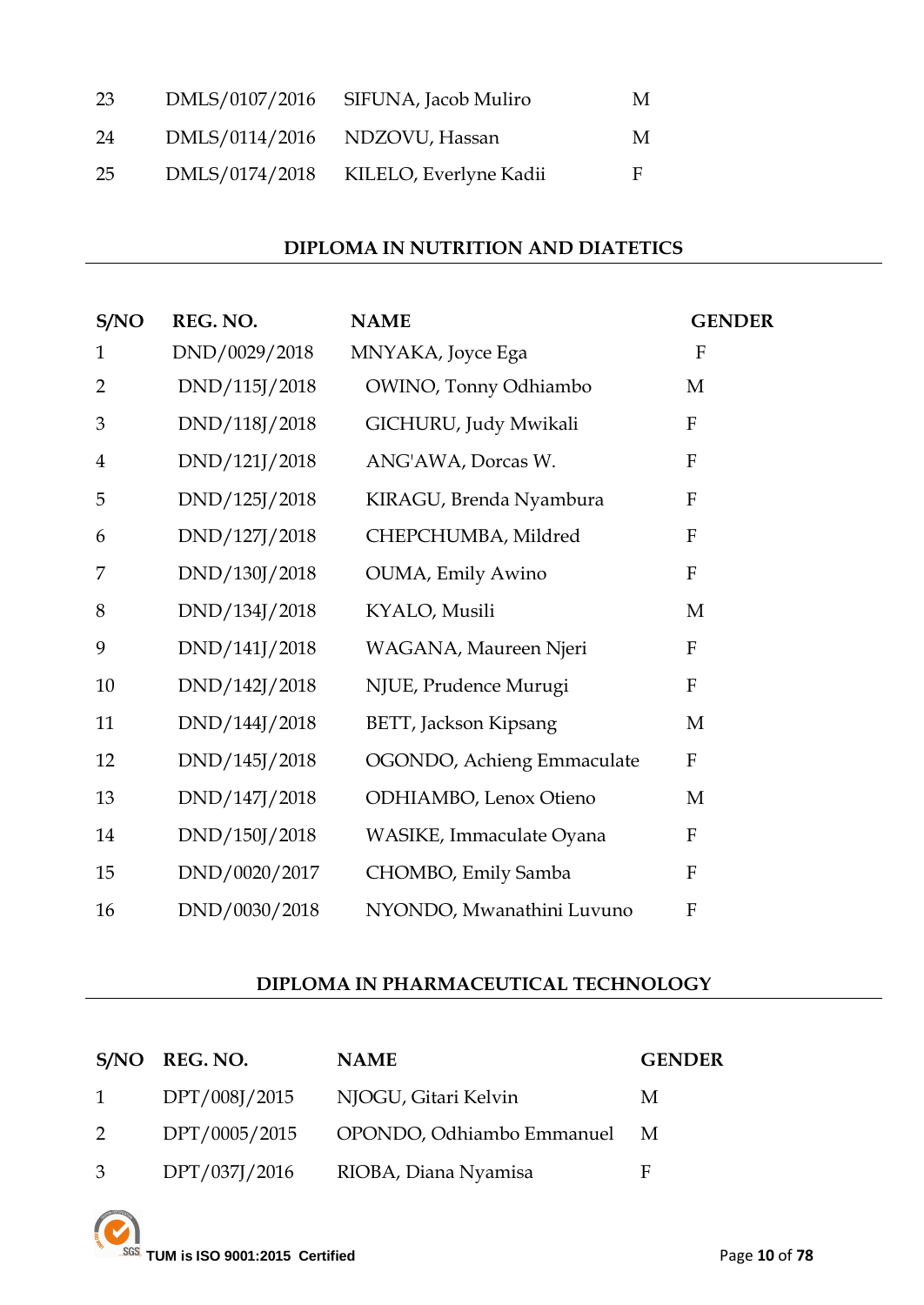| $\overline{4}$ | DPT/038J/2016 | MUNYOTA, Chris Kithuku    | M |
|----------------|---------------|---------------------------|---|
| 5              | DPT/048J/2016 | KIPRONO, Victor           | M |
| 6              | DPT/058/2016  | KIPLIMO, Jepng'etich Ruth | F |
| 7              | DPT/060J/2016 | ODHIAMBO, Owire Michael   | M |
| 8              | DPT/127J/2017 | MUTWIRI, Kelvin           | M |
| 9              | DPT/133J/2017 | WAIGUCHU, Derrick Kaigui  | M |
| 10             | DPT/146J/2017 | MULINYA, Steward          | M |
| 11             | DPT/167J/2017 | OORI, Hillary Ogollah     | M |
| 12             | DPT/0055/2016 | ZUBER, Jabir Osman        | M |

### **DIPLOMA IN ANALYTICAL CHEMISTRY**

| S/NO           | REG. NO.      | <b>NAME</b>                    | <b>GENDER</b> |
|----------------|---------------|--------------------------------|---------------|
| $\mathbf{1}$   | DAC/076J/2018 | MALINGI, Jonah                 | M             |
| $\overline{2}$ | DAC/082J/2018 | NSANZUA, Mesaid Juma           | ${\bf F}$     |
| 3              | DAC/084J/2018 | MWAMGUNGA, Hamisi Hamisi       | M             |
| $\overline{4}$ | DAC/100J/2018 | <b>MUTHUI</b> , Reuben Rodgers | M             |
| 5              | DAC/111J/2018 | AMWAYI, Brandy N.              | $\mathbf{F}$  |
| 6              | DAC/123J/2018 | KAMAU, Roselyne Wamboi         | F             |
| 7              | DAC/0047/2018 | HAFSA, Mohammed Hussein        | M             |
| 8              | DAC/063J/2017 | ORWATH, Carilus Ouma           | M             |
| 9              | DAC/049J/2017 | SAMUEL, Dennis Mwirigi         | M             |
| 10             | DAC/073J/2018 | KIPROTICH, Kevin               | M             |
| 11             | DAC/088J/2018 | KARIUKI, John Muya             | M             |
| 12             | DAC/089J/2018 | Amos, Kiplangat Rotich         | M             |
| 13             | DAC/093J/2018 | NYABUTO, Rori Nelson           | M             |
| 14             | DAC/094J/2018 | PANDE, Tom Onyango             | M             |
| 15             | DAC/097J/2018 | NJIRU, Humprey Munene          | M             |
| 16             | DAC/112J/2018 | MUTHUI, Francis Vundi          | M             |

TUM is ISO 9001:2015 Certified Page 11 of 78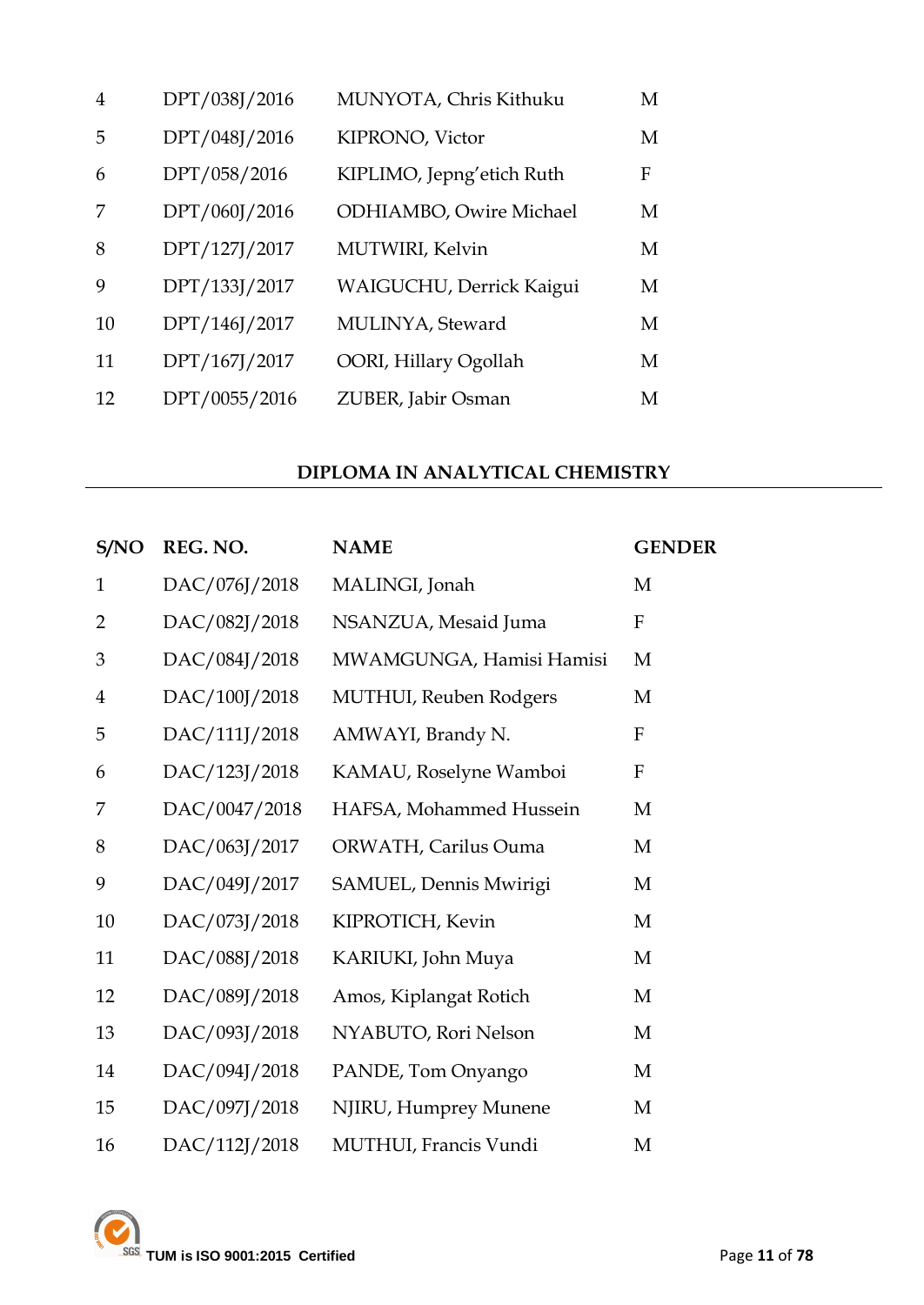### **DIPLOMA IN FOOD TECHNOLOGY AND QUALITY ASSURANCE**

| S/NO          | REG. NO.       | <b>NAME</b>                 | <b>GENDER</b> |
|---------------|----------------|-----------------------------|---------------|
|               | DFQA/084J/2018 | CHELANGAT, Mercy            | F             |
| $\mathcal{P}$ | DFQA/068J/2018 | MILLICENT, Jemutai Rotich   | F             |
| 3             | DFQA/072J/2018 | MICHAEL, Otieno Wanga       | M             |
| 4             | DFQA/075J/2018 | JUNKICHI, Josiah Ogola      | М             |
| 5             | DFQA/082J/2018 | NJOROGE, Catherine Wamaitha | F             |
| 6             | DFOA/083J/2018 | MWANGI, Marline Wachera     | F             |

### **DIPLOMA IN INDUSTRIAL MICROBIOLOGY AND BIOTECHNOLOGY**

| S/NO           | REG. NO.       | <b>NAME</b>                | <b>GENDER</b> |
|----------------|----------------|----------------------------|---------------|
| $\mathbf{1}$   | DIMB/133J/2018 | MANYARA, Alfred            | M             |
| $\overline{2}$ | DIMB/081J/2018 | GITONGA, Teresiah Wanjiru  | ${\bf F}$     |
| 3              | DIMB/093J/2018 | UPENDO, Filgona            | $\mathbf{F}$  |
| $\overline{4}$ | DIMB/113J/2018 | OMONDI, Brian              | M             |
| 5              | DIMB/116J/2018 | JANE, Nyambura             | $\mathbf F$   |
| 6              | DIMB/0024/2018 | GATWIRI, Irene Ngutiku     | $\mathbf F$   |
| 7              | DIMB/027J/2016 | ACHIENG, Sharon Okello     | $\mathbf{F}$  |
| 8              | DIMB/029J/2016 | ACHIENG, Sharone           | $\mathbf{F}$  |
| 9              | DIMB/042J/2018 | MAMBISE, O Yvonne          | F             |
| 10             | DIMB/122J/2018 | <b>ODUOR</b> , Emily Awuor | F             |
| 11             | DIMB/128J/2018 | CHELANGAT, ValentinE       | $\mathbf{F}$  |
| 12             | DIMB/129J/2018 | OJWANG,' Paul Otieno       | M             |
| 13             | DIMB/131J/2018 | KIMUTAI, Kevin             | M             |
| 14             | DIMB/134J/2018 | OBADO, Collins             | M             |
| 15             | DIMB/137J/2018 | WANYOIKE, Paul Kang'ethe   | M             |

**TUM is ISO 9001:2015 Certified** Page **12** of **78**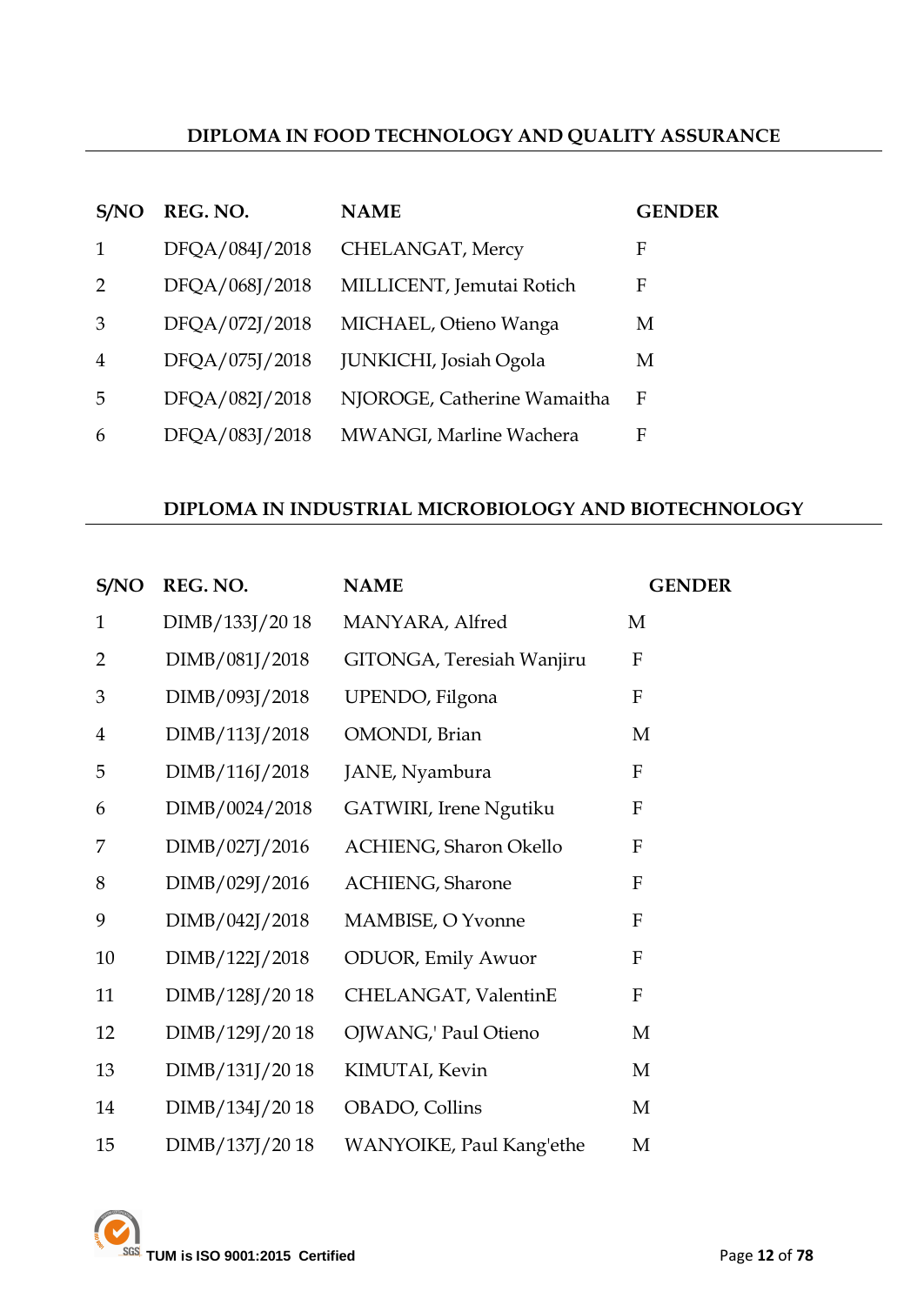| 16 | DIMB/143J/2018 | KARANJA, Leah Wanjiku       | F |
|----|----------------|-----------------------------|---|
| 17 | DIMB/153J/2018 | AKITSA, Faith               | F |
| 18 | DIMB/155J/2018 | CHEROTICH, Joyline          | F |
| 19 | DIMB/158J/2018 | <b>BRIAN, Omondi Otieno</b> | М |
| 20 | DIMB/161J/2018 | OGEDA, Sydney Okello        | M |
| 21 | DIMB/069J/2017 | JOSEPH, Nesbit Onyango      | M |
| 22 | DIMB/132J/2018 | <b>AKINYI TESMA</b>         | F |

#### **DIPLOMA IN SCIENCE LABORATORY TECHNOLOGY**

| S/NO           | REG. NO.       | <b>NAME</b>                        | <b>GENDER</b>             |
|----------------|----------------|------------------------------------|---------------------------|
| $\mathbf{1}$   | DSLT/124J/2018 | KAUNDU, Esther Wamuyu              | F                         |
| $\overline{2}$ | DSLT/134J/2018 | LEMOILE, Allano Daniel             | M                         |
| 3              | DSLT/137J/2018 | JUMA, Evans James                  | M                         |
| $\overline{4}$ | DSLT/148J/2018 | KAMONYE, Esther                    | $\mathbf{F}$              |
| 5              | DSLT/151J/2018 | OMARIBA, Brigit Moraa              | ${\bf F}$                 |
| 6              | DSLT/152J/2018 | OMATO, Job Mosigis                 | M                         |
| 7              | DSLT/155J/2018 | SIBA, Asha Kare                    | $\mathbf{F}$              |
| 8              | DSLT/0035/2018 | SHADRACK, Rehema Betty             | $\mathbf{F}$              |
| 9              | DSLT/0033/2018 | KARISA, John Mkamba                | M                         |
| 10             | DSLT/087J/2018 | Peter, Maingi                      | M                         |
| 11             | DSLT/093J/2018 | Ochieng,' Milton Atito             | M                         |
| 12             | DSLT/103J/2018 | GATOBU, Evalyn Karimi              | $\mathbf{F}$              |
| 13             | DSLT/105J/2018 | RATEMO, Evans Ombane               | M                         |
| 14             | DSLT/075J/2017 | NYASWI, Matinde                    | M                         |
| 15             | DSLT/094J/2018 | PETER, Joseph Mondo                | M                         |
| 16             | DSLT/138J/2018 | REGINA, Kalekye Mwalimu            | $\boldsymbol{\mathrm{F}}$ |
| 17             | DSLT/150J/2018 | MAINA, Joseph Muoria               | M                         |
| 18             | DSLT/158J/2018 | <b>ODHIAMBO</b> , Mavelyne Achieng | $\boldsymbol{\mathrm{F}}$ |

**TUM is ISO 9001:2015 Certified** Page 13 of 78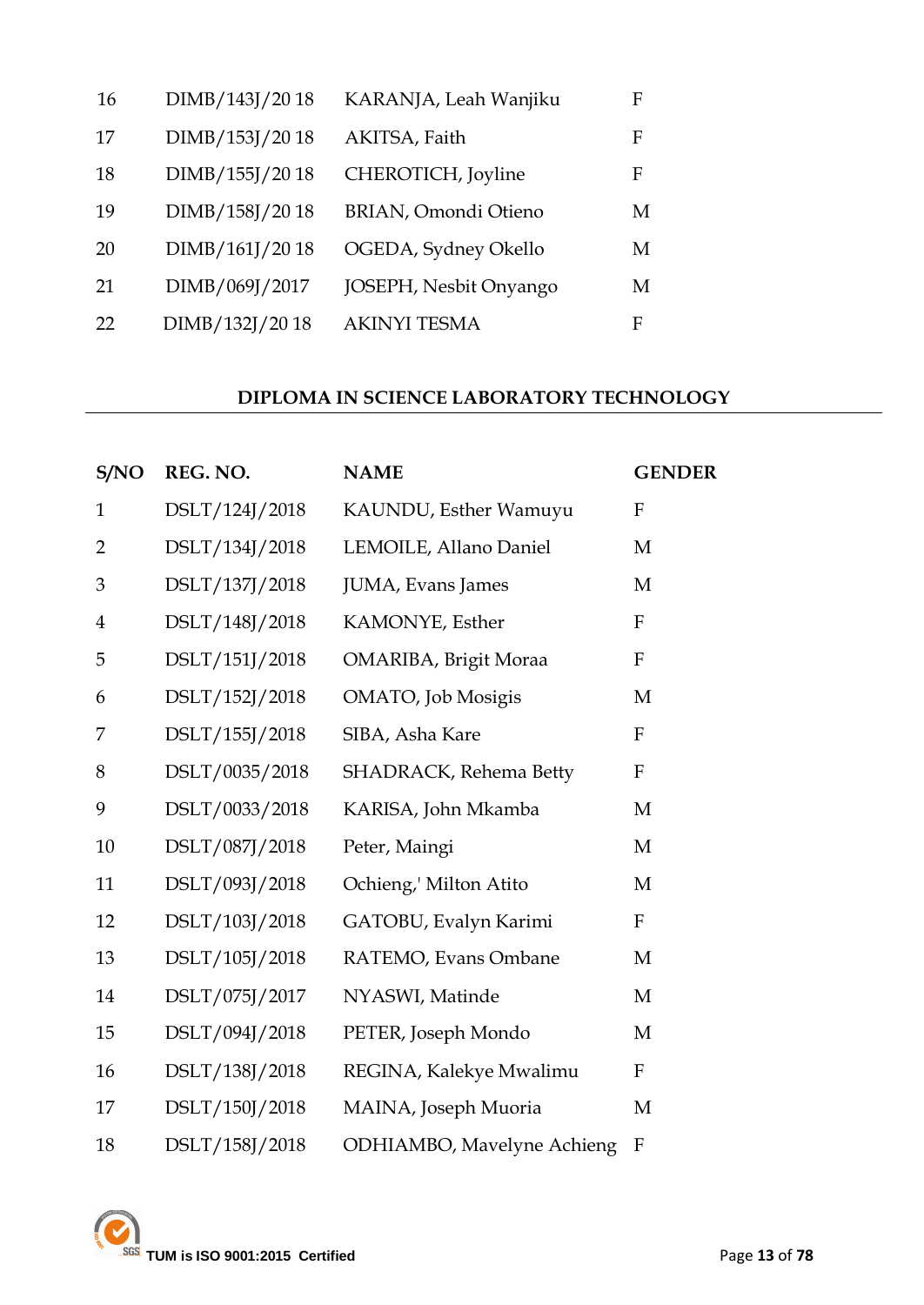## **BACHELOR OF SCIENCE IN COMMUNITY HEALTH**

| S/NO           | REG. NO.       | <b>NAME</b>                  | <b>GENDER</b>             |
|----------------|----------------|------------------------------|---------------------------|
| $\mathbf{1}$   | BSCH/0091/2016 | MWANGECHO, Nesphory Ngeti    | M                         |
| $\overline{2}$ | BSCH/125J/2017 | NDUNGU, Ruth Wanjiru         | F                         |
| 3              | BSCH/177J/2017 | MAINJA, Jacklyne Chesang     | F                         |
| $\overline{4}$ | BSCH/196J/2017 | SAMALI, Solomon Sukukuu      | M                         |
| 5              | BSCH/0085/2016 | ASIYA, Abdalla Said          | $\mathbf{F}$              |
| 6              | BSCH/0087/2016 | MWASEMA, Salim               | M                         |
| 7              | BSCH/0106/2017 | MUNGIRIA, Alice Kanario      | $\boldsymbol{\mathrm{F}}$ |
| 8              | BSCH/033J/2015 | SIMBA, Boaz Ogachi           | M                         |
| 9              | BSCH/102J/2016 | Mwai, Bolex Odera            | M                         |
| 10             | BSCH/118J/2017 | SAID, Arapha Ayubu           | $\mathbf F$               |
| 11             | BSCH/122J/2017 | NDARATHI, Joy Muthoni        | $\boldsymbol{F}$          |
| 12             | BSCH/126J/2017 | AKE, Shorcha Jillo           | $\boldsymbol{F}$          |
| 13             | BSCH/132J/2017 | SIMIYU, Steve                | M                         |
| 14             | BSCH/135J/2017 | ADANO, Kizito Konchora       | M                         |
| 15             | BSCH/138J/2017 | KIOKO, Beatrice Mbatha       | F                         |
| 16             | BSCH/149J/2017 | MMBAYA, Hillary              | M                         |
| 17             | BSCH/150J/2017 | ALIETH, Hussein Mukabana     | M                         |
| 18             | BSCH/153J/2017 | OGOLAH, Christabel Atieno    | F                         |
| 19             | BSCH/155J/2017 | BOGE, Denis                  | M                         |
| 20             | BSCH/158J/2017 | MUSINDE, Betronillah Masitsa | $\boldsymbol{F}$          |
| 21             | BSCH/163J/2017 | KOMORA, Joyson Shari         | M                         |
| 22             | BSCH/168J/2017 | OKOTH, Vincent Odhiambo      | M                         |
| 23             | BSCH/170J/2017 | OSWANI, Rodgers Alwanyi      | M                         |
| 24             | BSCH/172J/2017 | SUMAIYA, Abubakar Hussein    | $\mathbf{F}$              |
| 25             | BSCH/174J/2017 | BARSAMBU, Diana Jematia      | F                         |

**TUM is ISO 9001:2015 Certified** Page 14 of 78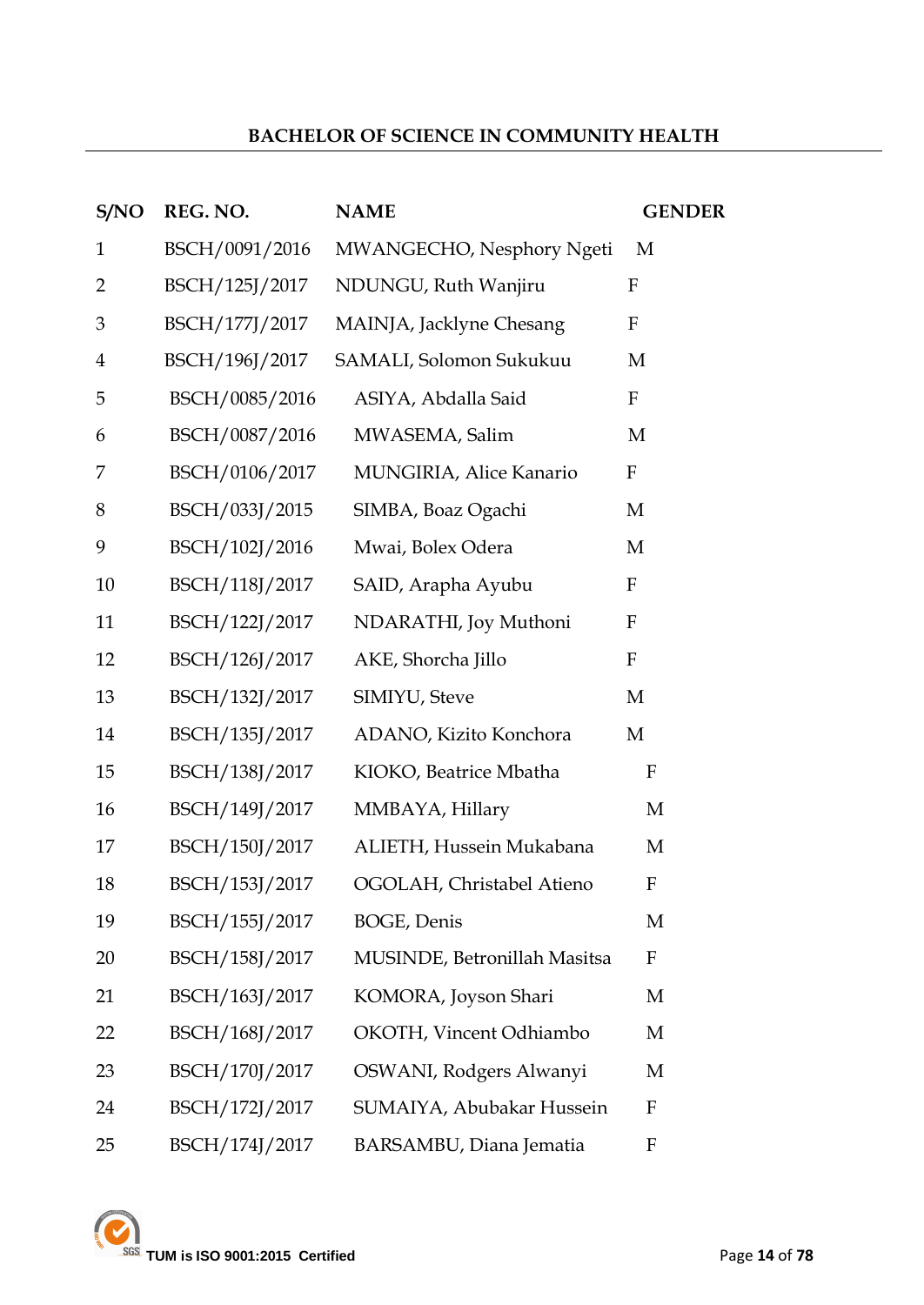| 26 | BSCH/179J/2017        | OSUMBA, Ronny Okoth            | M                |
|----|-----------------------|--------------------------------|------------------|
| 27 | BSCH/189J/2017        | NZUKI, Belitah Wayua           | $\rm F$          |
| 28 | BSCH/190J/2017        | OKEYO, David Odhiambo          | M                |
| 29 | BSCH/192J/2017        | NADHIFA, Jama Ng'ono           | $\mathbf F$      |
| 30 | BSCH/194J/2017        | JELIMO, Joyce                  | $\mathbf F$      |
| 31 | BSCH/195J/2017        | CHEBET, Vicky                  | ${\bf F}$        |
| 32 | BSCH/197J/2017        | KAGINYA, Najma Mbeyu           | ${\bf F}$        |
| 33 | BSCH/201J/2017        | KYANGANGU, Kilonzi Michael     | M                |
| 34 | BSCH/0099/2016        | MWIKALI, Martha Wanza          | $\mathbf F$      |
| 35 | BSCH/0097/2016        | CHANYA, Rebecca Elsie          | F                |
| 36 | BSCH/059J/2016        | MWENDWA, Hopesharon Mutanu     | ${\bf F}$        |
| 37 | BSCH/064J/2016        | RERI, Dennis Mutugi            | M                |
| 38 | BSCH/082J/2016        | EDWIN, Kiprop                  | M                |
| 39 | BSCH/117J/2016        | IVAYO, Velma Riziki            | $\boldsymbol{F}$ |
| 40 | BSCH/120J/2017        | NGAO, Lydia Chirindo           | $\mathbf F$      |
| 41 | BSCH/128J/2017        | NDAKALU, Daniel                | M                |
| 42 | BSCH/144J/2017        | WANDERA, Nangira Larisa        | $\mathbf F$      |
| 43 | BSCH/146J/2017        | NASIMIYU, Veronica Wafunafu    | F                |
| 44 | BSCH/152J/2017        | ALUCHIO, Ben                   | M                |
| 45 | BSCH/157J/2017        | OLIEBA, Steven                 | M                |
| 46 | BSCH/160J/2017        | ODHIAMBO, Caroline Atieno      | F                |
| 47 | BSCH/161J/2017        | OKELLO, Winket Okatch          | $\mathbf F$      |
| 48 | BSCH/176J/2017        | <b>OCHIENG, Emanuel Otieno</b> | M                |
| 49 | BSCH/181J/2017        | ONYANGO, Rita Aneda            | $\mathbf{F}$     |
| 50 | <b>BSCH/184J/2017</b> | <b>KIPROP, Julius</b>          | M                |
| 51 | BSCH/188J/2017        | <b>KARIUKI, Mercy Njoki</b>    | F                |
| 52 | BSCH/193J/2017        | TIROP, Meshack                 | M                |
| 53 | BSCH/198J/2017        | KIPRUTO, Brian                 | M                |
| 54 | BSCH/140J/2017        | KIPRUTO, Brian                 | M                |

TUM is ISO 9001:2015 Certified Page 15 of 78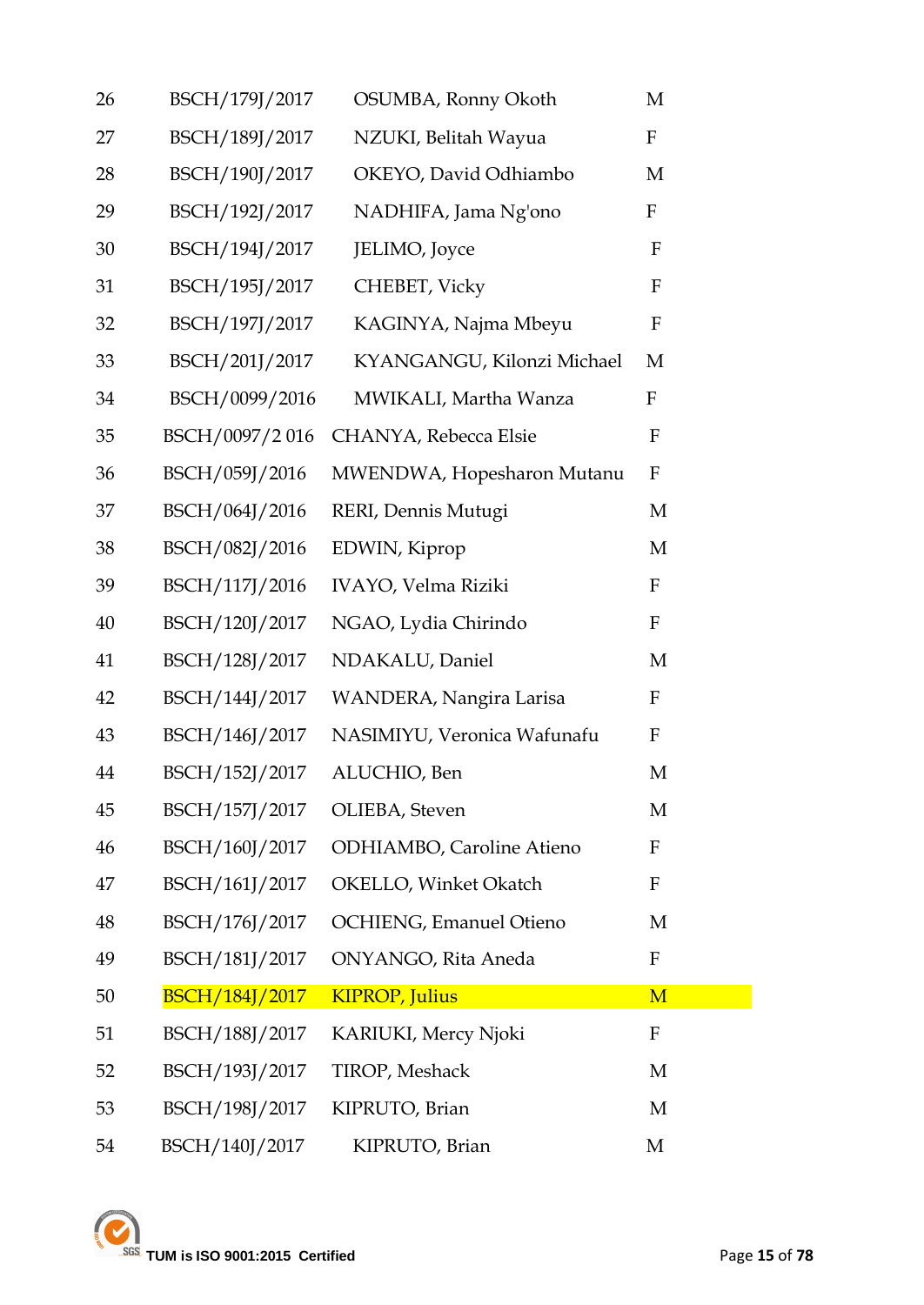## **BACHELOR OF SCIENCE IN ENVIRONMENTAL HEALTH SCIENCES**

#### **(PUBLIC HEALTH)**

| S/NO           | REG. NO.        | <b>NAME</b>                  | <b>GENDER</b>             |
|----------------|-----------------|------------------------------|---------------------------|
| $\mathbf{1}$   | BSEH/003J/2016  | WAJERA, Ali Bonaya           | M                         |
| $\overline{2}$ | BSEH/025J/2016  | AUMA, Eunice Wandera         | $\mathbf{F}$              |
| 3              | BSEH/138J/2017  | KAMAU, Felistus Waithira     | $\mathbf{F}$              |
| $\overline{4}$ | BSEH/144J/2017  | KATODI, George Ekeno         | M                         |
| 5              | BSEH/154J/2017  | MBUGUA, Ann Wambui           | $\boldsymbol{\mathrm{F}}$ |
| 6              | BSEH/166J/2017  | OMONDI, Asha                 | M                         |
| 7              | BSEH/167J/2017  | ANYANGO, Violet              | $\mathbf{F}$              |
| 8              | BSEH/169J/2017  | ODHIAMBO, Julian Achieng     | ${\bf F}$                 |
| 9              | BSEH/180J/2017  | NYANDWE, Proscovian Muriaga  | $\mathbf{F}$              |
| 10             | BSEH/183J/2017  | KAMBI, Moses Ponda           | M                         |
| 11             | BSEH/0041/2018* | MUTEMI, Phyllis Muli         | $\mathbf{F}$              |
| 12             | BSEH/005J/2016  | <b>IBRAHIM, Jarso Halake</b> | M                         |
| 13             | BSEH/002J/2016  | CHEGE, Catherine Waithiegeni | $\mathbf{F}$              |
| 14             | BSEH/041J/2016  | OTIENO, Belca Adhiambo       | $\mathbf F$               |
| 15             | BSEH/159J/2017  | WAFULA, Brian Wanjala        | M                         |
| 16             | BSEH/181J/2017  | LUYUNDI, Faith Khayesi       | $\rm F$                   |
| 17             | BSEH/015J/2016  | MBOYA, Monyangi Janet        | $\boldsymbol{\mathrm{F}}$ |

#### **BACHELOR OF SCIENCE IN MARINE RESOURCE MANAGEMENT**

|               | S/NO REG. NO. | <b>NAME</b>                            | <b>GENDER</b> |
|---------------|---------------|----------------------------------------|---------------|
| $\sim$ 1      |               | BSMR/258J/2017 OCHARA, Elvis Michael   | M             |
| $\mathcal{P}$ |               | BSMR/028J/2015 SIGEI, Kipkurui Dominic | M             |
| 3             |               | BSMR/137J/2016 AUMA, Prisca Rael       | F             |

**TUM is ISO 9001:2015 Certified Page 16** of **78**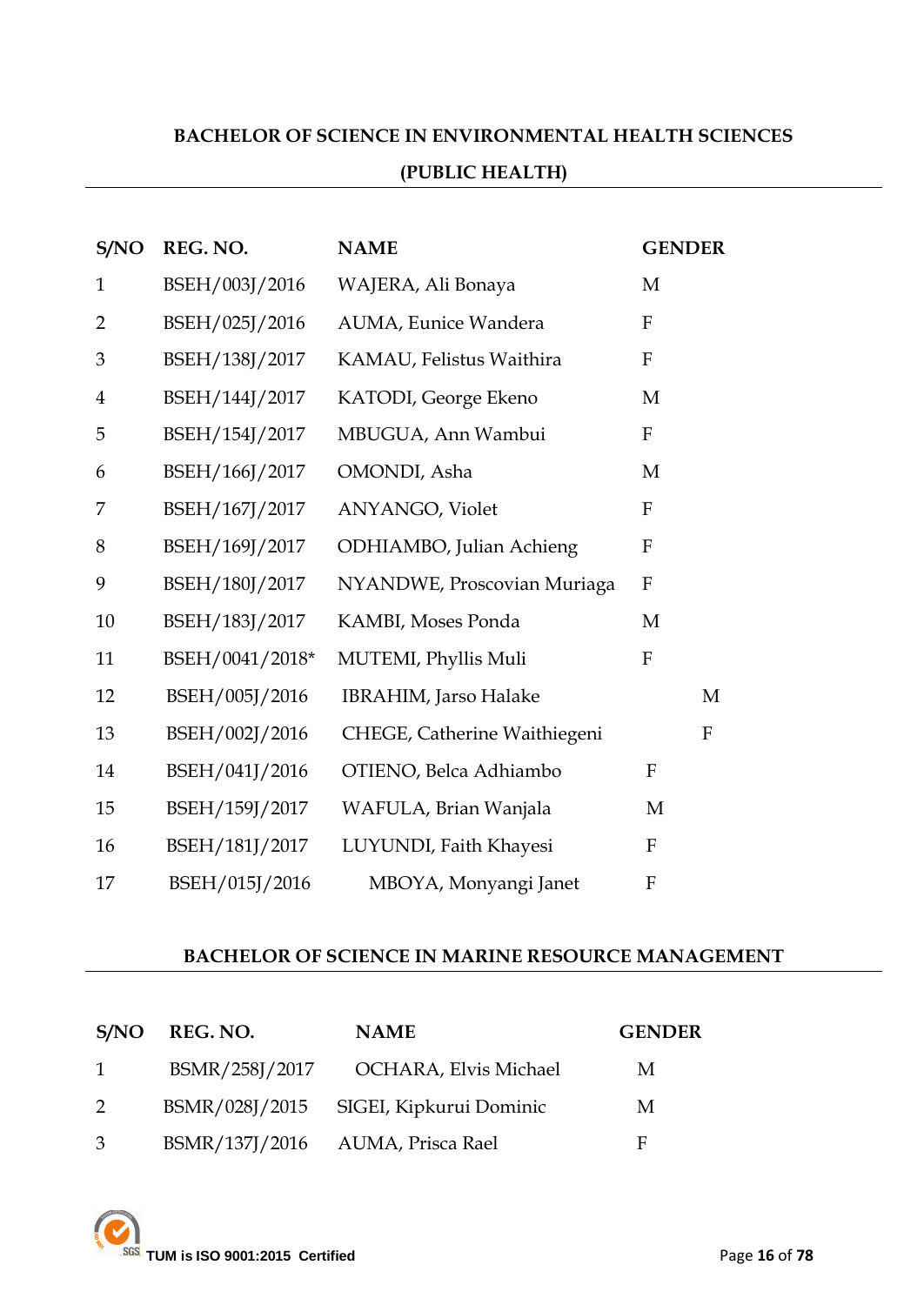| $\overline{4}$ | BSMR/252J/2017 | <b>AWITI, Evance Ouma</b>        | M           |
|----------------|----------------|----------------------------------|-------------|
| 5              | BSMR/255J/2017 | MUGO, Dorcas Mary Wakio          | F           |
| 6              | BSMR/257J/2017 | NJOROGE, Cynthia Nyanguru        | ${\bf F}$   |
| 7              | BSMR/261J/2017 | AUMANN, Charlotte                | F           |
| 8              | BSMR/262J/2017 | GEDION, Ann Mwendwa              | $\mathbf F$ |
| 9              | BSMR/263J/2017 | SAID, Rehema Kwekwe              | $\mathbf F$ |
| 10             | BSMR/264J/2017 | MULI, Racheal Ndanu              | $\mathbf F$ |
| 11             | BSMR/267J/2017 | WANYAMA, Kassim Noor             | M           |
| 12             | BSMR/268J/2017 | <b>INJAMU, Sharrif Adienge</b>   | M           |
| 13             | BSMR/270J/2017 | WAMAITHA, Margaret Wanjiku       | F           |
| 14             | BSMR/275J/2017 | AJIAMBO, Laura                   | F           |
| 15             | BSMR/279J/2017 | WANJALA, Simamile Davis          | M           |
| 16             | BSMR/278J/2017 | NJIRU, Matilda Cathy             | $\mathbf F$ |
| 17             | BSMR/280J/2017 | MBARAKA, Abdulfarsy Maulidi      | M           |
| 18             | BSMR/281J/2017 | OMONGO, James                    | M           |
| 19             | BSMR/282J/2017 | ODHIAMBO, Steven Omondi          | M           |
| 20             | BSMR/284J/2017 | NYAMBASO, Aggrey Mondesto        | M           |
| 21             | BSMR/287J/2017 | OBUYA, Erick                     | M           |
| 22             | BSMR/290J/2017 | OMONDI, Brian                    | M           |
| 23             | BSMR/291J/2017 | OCHIENG, Isaac Otieno            | M           |
| 24             | BSMR/292J/2017 | WAYUMBA, Brian Omondi            | M           |
| 25             | BSMR/294J/2017 | OMOGI, Francis Okoth             | M           |
| 26             | BSMR/295J/2017 | AITILA, Joel                     | M           |
| 27             | BSMR/140J/2016 | OYUGI, Hilary Odhiambo           | M           |
| 28             | BSMR/150J/2016 | ABDALLAH, Jeruto Zakia           | F           |
| 29             | BSMR/119J/2016 | SINYA, Emanuel Soita             | M           |
| 30             | BSMR/139J/2016 | OTIENO, Evans Oduor              | M           |
| 31             | BSMR/253J/2017 | KAZUNGU, Davis Michael           | M           |
| 32             | BSMR/277J/2017 | <b>BARASA, Syrene Nipha</b>      | F           |
| 33             | BSMR/283J/2017 | <b>ONDIEKI</b> , Esther Nyamoita | F           |

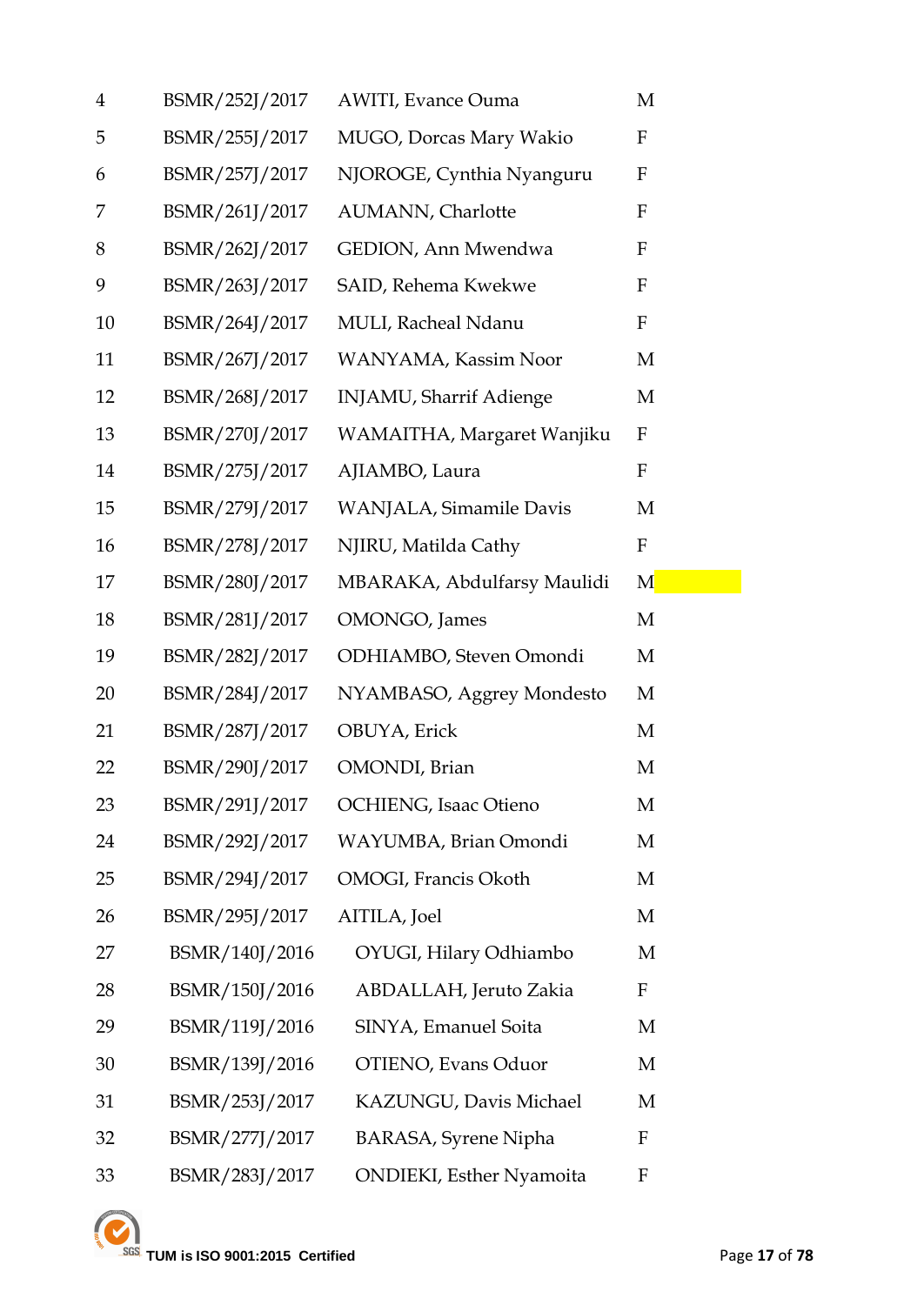#### **BACHELOR OF SCIENCE IN FISHERIES AND OCEANOGRAPHY**

| S/NO           | REG. NO.       | <b>NAME</b>                    | <b>GENDER</b> |
|----------------|----------------|--------------------------------|---------------|
| $\mathbf{1}$   | BSFO/051J/2017 | CHEBII, Laura Jepkoech         | F             |
| 2              | BSFO/060J/2017 | MUCHUI, Cyprian Kennedy        | M             |
| 3              | BSFO/061J/2017 | KIMANI, George                 | M             |
| $\overline{4}$ | BSFO/064J/2017 | MUHONJA, Lorein Shumila        | ${\bf F}$     |
| 5              | BSFO/070J/2017 | TINDI, Eric Omondi             | M             |
| 6              | BSFO/074J/2017 | OKOTH, John Theodore           | M             |
| 7              | BSFO/009J/2016 | MACHARIA, David Kariuki        | M             |
| 8              | BSFO/050J/2017 | MWANIKI, John Mitau            | M             |
| 9              | BSFO/052J/2017 | MUIGEI, Sophie Chepkoech       | F             |
| 10             | BSFO/054J/2017 | ORAYO, Juliet Aoko             | F             |
| 11             | BSFO/062J/2017 | ODHIAMBO, Arnold Omondi        | M             |
| 12             | BSFO/068J/2017 | YUSUFU, Momanyi Mautia         | M             |
| 13             | BSFO/071J/2017 | OTOLLO, Kenneth Matiba         | M             |
| 14             | BSFO/072J/2017 | <b>MUYEYI, Christine Mercy</b> | F             |

## **BACHELOR OF SCIENCE IN MATHEMATICS AND COMPUTER SCIENCE (APPLIED MATHEMATICS OPTION)**

| S/NO | REG. NO.       | <b>NAME</b>                | <b>GENDER</b> |
|------|----------------|----------------------------|---------------|
| 1    | BMCS/129J/2017 | COOLEY, Michael Gabriel    | M             |
| 2    | BMCS/146J/2017 | WANGUI Joseph Wangai       | М             |
| 3    | BMCS/031J/2015 | <b>KIMANI Denis Mwaura</b> | M             |
| 4    | BMCS/115J/2017 | MWEU, Charles Mutuku       | M             |
| 5    | BMCS/124J/2017 | MWANGI, Francis Chege      | М             |
| 6    | BMCS/127J/2017 | MBOLI, Mylene Kavuu        | F             |

**TUM is ISO 9001:2015 Certified** Page 18 of 78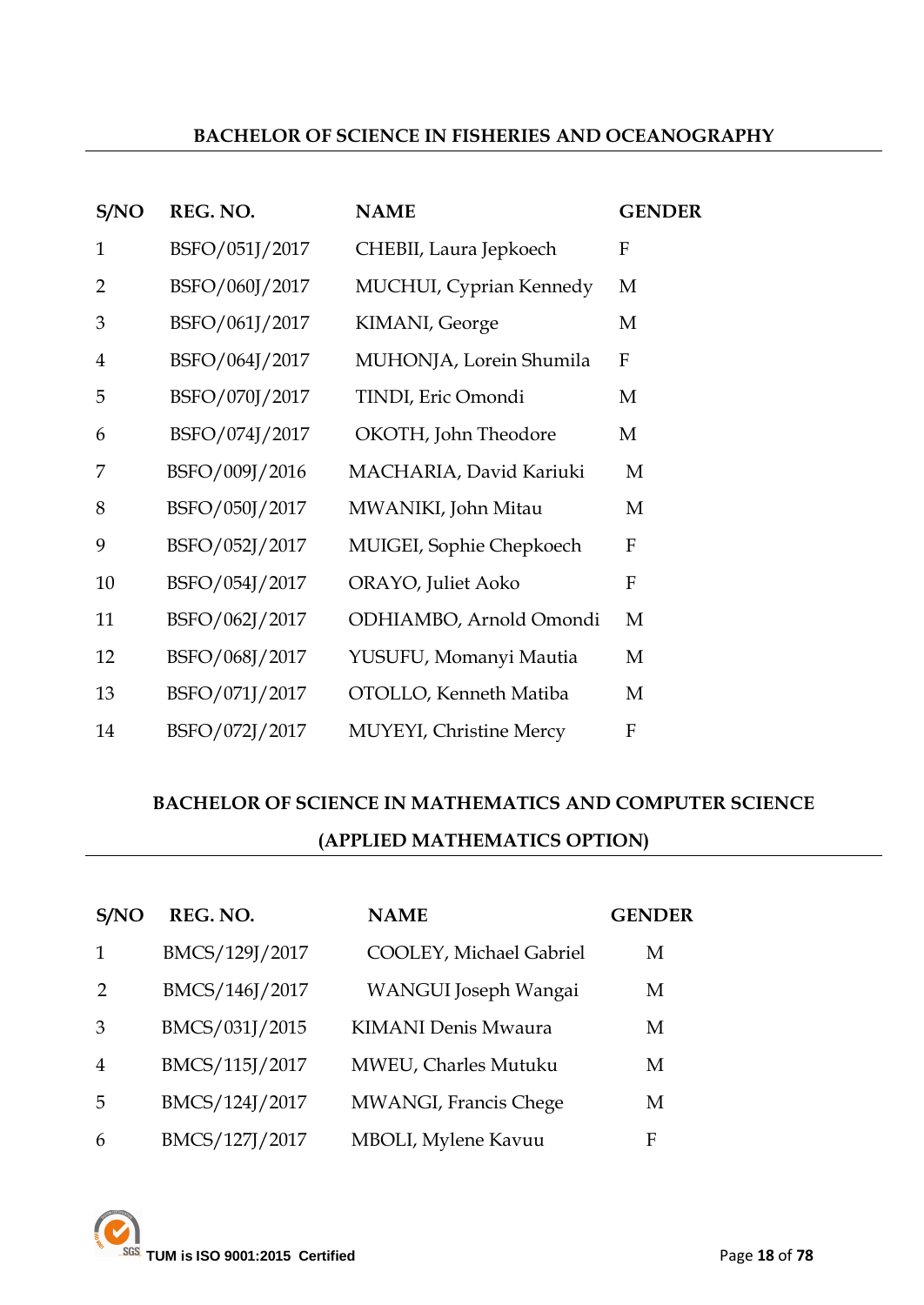## **BACHELOR OF SCIENCE IN MATHEMATICS AND COMPUTER SCIENCE (PURE MATHEMATICS OPTION)**

| S/NO           | REG. NO.       | <b>NAME</b>                   | <b>GENDER</b>             |
|----------------|----------------|-------------------------------|---------------------------|
| $\mathbf{1}$   | BMCS/114J/2016 | SIMIYU, Soita Daniel          | M                         |
| $\overline{2}$ | BMCS/090J/2016 | EYESWA, Naomi Brenda          | F                         |
| 3              | BMCS/125J/2017 | MWANGI, Stephen Kago          | M                         |
| $\overline{4}$ | BMCS/131J/2017 | MBAABU, Raphael Kinoti        | M                         |
| 5              | BMCS/136J/2017 | <b>GACHERI</b> , Nelly        | $\boldsymbol{\mathrm{F}}$ |
| 6              | BMCS/3592/2014 | ALEX, Ngila Mbuya             | M                         |
| 7              | BMCS/067J/2016 | NDHINE, Marvelous Milone      | $\boldsymbol{\mathrm{F}}$ |
| 8              | BMCS/107J/2016 | <b>OCHIENG, Hillary Odeny</b> | M                         |
| 9              | BMCS/117J/2016 | CHACHA, Peter Mwangi          | M                         |
| 10             | BMCS/134J/2017 | KISUI, Clinton Muthiani       | M                         |
| 11             | BMCS/135J/2017 | NDITHA, Cicilia Ngina         | F                         |
| 12             | BMCS/151J/2017 | KIBET, Rono                   | M                         |
| 13             | BMCS/166J/2017 | SAISI, Abigael Bosibori       | $\boldsymbol{F}$          |
| 14             | BMCS/169J/2017 | WAKOLI, Wamalwa Ian           | M                         |
| 15             | BMCS/002J/2014 | ATIENO, Winnie                | F                         |

#### **BACHELOR OF SCIENCE IN MATHEMATICS AND COMPUTER SCIENCE**

#### **(STATISTICS OPTION)**

| S/NO REG. NO.  | <b>NAME</b>                 | <b>GENDER</b> |
|----------------|-----------------------------|---------------|
| BMCS/043J/2015 | <b>ODUOR</b> , Otieno Kevin | M             |
| BMCS/122J/2017 | MURIITHI, Eunice Makena F   |               |

**TUM is ISO 9001:2015 Certified** Page **19** of **78**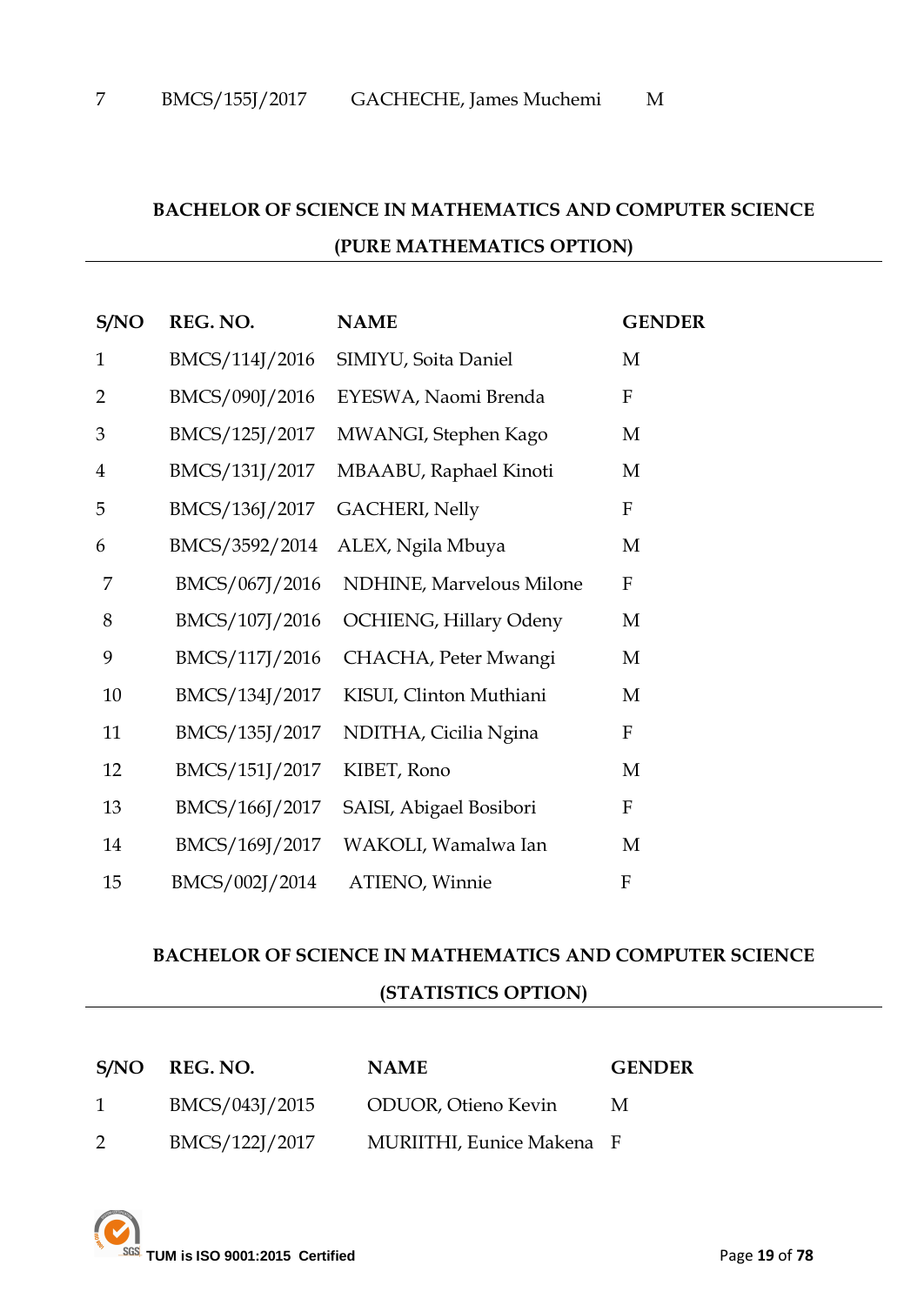| 3  | BMCS/002J/2013 | NYAMBURA, Alice Njeri           | F |
|----|----------------|---------------------------------|---|
| 4  | BMCS/088J/2016 | OGOLA, John Otieno              | M |
| 5  | BMCS/121J/2017 | MWANIKI, Faith Ian              | F |
| 6  | BMCS/128J/2017 | NJOROGE, Joseph Muiruri         | M |
|    | BMCS/132J/2017 | NDISYA Edyth Kamene             | F |
| 8  | BMCS/133J/2017 | <b>MUOKA Rachael Wanza</b>      | F |
| 9  | BMCS/139J/2017 | GESONGO B. Mugita               | M |
| 10 | BMCS/149J/2017 | <b>TIMOTHY MeitameI Pareyio</b> | М |
| 11 | BMCS/150J/2017 | <b>KIPKORIR Brian</b>           | М |
| 12 | BMCS/160J/2017 | MABONGA Wanyonyi Calistus M     |   |
| 13 | BMCS/165J/2017 | MATOKE, Emily Moraa             | F |
| 14 | BMCS/174J/2017 | MUEMA Wambua                    | M |

## **BACHELOR OF SCIENCE IN MATHEMATICS AND FINANCE**

| S/NO           | REG. NO.              | <b>NAME</b>                     | <b>GENDER</b>           |
|----------------|-----------------------|---------------------------------|-------------------------|
| $\mathbf{1}$   | BSMF/063J/2017        | MUIA, Bonface Mathina           | M                       |
| $\overline{2}$ | BSMF/005J/2016        | <b>SHEM Njoroge</b>             | M                       |
| 3              | BSMF/016J/2016        | MUSYOKA, Daniel Kilonzo         | M                       |
| 4              | BSMF/017J/2016        | MUTINDA, Patrick Nguli          | M                       |
| 5              | BSMF/035J/2016        | <b>OBARA, Eunice Nyaboke</b>    | ${\bf F}$               |
| 6              | BSMF/052J/2017        | GITONGA, Bildad Mbao            | M                       |
| 7              | <b>BSMF/068J/2017</b> | <b>MWITI, Silvesters Mutuma</b> | $\overline{\mathbf{M}}$ |
| 8              | BSMF/073J/2017        | <b>WANAMI</b> , Grace Lichum    | M                       |
| 9              | BSMF/077J/2017        | KIPKEMOI, T. Michael            | M                       |
| 10             | BSMF/081J/2017        | KIRWA, Nathan                   | M                       |
| 11             | BSMF/091J/2017        | OTIENO, Felix Otieno            | M                       |
| 12             | BSMF/003J/2016        | MAINA, Githae David             | M                       |
| 13             | BSMF/010J/2016        | NDEGWA, Daisy Muthoni           | F                       |

TUM is ISO 9001:2015 Certified Page 20 of 78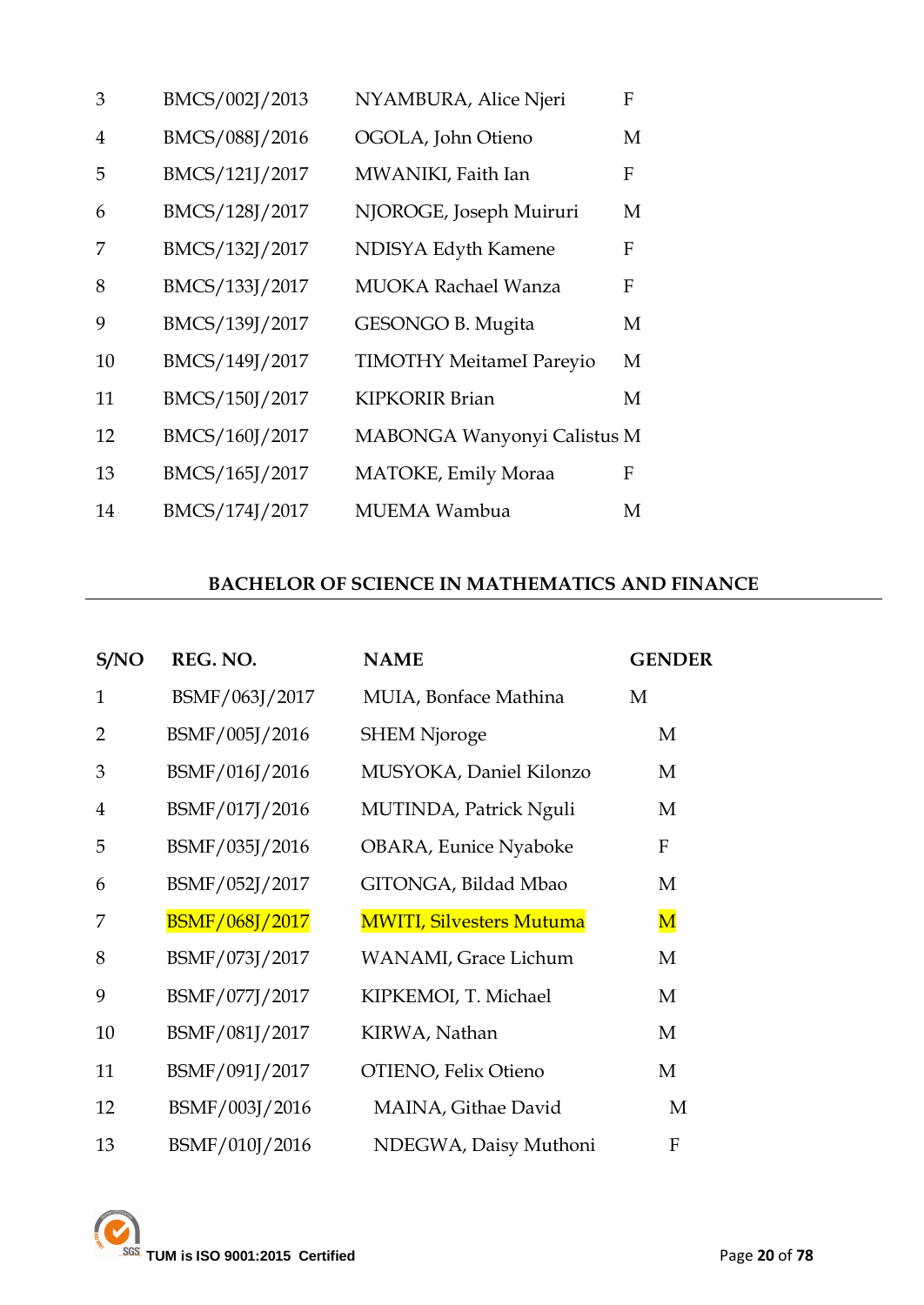| 14 | BSMF/015J/2016 | MERCY, Musyimi Mutanu           | F            |
|----|----------------|---------------------------------|--------------|
| 15 | BSMF/031J/2016 | <b>EKITELA, Emmanuel Eamons</b> | M            |
| 16 | BSMF/047J/2016 | KATHURIMA, Antony               | M            |
| 17 | BSMF/048J/2016 | <b>WANYONYI</b> , Denis Wasike  | M            |
| 18 | BSMF/058J/2017 | MUCEKE, Charles Mwangi          | M            |
| 19 | BSMF/060J/2017 | NGANGA, Catherine T             | F            |
| 20 | BSMF/064J/2017 | STEPHEN, Rachel Nzisa           | F            |
| 21 | BSMF/071J/2017 | <b>INNOCENT</b> , Kanja         | $\mathbf{F}$ |
| 22 | BSMF/075J/2017 | GACIURU, Irene Kathoni          | F            |
| 23 | BSMF/082J/2017 | KIPCHIRCHIR, Frangline          | M            |
| 24 | BSMF/083J/2017 | LETOIYE, Peter Lempalo          | M            |
| 25 | BSMF/087J/2017 | KIMTAI, Paul                    | M            |
| 26 | BSMF/088J/2017 | LOGIALLAN, Valentine Lotelei    | F            |

## **BACHELOR OF SCIENCE IN STATISTICS AND COMPUTER SCIENCE**

| S/NO           | REG. NO.       | <b>NAME</b>                        | <b>GENDER</b> |
|----------------|----------------|------------------------------------|---------------|
| $\mathbf{1}$   | BSSC/051J/2015 | NJENGA, Jacob Kuria                | M             |
| $\overline{2}$ | BSSC/131J/2017 | AMAL, Abdallah Shariff             | F             |
| 3              | BSSC/141J/2017 | MBUTHIA, Esther Wanjiru            | $\mathbf{F}$  |
| $\overline{4}$ | BSSC/151J/2017 | MOMANYI, Sheila Nyakara            | F             |
| 5              | BSSC/159J/2017 | KIPYEGON, Denis                    | M             |
| 6              | BSSC/187J/2017 | ODHIAMBO, Brian Ochieng            | М             |
| 7              | BSSC/191J/2017 | <b>OUMA, Noline Atieno</b>         | F             |
| 8              | BSSC/192J/2017 | ELSIE, Juliet                      | $\mathbf{F}$  |
| 9              | BSSC/195J/2017 | ODHIAMBO, Felix Chiaji             | M             |
| 10             | BSSC/004J/2015 | <b>BERNARD Muthamia Wanja</b>      | M             |
| 11             |                | BSSC/010J/2015 NDWIGA, Noami Njoki | F             |
| 12             | BSSC/013J/2015 | JAMAL, Hassan Mohamed              | M             |

TUM is ISO 9001:2015 Certified Page 21 of 78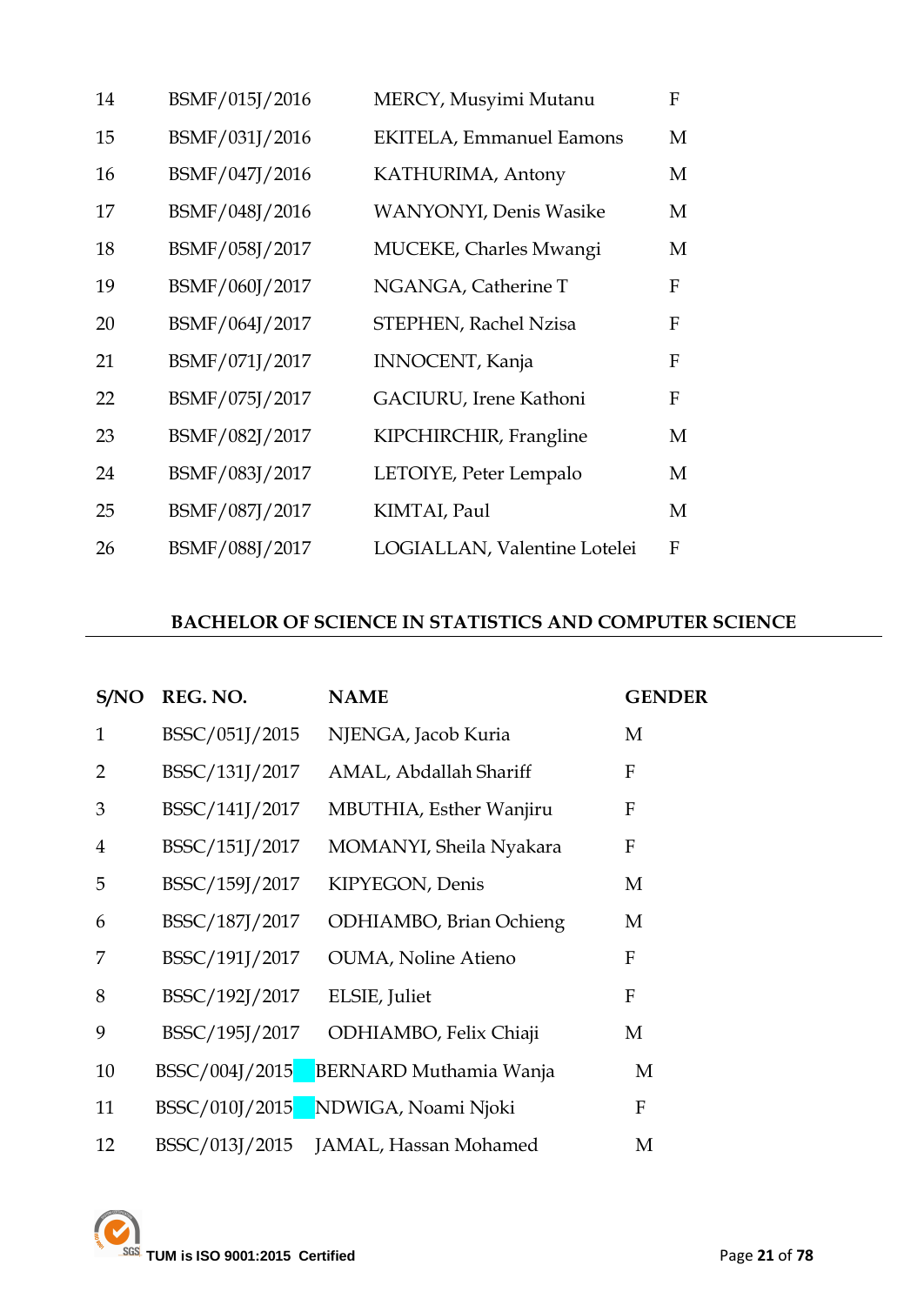| 13 | BSSC/017J/2015 | MOHAMUD, Mohamed Adan          | M           |
|----|----------------|--------------------------------|-------------|
| 14 | BSSC/029J/2015 | CHERUIYOT, Elkanah             | M           |
| 15 | BSSC/035J/2015 | <b>WANDERA, Timothy</b>        | $\mathbf M$ |
| 16 | BSSC/103J/2016 | MWANZOYA, Mose Diana           | M           |
| 17 | BSSC/064J/2016 | NDUMIA, Philip Nganatha        | M           |
| 18 | BSSC/068J/2016 | MALOBA, Akuku Niva             | F           |
| 19 | BSSC/097J/2016 | RAPANDO, Hassan Kumaruti       | M           |
| 20 | BSSC/110J/2016 | OKEMWA, Derrick Moseti         | M           |
| 21 | BSSC/122J/2016 | MWANGI, Alex Mwenda            | M           |
| 22 | BSSC/142J/2017 | KARIU, Cynthia Margaret Wambui | F           |
| 23 | BSSC/145J/2017 | MUTINDA, William Wambua        | M           |
| 24 | BSSC/147J/2017 | KINYUA, Peter Njiru            | M           |
| 25 | BSSC/149J/2017 | MAKAU, Thomas Musyoki          | M           |
| 26 | BSSC/160J/2017 | <b>KIBET Dickson Yetgey</b>    | M           |
| 27 | BSSC/165J/2017 | KINUTHIA Dennis Njoroge        | M           |
| 28 | BSSC/166J/2017 | KIPCHUMBA Brian                | M           |
| 29 | BSSC/169J/2017 | MUNYIRI, Jedidah Wangari       | $\mathbf F$ |
| 30 | BSSC/181J/2017 | RIEKO, Ken Owade               | M           |
| 31 | BSSC/182J/2017 | <b>OCHIENG Eddy Micah</b>      | M           |
| 32 | BSSC/188J/2017 | MONDIA, Margaret Anyango       | F           |
| 33 | BSSC/190J/2017 | ONYIMBO, Barack Onyango        | М           |
| 34 | BSSC/199J/2017 | GILBERT Shitabule Kakai        | М           |
| 35 | BSSC/200J/2017 | ODHIAMBO, Phelix Onywera       | M           |
| 36 | BSSC/204J/2017 | KONGO, Stephen Omondi          | M           |
| 37 | BSSC/205J/2017 | NDIRE, Samuel Omondi           | М           |
| 38 | BSSC/039J/2014 | OLOO, B Joshua                 | M           |
| 39 | BSSC/047J/2014 | NYAGA, Joshua Isoe             | M           |
| 40 | BSSC/043J/2015 | PATRICK, Abuga Mugoya          | М           |
| 41 | BSSC/081J/2016 | ALOIS, Mutea Kaaria            | М           |

**TUM** is ISO 9001:2015 Certified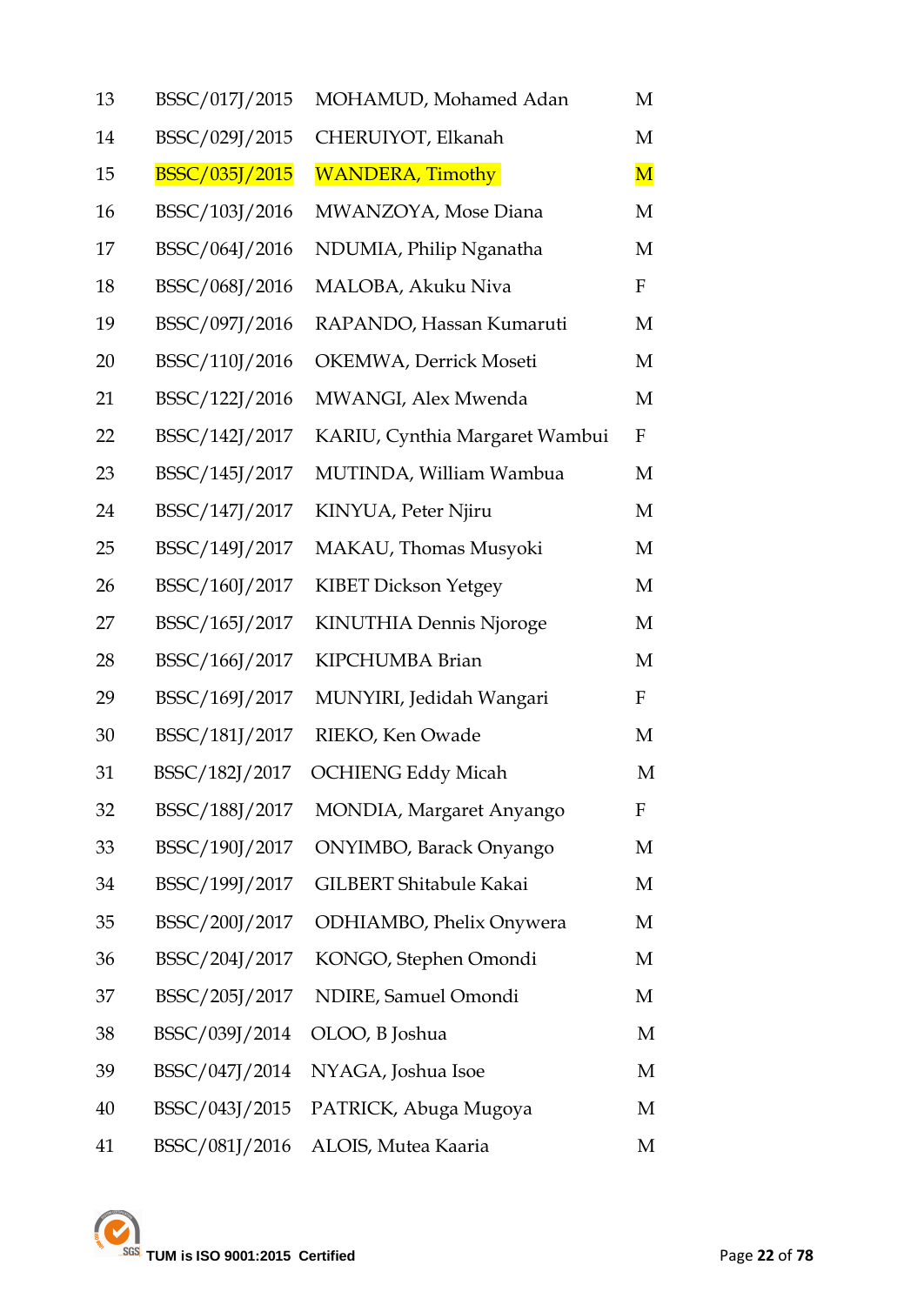## **BACHELOR OF TECHNOLOGY IN APPLIED PHYSICS**

## **(ELECTRONICS AND INSTRUMENTATION)**

| S/NO           | REG. NO.       | <b>NAME</b>                  | <b>GENDER</b> |
|----------------|----------------|------------------------------|---------------|
| $\mathbf{1}$   | BTAP/117J/2017 | NZYUKO, Sammy Ndunga         | M             |
| $\overline{2}$ | BTAP/136J/2017 | CHERUIYOT, Dennis            | M             |
| 3              | BTAP/146J/2017 | KIILU, Edward Muema          | M             |
| $\overline{4}$ | BTAP/154J/2017 | DICKSON, Munene Muchunku     | M             |
| 5              | BTAP/151J/2017 | MWIKWABE, Joseph Sigawa      | M             |
| 6              | BTAP/022J/2015 | MOHAMED, Yusuf Wako          | $\mathbf M$   |
| 7              | BTAP/067J/2016 | MUGAO, Earnest Menya         | M             |
| 8              | BTAP/085J/2016 | ZIMBO, Quinter Kavaya        | F             |
| 9              | BTAP/099J/2016 | <b>OTIENO Migun Lawrence</b> | M             |
| 10             | BTAP/103J/2017 | NGANGA, John Mbugua          | $\mathbf M$   |
| 11             | BTAP/107J/2017 | MUTUNGI, Martin Mwangi       | M             |
| 12             | BTAP/108J/2017 | KAROKI, Dickson Maina        | M             |
| 13             | BTAP/112J/2017 | JOHN, Mutua Kavoi            | M             |
| 14             | BTAP/113J/2017 | <b>MAKUTHU, Cirus Musee</b>  | M             |
| 15             | BTAP/116J/2017 | MURITHI, Kaimenyi            | M             |
| 16             | BTAP/118J/2017 | MARUNDU, Kelvin Mugambi      | M             |
| 17             | BTAP/119J/2017 | KIPROTICH, Antonnie          | M             |
| 18             | BTAP/124J/2017 | WANYAMA, Moses Wanjala       | M             |
| 19             | BTAP/129J/2017 | KIPRONO, Hillary Langat      | M             |
| 20             | BTAP/132J/2017 | SITIENEI, Caleb Kiprotich    | M             |
| 21             | BTAP/135J/2017 | KIPKEMOI, Bet Humprey        | M             |
| 22             | BTAP/143J/2017 | NGIENDO, Linda Anyango       | $\mathbf{F}$  |
| 23             | BTAP/148J/2017 | OTIENO, Clement              | M             |
| 24             | BTAP/149J/2017 | AKINYI, Janet Odera          | F             |

**TUM is ISO 9001:2015 Certified Page 23 of 78**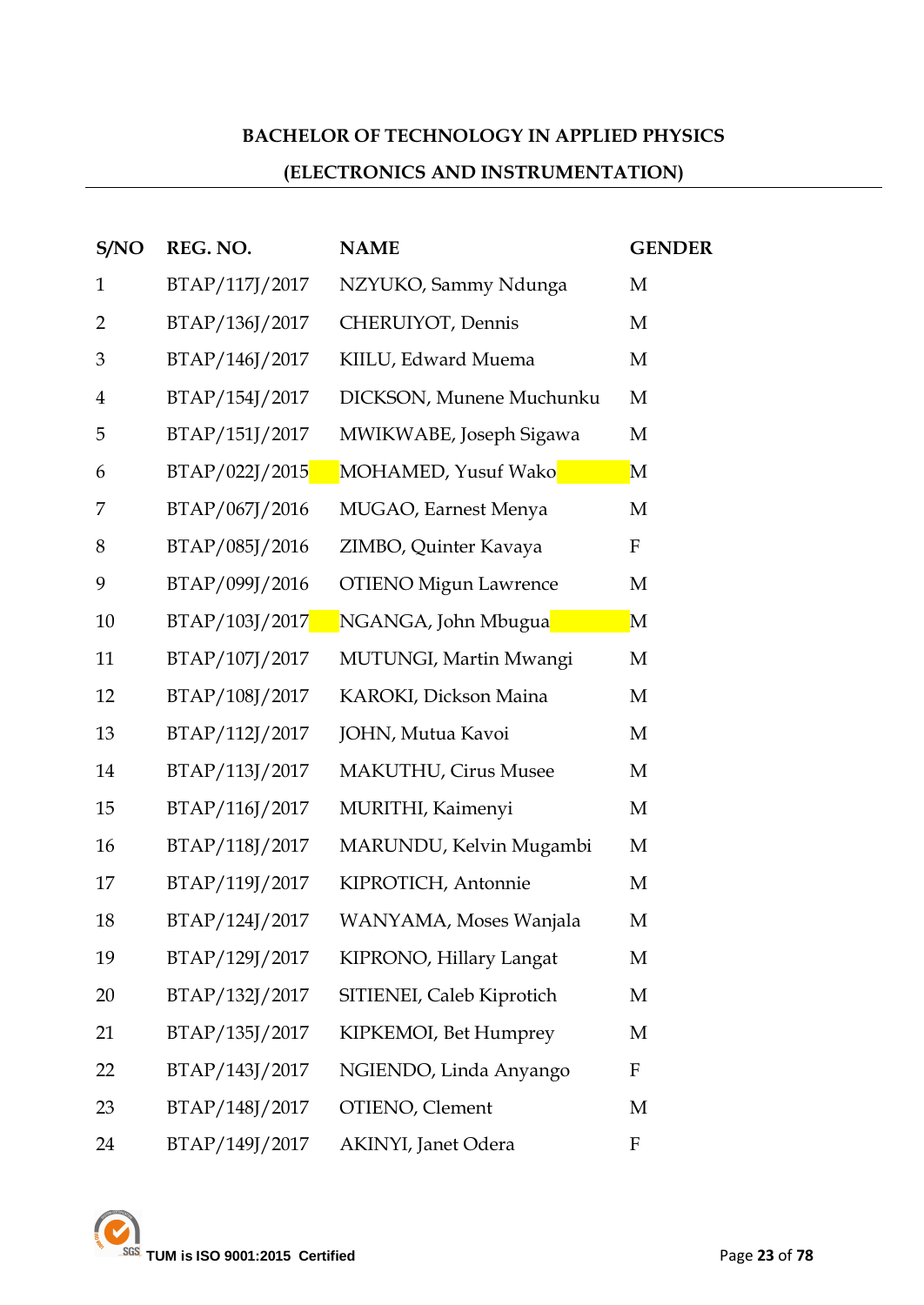| 25 |                            | BTAP/150J/2017 OGWEL, Calvince Odera     | M |
|----|----------------------------|------------------------------------------|---|
| 26 |                            | BTAP/026J/2014 ONDIEKI, Dominic Nyamieri | M |
| 27 | BTAP/095J/2016 SAGINI Alex |                                          | M |
| 28 | BTAP/008J/2014             | KINYILI, Mwendwa                         | M |

## **BACHELOR OF TECHNOLOGY IN RENEWABLE ENERGY AND ENVIRONMENTAL PHYSICS**

| S/NO           | REG. NO.       | <b>NAME</b>                   | <b>GENDER</b>             |
|----------------|----------------|-------------------------------|---------------------------|
| $\mathbf{1}$   | BTRE/113J/2017 | KILEE, Mutua                  | M                         |
| $\overline{2}$ | BTRE/114J/2017 | MULI, Grace Mwia              | $\mathbf F$               |
| 3              | BTRE/124J/2017 | KIBET, Moses                  | M                         |
| $\overline{4}$ | BTRE/128J/2017 | KANGETHE, Susan Mumbi         | M                         |
| 5              | BTRE/140J/2017 | LARYN Clare Shaminikha        | $\mathbf F$               |
| 6              | BTRE/144J/2017 | <b>OMONDI</b> , Esther Atieno | M                         |
| 7              | BTRE/148J/2017 | MANGO, Otieno Andrew          | M                         |
| 8              | BTRE/149J/2017 | CHELANGAT, Daisy              | $\boldsymbol{\mathrm{F}}$ |
| 9              | BTRE/042J/2015 | MARIITA, Erick Sukuru         | M                         |
| 10             | BTRE/081J/2016 | KURGAT K, Brian               | M                         |
| 11             | BTRE/083J/2016 | THUKU, Wanyoike Simon         | M                         |
| 12             | BTRE/088J/2016 | DOUGLAUS, Lesaloi             | M                         |
| 13             | BTRE/091J/2016 | OBONGITA, Nangabo Emmanuel    | M                         |
| 14             | BTRE/092J/2016 | ELABONGA, Doreen Owendi       | $\mathbf F$               |
| 15             | BTRE/093J/2016 | MAKORI, Nyamweya Kennedy      | M                         |
| 16             | BTRE/105J/2017 | NJOKI, Peter Manyi            | M                         |
| 17             | BTRE/108J/2017 | KIHARA, Harun Kimani          | M                         |
| 18             | BTRE/112J/2017 | OTIENO, Cicilia Adhiambo      | ${\bf F}$                 |
| 19             | BTRE/115J/2017 | MULI, Elizabeth Muthoni       | F                         |
| 20             | BTRE/118J/2017 | MUSEMBI, Wilbur Elvis         | M                         |
| 21             | BTRE/120J/2017 | MWANZIA, Joseph Muambi        | M                         |

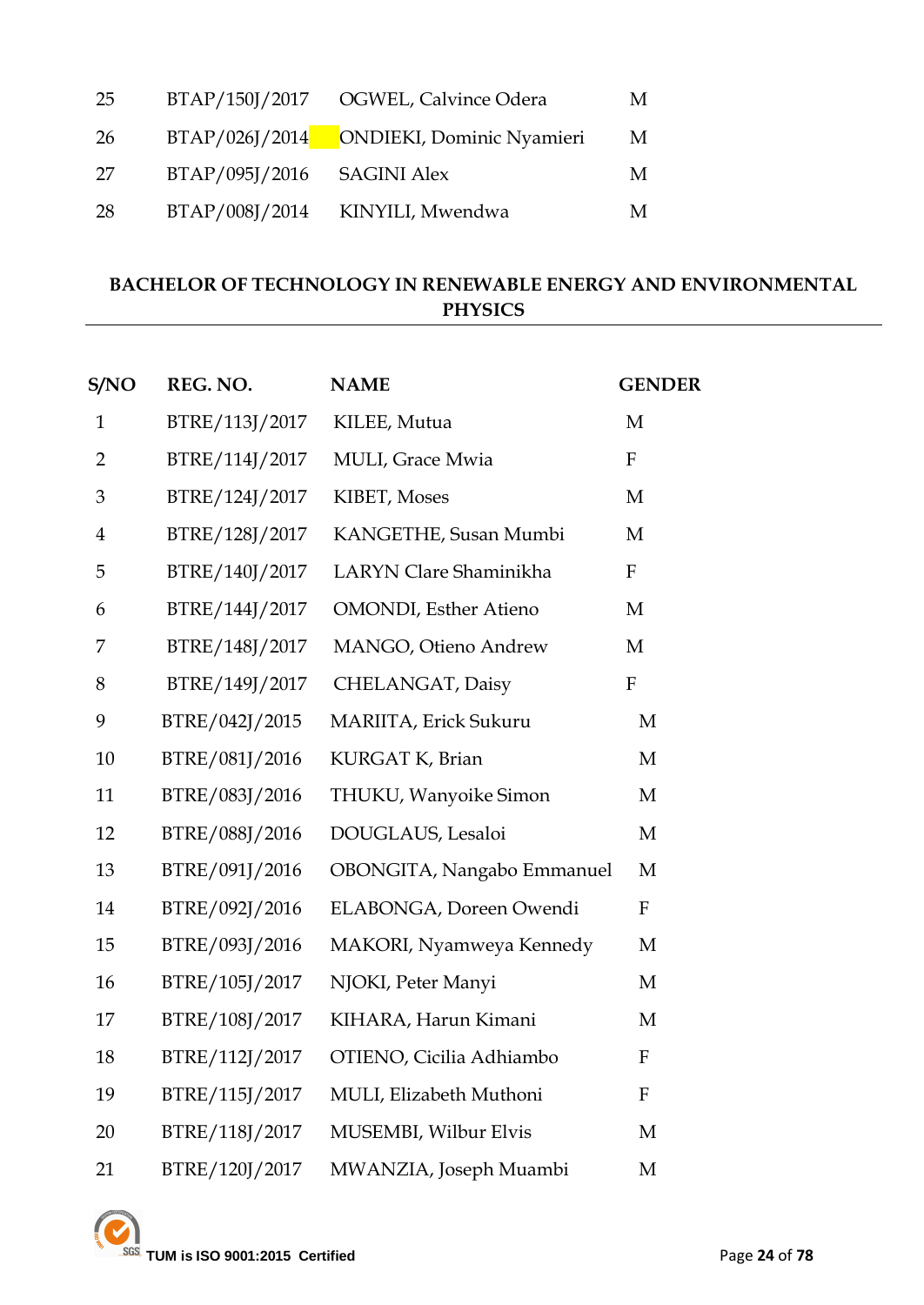| 22 | BTRE/122J/2017 | <b>AKIM Mavin</b>            | M |
|----|----------------|------------------------------|---|
| 23 | BTRE/125J/2017 | <b>INDIMU</b> , Brian Kibisu | M |
| 24 | BTRE/127J/2017 | MBAE, Gerrald Kungu          | M |
| 25 | BTRE/133J/2017 | <b>OUCHO</b> , Alfred Apolo  | M |
| 26 | BTRE/136J/2017 | <b>BETTY</b> levy Lakong     | F |
| 27 | BTRE/138J/2017 | NYANGARESI, Dorca Nyabonyi   | F |
| 28 | BTRE/145J/2017 | OKANGO, Kelvis Amayoti       | M |
| 29 | BTRE/147J/2017 | ONYARI, John Boraya          | M |
| 30 | BTRE/062J/2016 | NDUMBA D. Muriuki            | M |
| 31 | BTRE/040J/2015 | NYANGOYA, Andrew Nyamweya M  |   |

## **BACHELOR OF SCIENCE IN MEDICAL LABORATORY SCIENCES**

| S/NO           | REG. NO.       | <b>NAME</b>                 | <b>GENDER</b>    |
|----------------|----------------|-----------------------------|------------------|
| $\mathbf{1}$   | BMLS/001J/2013 | BAYA, Athuman Ramadhan      | M                |
| $\overline{2}$ | BMLS/007J/2013 | MUEMA, Mwonga               | M                |
| 3              | BMLS/033J/2014 | <b>ODUOR</b> , Samuel Okoth | M                |
| $\overline{4}$ | BMLS/042J/2014 | <b>ODACK, Socrates Mak</b>  | M                |
| 5              | BMLS/1181/2014 | WANDOLO, Benard             | M                |
| 6              | BMLS/051J/2015 | HUSSEIN, Kazungu Randu      | M                |
| 7              | BMLS/101J/2016 | MUTURI, Mumbi Ruth          | F                |
| 8              | BMLS/102J/2016 | IRERI, Benard Njagi         | M                |
| 9              | BMLS/103J/2016 | KITHOME, Maneno             | M                |
| 10             | BMLS/104J/2016 | NKONGE, Elosy Mwendwa       | $\boldsymbol{F}$ |
| 11             | BMLS/107J/2016 | KITTY, Leonard Kibet        | M                |
| 12             | BMLS/111J/2016 | KAINO, Humphrey Kiptoo      | M                |
| 13             | BMLS/115J/2016 | CHEPKORIR, Cecilia Bii      | F                |
| 14             | BMLS/116J/2016 | SIMBEIYWET, Elisha          | М                |

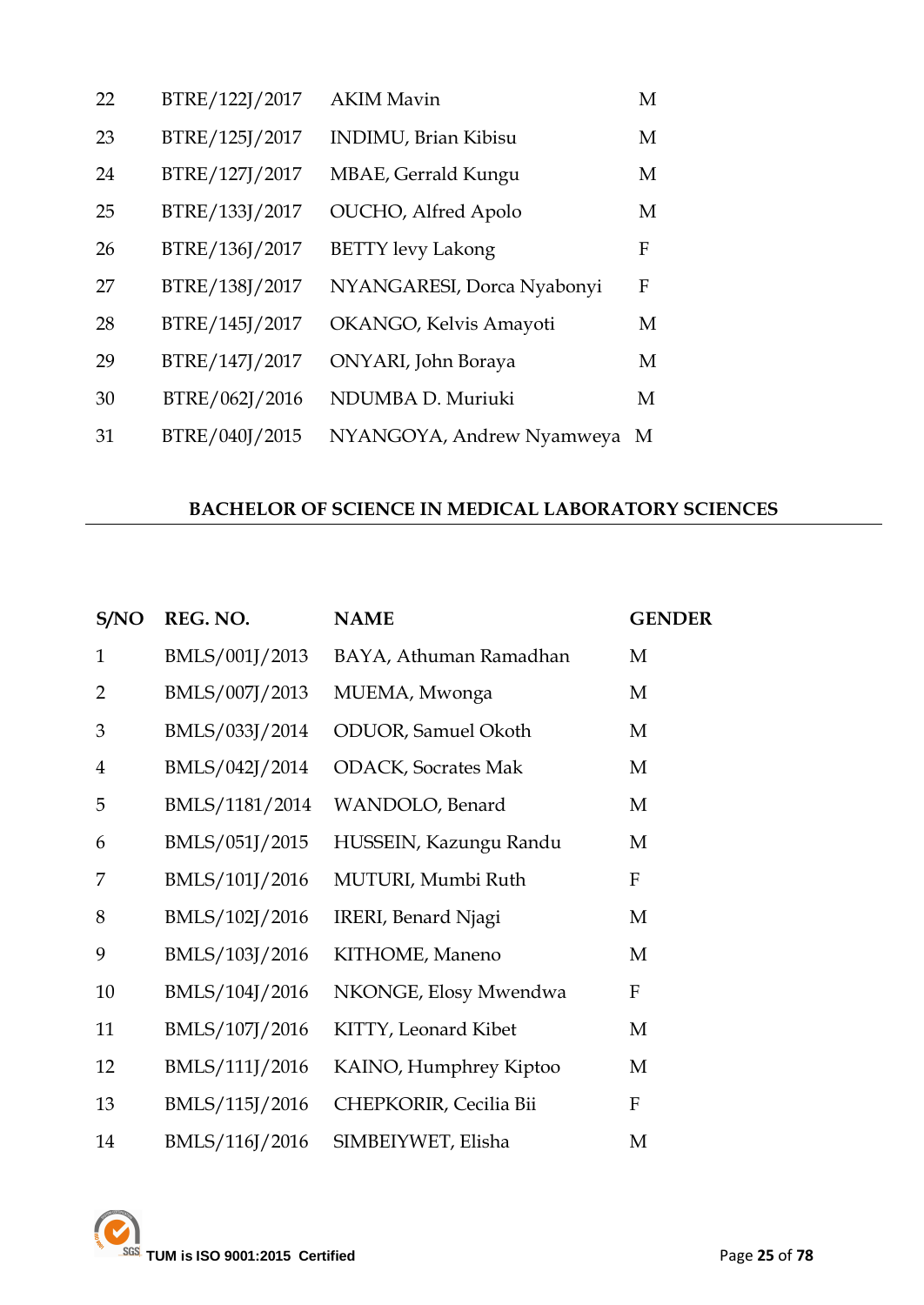| 15 | BMLS/120J/2016 | YEGO, Kipsang David             | M                |
|----|----------------|---------------------------------|------------------|
| 16 | BMLS/129J/2016 | MUHINJI, Benson Modole          | M                |
| 17 | BMLS/132J/2016 | <b>ACHIENG</b> , Nancy          | $\mathbf F$      |
| 18 | BMLS/133J/2016 | MOGIRE, Onkoba Agrey            | M                |
| 19 | BMLS/138J/2016 | <b>OMONDI</b> , Atieno Milicent | $\boldsymbol{F}$ |
| 20 | BMLS/142J/2016 | CHEPKIRUI, Maxmillah            | $\boldsymbol{F}$ |
| 21 | BMLS/145J/2016 | OTIENO, Pauline Akinyi          | $\boldsymbol{F}$ |
| 22 | BMLS/0074/2018 | KIBELESI, Moses Muraya          | M                |
| 23 | BMLS/0076/2018 | MASYUKA, Gladys Mutei           | $\mathbf F$      |
| 24 | BMLS/0079/2018 | OCHIENG, George Ndinya          | M                |
| 25 | BMLS/0082/2018 | WAMBUA, Janet Mwikali           | ${\bf F}$        |
| 26 | BMLS/0086/2018 | BEBORA MARY LUVUNO              | ${\bf F}$        |
| 27 | BMLS/0085/2018 | KITEMI, Peter Wahome            | M                |
| 28 | BMLS/0088/2018 | GITONGA, Caroline Nkatha        | $\mathbf F$      |
| 29 | BMLS/109J/2016 | RUTO, John Lokere               | M                |
| 30 | BMLS/118J/2016 | ADHIAMBO, Cynthia Ouma          | ${\bf F}$        |
| 31 | BMLS/123J/2016 | SAMOEI, Gloria Jeptanui         | $\mathbf F$      |
| 32 | BMLS/124J/2016 | JUMA, Barasa Patrick            | M                |
| 33 | BMLS/134J/2016 | ONDIEKI, Orangi Gidion          | М                |
| 34 | BMLS/135J/2016 | KONDO, Mary Robi                | F                |
| 35 | BMLS/137J/2016 | IMBO, Isaiah Okoth              | M                |
| 36 | BMLS/139J/2016 | <b>ATIENO, Shirley Angel</b>    | F                |
| 37 | BMLS/0004/2015 | MWANZIA, Stephen Kioko          | $\boldsymbol{F}$ |
| 38 | BMLS/0041/2016 | KILONZO, Charles Mutia          | M                |
| 39 | BMLS/056J/2015 | KENYANSA, Kemunto Deborah       | $\boldsymbol{F}$ |
| 40 | BMLS/097J/2015 | MOKAMA, Josephat Mwita          | M                |
| 41 | BMLS/066J/2015 | KIRUI, Charles Kibet            | М                |

## **BACHELOR OF SCIENCE IN FOOD TECHNOLOGY AND QUALITY ASSURANCE**

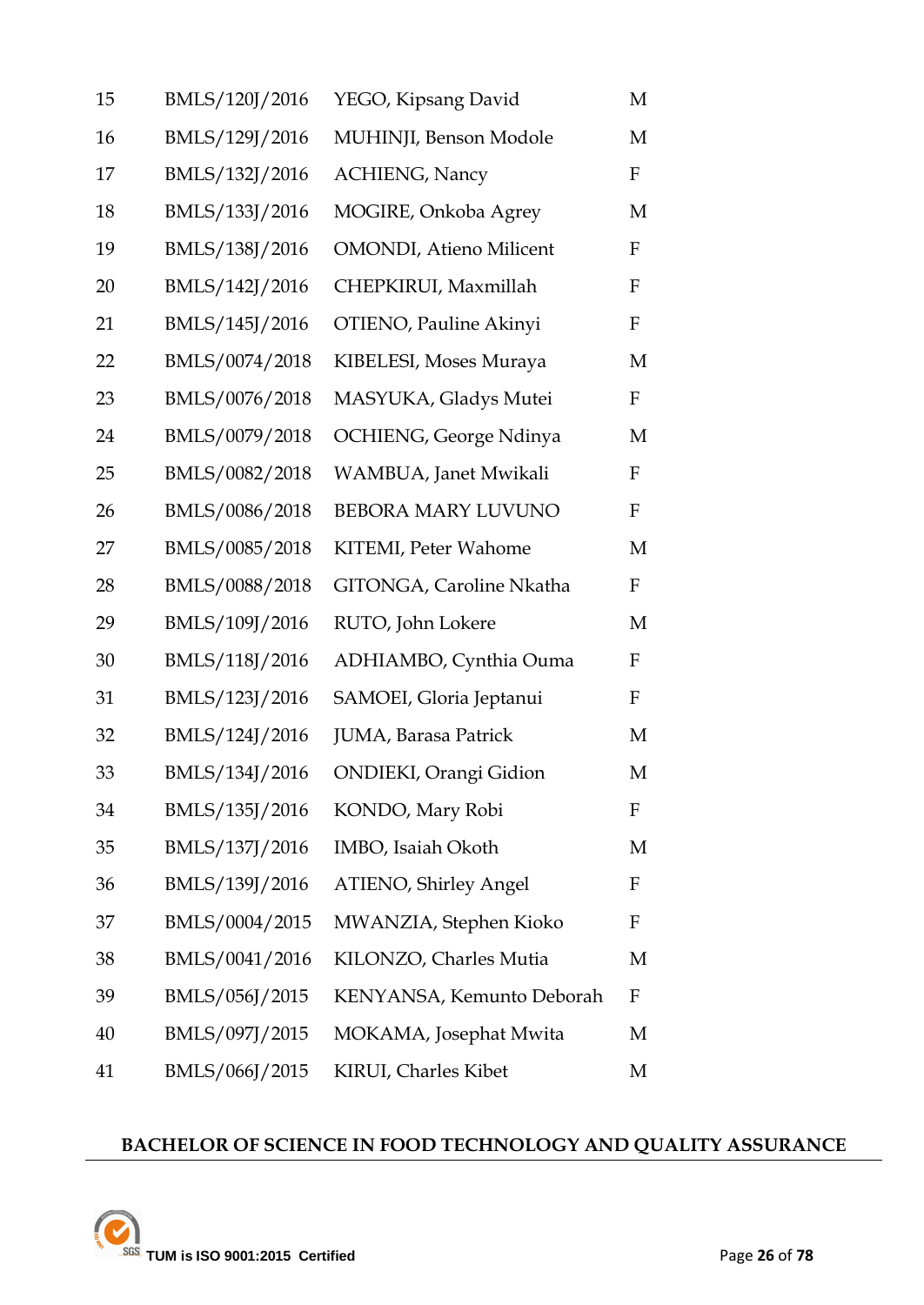| S/NO           | REG. NO.        | <b>NAME</b>                         | <b>GENDER</b> |
|----------------|-----------------|-------------------------------------|---------------|
| $\mathbf{1}$   | BSFQ/269J/2017  | RAJAB, Maryam Mohamed Said          | $\mathbf{F}$  |
| $\overline{2}$ | BSFQ/270J/2017  | MBARAK, Mariam Said                 | $\mathbf F$   |
| 3              | BSFQ/278J/2017  | GITURO, Jeremiah Mbiriri            | M             |
| $\overline{4}$ | BSFQ/279J/2017  | NJUGUNA, Manasses Mbatia            | M             |
| 5              | BSFQ/265J/2016  | <b>OYUKE, Charlene Rose Achieng</b> | F             |
| 6              | BSFQ/272J/2017  | MURINGO, Michael Karunji            | M             |
| 7              | BSFQ/273J/2017  | <b>MUTHEE, Caroline Wakagio</b>     | F             |
| 8              | BSFQ/276J/2017  | KAMANDE, Samuel Kamau               | M             |
| 9              | BSFQ/282J/2017  | KIMANZI, Rachel Mawia               | F             |
| 10             | BSFQ/296J/2017  | NJENGA, Erastus Chege               | M             |
| 11             | BSFQ/297J/2017  | CHEPKEMOI, Gladwel                  | $\mathbf F$   |
| 12             | BSFQ/299J/2017  | OGEGA, Chris Ombui                  | M             |
| 13             | BSFQ/301J/2017  | CHEBET, Mercy                       | $\mathbf F$   |
| 14             | BSFQ/308J/2017  | KAGWE, Michael Kigoko               | M             |
| 15             | BSFQ/309J/2017  | ODHIAMBO, Ezra Mumbo                | M             |
| 16             | BSFQ/311J/2017  | MIRIOGO, Victor                     | M             |
| 17             | BSFQ/315J/2017  | NGAI, Euticus Muthami               | M             |
| 18             | BSFQ/318J/2017  | OLWAL, John Hillary                 | M             |
| 19             | BSFQ/002J/2014  | <b>AKALA, Harriet Mirriam</b>       | $\mathbf{F}$  |
| 20             | BSFQ/198J/2015  | WAMBUI, Daniel Mwangi               | M             |
| 21             | BSFQ/200J/2015  | ODHIAMBO, Brian Odira               | M             |
| 22             | BSFQ/201J/2015  | CHEBET, Jemimah Mutai               | F             |
| 23             | BSFQ/0026J/2016 | KINDA, Salama Dzame                 | $\mathbf{F}$  |
| 24             | BSFQ/236J/2016  | SHISUMU, Edwin Ambosa               | M             |
| 25             | BSFQ/239J/2016  | KIPRONO, Diviny Suge                | M             |
| 26             | BSFQ/264J/2016  | OCHUNG, Leah Adhiambo               | $\mathbf{F}$  |
| 27             | BSFQ/277J/2017  | WAWERU, Obadiah Kihuria             | M             |

**TUM is ISO 9001:2015 Certified** Page 27 of 78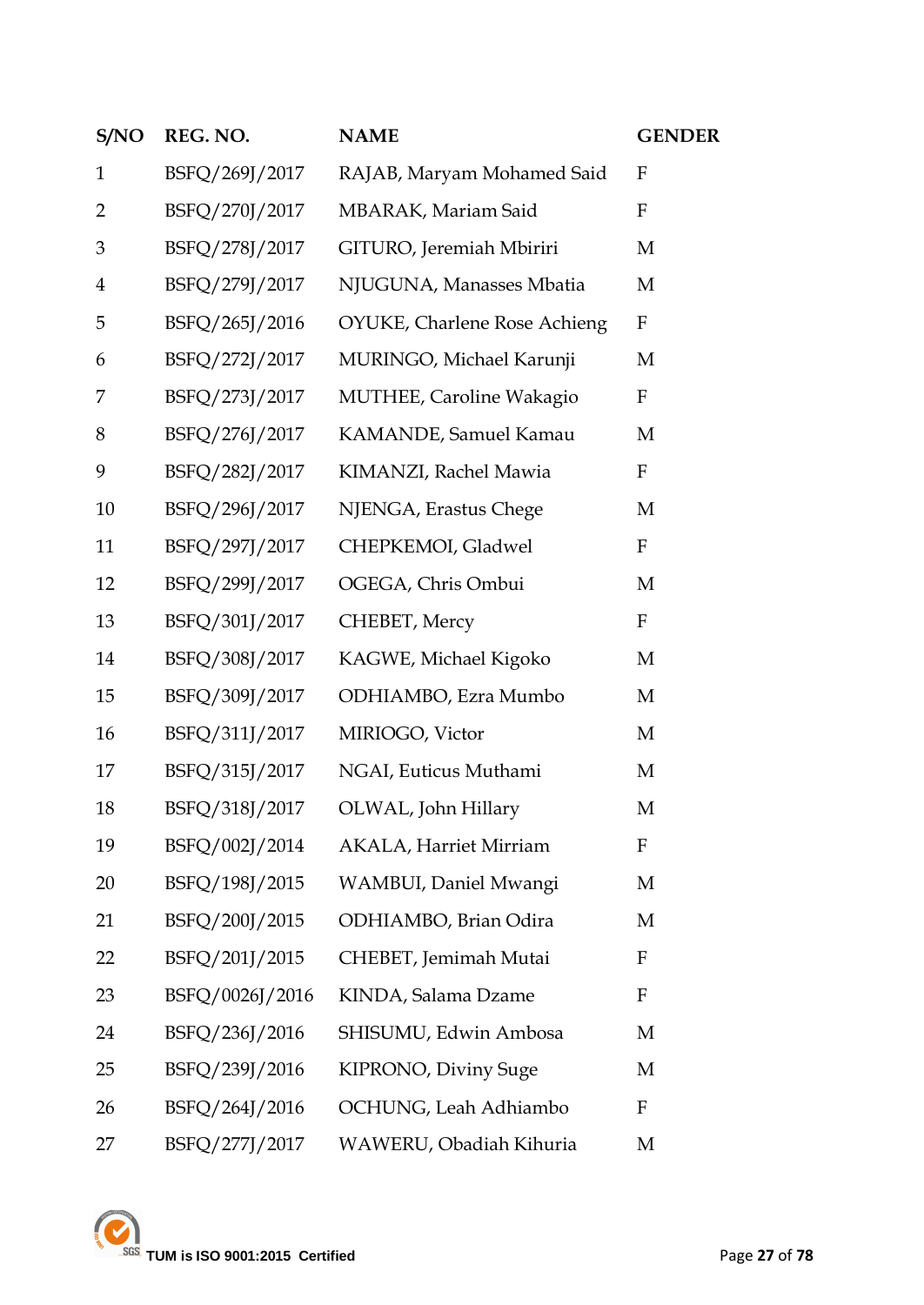| 28 | BSFQ/284J/2017 | KAMORE, Borniface Mwangi        | M |
|----|----------------|---------------------------------|---|
| 29 | BSFQ/295J/2017 | MUNGAI, Hannah Wanjiru          | F |
| 30 | BSFQ/300J/2017 | KIPNGETICH, Quinton             | M |
| 31 | BSFQ/302J/2017 | CHEROTICH, Caren                | F |
| 32 | BSFQ/304J/2017 | CHEMOBO, Emily Jematia          | F |
| 33 | BSFQ/307J/2017 | KOSGEI, Stacy Jelimo            | F |
| 34 | BSFQ/310J/2017 | MALEYA, Mohamed S.              | M |
| 35 | BSFQ/317J/2017 | <b>OUMA</b> , Phancy Awuor      | F |
| 36 | BSFQ/319J/2017 | <b>MAKORI</b> , Damakline Moraa | F |
| 37 | BSFQ/226J/2016 | KIEMA, David Kelvin             | М |
| 38 | BSFQ/229J/2016 | <b>WANJIKO MONICA MBUI</b>      | F |

#### **BACHELOR OF SCIENCE IN MOLECULAR BIOLOGY AND FORENSIC TECHNOLOGY**

| S/NO           | REG. NO.       | <b>NAME</b>                 | <b>GENDER</b> |
|----------------|----------------|-----------------------------|---------------|
| $\mathbf{1}$   | BMFT/065J/2016 | CHERUIYOT, Gideon Kipchumba | M             |
| 2              | BMFT/101J/2017 | GABABO, Ali Halkano         | M             |
| 3              | BMFT/104J/2017 | KIMOTHO, Roy Katwa          | M             |
| $\overline{4}$ | BMFT/110J/2017 | CHEPNGETICH, Diana          | F             |
| 5              | BMFT/125J/2017 | ADIKA, Cecilia Asifiwe      | F             |
| 6              | BMFT/131J/2017 | OUMA, Synzie Atieno         | F             |
| 7              | BMFT/134J/2017 | OGARE, James                | M             |
| 8              | BMFT/057J/2016 | KEMEI, Obed Kipleting       | M             |
| 9              | BMFT/063J/2016 | OTWOMA, Robert Mokaya       | М             |
| 10             | BMFT/074J/2016 | ONGERI, Elijah Nyamweya     | М             |
| 11             | BMFT/089J/2017 | NDIRANGU, Vivian Njoki      | F             |
| 12             | BMFT/095J/2017 | KIMTAI, Alexander Kisang    | M             |
| 13             | BMFT/106J/2017 | KARARU, Castine Wairimu     | F             |

TUM is ISO 9001:2015 Certified Page 28 of 78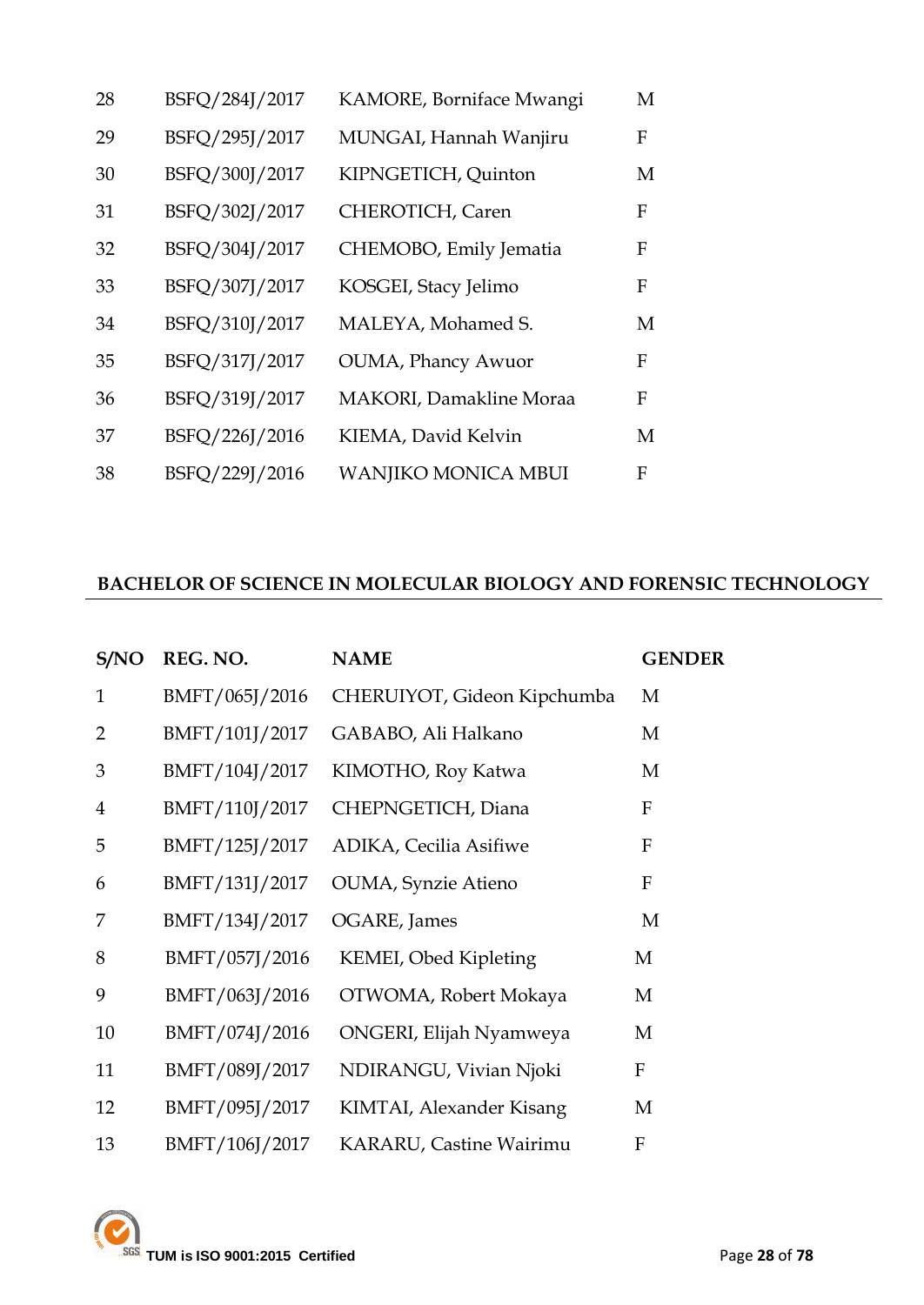| 14 | BMFT/109J/2017 | <b>EMEDOT</b> , Emmanuel Nakalale | M |
|----|----------------|-----------------------------------|---|
| 15 | BMFT/111J/2017 | JELANGAT, Faith                   | F |
| 16 | BMFT/116J/2017 | <b>WAMBUI, Philip Waruinge</b>    | M |
| 17 | BMFT/121J/2017 | ADONGO, Macrine                   | F |
| 18 | BMFT/122J/2017 | KERY, Wesley Tisa                 | M |
| 19 | BMFT/127J/2017 | MIHADIA, Ian Ketenya              | M |
| 20 | BMFT/129J/2017 | IMINZA, Adrian                    | F |
| 21 | BMFT/130J/2017 | JUMA, Zacheus Aghan               | M |
| 22 | BMFT/132J/2017 | OLONDO, Denis Apolo               | M |

# **BACHELOR OF TECHNOLOGY IN APPLIED CHEMISTRY (ANALYTICAL OPTION)**

| S/NO           | REG. NO.       | <b>NAME</b>                  | <b>GENDER</b>             |
|----------------|----------------|------------------------------|---------------------------|
| $\mathbf{1}$   | BTAC/131J/2017 | NJUGUNA BONFACE              | M                         |
| $\overline{2}$ | BTAC/123J/2017 | KILEL, Denis                 | M                         |
| 3              | BTAC/148J/2017 | JUMA, Nicholas               | M                         |
| $\overline{4}$ | BTAC/0018/2013 | <b>OBARE, Moses Vincent</b>  | M                         |
| 5              | BTAC/003J/2014 | <b>BARASA, Isaac Wafula</b>  | M                         |
| 6              | BTAC/006J/2014 | CHERUIYOT, Festus            | M                         |
| 7              | BTAC/004J/2015 | KARIUKI, George Gacema       | M                         |
| 8              | BTAC/020J/2015 | MUTHOKA, Thomas Wambua       | M                         |
| 9              | BTAC/044J/2015 | OTIENO, Ernest               | M                         |
| 10             | BTAC/0014/2016 | NYATTA, Walter Kisombe       | M                         |
| 11             | BTAC/108J/2017 | HAMIDA, Said Ahmed           | $\mathbf{F}$              |
| 12             | BTAC/118J/2017 | KIATHE, Everline             | $\boldsymbol{\mathrm{F}}$ |
| 13             | BTAC/125J/2017 | KIPKORIR, Dominic            | M                         |
| 14             | BTAC/136J/2017 | <b>OBETTO, Xavier Ominde</b> | M                         |
| 15             | BTAC/142J/2017 | CHAHALE, Gravine Ayiga       | M                         |

**TUM is ISO 9001:2015 Certified** Page 29 of 78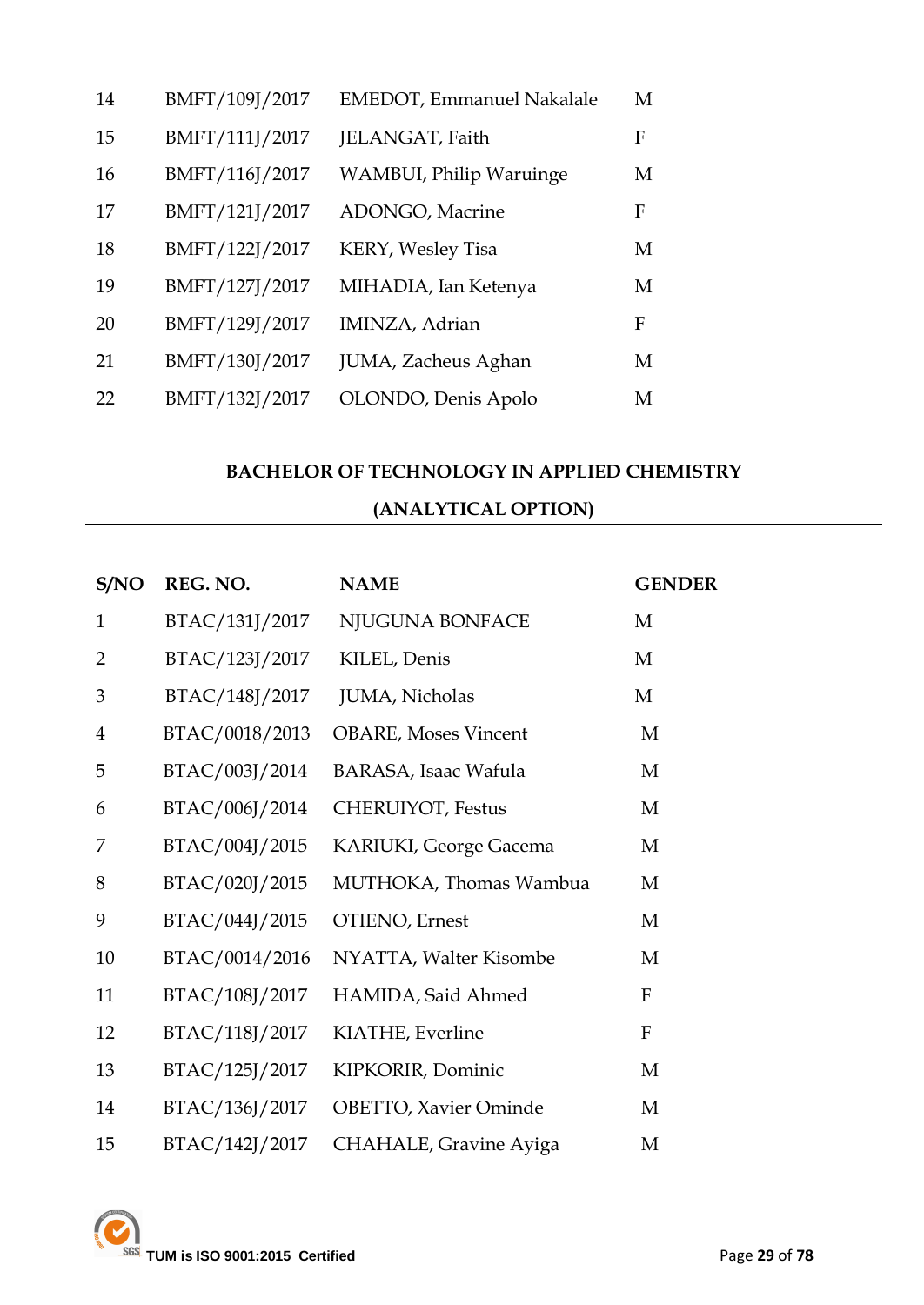| 16 | BTAC/0043/2018 MUTA, Anderson Nzaka    | M |
|----|----------------------------------------|---|
| 17 | BTAC/0045/2018 DANDO, Vincent Leshamta | M |

## **BACHELOR OF TECHNOLOGY IN APPLIED CHEMISTRY (INDUSTRIAL OPTION)**

| S/NO           | REG. NO.       | <b>NAME</b>                    | <b>GENDER</b> |
|----------------|----------------|--------------------------------|---------------|
| $\mathbf{1}$   | BTAC/031J/2014 | OBUYA, Andrew                  | M             |
| 2              | BTAC/116J/2017 | NJOROGE, Leah Wangui           | F             |
| 3              | BTAC/156J/2017 | <b>ONGOLA</b> , Evance Odiwuor | M             |
| $\overline{4}$ | BTAC/140J/2017 | MUKABANA, William              | M             |
| 5              | BTAC/0038/2018 | MUREI, Jeniffer Jebet          | F             |
| 6              | BTAC/028J/2014 | NYAGUTHII, Kelvin Kariuki      | M             |
| 7              | BTAC/043J/2015 | OMONDI, Okeyo Hillary          | M             |
| 8              | BTAC/0022/2016 | MAXWELL, Juma Odeke            | M             |
| 9              | BTAC/073J/2016 | MAKORI, Kevin Misiani          | M             |
| 10             | BTAC/078J/2016 | KIPROP, Evans                  | M             |
| 11             | BTAC/086J/2016 | ZAMANI, Kennedy Chililingo     | M             |
| 12             | BTAC/137J/2017 | SASAKA, Ben Mukhwana           | M             |
| 13             | BTAC/155J/2017 | RACHUONYO, George Otieno       | M             |
| 14             | BTAC/0035/2017 | KIPRONO, Justus Temba          | M             |
| 15             | BTAC/0049/2018 | NJOROGE, James Kihunyu         | M             |

## **BACHELOR OF TECHNOLOGY IN INDUSTRIAL MICROBIOLOGY AND BIOTECHNOLOGY**

|                | S/NO REG. NO. | <b>NAME</b>                            | <b>GENDER</b> |
|----------------|---------------|----------------------------------------|---------------|
| $1 \quad$      |               | BTMB/129J/2017 APIRI, Benard Onsongo   | М             |
| 2              |               | BTMB/044J/2014 SEGERA, Nicodemus       | М             |
| 3 <sup>1</sup> |               | BTMB/057J/2016 ONCHWERI, Joshua Mangwa | M             |

**TUM is ISO 9001:2015 Certified** Page **30** of **78**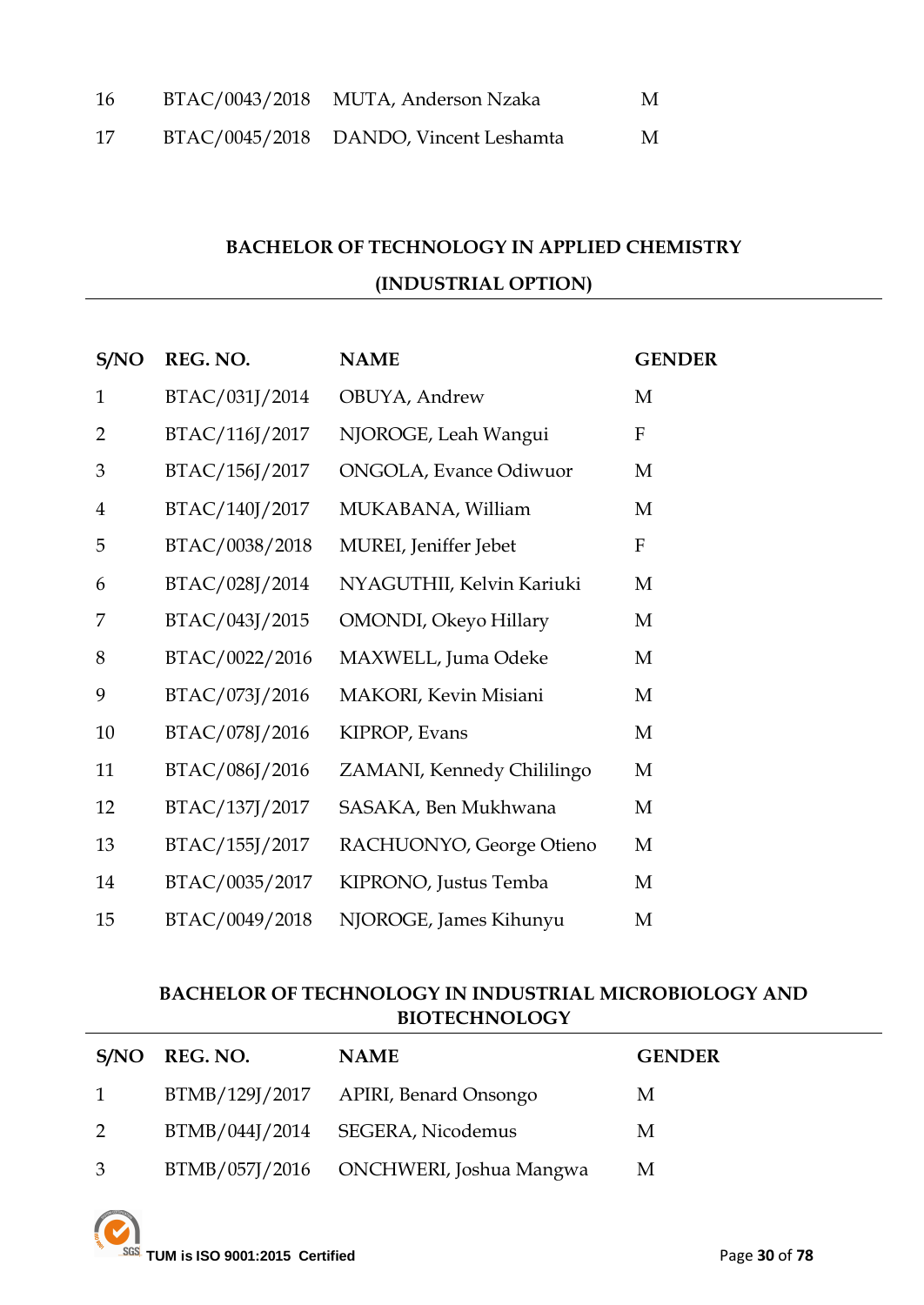| $\overline{4}$ | BTMB/062J/2016 | ODIWUOR, Stephine           | M                |
|----------------|----------------|-----------------------------|------------------|
| 5              | BTMB/128J/2017 | NDUNGU, Robert Muthondu     | M                |
| 6              | BTMB/136J/2017 | MACHUKA, Anita Nyakerario   | F                |
| 7              | BTMB/140J/2017 | KHONGONDE, Faith Litonde    | F                |
| 8              | BTMB/0014/2017 | WEKESA, Christabel Mulongo  | $\mathbf{F}$     |
| 9              | BTMB/065J/2016 | KIPKOSGEI, Evans            | M                |
| 10             | BTMB/072J/2016 | MASIKA, Derrick Wafula      | M                |
| 11             | BTMB/076J/2016 | WANGALWA, Hawa Dindi        | $\boldsymbol{F}$ |
| 12             | BTMB/077J/2016 | AYIEKO, Charles Oyieli      | M                |
| 13             | BTMB/097J/2016 | ODUOR, Dennis Omollo        | M                |
| 14             | BTMB/109J/2017 | MWANGI, Felix Muthama       | M                |
| 15             | BTMB/132J/2017 | KIPRONO, Collins Soi        | M                |
| 16             | BTMB/126J/2017 | <b>BARASA, Joyce Nafula</b> | $\mathbf{F}$     |
| 17             | BTMB/130J/2017 | KIPKEMBOI, Silas            | M                |
| 18             | BTMB/139J/2017 | KUNDU, Douglas Okumu        | M                |
| 19             | BTMB/055J/2012 | IVAKA, John Kisinja         | M                |
| 20             | BTMB/148J/2017 | OLUOCH, Starborn            | M                |

## **MASTER OF SCIENCE IN PUBLIC HEALTH**

|           | S/NO REG. NO. | <b>NAME</b>                                  | <b>GENDER</b> |
|-----------|---------------|----------------------------------------------|---------------|
| $1 \quad$ |               | MPH/0004/2015 ABDULREHMAN, Halima Allahdad F |               |
| 2         |               | MPH/0006/2015 ABDIWALI, Abdullahi Aden       | M             |
| 3         |               | MPH/0002/2015 MWONGERA, Jeniffer Makena      | F             |

# **SCHOOL OF BUSINESS**

**CERTIFICATE IN BUSINESS MANAGEMENT**

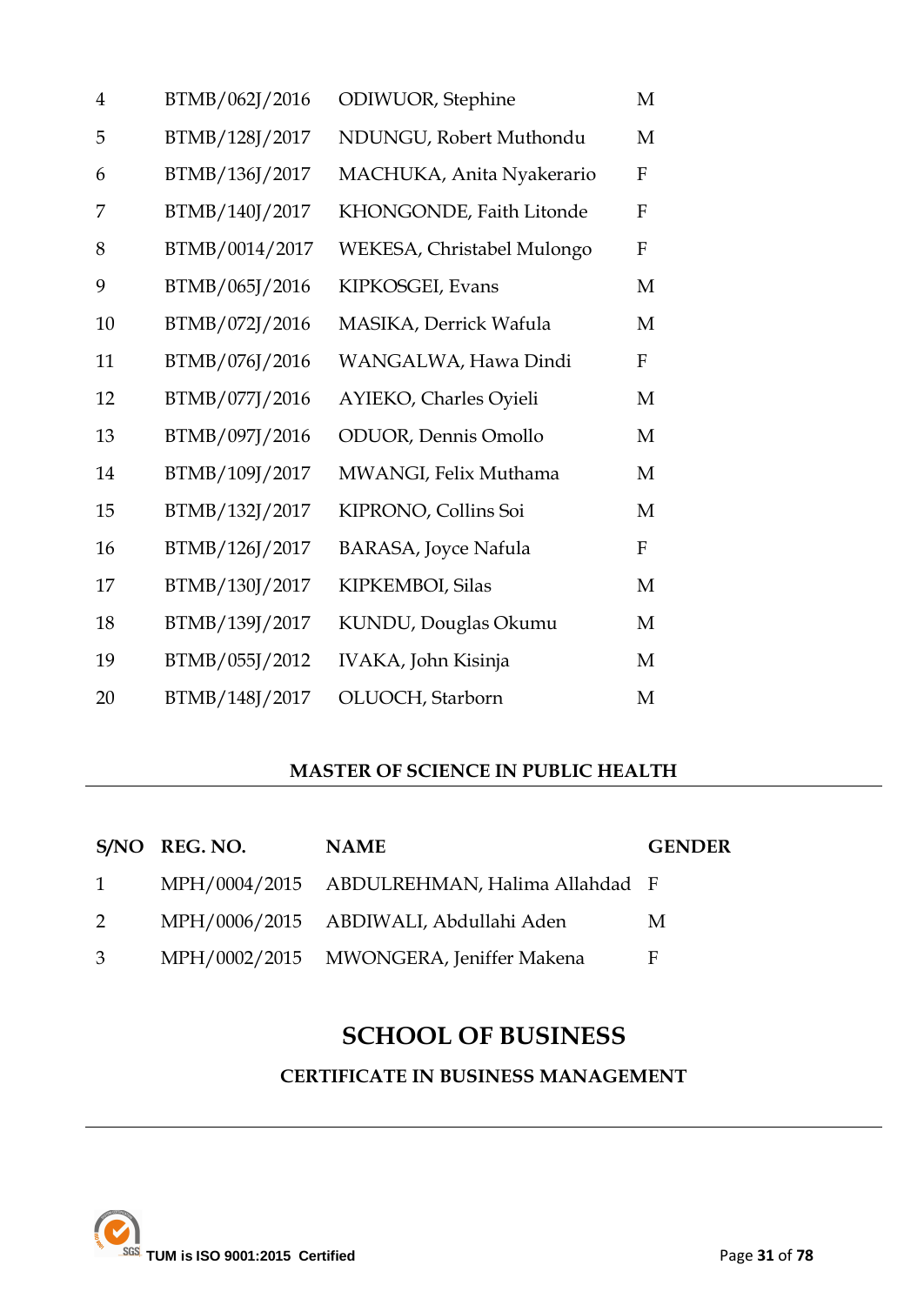| S/N            | <b>REG. NO</b> | <b>NAME</b>                 | <b>GENDER</b> |
|----------------|----------------|-----------------------------|---------------|
| $\mathbf{1}$   | CBM/0330/2021  | HUSSEIN, Fazal Parwez       | M             |
| 2              | CBM/0271/2019  | NYANGE, Ann Matunda         | $\mathbf{F}$  |
| 3              | CBM/0315/2020  | MWENYE, Omar Imran          | M             |
| $\overline{4}$ | CBM/0316/2020  | MUSA, Juweria Adam          | $\mathbf F$   |
| 5              | CBM/0313/2020  | MUSYOKA, David Musee        | M             |
| 6              | CBM/0318/2020  | MASHA, Hassan Kalume        | M             |
| 7              | CBM/0320/2021  | MUSYIMI, Tonny Musembi      | M             |
| 8              | CBM/0329/2021  | MULATYA, Jennifer Nyambura  | F             |
| 9              | CBM/0333/2021  | HASSAN, Roble Jimale        | M             |
| 10             | CBM/0336/2021  | HUSSEIN, Sheikh Shariff     | M             |
| 11             | CBM/0277/2019  | NYAMAI, Stareen Ndanu       | $\mathbf F$   |
| 12             | CBM/0328/2021  | ALI, Umu Hadadi             | $\mathbf F$   |
| 13             | CBM/0323/2021  | <b>BASHIR, Rhufo Kokane</b> | M             |
| 14             | CBM/0324/2021  | ABDALLAH, Salim Abdallah    | M             |

#### **CERTIFICATE IN SALES AND MARKETING**

| S/N | <b>REG. NO</b> | <b>NAME</b>                        | <b>GENDER</b> |
|-----|----------------|------------------------------------|---------------|
|     |                | CSM/0033/2020 MBUVI, Jackson Mulei | М             |

#### **CERTIFICATE IN HUMAN RESOURCE MANAGEMENT**

| S/N            | <b>REG. NO</b>                  | <b>NAME</b>                         | <b>GENDER</b> |
|----------------|---------------------------------|-------------------------------------|---------------|
| 1              |                                 | CHRM/0171/2020 HENRY, Eunice Wambui | F             |
| 2              | CHRM/0175/2021 SAID, Mariam Sae |                                     | F             |
| 3              |                                 | CHRM/0170/2021 MUMBI, Agnes Wairimu | F             |
| $\overline{4}$ |                                 | CHRM/0094/2017 MGANDI, Salim Banju  | М             |
| 5              | CHRM/0167/2020 ALI, Munira      |                                     | F             |

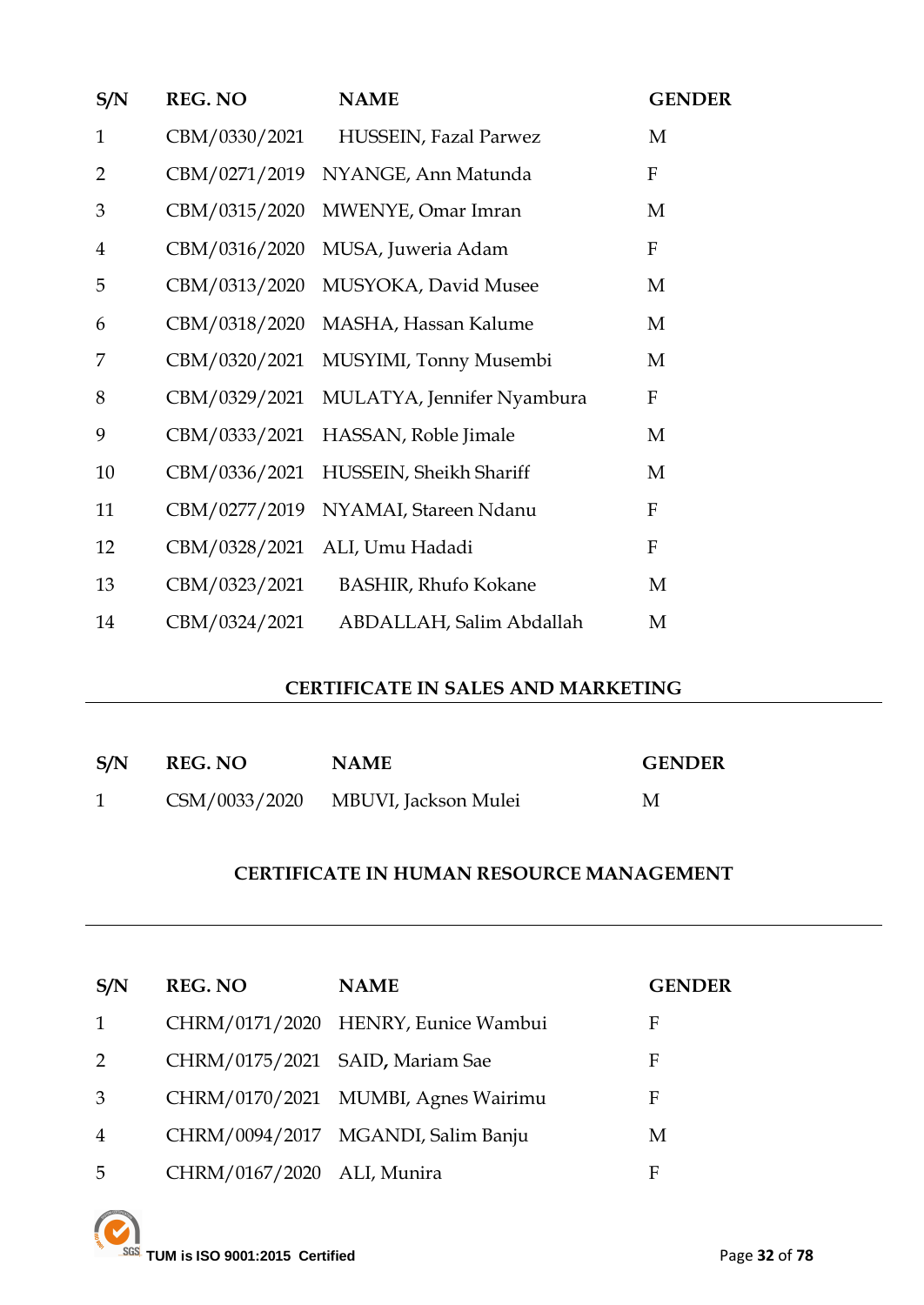| 6 | CHRM/0168/2020 KOMBE, Armstrong Kivere | M |
|---|----------------------------------------|---|
|   | CHRM/0174/2021 ABDI, Kafia Hassan      |   |

## **CERTIFICATE IN STORES MANAGEMENT**

| S/N          | <b>REG. NO</b> | <b>NAME</b>                          | <b>GENDER</b> |
|--------------|----------------|--------------------------------------|---------------|
| $\mathbf{1}$ |                | CSTM/0199/2019 ATHMAN, Mwalimu Yumna | F             |
|              |                | CSTM/0201/2019 ALI, Lutfia Mohamed   | E             |

#### **DIPLOMA IN ACCOUNTANCY**

| S/N            | <b>REG. NO</b> | <b>NAME</b>                    | <b>GENDER</b> |
|----------------|----------------|--------------------------------|---------------|
| $\mathbf{1}$   | DACC/104J/2018 | KUYA, Ong'ayo Grace            | ${\bf F}$     |
| $\overline{2}$ | DACC/0326/2019 | ABED, Swalha Awadh             | M             |
| 3              | DACC/0256/2018 | SHUKUZI, Yassir Mahadhi        | M             |
| $\overline{4}$ | DACC/027J/2016 | NYONGESA, Lindah Nasimiyu      | $\mathbf F$   |
| 5              | DACC/0281/2018 | NSONGOMOA, Jerry Mpongwa       | M             |
| 6              | DACC/0311/2018 | SEIF, Ali Athman               | M             |
| 7              | DACC/164J/2018 | WERE, David Odera              | M             |
| 8              | DACC/198J/2018 | MWANGOLO, Mejumaa Ruwa         | ${\bf F}$     |
| 9              | DACC/214J/2018 | KIMELI, Jepchumba Mercy        | $\mathbf{F}$  |
| 10             | DACC/0321/2019 | MUTUKU, Martin Mavyuva         | M             |
| 11             | DACC/0332/2019 | NJUGUNA, Virginia Muthoni      | ${\bf F}$     |
| 12             | DACC/0338/2019 | WAZIRI, Mariam Chari           | $\mathbf{F}$  |
| 13             | DACC/0340/2019 | AL-AMIN, Abdallah Abubakar     | M             |
| 14             | DACC/0350/2019 | NZYOKA, Clare Nding'i          | $\mathbf{F}$  |
| 15             | DACC/071J/2017 | MBOGO, Kelvin Fundi            | M             |
| 16             | DACC/0297/2018 | SAMUEL, Chikira Muiruri        | M             |
| 17             | DACC/0347/2019 | ABDULMAJID, Faridsalim Mohamed | M             |

**EXAMPLE 1899 SISO 9001:2015 Certified** Page 33 of 78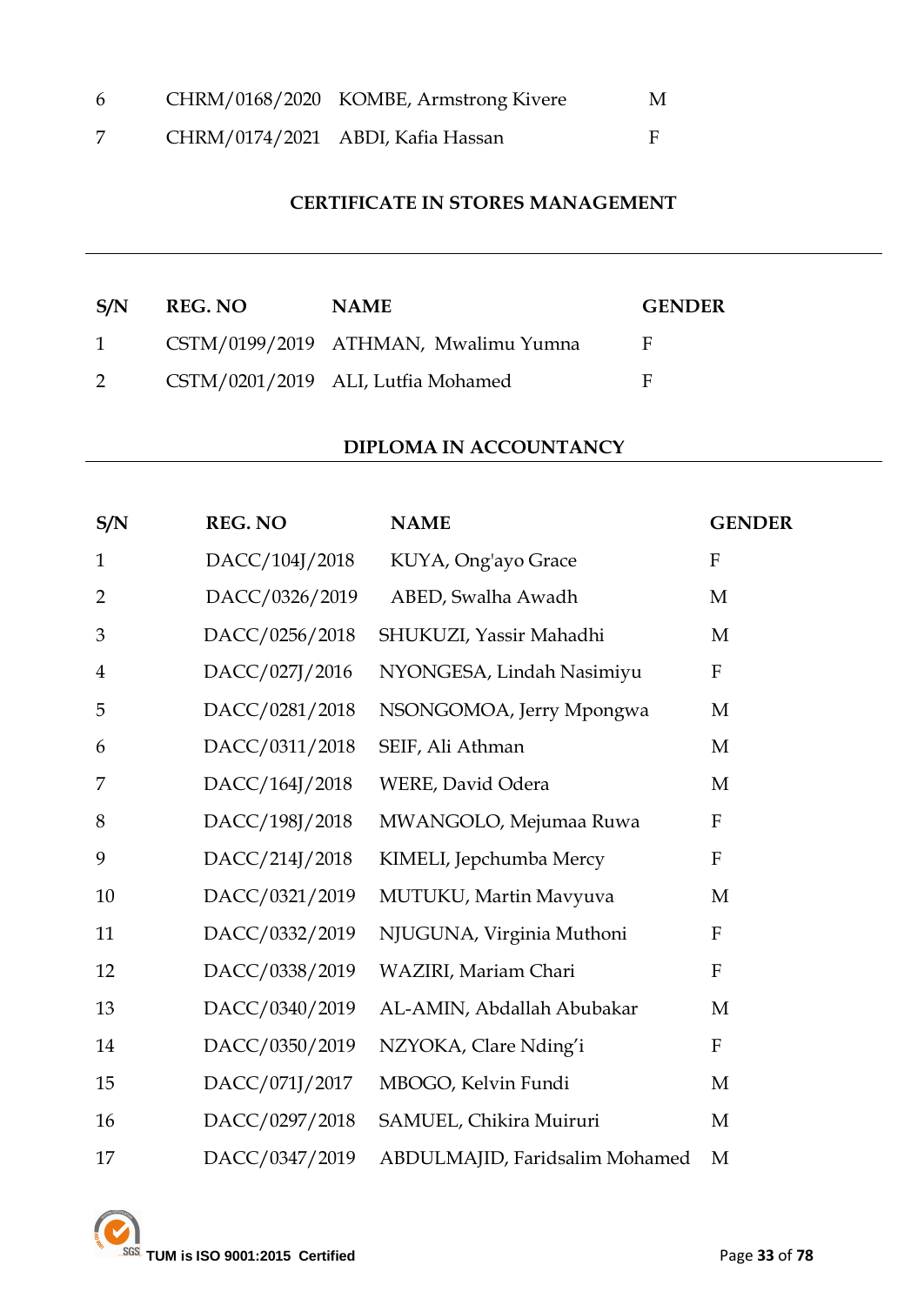| 18 | DACC/062J/2017 | MUOKI, Nicholas Mwendwa   | M |
|----|----------------|---------------------------|---|
| 19 | DACC/2568/2015 | MAGANGA, Patience Sanguli | F |
| 20 | DACC/282J/2018 | OKIOI, Momanyi Anthony    | M |
| 21 | DACC/0283/2018 | OTIENO, Odhiambo Antonioh | M |
| 22 | DACC/196J/2018 | ADAN, Hakula              | M |
| 23 | DACC/268J/2018 | MUSYOKA, Musili John      | M |
| 24 | DACC/1101/015  | MULI, Musyimi Emmaculate  | F |
| 25 | DACC/234J/2018 | ADHIAMBO, Pheny           | F |
| 26 | DACC/0207/2017 | ARIGA, Cliton Bichage     | M |
| 27 | DACC/154J/2018 | OTIENO, Fiona Ajiambo     | F |

## **DIPLOMA IN BUSINESS MANAGEMENT**

| S/N            | <b>REG. NO</b> | <b>NAME</b>               | <b>GENDER</b>             |
|----------------|----------------|---------------------------|---------------------------|
| $\mathbf{1}$   | DBM/0477/2019  | KINUTHIA, Esther Wambui   | F                         |
| $\overline{2}$ | DBM/0399/2018  | KILONGI, Shanice Namonywe | $\mathbf{F}$              |
| 3              | DBM/0463/2018  | PONDA, Gloria Pendo       | $\mathbf{F}$              |
| $\overline{4}$ | DBM/140J/2018  | KANINI, Michell Mueni     | $\mathbf{F}$              |
| 5              | DBM/196J/2018  | NYONGESA, Ndungu Stephen  | M                         |
| 6              | DBM/206J/2018  | MBINDI, Ruth Mutheu       | $\boldsymbol{\mathrm{F}}$ |
| 7              | DBM/211J/2018  | KWEKWE, Rehema Ali        | $\mathbf{F}$              |
| 8              | DBM/0437/2018  | MWANGOMBE, Donald Mwakesi | M                         |
| 9              | DBM/0483/2019  | MWAMBURI, Ruth Lula       | $\mathbf F$               |
| 10             | DBM/231J/2018  | WAIRIMU, Stephen Karanja  | M                         |
| 11             | DBM/216J/2018  | KHAMIS, Ali Ismail        | M                         |
| 12             | DBM/230J/2018  | MENGO, Ashitiba Elvis     | M                         |
| 13             | DBM/073J/2017  | OTIENO, Elias Seme        | M                         |
| 14             | DBM/0401/2018  | MWERO, Timothy Mangale    | M                         |
| 15             | DBM/0456/2018  | KHAMIS, Fatma Ahmed       | F                         |

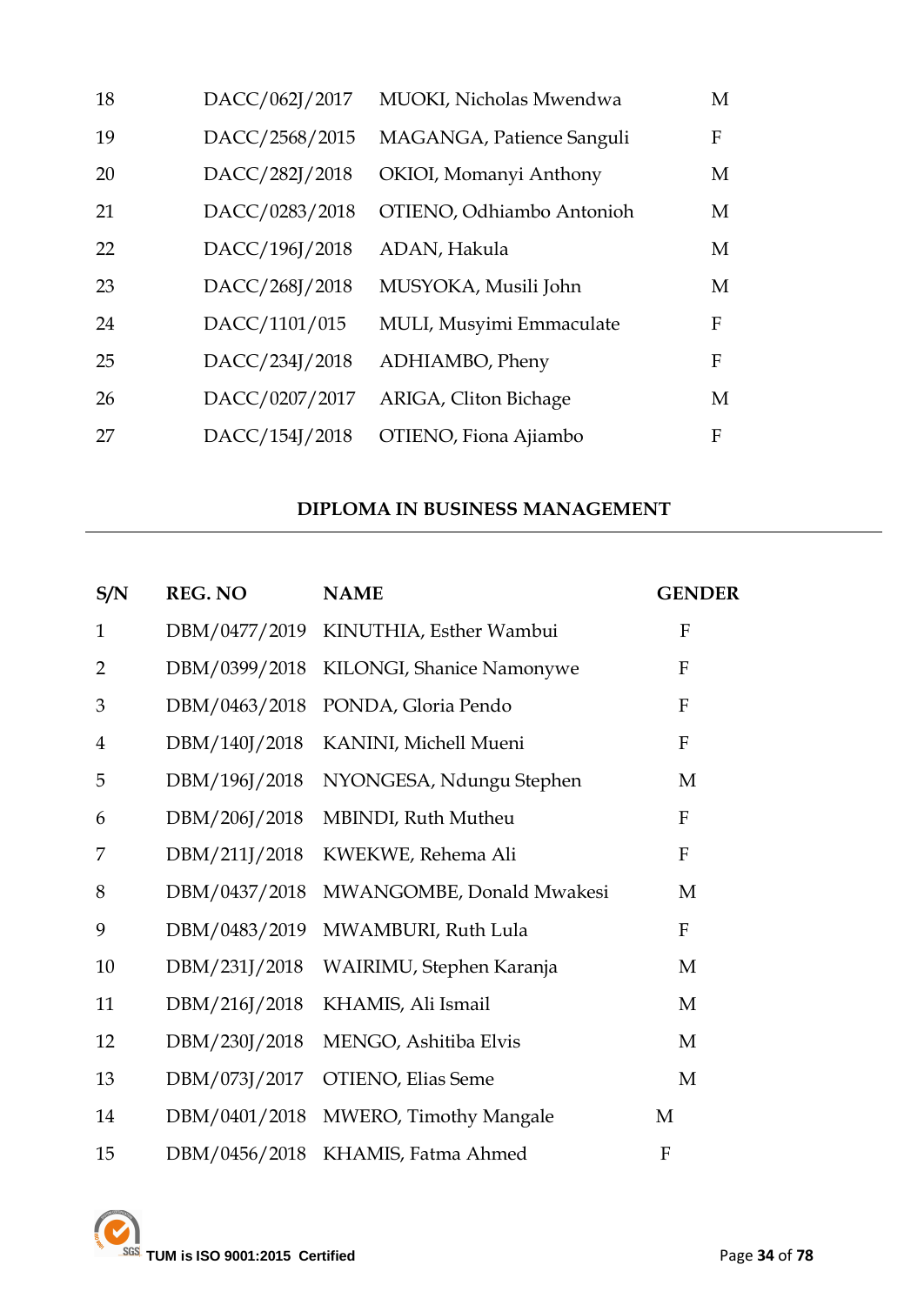| 16 | DBM/0469/2018 | VYOMBO, Suleiman Juma        | М                |
|----|---------------|------------------------------|------------------|
| 17 | DBM/057J/2017 | YADAN, Vivian Chepkopus      | F                |
| 18 | DBM/226J/2018 | DAVID, Amani                 | M                |
| 19 | DBM/0467/2018 | <b>ANTHONY, Rui Maina</b>    | M                |
| 20 | DBM/084J/2017 | FAITON, Karani               | M                |
| 21 | DBM/209J/2018 | MURIU, Alex Mwangi           | M                |
| 22 | DBM/225J/2018 | <b>ODHIER</b> , Lorine Akoth | F                |
| 23 | DBM/0464/2018 | KINGI, Kenneth Kalume        | M                |
| 24 | DBM/0457/2018 | LIJERA, Millicent Adhiambo   | $\boldsymbol{F}$ |
| 25 | DBM/203J/2018 | NJERI, Lisa Mbote            | F                |
| 26 | DBM/0141/2016 | OCHIENG, Isaac Jangolo       | M                |
| 27 | DBM/0486/2019 | BRIAN, Baraka Kitsao         | М                |

## **DIPLOMA IN SECRETARIAL STUDIES AND OFFICE MANAGEMENT**

| S/N           | <b>REG. NO</b> | <b>NAME</b>                | <b>GENDER</b> |
|---------------|----------------|----------------------------|---------------|
| 1             | DSSO/145J/2018 | NDILE, Mueni               | F             |
| $\mathcal{P}$ | DSSO/160J/2018 | MONGARE, Kerubo Flozzy     | F             |
| 3             | DSSO/170J/2018 | ATIENO, Ngonga Melvina     | F             |
| 4             | DSSO/183J/2018 | KALAMA, Matilda Mati       | F             |
| 5             | DSSO/164J/2018 | <b>MUTULI, Wanza Susan</b> | F             |
| 6             | DSSO/144J/2018 | MWENDA, Lewis              | M             |
|               | DSSO/211J/2018 | SALIM, Mohamed Sania       | F             |

## **DIPLOMA IN FRONT OFFICE OPERATIONS & CUSTOMER CARE**

| S/N          | <b>REG NUMBER</b> | <b>NAME</b>                              | <b>GENDER</b> |
|--------------|-------------------|------------------------------------------|---------------|
| $\mathbf{1}$ |                   | DFOO/0079/2019 NATASHA Grace Achieng     | E             |
|              |                   | DFOO/024J/2017 KINYUA, Christabel Mwende | E             |

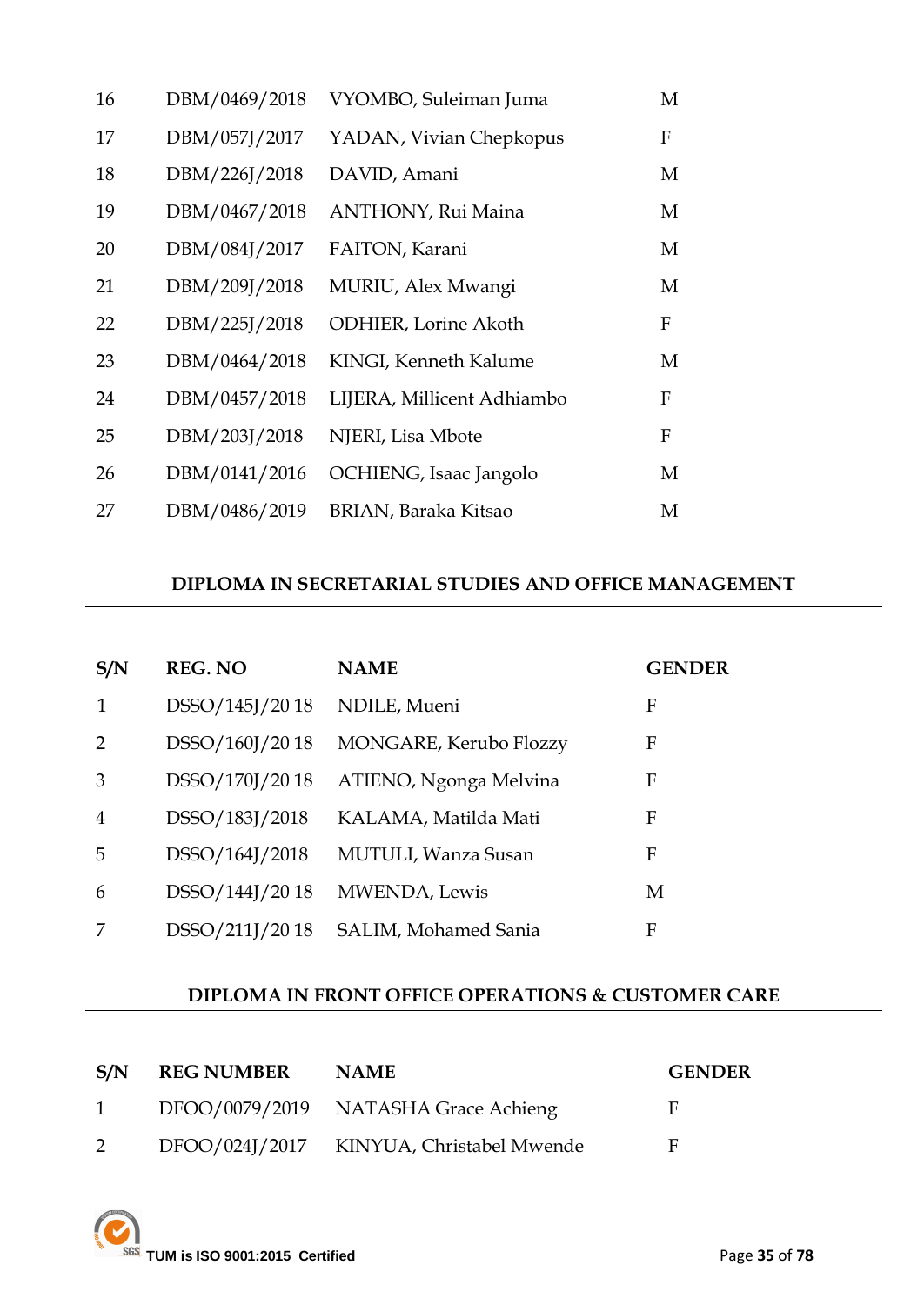| 3              | DFOO/082J/2018 | SIFUNA, Nanjala Catherine       | F |
|----------------|----------------|---------------------------------|---|
| $\overline{4}$ | DFOO/112J/2018 | MBALUKA, Eunice Mbula           | F |
| 5              | DFOO/125J/2018 | OKWANY, Molex Apondi            | F |
| 6              | DFOO/128J/2018 | VICTOR, Kipkoech Yegon          | F |
| 7              | DFOO/141J/2018 | GAKONYO, Jane Njeri             | F |
| 8              | DFOO/088J/2018 | NDUNGI, Jackline Wanjiru        | F |
| 9              | DFOO/092J/2018 | CHERONO, Mercy                  | F |
| 10             | DFOO/108J/2018 | <b>BELINDA, Namarone Sikuku</b> | F |
| 11             | DFOO/144J/2018 | MAWIA, Mary Mwende              | F |
| 12             | DFOO/154J/2018 | AUMA, Judith Owange             | F |
| 13             | DFOO/155J/2018 | MWAMBI, Cleopatra Nyambura      | F |
| 14             | DFOO/140J/2018 | LUCY, Imelda Muthoni            | F |
| 15             | DFOO/143J/2018 | MWOKA, Maureen Nindi            | F |

## **DIPLOMA IN SALES AND MARKETING**

| S/N            | <b>REG NUMBER</b> | <b>NAME</b>                 | <b>GENDER</b> |
|----------------|-------------------|-----------------------------|---------------|
| $\overline{1}$ | DSM/117J/2018     | <b>BULUMA, Newton Murai</b> | M             |
| 2              | DSM/140J/2018     | SARINKE, Godwin Meritei     | M             |
| 3              | DSM/179J/2018     | OTIENO, Evans Oduor         | M             |

## **DIPLOMA IN HUMAN RESOURCE MANAGEMENT**

| S/N            | <b>REG. NO</b> | <b>NAME</b>                     | <b>GENDER</b> |
|----------------|----------------|---------------------------------|---------------|
| 1              | DHRM/0359/2018 | ABDULAZIZ, Guta Salim           | М             |
| 2              | DHRM/0230/2017 | MUNENE, Selina Njoki            | F             |
| 3              | DHRM/0363/2018 | KEMBOI, Sharon Chepkoech        | F             |
| $\overline{4}$ | DHRM/139J/2018 | <b>IMBITSI, Valerie Ayietah</b> | F             |

**TUM** is ISO 9001:2015 Certified Page 36 of 78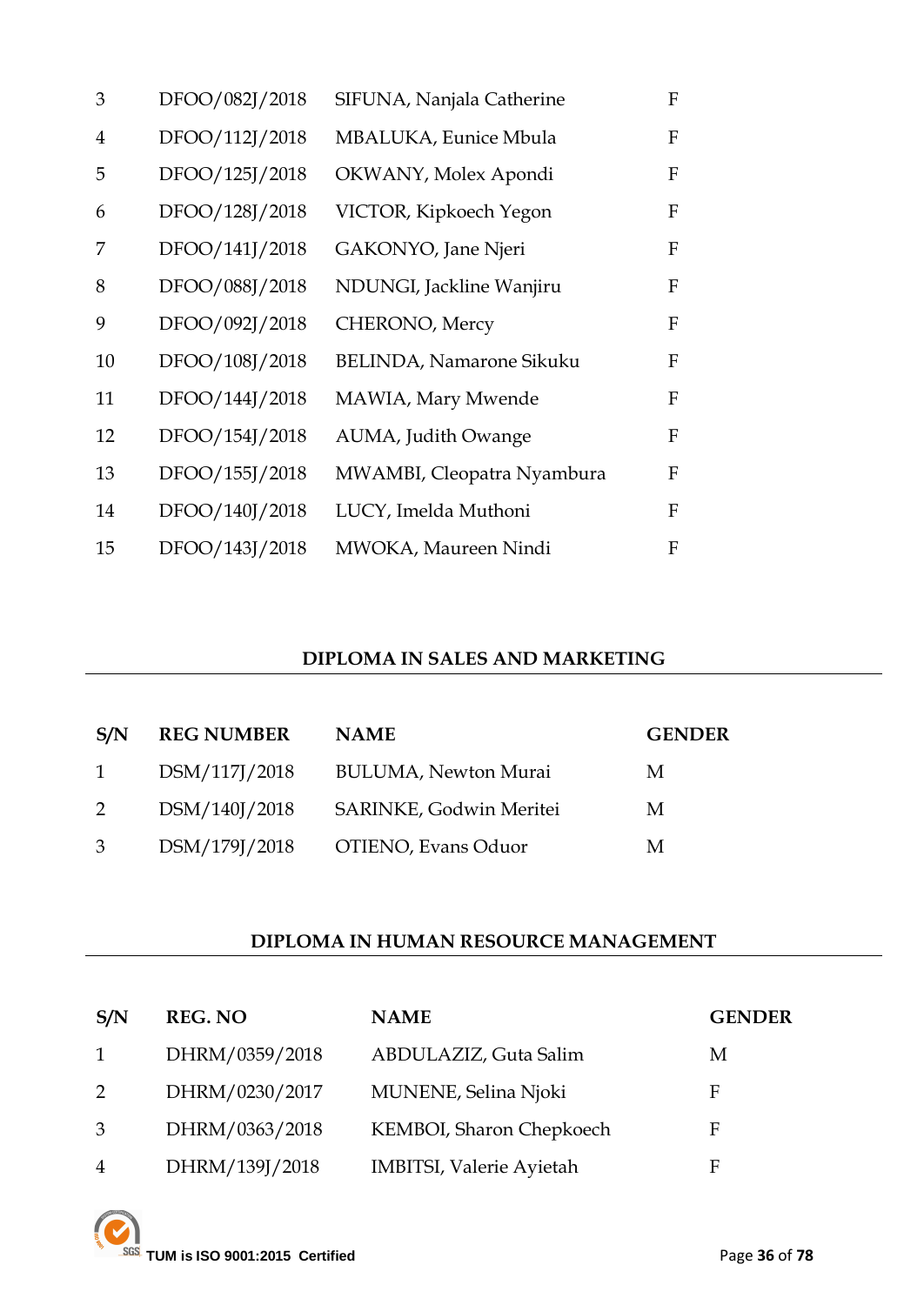| 5  | DHRM/0370/2019 | MATATA, Zainab Tunu            | F |
|----|----------------|--------------------------------|---|
| 6  | DHRM/0328/2018 | AHMED, Hadija Kuresha          | F |
| 7  | DHRM/196J/2018 | MBATHA, Purity                 | F |
| 8  | DHRM/0364/2018 | NDIVI, Susan Mwende            | F |
| 9  | DHRM/0374/2019 | KINYUA, Annete Nyawira         | F |
| 10 | DHRM/0380/2019 | DAMBALA, Sandra Mkangombe      | F |
| 11 | DHRM/0324/2018 | MUTISYA, Joseph Ndaka          | M |
| 12 | DHRM/206J/2018 | OUMA, Jerrim Otieno            | M |
| 13 | DHRM/0344/2018 | HILDA, Nasieku Lenakae         | F |
| 14 | DHRM/194J/2018 | KYALO, Samuel Mwangangi        | M |
| 15 | DHRM/0378/2019 | <b>ODINGA, Pauline Achieng</b> | F |
| 16 | DHRM/0335/2018 | MUTUKU, Mercy Ndinda           | F |
| 17 | DHRM/0362/2018 | <b>BIHONDA</b> , Mary Muhuri   | F |
| 18 | DHRM/0349/2018 | <b>SULTAN, Fatma Mohamed</b>   | F |

## **DIPLOMA IN BUSINESS ADMINISTRATION**

| S/N            | <b>REG. NO</b> | <b>NAME</b>              | <b>GENDER</b>    |
|----------------|----------------|--------------------------|------------------|
| $\mathbf{1}$   | DBA/172J/2018  | OKABERO, Ivan            | M                |
| 2              | DBA/0285/2019  | MOHAMED, Dahir Abdi      | M                |
| 3              | DBA/0286/2019  | KAGENDO, Caroline Wanja  | F                |
| $\overline{4}$ | DBA/0250/2018  | NORMAN, Valentine Kinya  | $\mathbf{F}$     |
| 5              | DBA/0271/2018  | MBARAK, Farid Said       | M                |
| 6              | DBA/0279/2018  | TAMBWE, Asha Rashid      | F                |
| 7              | DBA/0273/2018  | KATHINGO, Dennis Kilonzi | M                |
| 8              | DBA/0282/2019  | ALI, Farida Abdalla      | $\mathbf{F}$     |
| 9              | DBA/0284/2019  | KIOKO, Kelvin Muendo     | M                |
| 10             | DBA/113J/2018  | MUTEGI, Johnthan         | M                |
| 11             | DBA/141J/2018  | KISAMBO, Agista Maysie   | $\boldsymbol{F}$ |

**TUM is ISO 9001:2015 Certified** Page 37 of 78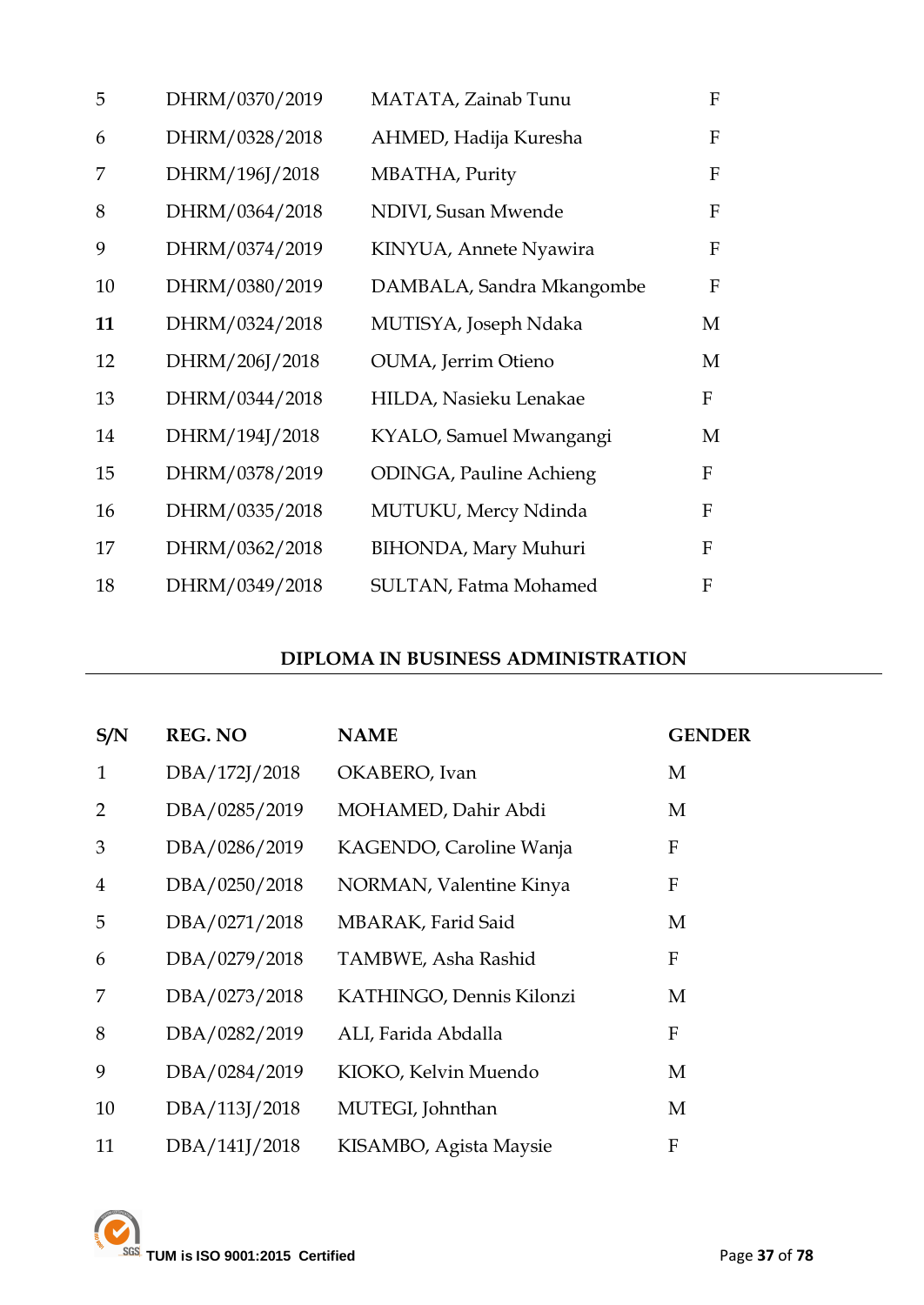| 12 | DBA/165J/2018 | <b>ONYANGO</b> , Arshley Leonie | F |
|----|---------------|---------------------------------|---|
| 13 | DBA/220J/2018 | MUNENE, Kennedy                 | M |
| 14 | DBA/0289/2019 | MOHAMED, Amani                  | M |
| 15 | DBA/0293/2019 | NZEKELE, Tabitha Kamanthe       | F |
| 16 | DBA/0280/2018 | <b>BUNYINGE, Rose Akoth</b>     | F |
| 17 | DBA/193J/2018 | MULATYA, Mui                    | M |
| 18 | DBA/217J/2018 | MBOGAI, Charles Nyangi          | M |
| 19 | DBA/104J/2018 | OSORO, Mogaka Duke              | M |
| 20 | DBA/134J/2018 | SEDA, Omondi                    | M |
| 21 | DBA/204J/2018 | NAMUSASI, Clinton Makokha       | М |

### **DIPLOMA IN LOGISTICS AND TRANSPORT MANAGEMENT**

| S/N            | <b>REG. NO</b> | <b>NAME</b>                          | <b>GENDER</b> |
|----------------|----------------|--------------------------------------|---------------|
| $\overline{1}$ | DLTM/092J/2018 | KIBICHII, Edward                     | M             |
| 2              | DLTM/102J/2018 | OMAR, Mohamed Abdulwahab             | М             |
| 3              |                | DLTM/182J/2018 MUSYOKA, Stephen Muli | M             |
| $\overline{4}$ | DLTM/142J/2018 | MURIMI, Francis                      | M             |

#### **DIPLOMA IN SHIPPING**

| S/N            | <b>REG. NO</b> | <b>NAME</b>                   | <b>GENDER</b> |
|----------------|----------------|-------------------------------|---------------|
| $\mathbf{1}$   | DSH/147J/2018  | ZEPHANIAH, Onsomu Patrick     | M             |
| 2              | DSH/0024/2018  | ATHMAN, Musa Athman           | M             |
| 3              | DSH/150J/2018  | NDUNG'U, Clarise Muthoni      | F             |
| $\overline{4}$ | DSH/215J/2018  | <b>OMONDI</b> , Brian Otieno  | F             |
| 5              | DSH/249J/2018  | GEORGINE, Akinyi              | F             |
| 6              | DSH/250J/2018  | <b>ONYANGO, Valary Atieno</b> | F             |

**TUM is ISO 9001:2015 Certified** Page 38 of 78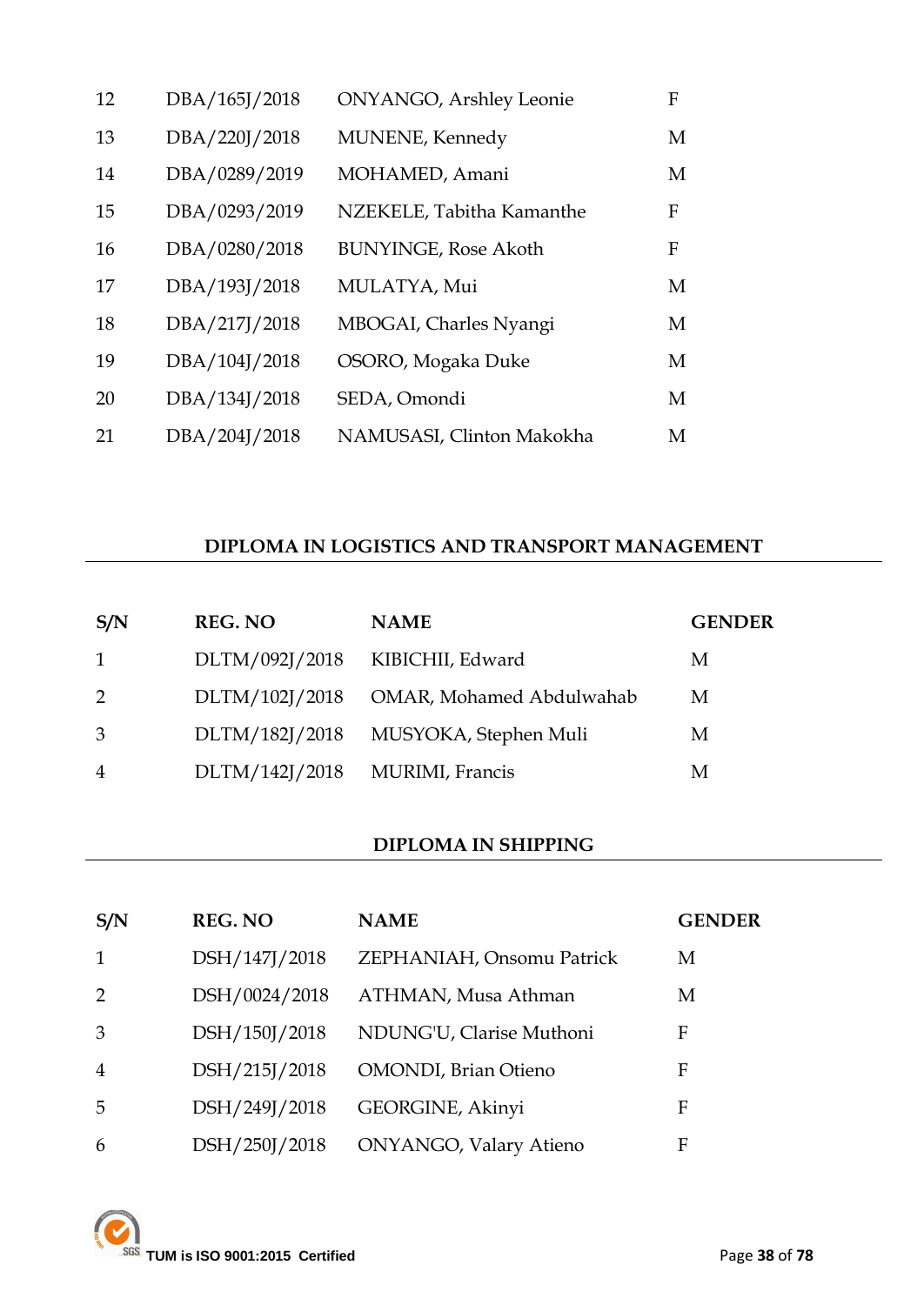| 7   | DSH/230J/2018 | MWANGI, Edith Wanjiru    | F |
|-----|---------------|--------------------------|---|
| 8   | DSH/234J/2018 | KIOKO, Sheila Norah      | F |
| 9   | DSH/257J/2018 | OOKO, Christine Adhiambo | F |
| -10 | DSH/0018/2018 | NGELE, Stephen Mua       | M |

#### **DIPLOMA IN PROCUREMENT AND MATERIALS MANAGEMENT**

| S/N            | <b>REG. NO</b> | <b>NAME</b>                | <b>GENDER</b>             |
|----------------|----------------|----------------------------|---------------------------|
| $\mathbf{1}$   | DPMM/0727/2018 | MUTESHI, Flavian Bulenzi   | ${\bf F}$                 |
| $\overline{2}$ | DPMM/0682/2018 | ADOL, Wyclife Odhiambo     | M                         |
| 3              | DPMM/0782/2018 | KATANA, Johnson Sulubu     | $\mathbf M$               |
| $\overline{4}$ | DPMM/260J/2018 | TAISIR, Swabrina Mbarak    | M                         |
| 5              | DPMM/232J/2018 | MUIKAMBA, Tiffany Wanjiru  | $\mathbf F$               |
| 6              | DPMM/184J/2018 | TSUMO, Ali Hamisi          | $\mathbf{M}$              |
| 7              | DPMM/0655/2018 | MALUVE, Sebastian Kioko    | M                         |
| 8              | DPMM/0230/2016 | VICTOR, Mugo Koome         | M                         |
| 9              | DPMM/0634/2017 | KAUTHAR, Abdullrahman Soud | ${\rm F}$                 |
| 10             | DPMM/0819/2019 | NASBA, Shee Mohamed        | ${\bf F}$                 |
| 11             | DPMM/0830/2019 | EASTHER, Night Odouri      | $\mathbf F$               |
| 12             | DPMM/0831/2019 | BOSVILLE, Ziro Mwachiro    | $\mathbf{F}$              |
| 13             | DPMM/0834/2019 | HASSAN, Fathiya Khamis     | $\boldsymbol{F}$          |
| 14             | DPMM/0842/2019 | <b>BAKARI</b> , Godana Asa | M                         |
| 15             | DPMM/0844/2019 | PIRI, Hilda Mnyazi         | $\boldsymbol{\mathrm{F}}$ |
| 16             | DPMM/0847/2019 | MUKOYA, Lewis Ombuya       | M                         |
| 17             | DPMM/0850/2019 | MWANGI, Amos Kingi         | M                         |
| 18             | DPMM/0857/2019 | CHARLES, Muchiri Wambui    | M                         |
| 19             | DPMM/0859/2019 | CHUMA, Marion Jeptoo       | $\boldsymbol{F}$          |
| 20             | DPMM/0862/2019 | DAMBALA, Swabrina Mshai    | $\mathbf{F}$              |
| 21             | DPMM/0864/2019 | LUKU, Boniface, Jilo       | M                         |

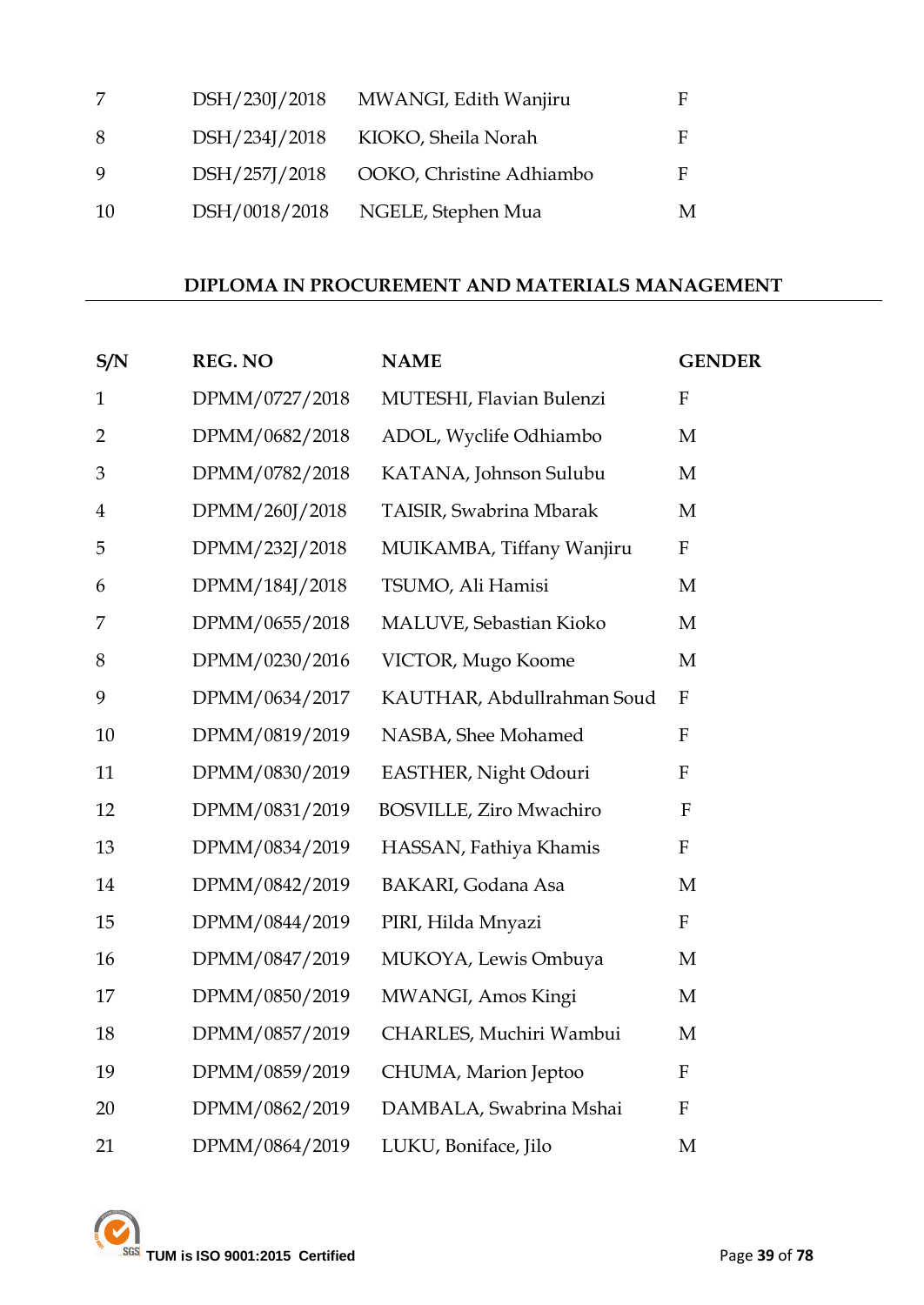| 22 | DPMM/0867/2019 | NZANGI, Peter               | M                |
|----|----------------|-----------------------------|------------------|
| 23 | DPMM/276J/2018 | CHEPNGENO, Mercy            | F                |
| 24 | DPMM/168J/2018 | KIPTOO, Gilbert Rotich      | M                |
| 25 | DPMM/0130/2016 | MUSYOKA, Nancy, Kavesa      | $\mathbf F$      |
| 26 | DPMM/334J/2018 | MOMANYI, FELIX OKARI        | M                |
| 27 | DPMM/0805/2019 | WAYUA, Evalyne Mutheu       | $\mathbf F$      |
| 28 | DPMM/0827/2019 | ROBERT, Mercy Mwende        | ${\bf F}$        |
| 29 | DPMM/324J/2018 | MURIUKI, Elizabeth Gathigia | ${\bf F}$        |
| 30 | DPMM/0809/2019 | GONA, Khadija Fondo         | ${\bf F}$        |
| 31 | DPMM/0810/2019 | OMONDI, Bryan               | M                |
| 32 | DPMM/275J/2018 | CATHERINE, Wanjiku          | $\boldsymbol{F}$ |
| 33 | DPMM/0767/2018 | KYALO, Bosco Kituku         | M                |
| 34 | DPMM/0028/2016 | HINZANO, Dennis Ponda       | M                |
| 35 | DPMM/0501/2017 | ANYANGA, Raisa Nikita       | $\mathbf F$      |
| 36 | DPMM/0836/2019 | MUSEBE, Susan Getrude       | F                |
| 37 | DPMM/336J/2018 | NCHAMUSI, Elizabeth Yiamat  | F                |
| 38 | DPMM/0019/2016 | NYAMIERI, Roselyne Nyaboke  | F                |
| 39 | DPMM/001J/2016 | ABDALLA, Rukia Hassan       | F                |
| 40 | DPMM/0025/2016 | MLEKA, Rehema Chilele       | F                |
| 41 | DPMM/095J/2017 | APIYO, Linet Achieng        | M                |
| 42 | DPMM/203J/2018 | APELLA, Winnie Patricia     | $\mathbf F$      |
| 43 | DPMM/0820/2019 | MUNYOKI, Mwanza             | M                |
| 44 | DPMM/301J/2018 | TEMBE, Faith Achieng        | $\mathbf F$      |
| 45 | DPMM/316J/2018 | KOSGEI, Cyrus Kipyegon      | M                |
| 46 | DPMM/321J/2018 | NDERE, Moureen Njeri        | $\mathbf F$      |
| 47 | DPMM/0825/2019 | WECHULI Munyikombo Erick    | M                |

## **BACHELOR OF COMMERCE (ACCOUNTING OPTION)**

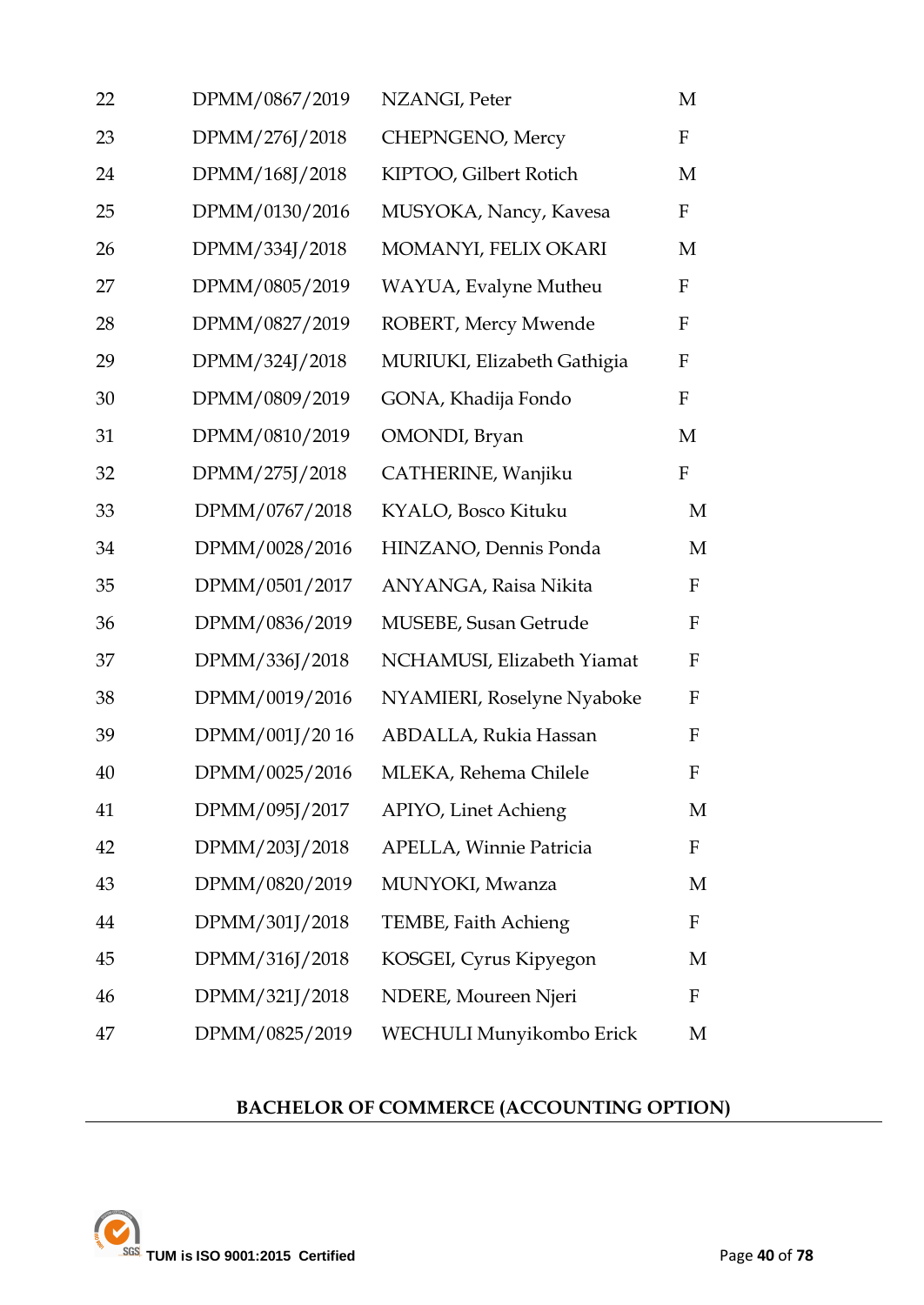| S/N            | <b>REG. NO</b> | <b>NAME</b>                        | <b>GENDER</b>             |
|----------------|----------------|------------------------------------|---------------------------|
| $\mathbf{1}$   | BCOM/0760/2018 | KALELA, Immaculate Mutheu          | $\mathbf F$               |
| $\overline{2}$ | BCOM/242J/2017 | MAVUTI, Alex Mutia                 | M                         |
| 3              | BCOM/293J/2017 | ANJEYO, Habel                      | M                         |
| $\overline{4}$ | BCOM/0465/2016 | ABSHIR, Biti Fankupi               | ${\bf F}$                 |
| 5              | BCOM/0713/2018 | MOHAMED, Najat Bashir              | $\boldsymbol{\mathrm{F}}$ |
| 6              | BCOM/0617/2017 | CHARO, Walter Deri                 | M                         |
| 7              | BCOM/106J/2016 | ALI, Fawaz Firoz                   | M                         |
| 8              | BCOM/228J/2017 | KILONGA, Dennis Shungu             | M                         |
| 9              | BCOM/234J/2017 | GACHAGWI, Denis Mwangi             | M                         |
| 10             | BCOM/235J/2017 | KIAMA, Christine Mumbi             | $\boldsymbol{\mathrm{F}}$ |
| 11             | BCOM/246J/2017 | GITONGA, Alex Mwiti                | M                         |
| 12             | BCOM/257J/2017 | MUGAO, Brenda Kanoti               | $\mathbf{F}$              |
| 13             | BCOM/263J/2017 | WALUBENGO, Deborah                 | $\boldsymbol{\mathrm{F}}$ |
| 14             | BCOM/264J/2017 | PHANUEL, Muyelele Ndalila          | M                         |
| 15             | BCOM/268J/2017 | TOMPO, Erick                       | M                         |
| 16             | BCOM/271J/2017 | KIMWELE, Faith Mumbe               | $\boldsymbol{\mathrm{F}}$ |
| 17             | BCOM/276J/2017 | NGETICH, Kevin Kibet               | M                         |
| 18             | BCOM/287J/2017 | WACHIRA, Nyawira Immaculate        | $\mathbf F$               |
| 19             |                | BCOM/305J/2017 OTIENO, Joab Ongawo | M                         |
| 20             | BCOM/311J/2017 | OUMA, John Nyaga                   | M                         |
| 21             | BCOM/313J/2017 | OWITI, Edwin Otieno                | M                         |
| 22             | BCOM/318J/2017 | ZAKARIA, Abdulkadir Abubakar       | M                         |
| 23             | BCOM/319J/2017 | <b>OWINO</b> , Livingstone Otieno  | M                         |
| 24             | BCOM/0030/2015 | MUKHONO, Edmond Mubarani           | M                         |
| 25             | BCOM/0437/2016 | <b>BENSON, Munene Gichobi</b>      | M                         |
| 26             | BCOM/248J/2017 | ADAN, Hussein                      | M                         |
| 27             | BCOM/250J/2017 | KASANGA, Mwende                    | M                         |
| 28             | BCOM/252J/2017 | KITAVI, Festus Masila              | M                         |

TUM is ISO 9001:2015 Certified Page 41 of 78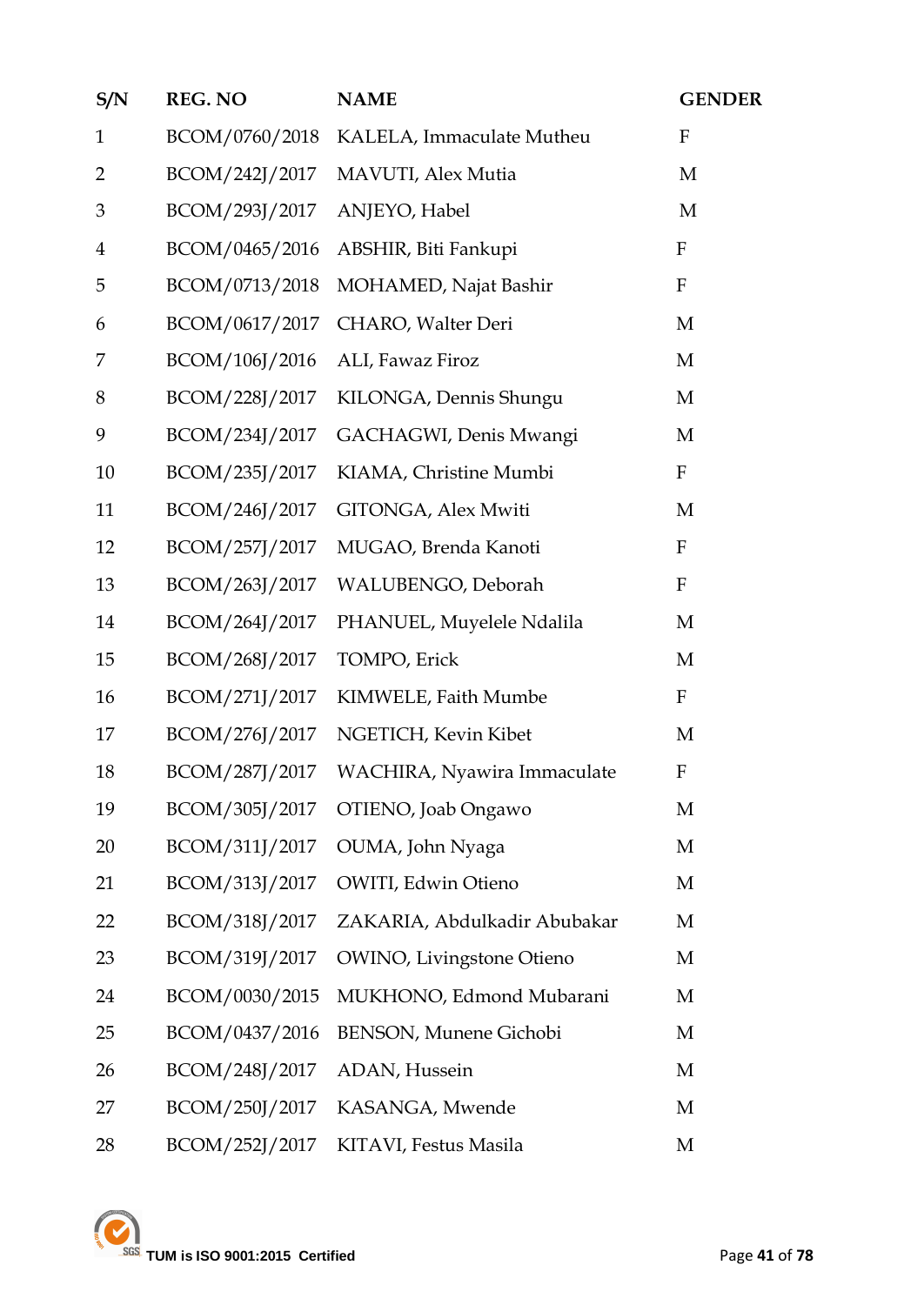| 29 | BCOM/290J/2017 | OCHIENG, Shadrack               | M            |
|----|----------------|---------------------------------|--------------|
| 30 | BCOM/298J/2017 | <b>OBIERO, Purity Doneza</b>    | F            |
| 31 | BCOM/328J/2017 | AVEZA, Winnie                   | $\mathbf{F}$ |
| 32 | BCOM/330J/2017 | ACHIENG, Sylivia Elizabeth      | F            |
| 33 | BCOM/0339/2016 | <b>BAKARI, Mohamed Mwazecha</b> | M            |
| 34 | BCOM/0591/2017 | OGUTA, Laureen Auma             | F            |
| 35 | BCOM/0691/2018 | KATUA, Richard Kiluu            | M            |
| 36 | BCOM/5010/014  | MUSEMBI, James Nzamba           | M            |
| 37 | BCOM/267J/2017 | BAYA, Olivia                    | F            |
| 38 | BCOM/307J/2017 | GOGA, Osborn Odhiambo           | M            |
| 39 | BCOM/0676/2018 | ALAKONYA, Daniel Shisia         | M            |
| 40 | BCOM/0123/2015 | MICHAEL, Owiti Omolo            | M            |
| 41 | BCOM/039J/2014 | MAGERO, Alderius                | M            |
| 42 | BCOM/0702/2018 | SALIM, Fatima Rashid            | F            |
| 43 | BCOM/152J/2016 | KITHUKA, Clerkson Mutunga       | M            |
| 44 | BCOM/244J/2017 | OTIENO, Fiona Joy               | F            |

## **BACHELOR OF COMMERCE (FINANCE OPTION)**

| S/N            | <b>REG. NO</b> | <b>NAME</b>                               | <b>GENDER</b> |
|----------------|----------------|-------------------------------------------|---------------|
| $\mathbf{1}$   |                | BCOM/225J/2017 KHAMISA, Salim Abdulrahman | M             |
| $\mathcal{D}$  |                | BCOM/0505/2017 KIFALU, Carlos Ruwa        | M             |
| 3              |                | BCOM/0557/2017 FATHIL, Purity Njeri       | F             |
| $\overline{4}$ |                | BCOM/0583/2017 AL-JABRY, Nawal Ahmed      | F             |
| 5              |                | BCOM/0731/2018 MKALA, Fidelis Mwaligho    | M             |
| 6              |                | BCOM/0748/2018 OMAR, Maimuna Suleiman     | F             |
| 7              |                | BCOM/0750/2018 SOGOMI, Frankline Chasha   | M             |
| 8              |                | BCOM/0761/2018 PATRICK, Mary Kavele       | F             |
| 9              |                | BCOM/014J/2015 ALAMAYO, Esther Alex       | F             |

TUM is ISO 9001:2015 Certified Page 42 of 78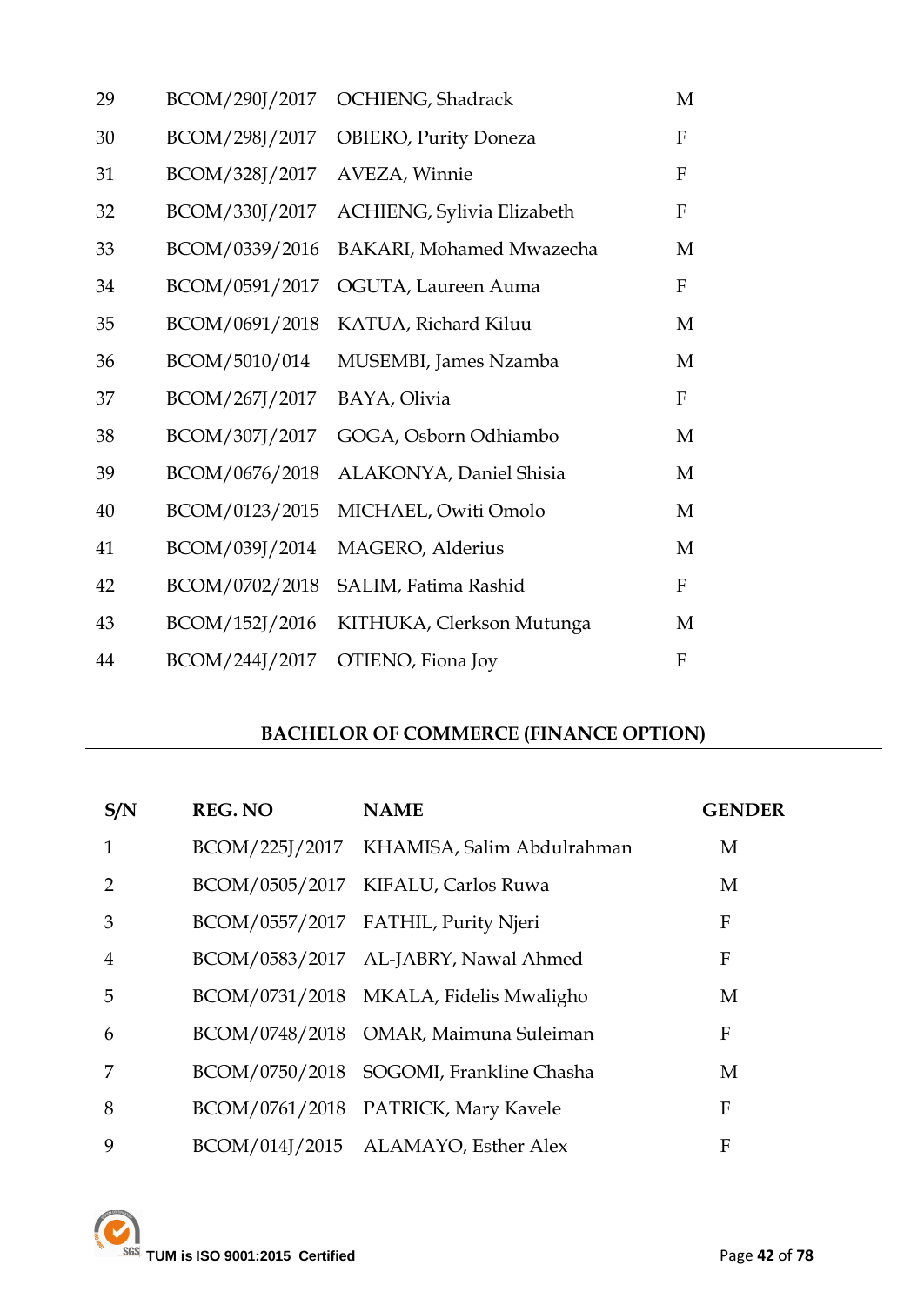| 10 | BCOM/150J/2016 | CHELANGAT, Sheila                 | $\boldsymbol{\mathrm{F}}$ |
|----|----------------|-----------------------------------|---------------------------|
| 11 | BCOM/219J/2017 | RUSOIRE, Nchitwango Juma          | М                         |
| 12 | BCOM/220J/2017 | MOHAMED, Aboud Amin               | М                         |
| 13 | BCOM/224J/2017 | AFYE, Twalib Ahmed                | М                         |
| 14 | BCOM/229J/2017 | GATHONI, Paul Nganga              | M                         |
| 15 | BCOM/231J/2017 | KING'ORI, Shem Wambugu            | М                         |
| 16 | BCOM/233J/2017 | JAFFAR, Wambui Mugo               | $\mathbf F$               |
| 17 | BCOM/241J/2017 | KITHEKA, Stephen Mutemi           | M                         |
| 18 | BCOM/251J/2017 | MULEE, Kelvin Kiatu               | M                         |
| 19 | BCOM/255J/2017 | MUTETHIA, Max                     | M                         |
| 20 | BCOM/262J/2017 | WEKESA, Kevin                     | M                         |
| 21 | BCOM/270J/2017 | NGEI, Winter Ngwasi               | M                         |
| 22 | BCOM/278J/2017 | AUSTINE, Mbui Jan                 | M                         |
| 23 | BCOM/279J/2017 | NJOROGE, Sarah Wangui             | $\mathbf F$               |
| 24 | BCOM/281J/2017 | WAMALWA, Emmanuel                 | M                         |
| 25 | BCOM/299J/2017 | MARUCHA, Diana Moraa              | $\mathbf F$               |
| 26 | BCOM/331J/2017 | MANYONYI, Lavendah Imbuhila       | $\mathbf F$               |
| 27 | BCOM/337J/2017 | MALZAD, Ali Leila                 | M                         |
| 28 | BCOM/0607/2017 | <b>OYOLLA</b> , Moureen Awuor     | F                         |
| 29 |                | BCOM/0766/2019 KIMEU, Joyce Nduku | F                         |
| 30 | BCOM/0767/2019 | ELIJA, Morny Hajila               | F                         |
| 31 | BCOM/0774/2019 | KIPLANGAT, Vincent Kipkurui       | M                         |
| 32 | BCOM/0725/2018 | KALU, Emma Mazuri                 | F                         |
| 33 | BCOM/302J/2017 | NYAFUANGA, Beatrice Achieng       | F                         |
| 34 | BCOM/5725/014  | MUNGA, Eric Shoboi                | M                         |
| 35 | BCOM/0085/2013 | MWENZWA, Mwikali Brigiter         | F                         |
| 36 | BCOM/0277/2016 | NZAI, Dhahabu Kahindi             | F                         |
| 37 | BCOM/0524/2017 | OTIENO, Belinder Anyango          | F                         |
| 38 | BCOM/0530/2017 | MONGARE, Dennis Job               | M                         |
|    |                |                                   |                           |

**TUM is ISO 9001:2015 Certified** Page 43 of 78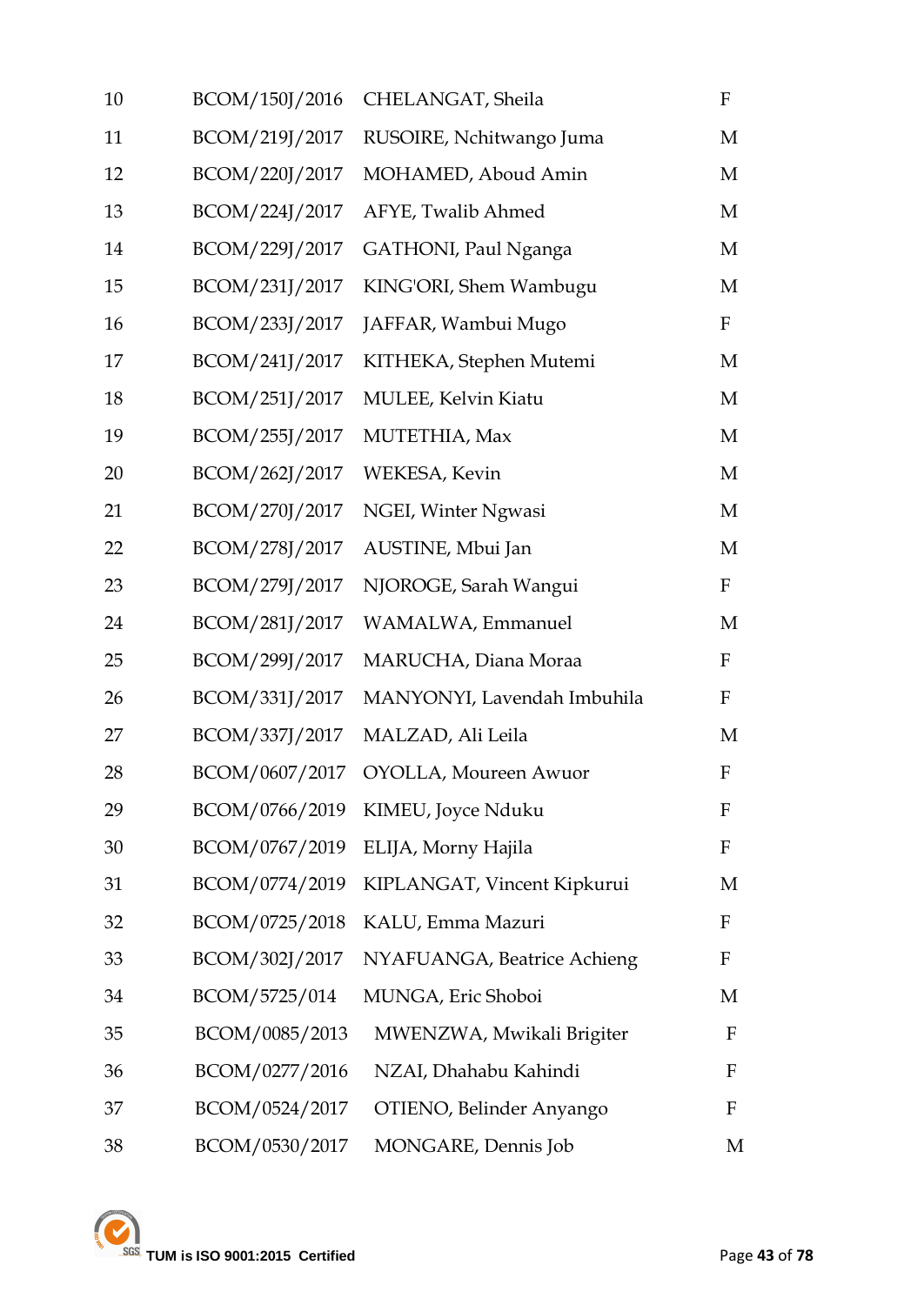| 39 | BCOM/232J/2017 | MAHIANYU, Alice Kirigo         | ${\bf F}$    |
|----|----------------|--------------------------------|--------------|
| 40 | BCOM/236J/2017 | WATHUGI, Ann Wairimu           | $\mathbf F$  |
| 41 | BCOM/240J/2017 | MUTHENGI, Peter Muthui         | M            |
| 42 | BCOM/247J/2017 | <b>WAWERU, Caroline Njeri</b>  | $\mathbf F$  |
| 43 | BCOM/253J/2017 | SIMEL, Geoffrey Lenku          | M            |
| 44 | BCOM/284J/2017 | SHITANDAYI, Ikonyi Razoa       | M            |
| 45 | BCOM/295J/2017 | <b>OWANGE, Lavenda Achieng</b> | $\mathbf F$  |
| 46 | BCOM/306J/2017 | WAYODI, Robert Okoth           | М            |
| 47 | BCOM/310J/2017 | OMOLLO, Pamela Anyango         | $\mathbf F$  |
| 48 | BCOM/314J/2017 | FONDO, Eli Gona                | M            |
| 49 | BCOM/320J/2017 | ALI, Salat Saadiya             | $\mathbf F$  |
| 50 | BCOM/321J/2017 | ODHIAMBO, John Downald         | М            |
| 51 | BCOM/0772/2019 | KERAGITA, Edwin Nyang'au       | M            |
| 52 | BCOM/0312/2016 | MUTUA, Grace Kambua            | $\mathbf{F}$ |
| 53 | BCOM/162J/2016 | MUSONYE, Erick Osieko          | M            |

## **BACHELOR OF COMMERCE (PROCUREMENT OPTION)**

| S/N            | <b>REG. NO</b> | <b>NAME</b>                | <b>GENDER</b> |
|----------------|----------------|----------------------------|---------------|
| $\mathbf{1}$   | BCOM/0544/2017 | MAGANGA, Darius Chola      | M             |
| 2              | BCOM/0102/2014 | <b>BIBLO, Ngess Edward</b> | M             |
| 3              | BCOM/038J/2013 | GEOFFRY, Kipsang           | M             |
| $\overline{4}$ | BCOM/0526/2017 | NYANDWE, Jemlick Katana    | M             |
| 5              | BCOM/0642/2017 | NDUNDA, Evaline Mutave     | F             |
| 6              | BCOM/0585/2017 | DADACHA, Neema Diramo      | F             |
| 7              | BCOM/218J/2017 | HAMISI, Athman             | M             |
| 8              | BCOM/0334/2016 | OMAR, Juma Mahabah         | M             |
| 9              | BCOM/0755/2018 | TSUMA, Mohamed Galale      | M             |
| 10             | BCOM/260J/2017 | MAINA, Njuguna Joseph      | M             |

**TUM** is ISO 9001:2015 Certified **Page 44** of 78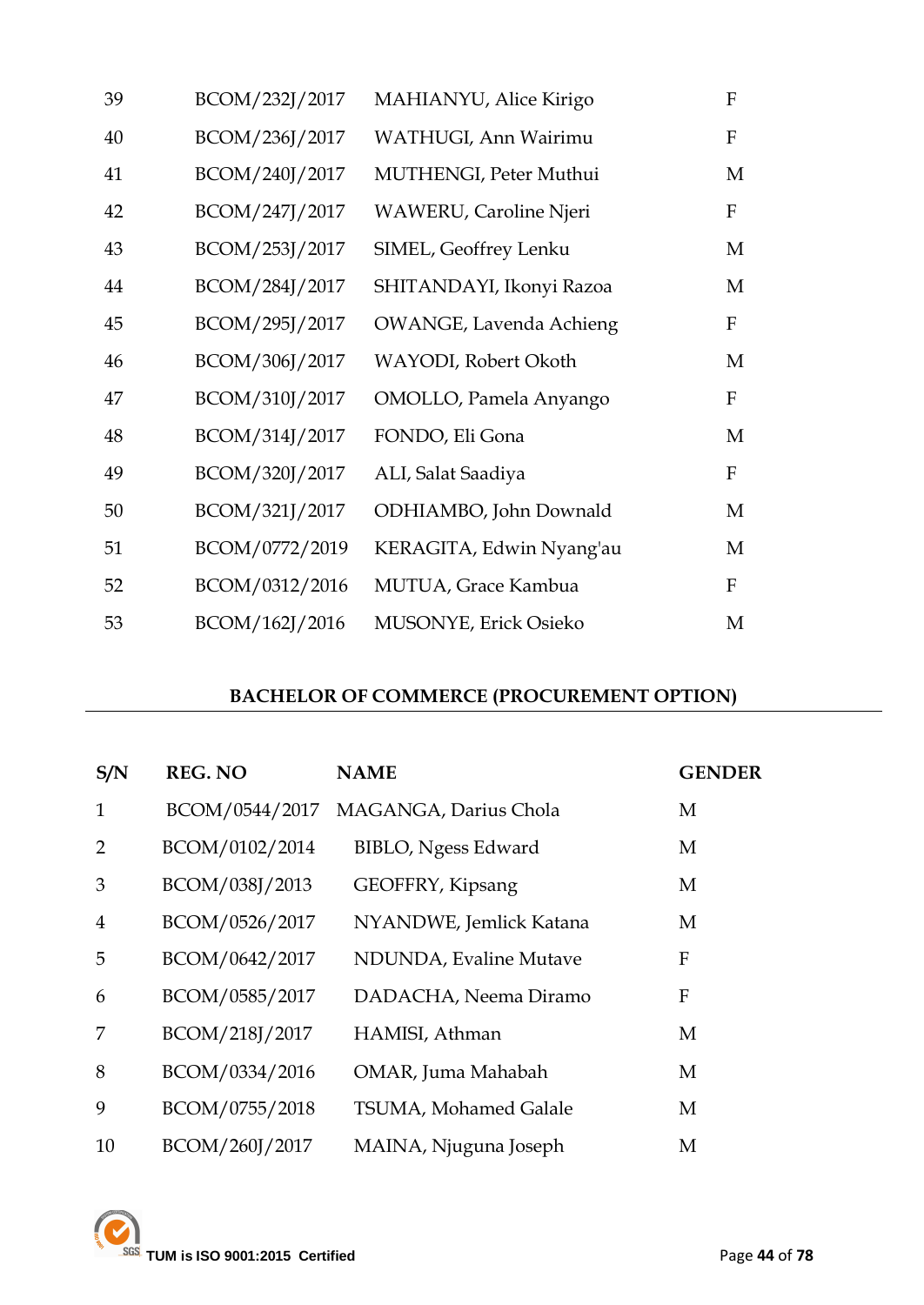| 11 | BCOM/0597/2017 | MUNYAO, Peter Nguti           | M           |
|----|----------------|-------------------------------|-------------|
| 12 | BCOM/1518/2015 | DZOMBO, Yvonne Msinda         | ${\bf F}$   |
| 13 | BCOM/6122/014  | ADAN, Ali Issack              | M           |
| 14 | BCOM/0412/2016 | NYAMBU, Vigilance Zighe       | F           |
| 15 | BCOM/0659/2017 | MWANGAURI, Rama Hamisi        | M           |
| 16 | BCOM/0682/2018 | WACHU, Dhadho Abeid           | M           |
| 17 | BCOM/0705/2018 | <b>GRANTON, Mercy Kabfazi</b> | $\mathbf F$ |
| 18 | BCOM/259J/2017 | WAFULA, Simiyu John           | M           |
| 19 | BCOM/277J/2017 | MARETE, Kabuacha Clifford     | M           |
| 20 | BCOM/0727/2018 | OBOLA, Hassman Onyango        | M           |
| 21 | BCOM/0088/2012 | WAKASYAKA, Edgar Awori        | M           |
| 22 | BCOM/0641/2017 | JAMAL, Mwanaisha Hemed        | $\mathbf F$ |
| 23 | BCOM/6227/014  | CHITUTO, James Lewa           | M           |
| 24 | BCOM/0317/2016 | KAWUKI, Sophy Wakio           | $\mathbf F$ |
| 25 | BCOM/0827/2019 | RIMBA, Teddy Mlanda           | M           |
| 26 | BCOM/6123/014  | YUSSUF, Abdi Mohamud          | M           |
| 27 | BCOM/0282/2016 | LAGAT, Isaac Kipchirchir      | M           |
|    |                |                               |             |

## **BACHELOR OF COMMERCE (LOGISTICS OPTION)**

| S/N            | <b>REG. NO</b> | <b>NAME</b>                              | <b>GENDER</b> |
|----------------|----------------|------------------------------------------|---------------|
| 1              |                | BCOM/0762/2018 NJEHIA, Bright Kahiga     | M             |
| $\mathcal{P}$  |                | BCOM/1070/2014 SOMBA, Mercy Syomunyu     | F             |
| 3              |                | BCOM/0549/2017 BOSSO, Alice Mbeyu        | F             |
| $\overline{4}$ |                | BCOM/0400/2016 MWASHIGHADI, Robert Mtoto | M             |
| 5              |                | BCOM/0621/2017 MOSES, Baraza Wekesa      | M             |
| 6              |                | BCOM/0548/2017 KARISA, Gift Ngao         | М             |
|                |                | BCOM/0921/2014 KENNEDY, Kavuwa Aaron     | М             |

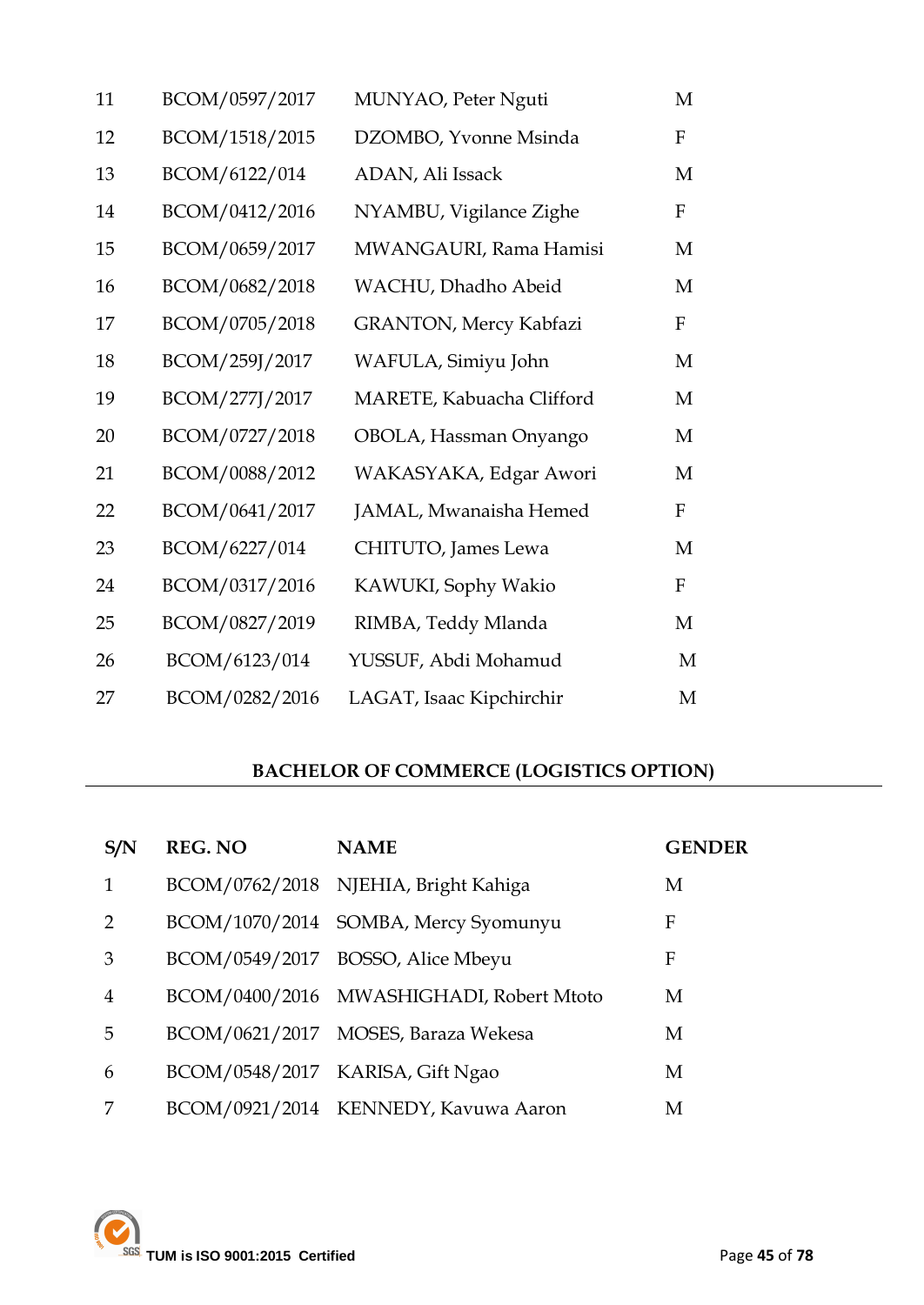## **BACHELOR OF COMMERCE (HUMAN RESOURCE MANAGEMENT OPTION)**

|              | S/NO REG. NO.                | <b>NAME</b>                          | <b>GENDER</b> |
|--------------|------------------------------|--------------------------------------|---------------|
| $\mathbf{1}$ |                              | BCOM/0464/2016 MOHAMED, Farhiya Abdi | F             |
| 2            |                              | BCOM/0446/2016 OMAR, Ali Mohamed     | M             |
| 3            | BCOM/336J/2017 MUTUMA, Jacob |                                      | M             |

#### **BACHELOR OF COMMERCE (MARKETING OPTION)**

| S/NO REG. NO. | <b>NAME</b>                        | <b>GENDER</b> |
|---------------|------------------------------------|---------------|
|               | BCOM/2737/2015 KHAMIS, Ramla Nasib |               |

#### **BACHELOR OF BUSINESS ADMISTRATION (ACCOUNTING OPTION)**

| S/NO           | REG. NO.      | <b>NAME</b>                   | <b>GENDER</b> |
|----------------|---------------|-------------------------------|---------------|
| $\mathbf{1}$   | BBA/0376/2018 | MBOCHI, Keziah Mumbi          | F             |
| $\overline{2}$ | BBA/0377/2018 | OMAR, Maka Mohamed            | F             |
| 3              | BBA/209J/2017 | SULEIMAN, Fatma Abdulrahim    | F             |
| $\overline{4}$ | BBA/212J/2017 | MWANGI, Mburu Joseph          | M             |
| 5              | BBA/216J/2017 | KARIO, Edward Kinyua          | M             |
| 6              | BBA/218J/2017 | WARWARE, Joan Wambui          | ${\bf F}$     |
| 7              | BBA/231J/2017 | <b>MUTULA, Patrick Kingoo</b> | M             |
| 8              | BBA/234J/2017 | NGUMBAU, Mary Nthenya         | $\mathbf{F}$  |
| 9              | BBA/238J/2017 | WACHIRA, Cecilia Wanjira      | F             |
| 10             | BBA/246J/2017 | KATHOMI, Fredah               | F             |
| 11             | BBA/253J/2017 | UMAZI, Kuphenya Dalu          | ${\bf F}$     |
| 12             | BBA/256J/2017 | KARURI, Wangechi              | ${\bf F}$     |
| 13             | BBA/263J/2017 | NYAMWEYA, Samson Nyangen      | M             |
| 14             | BBA/272J/2017 | JACOB, Watua Wanyonyi         | M             |

**TUM is ISO 9001:2015 Certified Page 46** of **78**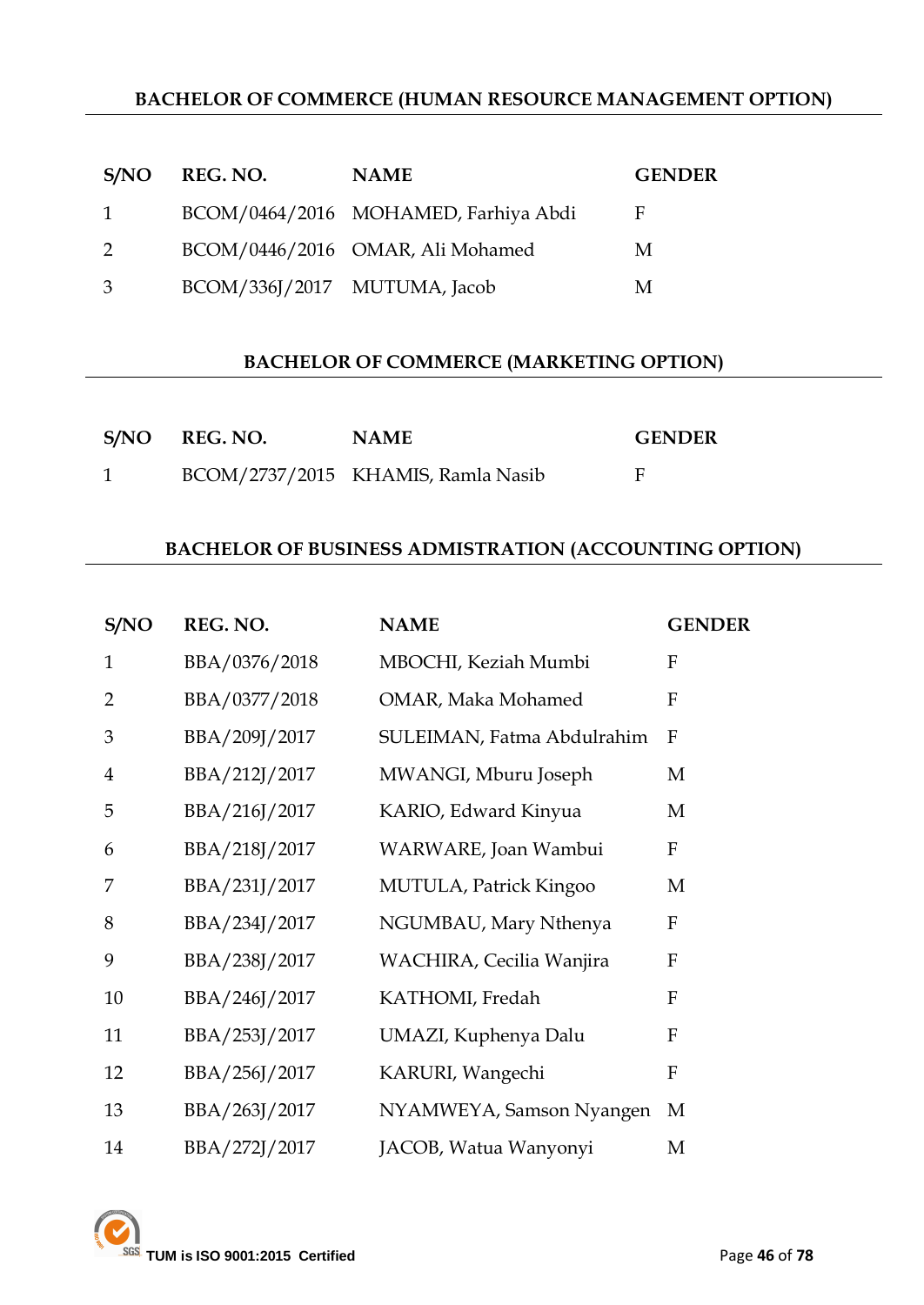| 15 | BBA/282J/2017 | <b>OMONDI</b> , Anyango Catherine | $\mathbf F$  |
|----|---------------|-----------------------------------|--------------|
| 16 | BBA/291J/2017 | ORWA, Walter Ouma                 | M            |
| 17 | BBA/214J/2017 | MAGONDU, Simon Muriithi           | M            |
| 18 | BBA/222J/2017 | MWAURA, Stephen Mungai            | M            |
| 19 | BBA/229J/2017 | SIMON, Mutua Kilonzo              | M            |
| 20 | BBA/230J/2017 | OTIENO, Valentine Adhiambo        | $\mathbf F$  |
| 21 | BBA/232J/2017 | KANUU, Dianah Nduki               | $\mathbf F$  |
| 22 | BBA/245J/2017 | GITONGA, Martin Nyaga             | M            |
| 23 | BBA/285J/2017 | ALPHONS, Okoth                    | M            |
| 24 | BBA/298J/2017 | NYAINDA, Brian Ochieng            | M            |
| 25 | BBA/307J/2017 | <b>OKILA Trizzer Ayemba</b>       | $\mathbf{F}$ |
| 26 | BBA/308J/2017 | NYONDO, Islam Mumba               | M            |
| 27 | BBA/0291/2017 | MICHAEL, Munuve Matheka           | M            |
| 28 | BBA/0365/2018 | ASHA, Jackson Palapanda           | $\mathbf{F}$ |
| 29 | BBA/0428/2018 | ALLY, Mohamed Mngella             | M            |
| 30 | BBA/213J/2017 | KIRIGO, Patrick Ndegwa            | M            |
| 31 | BBA/247J/2017 | NABWAYO, Valary                   | $\mathbf F$  |
| 32 | BBA/270J/2017 | KWAMBOKA, Judith                  | $\mathbf F$  |
| 33 | BBA/200J/2016 | MUIA, Ndunge                      | $\mathbf F$  |
| 34 | BBA/215J/2017 | GICHUKI, Micheal Mugambi          | M            |
| 35 | BBA/266J/2017 | LANGAT, Kiptoo Vincent            | M            |
| 36 | BBA/269J/2017 | SYLVIA, Mirisho                   | $\mathbf F$  |
| 37 | BBA/278J/2017 | DHIDHA, Arafat Barisa             | M            |
| 38 | BBA/283J/2017 | SAMSON, Ogweno Okoth              | M            |
| 39 | BBA/296J/2017 | EDWIN, Chardi Kotieno             | M            |
| 40 | BBA/303J/2017 | SYLVESTER, Kipkirui Ngetich       | M            |
| 41 | BBA/0239/2017 | JACOB, Omondi Gwako               | M            |

## **BACHELOR OF BUSINESS ADMISTRATION (MARKETING OPTION)**

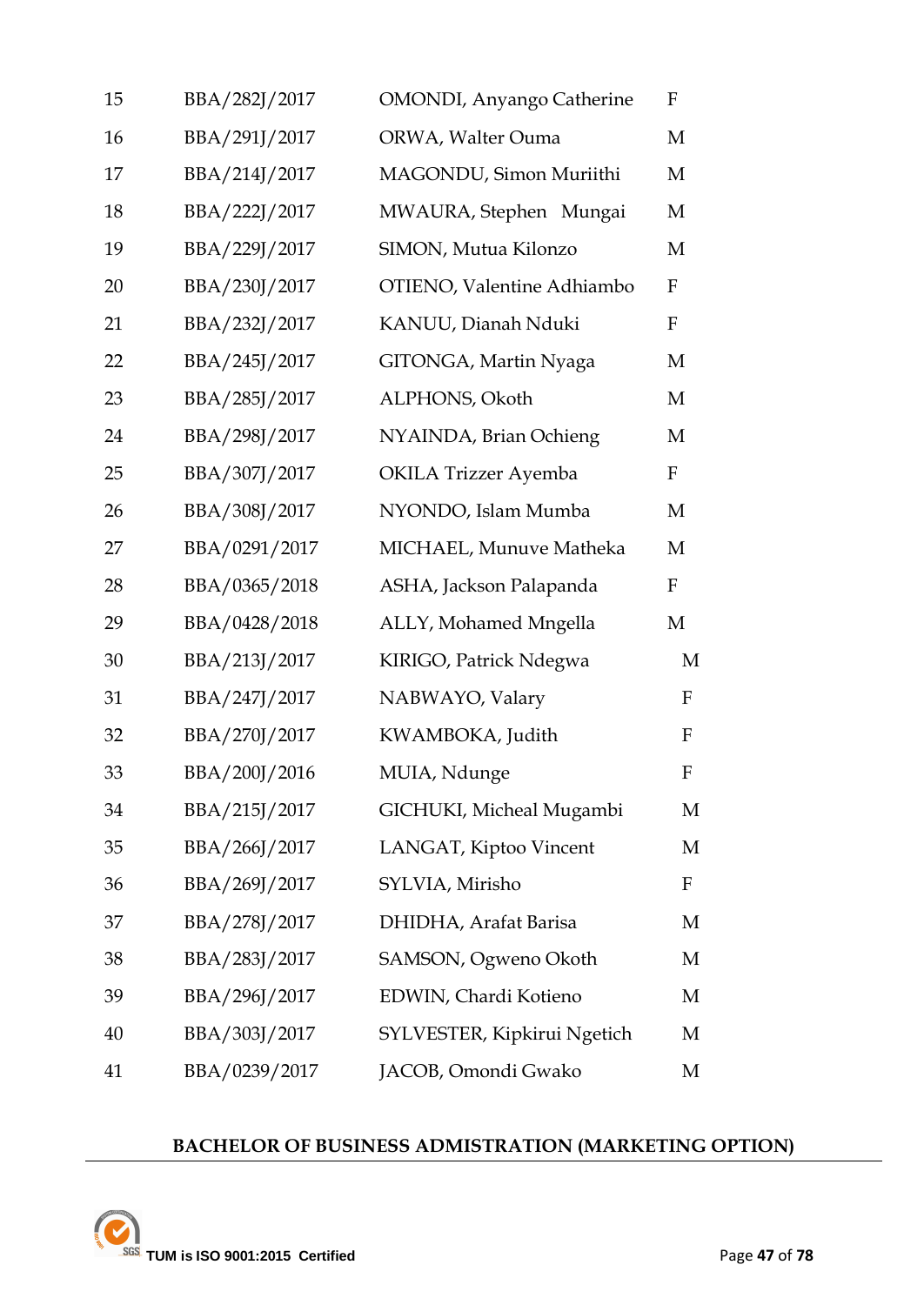| S/NO           | REG. NO.      | <b>NAME</b>                | <b>GENDER</b> |
|----------------|---------------|----------------------------|---------------|
| $\mathbf{1}$   | BBA/035J/2015 | NELLYSON, Mutuku           | M             |
| 2              | BBA/104J/2016 | <b>OUMA</b> , Maurice      | M             |
| 3              | BBA/258J/2017 | MUMO, Yvonne Syokau        | F             |
| $\overline{4}$ | BBA/262J/2017 | MUIRURI, Simon             | M             |
| 5              | BBA/274J/2017 | POLYCARP, Andabwa          | M             |
| 6              | BBA/109J/2016 | <b>MUTURI</b> , Leakey Lee | M             |
| 7              | BBA/257J/2017 | MWANDA, Alex Muturi        | M             |
| 8              | BBA/190J/2016 | MEWA, Emmanuel             | М             |

## **BACHELOR OF BUSINESS ADMISTRATION (HUMAN RESOURCE MANAGEMENT OPTION)**

| S/NO           | REG. NO.      | <b>NAME</b>              | <b>GENDER</b>             |
|----------------|---------------|--------------------------|---------------------------|
| $\mathbf{1}$   | BBA/0325/2017 | HASSAN, Zulfa Musa       | ${\bf F}$                 |
| $\overline{2}$ | BBA/0437/2019 | HAMISI, Feswal Kea       | M                         |
| 3              | BBA/0317/2017 | ALI, Khairat Abdulbari   | $\mathbf{F}$              |
| $\overline{4}$ | BBA/210J/2017 | HASHIM, Salamah Swaleh   | ${\bf F}$                 |
| 5              | BBA/261J/2017 | CHEPKORIR, Danael        | $\boldsymbol{\mathrm{F}}$ |
| 6              | BBA/0228/2017 | OKOTH, William           | M                         |
| 7              | BBA/0233/2017 | CLARICE, Neema Kalume    | $\boldsymbol{\mathrm{F}}$ |
| 8              | BBA/0289/2017 | PATIENCE, Neema Sirya    | $\mathbf{F}$              |
| 9              | BBA/0333/2017 | CYNTHIA, Muoti Alfonce   | $\boldsymbol{\mathrm{F}}$ |
| 10             | BBA/0352/2018 | CYNTHIA, Njeri Dzilla    | $\mathbf{F}$              |
| 11             | BBA/0434/2019 | MOHAMMED, Said Mohammed  | M                         |
| 12             | BBA/224J/2017 | WAFULA, Michelle Nicole  | $\mathbf F$               |
| 13             | BBA/240J/2017 | NG'ANGA, Gideon          | M                         |
| 14             | BBA/136J/2016 | NDUTA, Geofry Muchiri    | $\mathbf{F}$              |
| 15             | BBA/131J/2016 | MOSES, Christine Kathure | ${\bf F}$                 |
| 16             | BBA/205J/2017 | MWANDOE, K Harrison      | M                         |

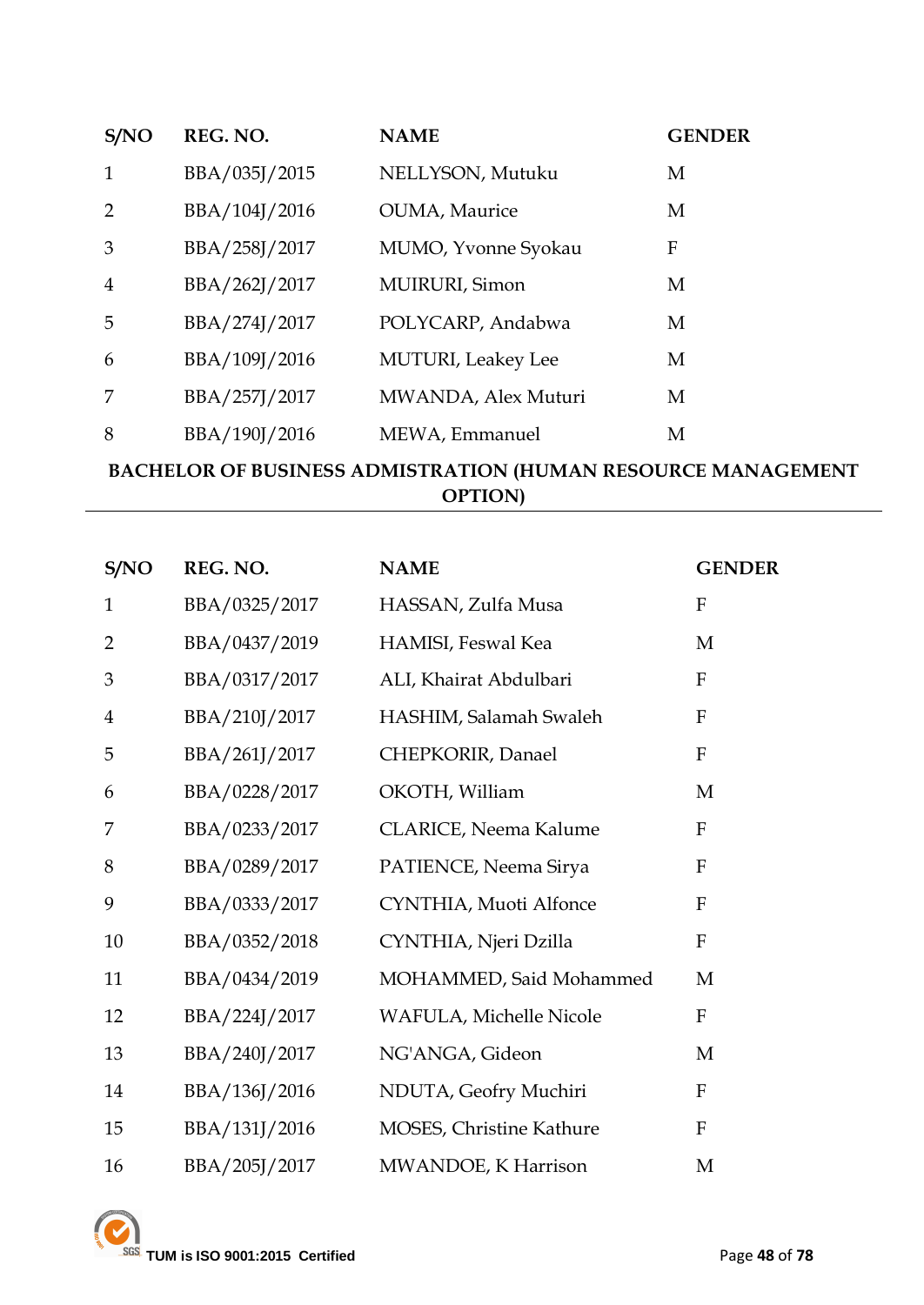| 17  | BBA/286J/2017 | <b>ONYANGO, Roy Owino</b> | M |
|-----|---------------|---------------------------|---|
| 18  | BBA/0366/2018 | REDEMTA, Sambi Mutisya    | F |
| -19 | BBA/0402/2018 | VICKY, Samba Musyoka      | F |
| -20 | BBA/0422/2018 | ABBAS, Dhadho Makorani    | M |
| 21  | BBA/0362/2018 | CELESTINE, Jerop Kiptum   | F |

# **BACHELOR OF BUSINESS AND OFFICE MANAGEMENT (BUSINESS MANAGEMENT OPTION)**

| S/N            | <b>REG NUMBER</b> | <b>NAME</b>                  | <b>GENDER</b>    |
|----------------|-------------------|------------------------------|------------------|
| $\mathbf{1}$   | BBOM/228J/2017    | <b>ONYANGO</b> , Brian Bwire | M                |
| $\overline{2}$ | BBOM/132J/2016    | OJWANG, Achieng Faith        | $\mathbf{F}$     |
| 3              | BBOM/154J/2017    | MUCHIRI, Waithira Felister   | $\mathbf{F}$     |
| $\overline{4}$ | BBOM/155J/2017    | MUCHIRI, Dennis Gathiru      | M                |
| 5              | BBOM/163J/2017    | KIMONYE, Jane Wanjiru        | $\mathbf F$      |
| 6              | BBOM/165J/2017    | MUMO, Shadrack Mutie         | M                |
| 7              | BBOM/172J/2017    | KIMWELE, Josphat Muthengi    | M                |
| 8              | BBOM/176J/2017    | YOSUA, Edward, Paul          | M                |
| 9              | BBOM/181J/2017    | KIMANZI, Victor Kilonzi      | M                |
| 10             | BBOM/182J/2017    | MUTWIRI, Winnie Kinya        | $\mathbf F$      |
| 11             | BBOM/183J/2017    | NGOLANIE, Victor Kioko       | M                |
| 12             | BBOM/186J/2017    | KINGESI, Neema Muthoki       | $\mathbf{F}$     |
| 13             | BBOM/188J/2017    | MICHAEL, Brian Kahiu         | M                |
| 14             | BBOM/190J/2017    | KAGWIRIA, Weddy              | $\mathbf{F}$     |
| 15             | BBOM/192J/2017    | SANIAM, Anne                 | $\boldsymbol{F}$ |
| 16             | BBOM/196J/2017    | KIPROTICH, Vincent           | M                |
| 17             | BBOM/199J/2017    | JEMUTAI, Winnie              | $\mathbf F$      |
| 18             | BBOM/204J/2017    | KIPKOSGEI, Emmanuel          | M                |
| 19             | BBOM/206J/2017    | KARIUKI, Cecilia Wangui      | $\mathbf{F}$     |

**TUM is ISO 9001:2015 Certified Page 49 of 78**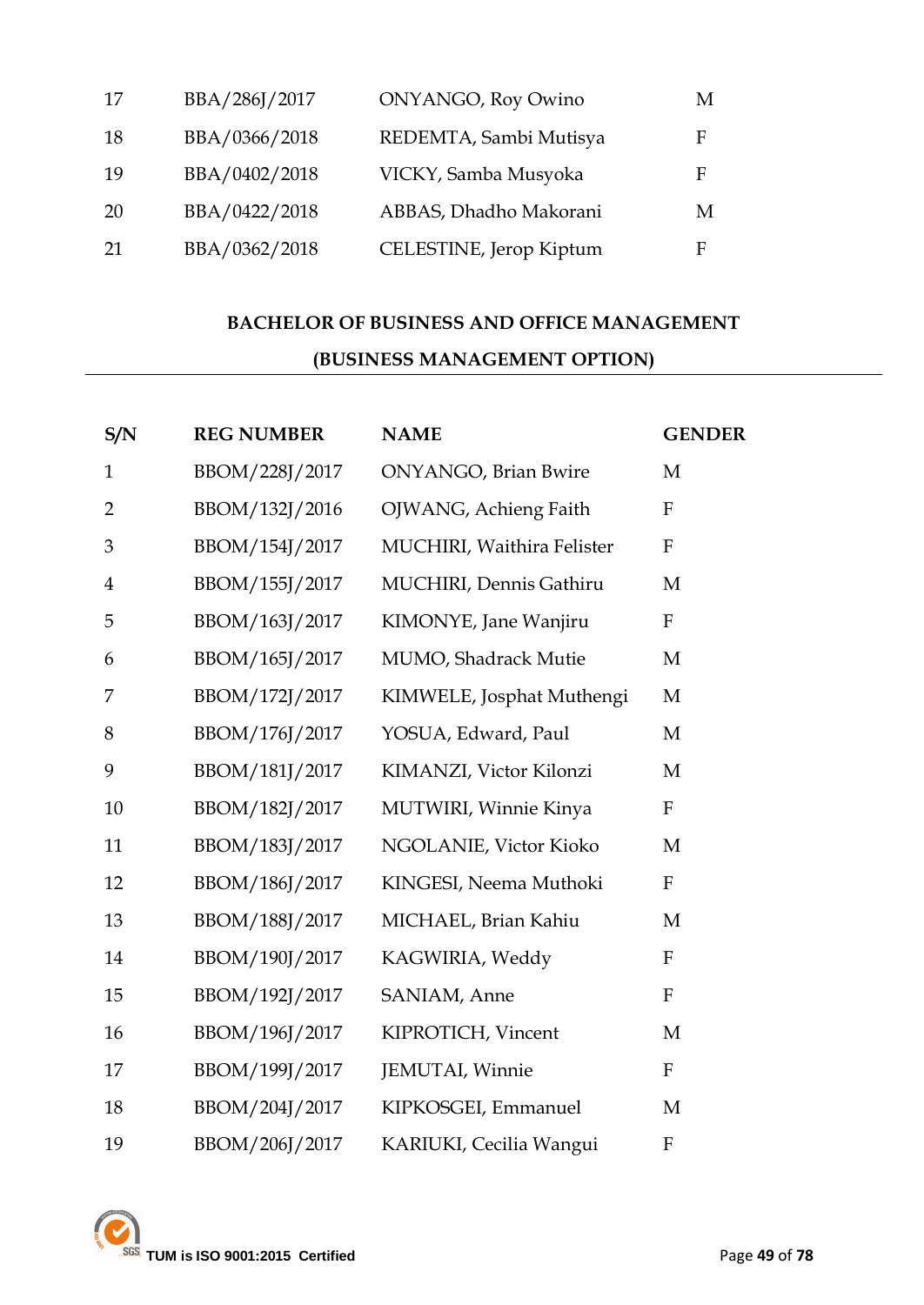| 20 | BBOM/209J/2017 | WANZALA, Sarah Akello         | F            |
|----|----------------|-------------------------------|--------------|
| 21 | BBOM/217J/2017 | MAURICE, Salwa Ingutia        | M            |
| 22 | BBOM/227J/2017 | MWALE, Zacharia Kupara        | M            |
| 23 | BBOM/231J/2017 | MAERA, Onderi Brian           | M            |
| 24 | BBOM/232J/2017 | ASEKO, Merceline Juma         | $\mathbf{F}$ |
| 25 | BBOM/240J/2017 | ONYANGO, Omondi Edwin         | M            |
| 26 | BBOM/152J/2017 | GARAMA, Niecy Raha            | $\mathbf{F}$ |
| 27 | BBOM/170J/2017 | SILA, Shadrack Munyaka        | M            |
| 28 | BBOM/174J/2017 | KALUKU, Josephine Mwende      | $\mathbf{F}$ |
| 29 | BBOM/198J/2017 | <b>BENARD, Kiprotich</b>      | M            |
| 30 | BBOM/203J/2017 | <b>CHEBET, Mercy Grace</b>    | F            |
| 31 | BBOM/208J/2017 | JEREMIAH, Kakuko Kipkopus     | M            |
| 32 | BBOM/214J/2017 | KAZUNGU, Mwanengo George      | M            |
| 33 | BBOM/215J/2017 | OMBABA, Kemunto Moureen       | $\mathbf{F}$ |
| 34 | BBOM/216J/2017 | OYUGI, Anne                   | F            |
| 35 | BBOM/219J/2017 | EMANUEL, Masitsa              | M            |
| 36 | BBOM/238J/2017 | <b>OCHIENG, Atieno Winter</b> | $\mathbf{F}$ |

# **BACHELOR OF BUSINESS AND OFFICE MANAGEMENT**

## **(SECRETARIAL OPTION)**

| S/N            | <b>REG NUMBER</b> | <b>NAME</b>              | <b>GENDER</b> |
|----------------|-------------------|--------------------------|---------------|
|                | BBOM/148J/2017    | MTOTO, Meshack           | М             |
|                | BBOM/175J/2017    | MUSYOKI, Kavinya Faith   | F             |
| 3              | BBOM/195J/2017    | MUTAI, Nehemiah Kipngeno | М             |
| $\overline{4}$ | BBOM/210J/2017    | CHILAMUS, Conscilia      | F             |
| 5              | BBOM/221J/2017    | SIFUNA, Joshua Wafula    | М             |
| 6              | BBOM/244J/2017    | LANGAT, Kiprotich Mike   | M             |
|                | BBOM/245J/2017    | ODERO, Faith Amondi      | F             |

TUM is ISO 9001:2015 Certified Page 50 of 78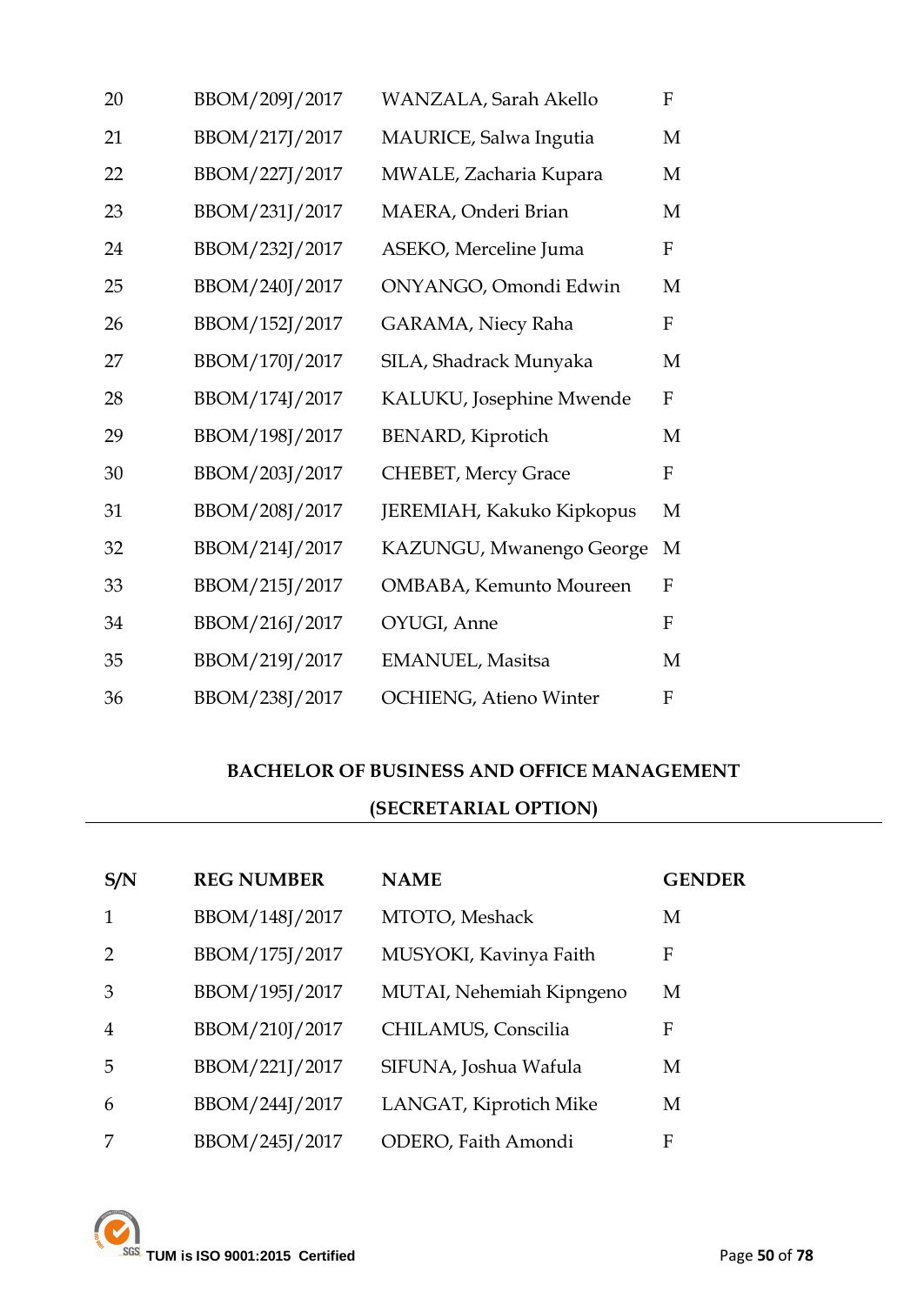| -8  | BBOM/246J/2017 | MICHAEL, Otieno Otieno | M |
|-----|----------------|------------------------|---|
| - Q | BBOM/158J/2017 | WAEMA, James Maundu    | M |

#### **BACHELOR OF BUSINESS AND INFORMATION TECHNOLOGY**

| S/N            | <b>REG NUMBER</b> | <b>NAME</b>                | <b>GENDER</b>    |
|----------------|-------------------|----------------------------|------------------|
| $\mathbf{1}$   | BBIT/493J/2017    | CHEGE, Peninah Mukuhi      | $\mathbf F$      |
| $\overline{2}$ | BBIT/527J/2017    | CHANGAYA, Mulitani Stephen | M                |
| 3              | BBIT/119J/2016    | MBOLU, Stephen King'oo     | M                |
| $\overline{4}$ | BBIT/490J/2017    | MWANGI, Lydiah Nyokabi     | F                |
| 5              | BBIT/491J/2017    | KAHIHIA, Wairimu           | ${\bf F}$        |
| 6              | BBIT/492J/2017    | KIMARU, Robert Wachira     | M                |
| 7              | BBIT/497J/2017    | WAMBAIRE, Stella Mumbi     | $\mathbf F$      |
| 8              | BBIT/498J/2017    | KARANJA, Cecilia Wangari   | $\mathbf{F}$     |
| 9              | BBIT/500J/2017    | KINYATTA, Jacob Kitonga    | M                |
| 10             | BBIT/501J/2017    | MUTHAISU, Maluki           | M                |
| 11             | BBIT/502J/2017    | OMAR, Mohammednur Kuli     | M                |
| 12             | BBIT/503J/2017    | KAPADOKIA, Titus Nyandoro  | M                |
| 13             | BBIT/504J/2017    | KYALO, Annunciata Nduku    | $\mathbf F$      |
| 14             | BBIT/505J/2017    | WANGAI, Collins Githinji   | M                |
| 15             | BBIT/506J/2017    | NGILA, Gilbert Makau       | M                |
| 16             | BBIT/511J/2017    | JOEL, Kamau                | M                |
| 17             | BBIT/512J/2017    | KIPROTICH, Vincent         | M                |
| 18             | BBIT/515J/2017    | KAMAU, Isaac Chege         | M                |
| 19             | BBIT/517J/2017    | SIKUKU, Ruth               | $\mathbf{F}$     |
| 20             | BBIT/518J/2017    | SANG, Linet                | $\mathbf{F}$     |
| 21             | BBIT/523J/2017    | MAINA, Mercy Mukuhi        | $\mathbf{F}$     |
| 22             | BBIT/526J/2017    | SHIMENGA, Ian              | M                |
| 23             | BBIT/530J/2017    | LORIANS, Mercy Ogalo       | $\boldsymbol{F}$ |

**EXAMPLE 1899 SOMETHER 20001:2015 Certified** Page 51 of **78**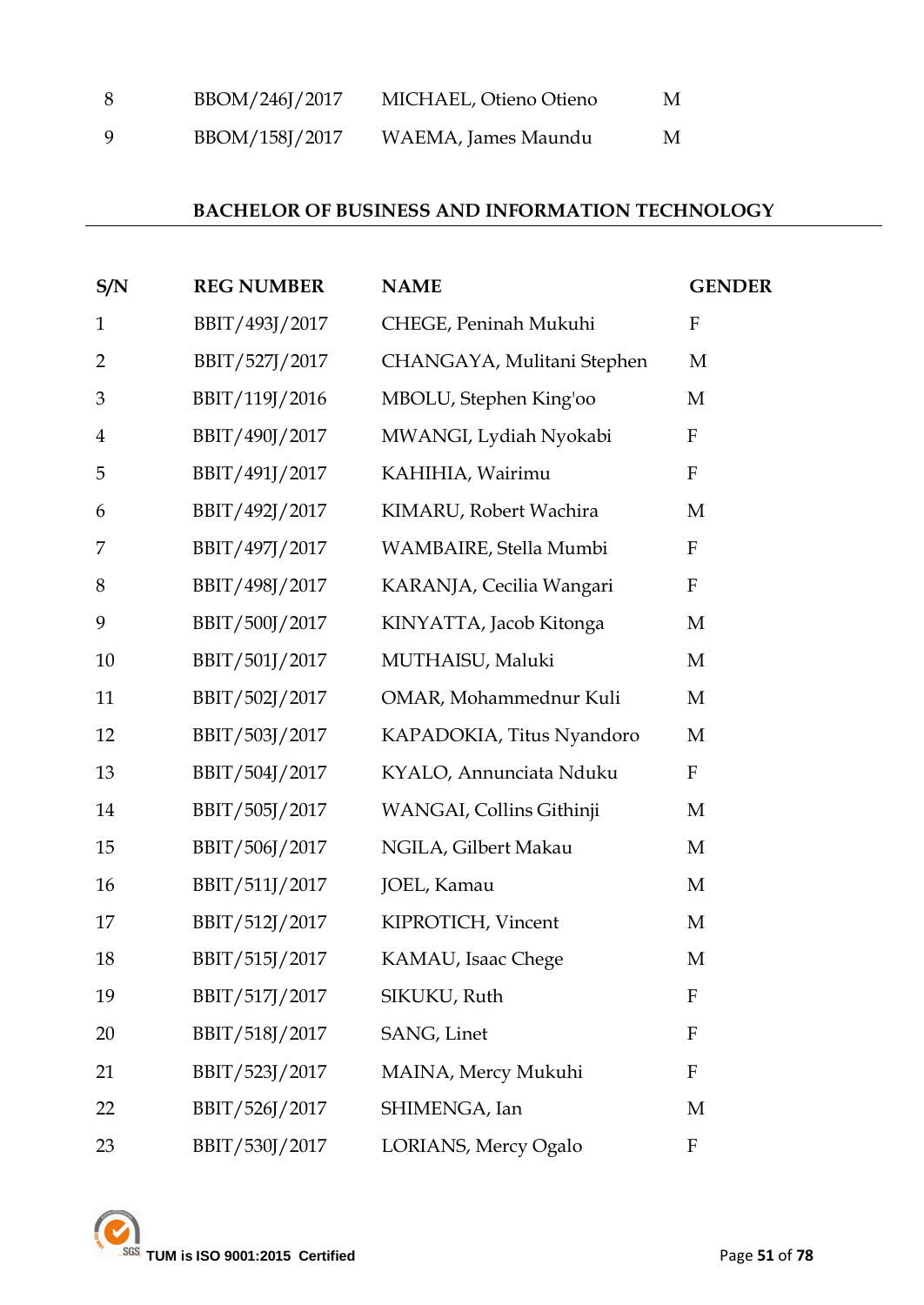| 24 | BBIT/0052/2017 | NICODEMAS, Mutunga James  | M            |
|----|----------------|---------------------------|--------------|
| 25 | BBIT/123J/2016 | KITONGA, Benson Kelvin    | M            |
| 26 | BBIT/133J/2016 | MURITHI, Nahason          | M            |
| 27 | BBIT/486J/2017 | AHMED, Yassin Mohamed     | M            |
| 28 | BBIT/499J/2017 | MAZOZO, Shanel Mwanyambia | M            |
| 29 | BBIT/522J/2017 | CHEPKIRUI, Mercy          | F            |
| 30 | BBIT/524J/2017 | GITHINJI, Wanjiru         | $\mathbf{F}$ |
| 31 | BBIT/533J/2017 | WINFRED, Edube            | $\mathbf{F}$ |
| 32 | BBIT/535J/2017 | TAURA, Jimmy Athelastine  | M            |
| 33 | BBIT/542J/2017 | OKUMU, Brian Kai          | M            |
| 34 | BBIT/516J/2017 | MUNGAI, James Maina       | M            |
| 35 | BBIT/0021/2016 | MOHAMMAD, Twahir Adam     | M            |
| 36 | BBIT/0026/2016 | MOHAMED, Kale Mohamed     | M            |
| 37 | BBIT/109J/2016 | NDUATI, Gachiri Joseph    | М            |
| 38 | BBIT/475J/2016 | AHMED, Abdulhafidh Kassim | M            |
| 39 | BBIT/513J/2017 | BRIAN, Rioba Gisiri       | M            |

## **BACHELOR OF SCIENCE IN MARITIME MANAGEMENT-COMMERCIAL (PORT AND OPERATIONS MANAGEMENT OPTION)**

| S/N            | <b>REG NUMBER</b> | <b>NAME</b>              | <b>GENDER</b> |
|----------------|-------------------|--------------------------|---------------|
| $\mathbf{1}$   | BSMM/208J/2017    | AHMED, Abdu Ahmed        | M             |
| 2              | BSMM/167J/2017    | MUTUKU, Zubeda           | F             |
| 3              | BSMM/170J/2017    | ABUBAKAR, Said Mohamed   | M             |
| $\overline{4}$ | BSMM/174J/2017    | KAMAU, Jane Waithira     | F             |
| 5              | BSMM/195J/2017    | ROTICH, Purity Chepkoech | F             |
| 6              | BSMM/210J/2017    | HAMSIN, Hamida Chirindo  | F             |
| 7              | BSMM/0034/2017    | ROQAYA, Abdalla Lassie   | F             |
| 8              | BSMM/180J/2017    | MUSILI, Samuel Kyama     | M             |
| 9              | BSMM/202J/2017    | <b>INDUTI</b> , Daniel   | M             |

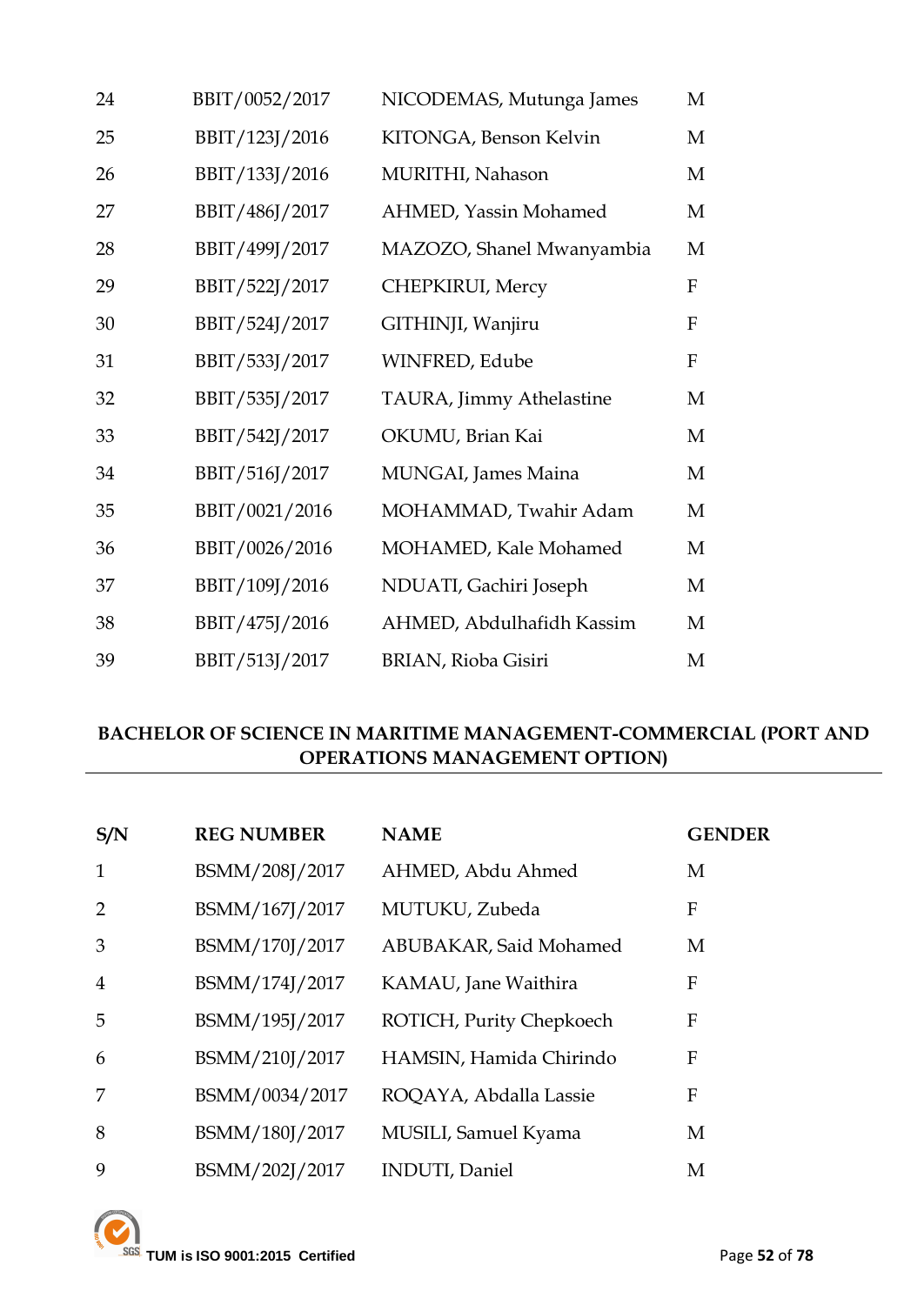| 10 | BSMM/209J/2017 | OGANDOH, Nevile Afeje |   |
|----|----------------|-----------------------|---|
| 11 | BSMM/192J/2017 | KIBET, Victor Rotich  | M |

#### **BACHELOR OF SCIENCE IN MARITIME MANAGEMENT-COMMERCIAL (SHIPPING AND LOGISTICS MANAGEMENT OPTION)**

| S/N            | <b>REG NUMBER</b> | <b>NAME</b>            | <b>GENDER</b> |
|----------------|-------------------|------------------------|---------------|
| $\mathbf{1}$   | BSMM/165J/2016    | MASENGO, Hamisi Kanga  | M             |
| 2              | BSMM/166J/2017    | COASTER, Jezro Asingra | M             |
| 3              | BSMM/187J/2017    | KINYUA, Simon Macharia | M             |
| $\overline{4}$ | BSMM/199J/2017    | MASIBO, Mathew Wangila | M             |
| 5              | BSMM/0029/2017    | NACHIRO, Faith Bahati  | F             |
| 6              | BSMM/186J/2017    | MWAINO, Bentley        | M             |
| 7              | BSMM/189J/2017    | NJUE, Caroline Murugi  | F             |

## **SCHOOL OF ENGINEERING AND TECHNOLOGY**

#### **CERTIFICATE IN BUILDING AND CIVIL ENGINEERING**

| S/N            | <b>REG. NO</b> | <b>NAME</b>             | <b>GENDER</b> |
|----------------|----------------|-------------------------|---------------|
| 1              | CBCE/0047/2018 | JUMA, Jackson Mwalimu   | M             |
| $\overline{2}$ | CBCE/0100/2019 | AWADH, Swaleh Awadh     | M             |
| 3              | CBCE/0104/2019 | ODHIAMBO, Antony Otieno | М             |
| $\overline{4}$ | CBCE/0120/2019 | KIOGORA, Nelson Mutugi  | M             |
| 5              | CBCE/0084/2019 | LEWA, Graham Chea       | M             |
| 6              | CBCE/0088/2019 | NDAIKWA, Tsangari       | M             |
| 7              | CBCE/0103/2019 | AWUOR, Eric Akoko       | M             |
| 8              | CBCE/0114/2019 | NSABIMANA, Steven       | M             |
| 9              | CBCE/0133/2020 | OOKO, Brian Ochieng     | М             |
| 10             | CBCE/0146/2021 | OTIENO, Raymond Omondi  | M             |
| 11             | CBCE/0149/2021 | SAID, Ibrahim Hassan    | M             |
| 12             | CBCE/0131/2020 | WACHIRA, Dorine Muthoni | F             |
| 13             | CBCE/0136/2020 | ORUKO, Griffins Hilary  | М             |

**TUM is ISO 9001:2015 Certified** Page **53** of **78**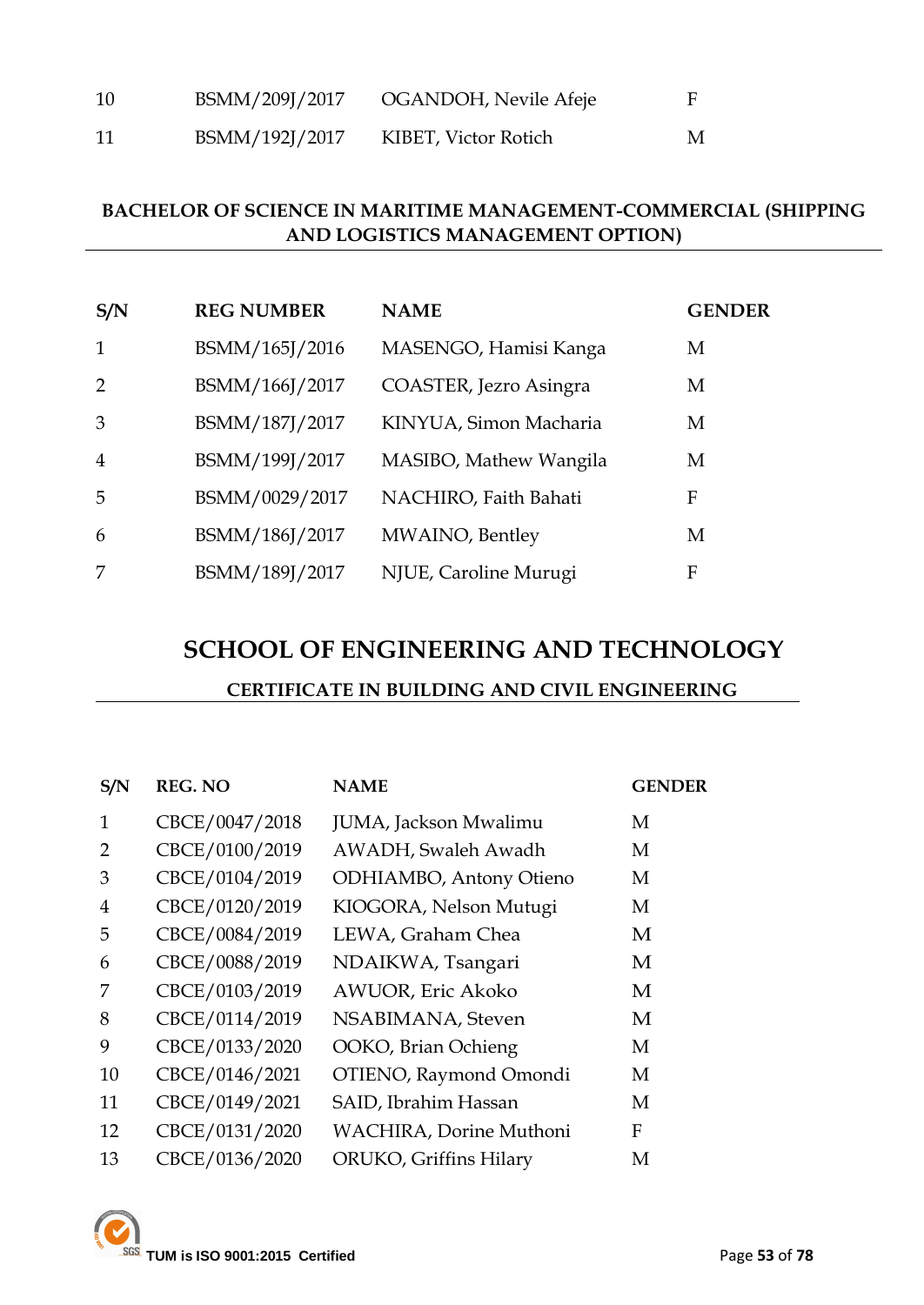| CBCE/0134/2020 | MUTAI, Aron Kiplangat | M |
|----------------|-----------------------|---|
| CBCE/0113/2019 | OKWOMA, Aggrey Andera | M |
| CBCE/0115/2019 | ODHIAMBO, Mourice     | M |
| CBCE/0048/2018 | OGOTI, Sally Kerubo   | F |
| CBCE/0106/2019 | OKINYI, Cavine Ooko   | M |
| CBCE/0152/2021 | NGIRII, Eric Muchui   | M |
|                |                       |   |

#### **CERTIFICATE IN TECHNOLOGY ELECTRICAL AND ELECTRONIC ENGINEERING**

| S/N            | <b>REG. NO</b> | <b>NAME</b>               | <b>GENDER</b> |
|----------------|----------------|---------------------------|---------------|
| $\mathbf{1}$   | CEEE/0022/2013 | MWAMBEYU, Kassim Juma     | M             |
| $\overline{2}$ | CEPE/0005/2019 | ODHIAMBO, Austin Odero    | M             |
| 3              | CEPE/0014/2019 | CHIRIMA, Mwingo Mongo     | M             |
| $\overline{4}$ | CEEE/0077/2019 | AYUGI, Patricia Ak'ongo   | F             |
| 5              | CEPE/0006/2019 | <b>BADI, Hassan Mkuzi</b> | M             |
| 6              | CTEE/0035/2019 | MBUGUA, Silvester Ndungu  | M             |
| 7              | CTEE/0047/2019 | KAMANDA, Alex Otochi      | M             |
| 8              | CTEE/0042/2019 | MUTHENGI, Joseph Muimi    | М             |
| 9              | CEPE/0008/2019 | MBUGUA, Charles           | M             |
| 10             | CEEE/3534/2014 | WANJIKU, Dennis Mwai      | M             |
| 11             | CEPE/0016/2019 | MUSYOKI, Tom Mwendo       | M             |
| 12             | CTEE/0043/2019 | ODHIAMBO, Otieno James    | M             |
| 13             | CTEE/0044/2019 | NYAGA, Mark Mureithi      | M             |
| 14             | CTEE/0040/2019 | MOHAMMED, Ali Athman      | M             |
| 15             | CTEE/0059/2020 | BAYA, Esther Mbeyu        | $\mathbf F$   |
| 16             | CTEE/0069/2020 | GITHOGORI, Oliver Pius    | M             |

#### **CERTIFICATE IN MECHANICAL ENGINEERING**

| S/N REG. NO | <b>NAME</b>                        | <b>GENDER</b> |
|-------------|------------------------------------|---------------|
|             | CMES/0017/2019 MKOMA, Eunice Mwaka |               |

#### **DIPLOMA IN QUANTITY SURVEYING**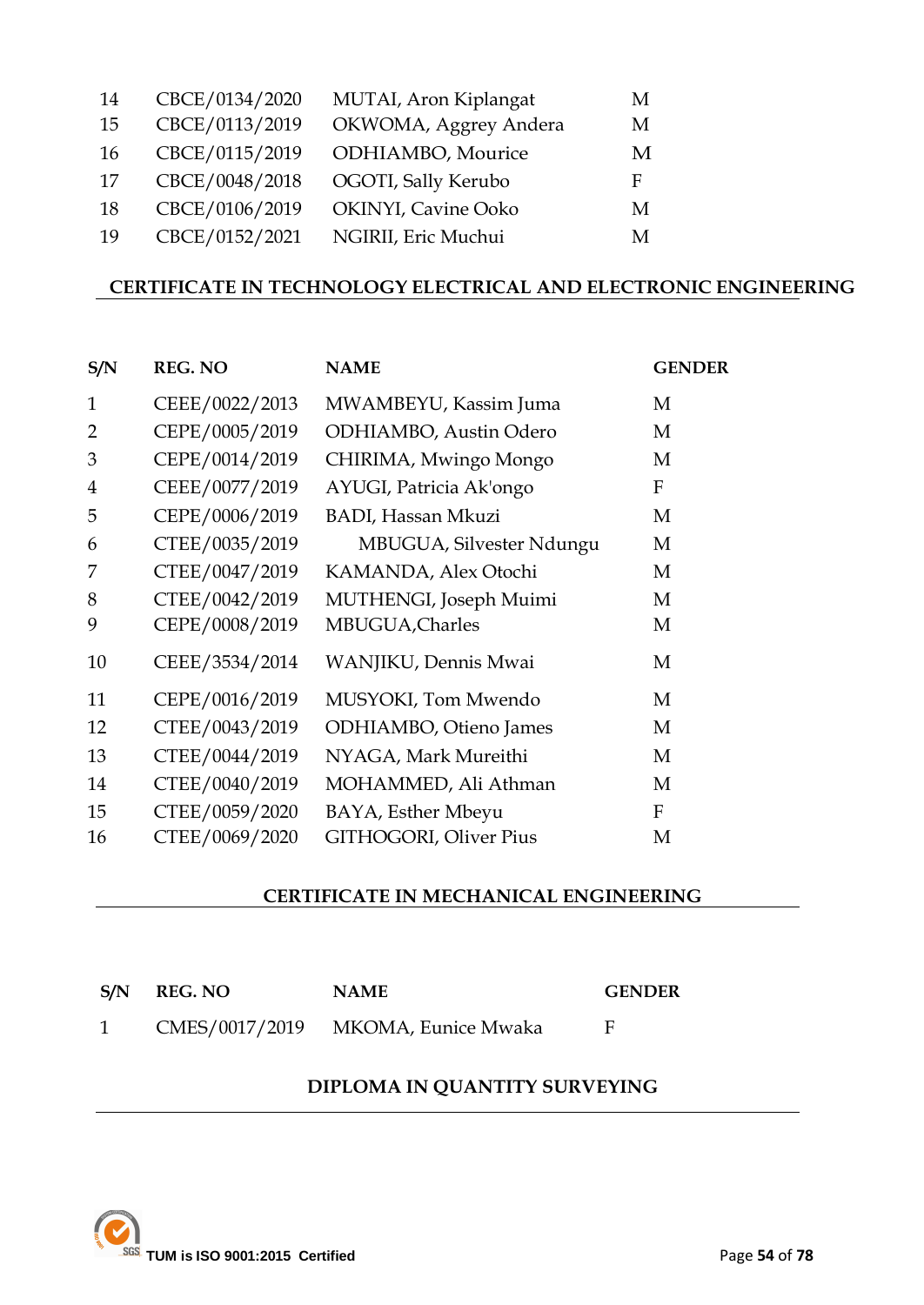GENDER 1 018 KAMOTA, Brian Safari M DQS/084J/2018 KIPTOO, Brian M DQS/087J/2018 OCHIENG, Austine Onyango M DQS/091J/2018 KIPKEMOI, Emmanuel M DQS/095J/2018 ODIDAH, Harmaton Omondi M DQS/096J/2018 LAMA, Simon M DQS/097J/2018 KATANA, Patrick Amani M DQS/100J/2018 CHERUIYOT, Kelvin Kiprono M DQS/105J/2018 SELIO, Edwine Kibikiott M DQS/119J/2018 ONONO, Abedinego Ndege M DQS/120J/2018 OTIENO, Cheryl Adhiambo F DQS/0036J/2018 NDANU, Esther Alex F DQS/082J/2018 MUTHUI, Kilonzo M DQS/094J/2018 OTEDO, Lydiah Aluoch F DQS/118J/2018 MUTETI, Enoc Weti M **S/N REG. NO NAME**  DQS/081J/2018 JEPKOSGEI, Ruth F DQS/085J/2018 KIARIE, Veronica F DQS/112J/2018 MWASHIGHADI, Philisa Mbori F

#### **DIPLOMA IN ARCHITECTURE**

| S/N          | <b>REG. NO</b> | <b>NAME</b>                             | GENDER 1 |    |
|--------------|----------------|-----------------------------------------|----------|----|
| RC/179J/2018 |                | MOGAKA, Michael Mokua                   | M        | DA |
| $\mathbf{2}$ |                | DARC/0075/2018 SHAFEEQ, Nusayba Mohamed | F        |    |
| 3            |                | DARC/0033/2013 NYIRO Dickson Promise    | M        |    |

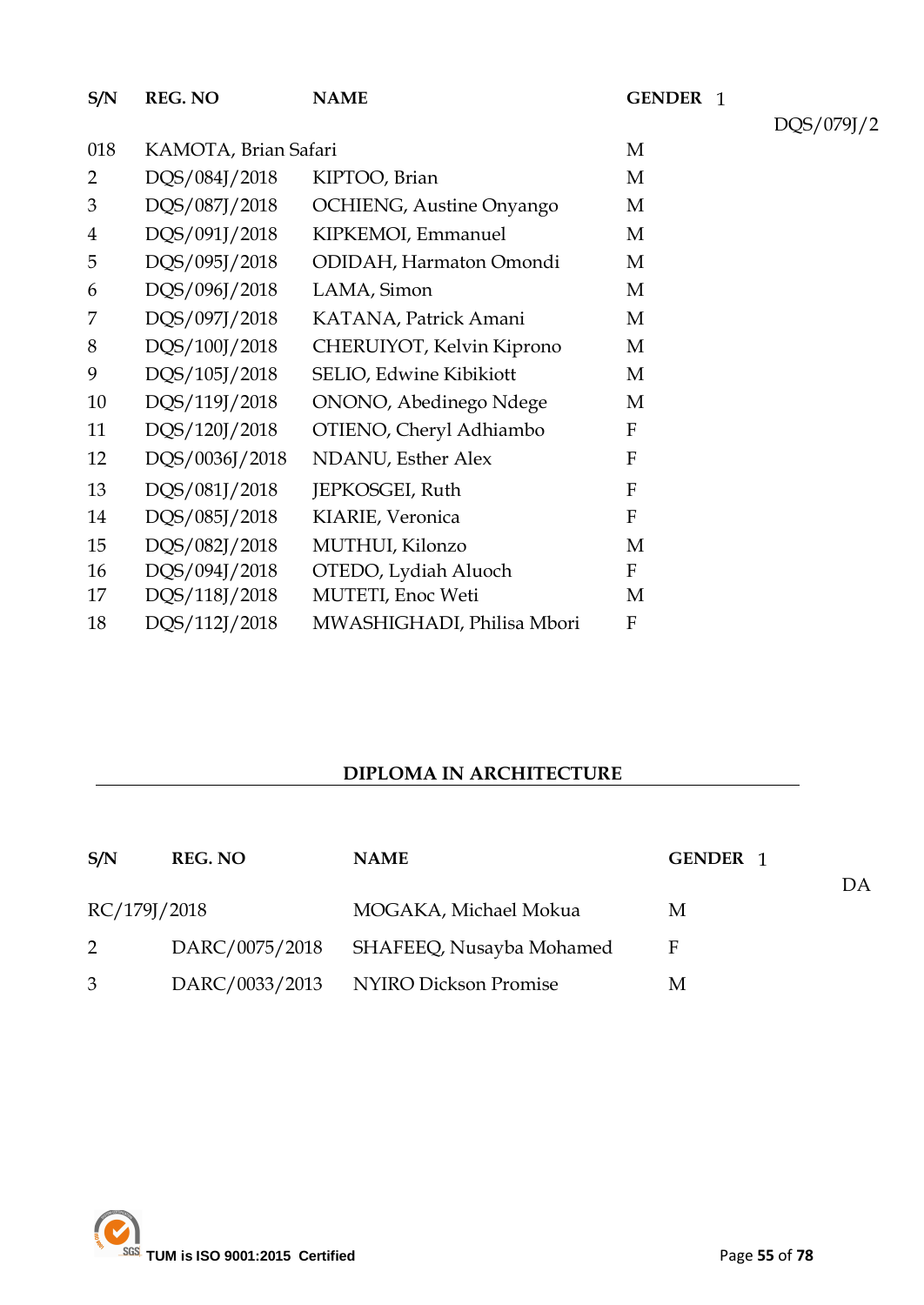| $\overline{4}$             | DARC/172J/2018                                                                         | KARANJA, Vincent Githutha                                                                                                      | M                               |
|----------------------------|----------------------------------------------------------------------------------------|--------------------------------------------------------------------------------------------------------------------------------|---------------------------------|
| 5                          | DARC/186J/2018                                                                         | KIBAARA, Kenneth Kirimi                                                                                                        | M                               |
| 6                          | DARC/189J/2018                                                                         | MURIMI, Tyson                                                                                                                  | M                               |
| 7                          | DARC/191J/2018                                                                         | WACHIRA, John Mbaria                                                                                                           | M                               |
| 8                          | DARC/192J/2018                                                                         | MBURU, Nyawira                                                                                                                 | ${\bf F}$                       |
| 9                          | DARC/217J/2018                                                                         | NYONGESA, Collins Sifuna                                                                                                       | M                               |
| 10                         | DARC/0044/2017                                                                         | MUNYENDO, Regeryne Mong'ina                                                                                                    | ${\bf F}$                       |
| 11                         | DARC/0058/2018                                                                         | MWALIMU, Mariam Yakub                                                                                                          | F                               |
| 12                         | DARC/0082/2018                                                                         | SAID, Sayyida Fahim                                                                                                            | $\mathbf{F}$                    |
| 13                         | DARC/193J/2018                                                                         | MWANDUKA, Stanley Muthami                                                                                                      | M                               |
| 14<br>15<br>16<br>17<br>18 | DARC/020J/2016<br>DARC/175J/2018<br>DARC/203J/2018<br>DARC/0065/2018<br>DARC/174J/2018 | OCHIENG, Cliff Odhiambo<br>OLUOCH, Gerald Odhiambo<br>WANGAI, Tatenda Mshai<br>SOFIA, Chao Ercolano<br>KIMANI, Stephen Karanja | M<br>M<br>F<br>$\mathbf F$<br>M |
| 19                         | DARC/180J/2018                                                                         | OKETCH, Rebbeca Aoko                                                                                                           | $\boldsymbol{F}$                |
| 20<br>21<br>22             | DARC/173J/2018<br>DARC/177J/2018<br>DARC/028J/2016                                     | KYUMBI, Nadine<br>MWANGANGI, Alex Mwema<br>OKOTH, Beryl Aoko                                                                   | F<br>M<br>F                     |
| 23                         | DARC/0046/2017                                                                         | NYAMWEYA, Geoffrey Miencha                                                                                                     | M                               |

## **DIPLOMA IN BUILDING AND CIVIL ENGINEERING**

| S/N            | REG. NO | <b>NAME</b>                              | <b>GENDER</b> |
|----------------|---------|------------------------------------------|---------------|
|                |         | 1 DBCE/100J/2018 ODHIAMBO, Brian Patrick | M             |
| $\overline{2}$ |         |                                          | F             |
|                |         | 3 DBCE/0214/2017 OMONDI, Moses Okelo     | M             |

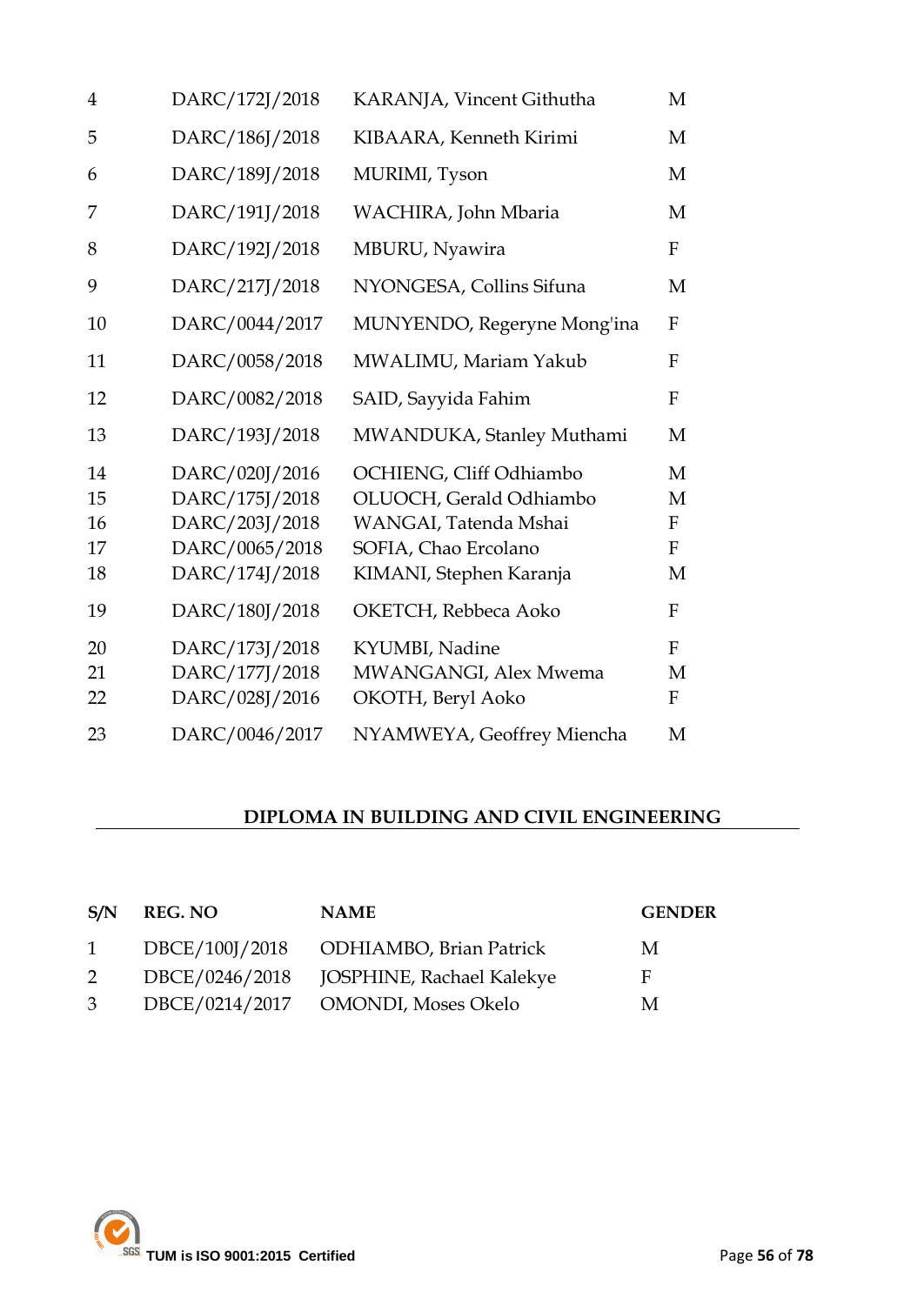| 4  | DBCE/089J/2018 | KIPNGETICH, Emmanuel          | M |
|----|----------------|-------------------------------|---|
| 5  | DBCE/0225/2018 | ODIPO, Bendictoh Joel         | M |
| 6  | DBCE/0232/2018 | MGONDAH, Brian Chamungwana    | M |
| 7  | DBCE/0242/2018 | KAHINDI, Masha Ngumbao        | M |
| 8  | DBCE/0247/2018 | <b>ACHOLA</b> , Teresia       | F |
| 9  | DBCE/0250/2018 | KARIUKI, Daniel Kagai         | М |
| 10 | DBCE/070J/2017 | MOHAMED, Abutwalib Abdulkadir | M |
| 11 | DBCE/0224/2018 | OKARA, Philemon Okinyi        | M |
| 12 | DBCE/0236/2018 | AWINO, Fredrick Odhiambo      | M |
| 13 | DBCE/0239/2018 | GITUTO, Eric Kibuchi          | M |
| 14 | DBCE/0255/2018 | NDETI, Joseph Mutunga         | М |
| 15 | DBCE/0259/2018 | MAITHA, Marcus Kingi          | M |
| 16 | DBCE/0267/2018 | <b>OWINO, Alvince Ouma</b>    | M |
| 17 | DBCE/0272/2018 | ODUWO, Issak Ochieng          | M |
| 18 | DBCE/0280/2018 | MACHARIA, Henry Gachanga      | M |
| 19 | DBCE/0079/2016 | MWAMANENO, Rashid Mohamed     | М |
| 20 | DBCE/0158/2017 | MWINGA, Jones Kombo           | M |
| 21 | DBCE/0194/2017 | ISAIAH, Emmanuel Kathuku      | М |
| 22 | DBCE/0206/2017 | MWANDISHA, Hezekiel Mwasi     | M |

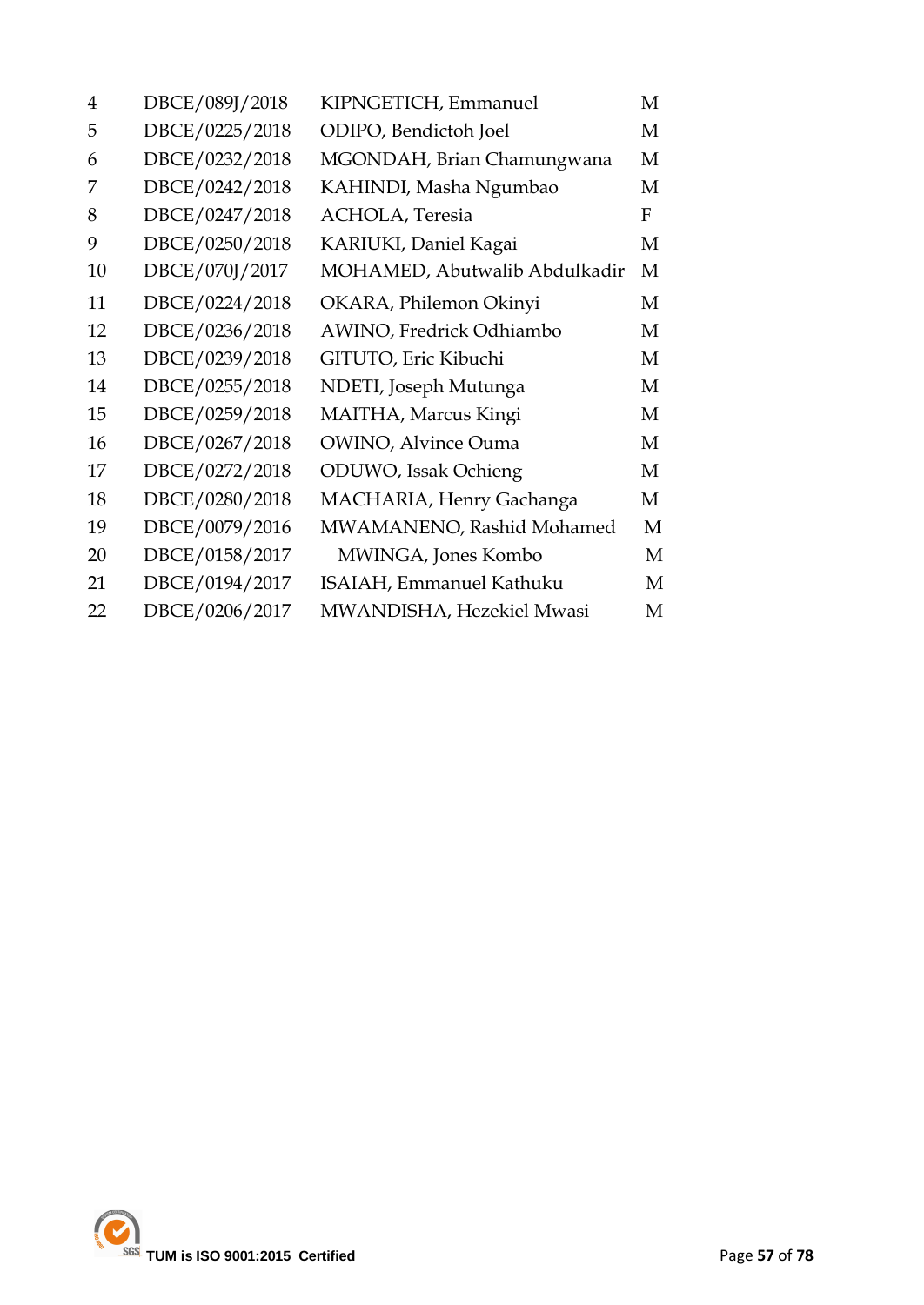| 23 | DBCE/0219/2018 | MWANJILA, Jibran Nyambu          | M            |
|----|----------------|----------------------------------|--------------|
| 24 | DBCE/0226/2018 | MUKULA, Daniel Nzuki             | M            |
| 25 | DBCE/117J/2018 | KIPKOGEI, Brian                  | M            |
| 26 | DBCE/126J/2018 | MAIGUA, Peter Maina              | М            |
| 27 | DBCE/129J/2018 | CHEPNGETICH, Aisha               | F            |
| 28 | DBCE/130J/2018 | WAMAITHA, Brian Murimi           | M            |
| 29 | DBCE/133J/2018 | MUNENE, Bernard Githinji         | M            |
| 30 | DBCE/137J/2018 | SIFUNA, Annah Machuma            | $\mathbf F$  |
| 31 | DBCE/138J/2018 | OSOO, Criss                      | M            |
| 32 | DBCE/141J/2018 | WACHIRA, Vivian Wanjiru          | F            |
| 33 | DBCE/144J/2018 | WAITHAKA, Ndungu Martin          | M            |
| 34 | DBCE/147J/2018 | JUMA, Latifa Naisola             | $\mathbf F$  |
| 35 | DBCE/148J/2018 | ODHIAMBO, Allan Hillary          | M            |
| 36 | DBCE/149J/2018 | KING'ANG'AI, Nicholus Kariuki    | M            |
| 37 | DBCE/152J/2018 | <b>BAZZARA, Patience Aminata</b> | $\mathbf{F}$ |
| 38 | DBCE/0269/2018 | OLIMA, Hosea Odhiambo            | M            |
| 39 | DBCE/0286/2018 | AHMED, Ibrahim Maalim            | M            |
| 40 | DBCE/0294/2018 | <b>MOLE</b> , Davies Mwamleli    | M            |
| 41 | DBCE/0295/2018 | <b>MUEMA</b> , Samuel Paul       | M            |
| 42 | DBCE/0300/2018 | OTIENO, Heinrich Odhiambo        | M            |
| 43 | DBCE/0305/2018 | <b>SYAMBI, Mark Goefrey</b>      | M            |
| 44 | DBCE/0306/2018 | ABDUL, Basaad Hafif              | M            |
| 45 | DBCE/0309/2018 | MGOMOKA, Mwachusa Salim          | M            |
| 46 | DBCE/0310/2018 | HASSAN, Zainabu Amina            | $\mathbf F$  |
| 47 | DBCE/0312/2018 | OTIENO, Joseph Briston           | М            |
| 48 | DBCE/0322/2018 | LUKMAN, Hussein Abddullahi       | М            |
| 49 | DBCE/0324/2018 | MULEI, Abraham Ngathu            | M            |
| 50 | DBCE/0325/2018 | THOYA, Rophus Mzungu             | M            |
| 51 | DBCE/0338/2018 | MUSYOKA, Lucas Mwinzi            | M            |
| 52 | DBCE/0339/2018 | ODHIAMBO, Thomas Mbusa           | M            |
| 53 | DBCE/0342/2018 | <b>UKILYO, Peter Samuel</b>      | M            |
| 54 | DBCE/0347/2018 | <b>OMAR, Mohamed Ashraf</b>      | M            |
| 55 | DBCE/0357/2018 | MOHAMED, Faiza Tume              | F            |
| 56 | DBCE/0361/2018 | KIPROTICH, Ian                   | M            |
| 57 | DBCE/0362/2018 | MUTIE, Damaris Waeni             | F            |
| 58 | DBCE/0367/2019 | MAKAU, Makarios                  | M            |
| 59 | DBCE/0368/2019 | <b>KARIMI, Peter Murage</b>      | M            |
| 60 | DBCE/121J/2018 | NJUE, Kelvin Mawira              | М            |
| 61 | DBCE/122J/2018 | JUMA, Denis                      | M            |
|    |                |                                  |              |

TUM is ISO 9001:2015 Certified Page 58 of 78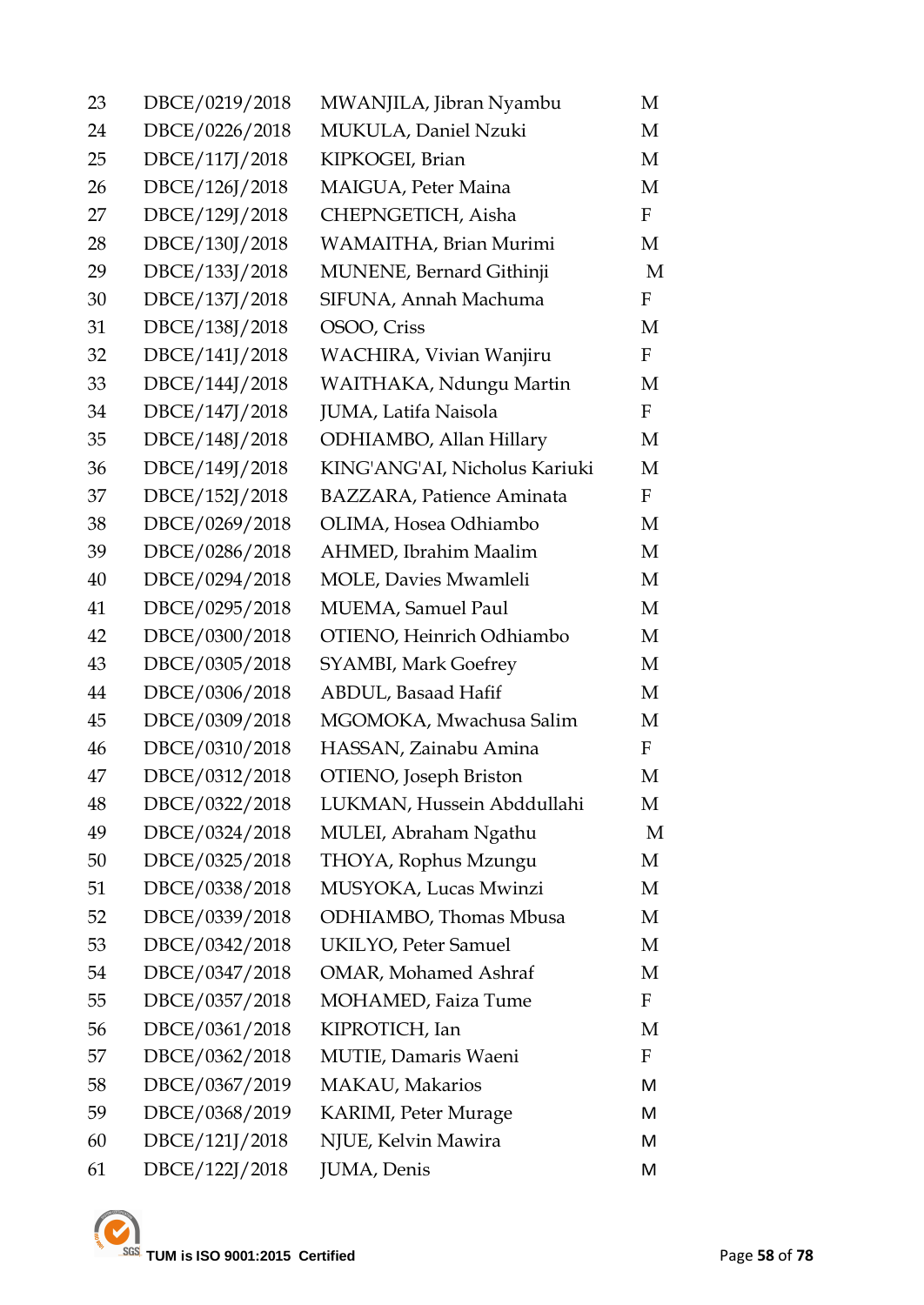| 62 | DBCE/124J/2018 | MBURU, Victor Miringu         | M            |
|----|----------------|-------------------------------|--------------|
| 63 | DBCE/125J/2018 | <b>OMBURA, Patrick Otieno</b> | M            |
| 64 | DBCE/128J/2018 | ALOO, Ekuwom Peter            | M            |
| 65 | DBCE/131J/2018 | KIARIE, George Silvester      | M            |
| 66 | DBCE/132J/2018 | MUSAU, Daniel Musyoki         | M            |
| 67 | DBCE/134J/2018 | CHEYWE, Daniel Mboku          | M            |
| 68 | DBCE/140J/2018 | GITHIOMI, Daniel Mungai       | M            |
| 69 | DBCE/142J/2018 | KIPROTICH, Denis Sigei        | M            |
| 70 | DBCE/160J/2018 | OWINO, Michael Oketch         | M            |
| 71 | DBCE/0290/2018 | MARANGO, Delvine Nafula       | $\mathbf{F}$ |
| 72 | DBCE/0301/2018 | MAROA, Brien Mwita            | M            |
| 73 | DBCE/0323/2018 | LUMADEDE, Shimon Akivanga     | M            |
| 74 | DBCE/0341/2018 | OCHIENG, Leornard Amba        | M            |
| 75 | DBCE/0350/2018 | THIONG'O, Lewis Kamau         | M            |
| 76 | DBCE/0360/2018 | MUTUNGA, Michael Kithikii     | M            |
| 77 | DBCE/0289/2018 | ABDULSHAKUR, Abdulgafur Bhaga | M            |
| 78 | DBCE/0315/2018 | NYANJE, Juma Kaingu           | M            |
| 79 | DBCE/0349/2018 | KIEMA, Victoria Mwikali       | F            |
| 80 | DBCE/0308/2018 | KITHIKII, Andrew Nzavu        | M            |
| 81 | DBCE/0058/2016 | ONG'AYO, Manasseh Nyamwaya    | M            |
| 82 | DBCE/033J/2016 | OBALA, Henry Odhiambo         | M            |
| 83 | DBCE/0359/2018 | <b>AWITI, Samuel Odingo</b>   | M            |
| 84 | DBCE/154J/2018 | LANGAT, Festus                | M            |
| 85 | DBCE/0358/2018 | MASINDE, Joseph Simiyu        | M            |
| 86 | DBCE/105J/2018 | MAKANGA, Emmanuela Nyawira    | F            |

## **DIPLOMA IN TECHNOLOGY (INSTRUMENTATION AND CONTROL ENGINEERING)**

| S/N            | <b>REG. NO</b> | <b>NAME</b>                  | <b>GENDER</b> |
|----------------|----------------|------------------------------|---------------|
| $\mathbf{1}$   | DTEE/0208/2018 | KITHEKA, Christine Kaindi    | F             |
| 2              | DTEE/0234/2018 | <b>ARITO, Sharon Atieno</b>  | F             |
| 3              | DTEE/0106/2016 | TENGEYA, Evans Andrew        | М             |
| $\overline{4}$ | DTEE/0244/2018 | WANDOGO, Brian               | М             |
| 5              | DTEE/0323/2018 | NYAYE, Malik Hussein         | М             |
| 6              | DTCN/001J/2017 | KIPLANGAT, Robert            | М             |
| 7              | DTEE/030J/2018 | MUNENE, Emmanuel             | M             |
| 8              | DTEE/073J/2018 | AREBAM, Kevin                | M             |
| 9              | DTEE/0191/2017 | MWANGANGI, Abednego Mwendo M |               |

TUM is ISO 9001:2015 Certified Page 59 of 78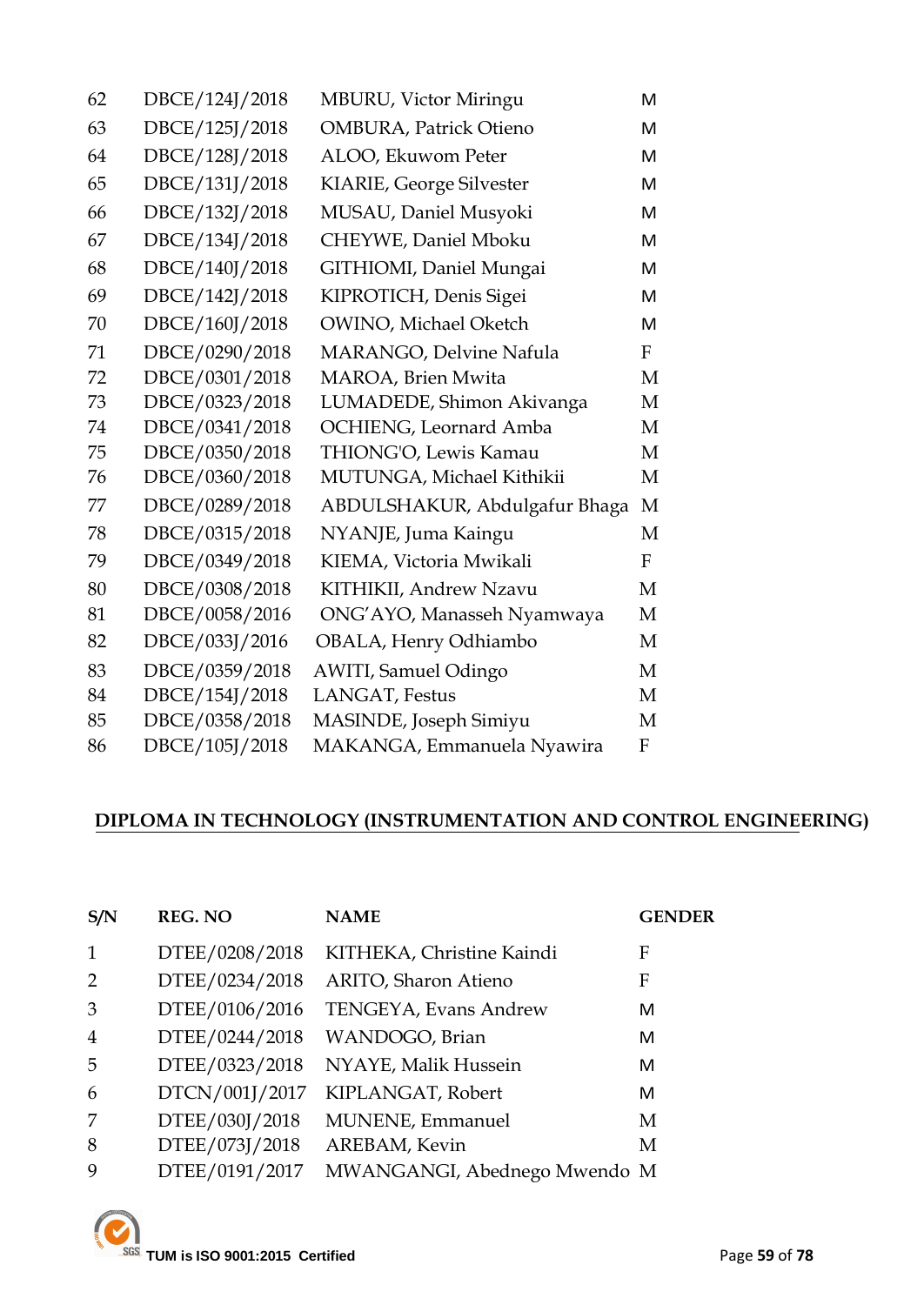| 10 | DTEE/0266/2018 | MUTHAMI, Japhet Safari    | M            |
|----|----------------|---------------------------|--------------|
| 11 | DTEE/0273/2018 | MUSUNDI, Augustine Barasa | M            |
| 12 | DTEE/0288/2018 | MUGE, Stephen Kipkemoi    | M            |
| 13 | DTEE/014J/2018 | KARAKACHA, Danson         | M            |
| 14 | DTEE/029J/2018 | GICHUKI, Karithi James    | M            |
| 15 | DTEE/035J/2018 | KISENGESE, James          | M            |
| 16 | DTEE/053J/2018 | MWIKALI, Mathuki          | M            |
| 17 | DTEE/094J/2018 | MUUO, Ngove               | M            |
| 18 | DTEE/095J/2018 | <b>CHERUIYOT, Elvis</b>   | M            |
| 19 | DTEE/154J/2018 | KARANJA, Dennis Gaitho    | M            |
| 20 | DTEE/008J/2017 | OTIENO, Bruce             | M            |
| 21 | DTIC/032J/2017 | RATIP, Christine Adhiambo | $\mathbf{F}$ |
| 22 | DMRE/0006/2017 | KOMBO, Abdallah Kalimbo   | M            |
| 23 | DTEE/0297/2018 | MWAKUMBAKU, Robert Mbaya  | M            |
| 24 | DTIC/048J/2018 | MOKAYA, Lamech            | M            |
| 25 | DTEE/081J/2018 | MUTUKU, Dorothy Ndunge    | $F_{\rm}$    |
| 26 | DTEE/100J/2018 | MUTINDA, Patrick Sila     | M            |
| 27 | DTEE/151J/2018 | KAHASO, Victoria Kavumbi  | F            |
| 28 | DTEE/165J/2018 | ODERO, Zedi Wao           | M            |
| 29 | DTEE/0282/2018 | SALIM, Ahmed Salim        | M            |
| 30 | DTIC/036J/2017 | ONYANGO, Ian Omondi       | M            |

#### **DIPLOMA IN TECHNOLOGY IN ELECTRICAL & ELECTRONIC ENGINEERING (ELECTRICAL POWER ENGINEERING OPTION)**

| S/N            | <b>REG. NO</b> | <b>NAME</b>                   | <b>GENDER</b> |
|----------------|----------------|-------------------------------|---------------|
| $\mathbf{1}$   | DTEE/0213/2018 | NYATTA, Edward Jackshan Mwale | М             |
| 2              | DTEE/0215/2018 | MATANO, Ramadhan Kasidi       | M             |
| 3              | DTEE/0216/2018 | KITEMA, Tumaini Kitema        | M             |
| $\overline{4}$ | DTEE/0220/2018 | MAVUNGA, Douglas Mwaraha      | M             |
| 5              | DTEE/025J/2018 | KIBET, Duncan Kangogo         | M             |
| 6              | DTEE/0140/2017 | MAKAZI, Jacob Matano          | M             |
| 7              | DTEE/0193/2017 | UVYALU, Keli                  | M             |
| 8              | DTEE/027J/2018 | OSORE, Hassan                 | M             |
| 10             | DTEE/0089/2016 | KIEMA, Harry                  | M             |
| 11             | DTEE/0385/2019 | ONGUDI, Philip Odhiambo       | M             |
| 12             | DTEE/0296/2018 | MGAZA, Joel Mutta             | M             |
| 13             | DTEE/061J/2018 | KAMAMI, Maithya               | M             |
| 14             | DTEE/072J/2018 | OKOTH, Edwin Ochieng          | M             |
| 15             | DTEE/0228/2018 | SHEHE, Peter                  | М             |

**TUM is ISO 9001:2015 Certified** Page 60 of 78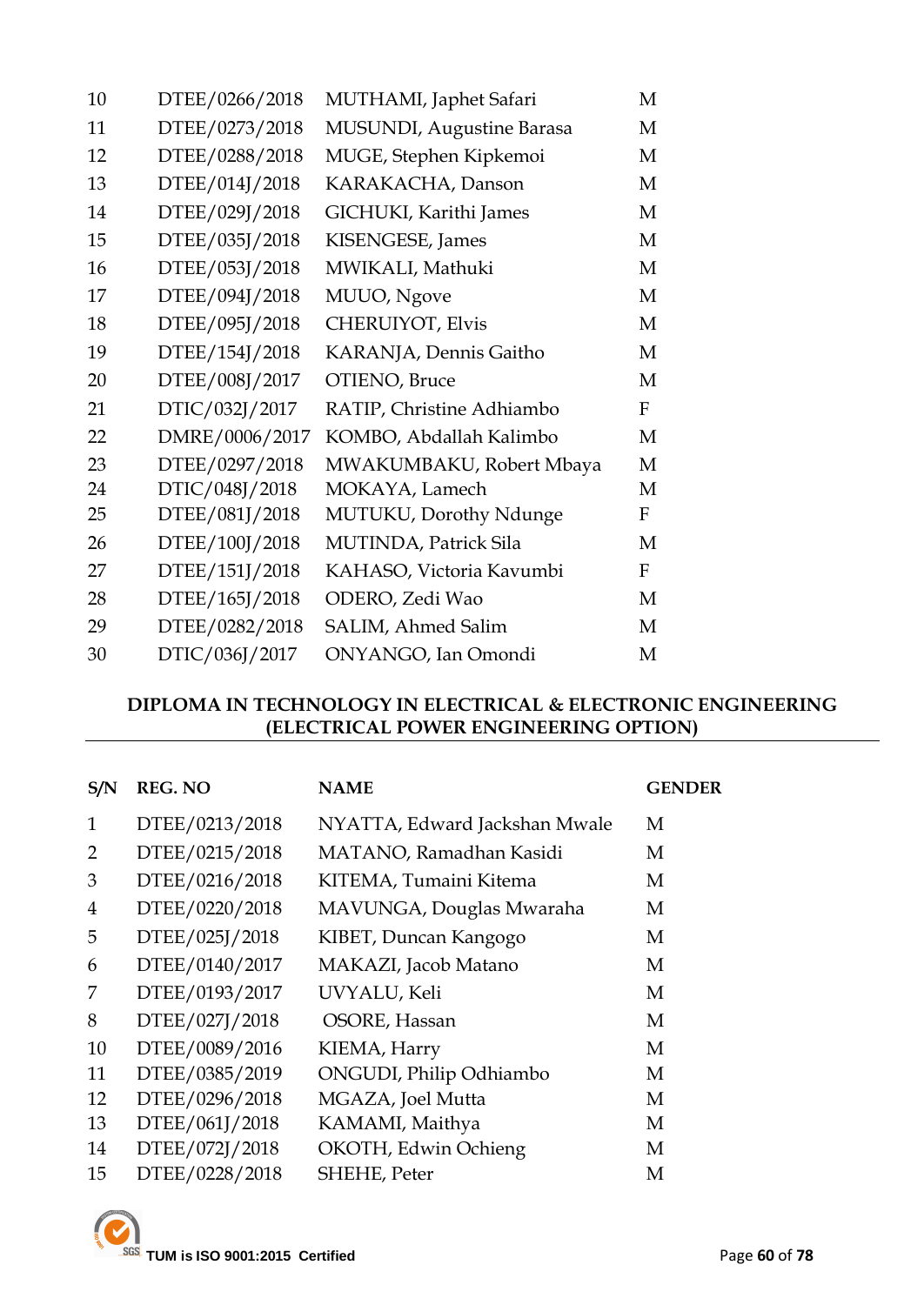| 16 | DTEE/0460/2019 | OKIOMA, Osiemo George            | M            |
|----|----------------|----------------------------------|--------------|
| 17 | DTEE/0470/2019 | MUNGA, Omar Mkombe               | M            |
| 18 | DTEE/0489/2019 | KAULI, Christine Changa          | F.           |
| 19 | DTEE/0335/2019 | MULEVU, Michael Mutuku           | M            |
| 20 | DTEE/0350/2019 | KITHOME, Stephen Mwilu           | M            |
| 21 | DTEE/0354/2019 | MBOYA, Paul Mutari               | M            |
| 22 | DTEE/0306/2018 | <b>BARAKA, Maxwell Henry</b>     | M            |
| 23 | DTEE/0313/2018 | OMAR, Ahmed Ataman               | M            |
| 24 | DTEE/0278/2018 | OWINO, Orwa Dalmas               | M            |
| 25 | DTEE/050J/2018 | <b>MBITHI, Kimanthi Samuel</b>   | M            |
| 26 | DTEE/062J/2018 | MBOGO, Kanyora Francis           | M            |
| 27 | DTEE/0207/2017 | KISALUCKWA, Charles Bosco        | M            |
| 28 | DTEE/0232/2018 | MUSAU, Arbanus Wambua            | M            |
| 29 | DTEE/0225/2018 | MUNGA, Vincent Kai               | M            |
| 30 | DTEE/0336/2019 | ONYANGO, Amos Benard             | M            |
| 31 | DTEE/0162/2017 | WANJIRU, Daniel Ngunjiri         | M            |
| 32 | DTEE/0390/2019 | KIRAGU, Michael Mburu            | M            |
| 33 | DTEE/0463/2019 | MACHARIA, John Kamau             | M            |
| 34 | DTEE/0477/2019 | MWIDANI, Salim Bakari            | M            |
| 35 | DTEE/0478/2019 | CHEPCHIRCHIR, Tarqueen Chebichii | $\mathbf F$  |
| 36 | DTEE/0481/2019 | MWANGI, Redemta Wanjiku          | F            |
| 37 | DTEE/040J/2018 | LANGAT, Maryanne Chepkemoi       | F            |
| 38 | DTEE/121J/2018 | RONNY, Jeff                      | M            |
| 39 | DTEE/0344/2019 | SAID, Hassan Nyae                | M            |
| 40 | DTEE/0281/2018 | WANJIKU, Judy                    | $\mathbf{F}$ |
| 41 | DTEE/0318/2018 | CHIVATSI, John Chai              | M            |
| 42 | DTEE/065J/2018 | <b>ABAWATA, Patience Habona</b>  | F            |
| 43 | DTEE/066J/2018 | <b>ONDITI</b> , Paul Morema      | M            |
| 44 | DTEE/0302/2018 | <b>UNDA</b> , Sammy Charles      | М            |
| 45 | DTEE/068J/2018 | NJIRU, Adrine Wanjiru            | F            |
| 46 | DTEE/070J/2018 | SALIM, Matata Abdillahi          | М            |
| 47 | DTEE/0356/2019 | ONTIEGO, Allan Opiyo             | М            |
| 48 | DTEE/0230/2018 | KENGA, Antony Syria              | М            |
|    |                |                                  |              |

#### **DIPLOMA IN TECHNOLOGY (TELECOMMUNICATION AND INFORMATION ENGINEERING)**

| S/N          | REG. NO | <b>NAME</b>                          | <b>GENDER</b> |
|--------------|---------|--------------------------------------|---------------|
| $\mathbf{1}$ |         | DTEE/088J/2018 KIPRONO, Faith Mumbua | E             |
| 2            |         | DTEE/092J/2018 OWINO, Lavin Akinyi   | н             |
| 3            |         | DTEE/125J/2018 NJIRU, Norah Murugi   | Е             |

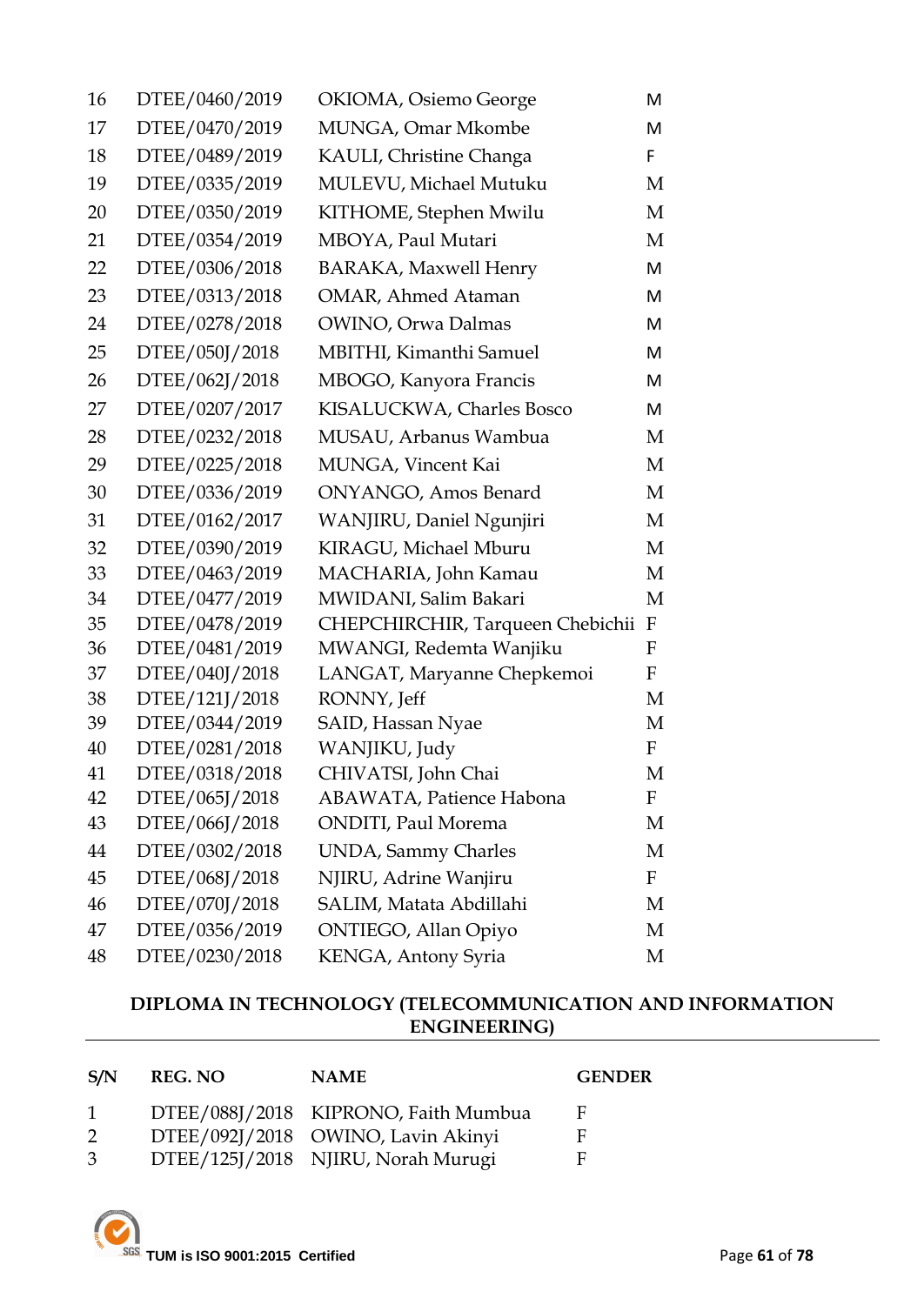| $\overline{4}$ | DTEE/143J/2018 | MKANGI, Tevin Katama       | M |
|----------------|----------------|----------------------------|---|
| 5              | DTEE/145J/2018 | MWANGI, Eliud Kihoro       | M |
| 6              | DTIE/0005/2017 | ASA, Michael Waseka        | М |
| 7              | DTEE/130J/2018 | CHITUYI, Shitivi Khalid    | М |
| 8              | DTEE/139J/2018 | KWEYU, Mark Anyanga        | М |
| 9              | DTEE/142J/2018 | GICHANA, Precious Maxine F |   |
| 10             | DTEE/146J/2018 | KIPKORIR, Walter           | M |
| 11             | DTEE/0301/2018 | MWASI, Joseph Nyambu       | М |
| 12             | DTIE/005J/2016 | MWANGI, Joseph Wainaina    | M |

#### **DIPLOMA IN AUTOMOTIVE ENGINEERING**

| S/N          | <b>REG. NO</b> | <b>NAME</b>                    | <b>GENDER</b> |
|--------------|----------------|--------------------------------|---------------|
| $\mathbf{1}$ | DAE/070J/2018  | WAMBUA, Antony                 | M             |
| 2            | DAE/030J/2017  | MUNYAO, Matata                 | M             |
| 3            | DAE/041J/2018  | <b>BAKARI, Hussein Mohamed</b> | M             |
| 4            | DAE/025J/2018  | MUTHUI, Dennis Mwendwa         | M             |
| 5            | DAE/028J/2017  | OJIAMBO, James                 | M             |
| 6            | DAE/050J/2018  | MUTUKU, Dennis Mungolya        | M             |
| 7            | DAE/080J/2018  | KIPKORIR, Denis                | M             |
| 8            | DAE/087J/2018  | NYAGA, Eric Murimi             | M             |
| 9            | DAE/0033/2018  | CHARO, Lucky Yaa               | M             |
| 10           | DMEN/0135/2018 | KAMULI, Job Musili             | M             |
| 11           | DMEN/0127/2018 | CHIBAYA, Jackson Bande         | M             |
| 12           | DAE/040J/2018  | ADAM, Ray                      | M             |
| 13           | DAE/072J/2018  | NGETICH, Patrick Kipngeno      | M             |

## **DIPLOMA IN MECHANICAL ENGINEERING (PLANT OPTION)**

|                | S/N REG. NO    | <b>NAME</b>                            | <b>GENDER</b> |
|----------------|----------------|----------------------------------------|---------------|
| 1              | DMEN/0098/2017 | MITHIKA, Kelvin Mwiti                  | M             |
| 2              |                | DMEN/0132/2018 LUTFY, Abdulrazak Jusab | M             |
| $\mathcal{S}$  | DMEN/042J/2018 | SAOKE, Benson Oluoch                   | M             |
| $\overline{4}$ | DMEN/052J/2018 | MBEVO, Brian Molo                      | M             |

**TUM is ISO 9001:2015 Certified** Page 62 of 78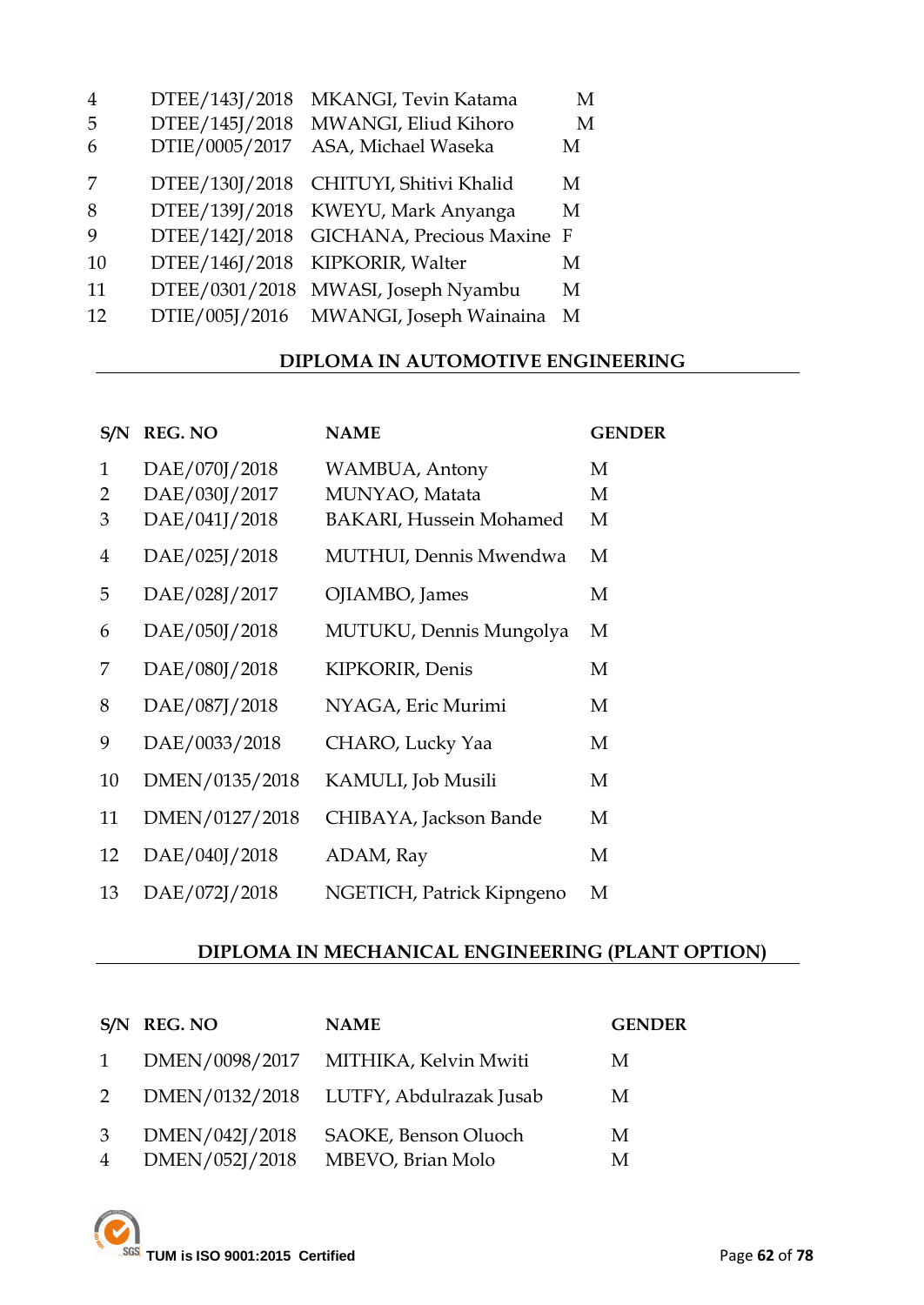| 5  | DMEN/056J/2018 | GATHEKIA, Alex Wainoga            | M                |
|----|----------------|-----------------------------------|------------------|
| 6  | DMEN/0170/2018 | MIBEI, Nehemiah Rono              | M                |
| 7  | DMEN/0171/2018 | JUMA, Faith                       | $\mathbf{F}$     |
| 8  | DMEN/0173/2018 | MUSYOKA, Festus Mutua             | M                |
| 9  | DMEN/0183/2018 | KAVATI, George Kyalo              | M                |
| 10 | DMEN/0184/2018 | NJIHIA, Samuel Mbugua             | M                |
| 11 | DMEN/0133/2018 | MBARU, Edgar Baya                 | M                |
| 12 | DMEN/0137/2018 | NYAMBU, Jonam Mwawughanga M       |                  |
| 13 | DMEN/0138/2018 | RAPHAEL, Jemimah Dzame            | $\boldsymbol{F}$ |
| 14 | DMEN/034J/2018 | KIMUYU, Joshua Mumo               | M                |
| 15 | DMEN/040J/2018 | OMOLLO, Tonny Mbego               | M                |
| 16 | DMEN/044J/2018 | KIRIMI, Dennis Mutharimi          | M                |
| 17 | DMEN/057J/2018 | KINYUA, Ian Mark                  | M                |
| 18 | DMEN/0124/2018 | BAKARI, Ali Mguwa                 | M                |
| 19 | DMEN/0142/2018 | OLAKA, Boniface Otieno            | M                |
| 20 | DMEN/0158/2018 | MWANJALA, Dann Salim              | M                |
| 21 | DMEN/0168/2018 | MWAKERA, Julius Mwambi            | M                |
| 22 | DMEN/5419/014  | KAHARIRI, David Mwangi            | M                |
| 23 | DMEN/0123/2018 | MUSYA, Mutua                      | M                |
| 24 | DMEN/0150/2018 | KIOKO, Gerald Muema               | M                |
| 25 | DMEN/0156/2018 | NABUTSIRI, Johnstone              | M                |
| 26 | DMEN/0188/2018 | <b>ONDIEGI</b> , Enos Odera       | M                |
| 27 | DMEN/0257/2019 | <b>OMONGOLE</b> , Ibrahim Hussein | M                |
| 28 | DMEN/020J/2018 | <b>MBUVI</b> , Paul Samuel        | M                |

# **DIPLOMA IN MECHANICAL ENGINEERING (PRODUCTION OPTION)**

| S/N | <b>REG. NO</b>           | <b>NAME</b>                   | GENDER 1 |            |
|-----|--------------------------|-------------------------------|----------|------------|
|     |                          |                               |          | DMEN/014J/ |
|     | 2018 KIMARU, Simon Mbiyu |                               | M        |            |
| 2   | DMEN/016J/2018           | <b>ODERO</b> , Dalmas Patrick | M        |            |
| 3   | DMEN/023J/2018           | KIPLANGAT, Elvis              | M        |            |
| 4   | DMEN/026J/2018           | RONO, Elly Kipkurui           | M        |            |
| 5   | DMPR/002J/2016           | ZURUNGI, Samuel Ndundi        | M        |            |
| 6   | DMEN/0165/2018           | NGALA, Kelvin Mwambire        | M        |            |
|     | DMEN/030J/2018           | KALELI, Ezekiel Muia          | M        |            |
|     |                          |                               |          |            |

**TUM** is ISO 9001:2015 Certified Service 2001:2015 Certified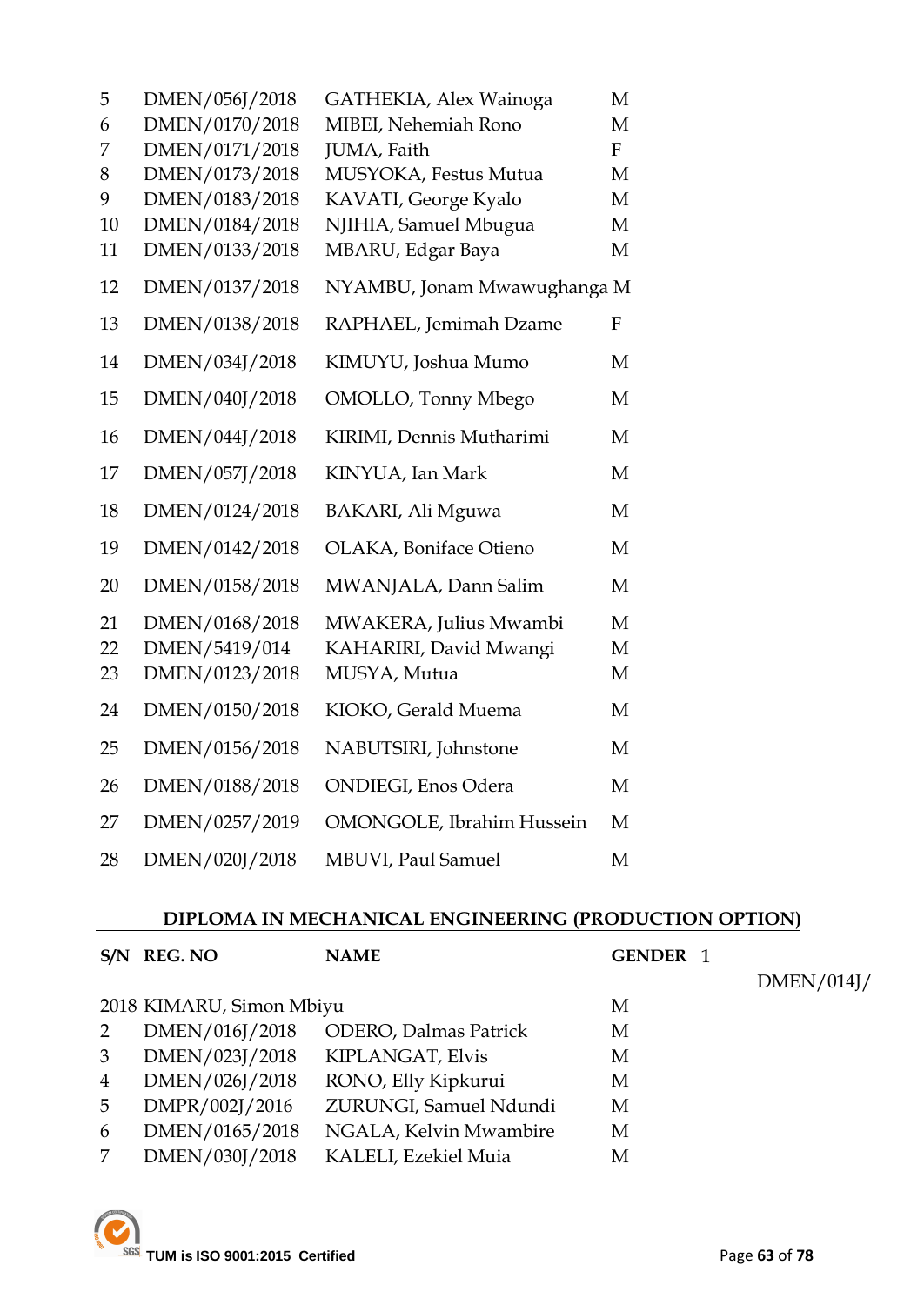| 8 | DMEN/051J/2018    | IREGI, Alexander Mugwe | M |
|---|-------------------|------------------------|---|
| 9 | DMEN/029J/2018    | JUMA, Jacob            | M |
|   | 10 DMEN/041J/2018 | MUSAU, Mwisa           | M |

## **DIPLOMA IN MEDICAL ENGINEERING**

| S/N            | <b>REG. NO</b> | <b>NAME</b>                 | <b>GENDER</b>             |
|----------------|----------------|-----------------------------|---------------------------|
| $\mathbf{1}$   | DME/032J/2018  | KORIR, Fredrick Museveni    | M                         |
| $\overline{2}$ | DME/059J/2018  | ABDIKHEIR, Abdirahman       | М                         |
| 3              | DME/067J/2018  | OTIENO, Charles Omondi      | M                         |
| $\overline{4}$ | DME/0085/2018  | LAVING, Ahmed Abdulrehman M |                           |
| 5              | DME/0103/2018  | HASSAN, Mejumaa             | $\boldsymbol{\mathrm{F}}$ |
| 6              | DME/072J/2018  | KHAMALA, Edwin Namesake     | M                         |
| 7              | DME/073J/2018  | MUHILANA, Dennis Ilavonga   | M                         |
| 8              | DME/074J/2018  | WANYOIKE, Edwin Munyi       | М                         |
| 9              | DME/076J/2018  | MONGIRA, Rael Mongina       | F                         |
| 10             | DME/079J/2018  | NGETICH, Patrick Kibet      | М                         |
| 11             | DME/080J/2018  | NKIROTE, Pauline Kinyua     | ${\bf F}$                 |
| 12             | DME/083J/2018  | MKANYIKA, Patience Isabella | $\boldsymbol{F}$          |
| 13             | DME/094J/2018  | ORINA, Dalphine Mokaya      | ${\bf F}$                 |
| 14             | DME/101J/2018  | ONYANGO, Joseph Okoth       | М                         |
| 15             | DME/108J/2018  | OKEMWA, Mboga Jackson       | М                         |
| 16             | DME/109J/2018  | KIROBI, Kelvin Njenga       | М                         |
| 17             | DME/112J/2018  | WANJIRU, Lydia Muthoni      | $\boldsymbol{\mathrm{F}}$ |
| 18             | DME/0088/2018  | OTIENO, Benard Juma         | М                         |
| 19             | DME/0112/2018  | MBOGO, Johnson Kazungu      | M                         |
| 20             | DME/0121/2018  | LUQMAN, Fuad Antar          | М                         |
| 21             | DME/0135/2018  | MUNIR, Mohamed Hassan       | М                         |
| 22             | DME/0137/2018  | NCUBIRI, Dickson Muriira    | M                         |
| 23             | DME/0140/2018  | ODERO, Anita Aflina         | $\boldsymbol{\mathrm{F}}$ |
| 24             | DME/0179/2019  | LESAYO, Martha Kimbuchu     | F                         |
| 25             | DME/0210/2019  | NG'ANG'A, Duncan Njuguna    | M                         |
| 26             | DME/0208/2019  | NANGAI, Amina Hamudani      | F                         |
| 27             | DME/0196/2019  | KIPKOECH, Gilbert           | M                         |
| 28             | DME/0099/2018  | OPIYO, Cliff Odhiambo       | M                         |
| 29             | DME/0047/2016  | MWAWASI, Flora Mambori      | F                         |
| 30             | DME/012J/2016  | KIPKOECH, Aron              | M                         |

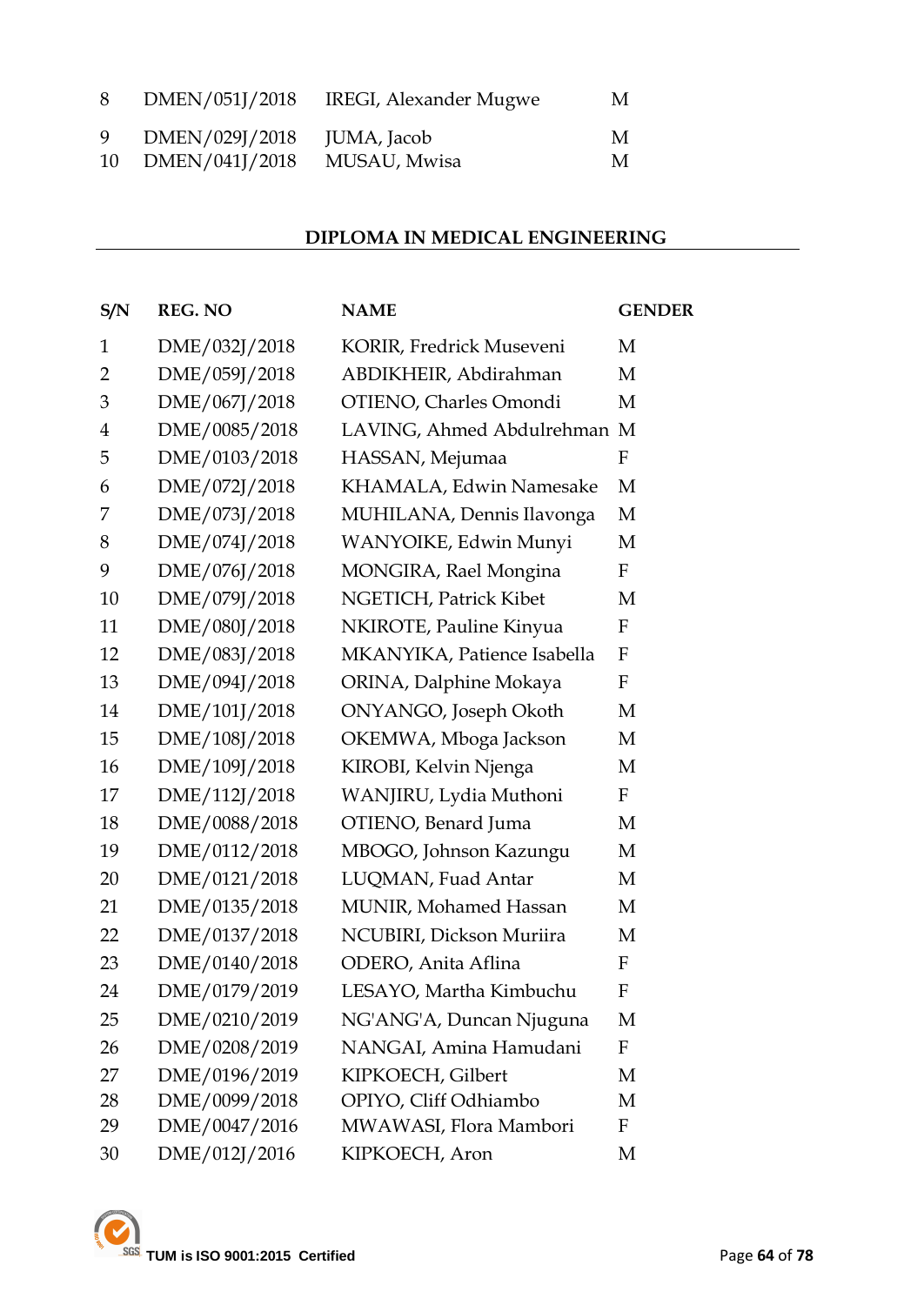| 31  | DME/2561/2015 | <b>ODIWUOR</b> , Evonce Otieno | M |
|-----|---------------|--------------------------------|---|
| 32  | DME/0108/2018 | WANJIRU, Dennis Nderitu        | M |
| 33  | DME/100J/2018 | WANJOHI, Mary Wanjiru          | F |
| 34  | DME/106J/2018 | JELIMO, Maurine                | F |
| 35  | DME/045J/2018 | OCHOLA, Vincent Odiwuor        | M |
| 36  | DME/061J/2018 | NYALE Chrispus Mwatua          | M |
| -37 | DME/011J/2016 | RUTO, Kipkirui Ngeno           | M |
|     |               |                                |   |

#### **DIPLOMA IN TECHNOLOGY MEDICAL ENGINEERING**

| S/N            | <b>REG. NO</b> | <b>NAME</b>                                                               | <b>GENDER</b>    |
|----------------|----------------|---------------------------------------------------------------------------|------------------|
| $\mathbf{1}$   |                | DME/0144/2018 MUKHWANA, Ezires Wesamba                                    | $\mathbf{F}$     |
| $\overline{2}$ |                | DTME/038J/2017 MUTUA, Esther Syokau                                       | $\mathbf{F}$     |
| 3              |                | DTME/045J/2018 KOSKEI, Allan Kiprono                                      | M                |
| $\overline{4}$ |                | DTME/046J/2018 KATHAMBO, Linet Nkirote                                    | $\mathbf{F}$     |
| 5              |                | DTME/047J/2018 KASINA, Miriam Mwende                                      | $\mathbf F$      |
| 6              |                | DTME/051J/2018 OLUOCH, Charity Awuor                                      | $\mathbf{F}$     |
| 7              |                | DTME/061J/2018 OCHIENG, Annan Hellen                                      | F                |
| 8              |                | DTME/069J/2018 KANYANGI, Gideon Kisia                                     | M                |
| 9              |                | DTME/074J/2018 OTIENO, Charltone Juma                                     | M                |
| 10             |                | DTME/076J/2018 AWUOR, Monica Lauryn                                       | $\boldsymbol{F}$ |
| 11             |                | DTME/077J/2018 MUTHIANI, Nicholas Munyao                                  | M                |
| 12             |                | DTME/079J/2018 DEKA, Abdi Hashi                                           | M                |
| 13             |                | DTME/082J/2018 KIMOTHO, Kelvin Wainaina                                   | M                |
| 14             |                | DTME/0051/2019 MBURA, Mary Chizi                                          | $\boldsymbol{F}$ |
| 15<br>16       |                | DTME/054J/2018 NDEI, Martin Ndungu<br>DME/0143/2018 WAIRIMU, Duncan Gitau | M<br>M           |
| 17             | DTME/044J/2018 | MMBOLOLO, John Mutua                                                      | M                |

#### **DIPLOMA IN REFRIGERATION AND AIR CONDITIONING**

|     | <b>REG. NO</b> | NAN |
|-----|----------------|-----|
| S/N |                |     |

**S/NOPINIER GENDER** 

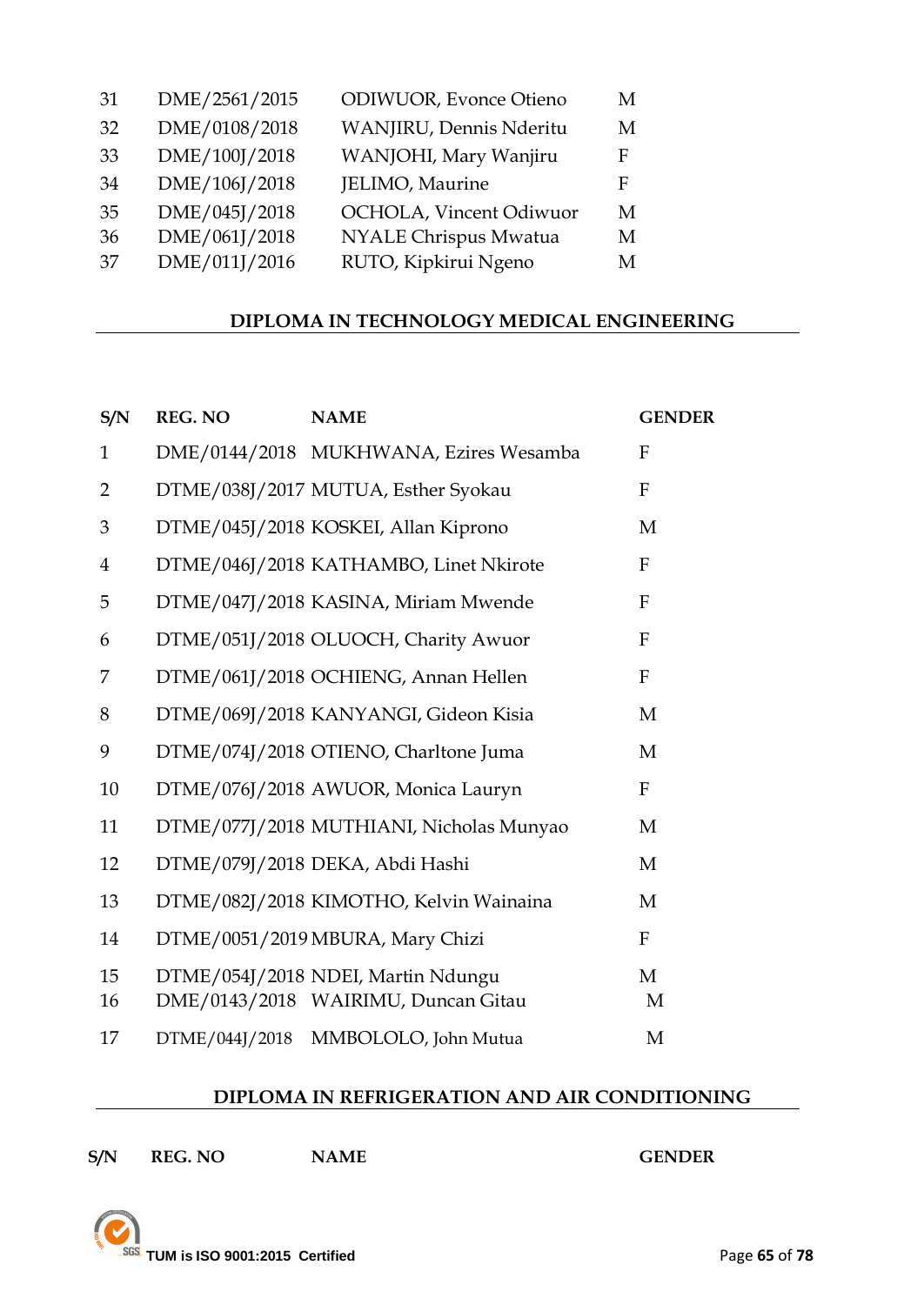| 1              | DRAC/041J/2017 OUMA, Seith Mireri         | М |
|----------------|-------------------------------------------|---|
| $\overline{2}$ | DRAC/091J/2018 NYAMWEYA, Ronald Omboti    | M |
| 3              | DRAC/082J/2018 MUSYOKA, Theophilus Muteti | M |
| $\overline{4}$ | DRAC/087J/2018 MWANIKI, Bonface Kibuthu   | M |
| 5              | DRAC/120J/2018 OKOTH, Bruno Owino         | M |
| 6              | DRAC/094J/2018 OTIENO, Dennis Odhiambo    | M |
| 7              | DRAC/106J/2018 KARAGITA, Winner           | M |
| 8              | DRAC/0010/2018 BARAKA, Robert Mkare       | M |
| 9              | DRAC/090J/2018 OPIYO, Ferdinand Ouma      | M |
| 10             | DRAC/121J/2018 KOSKEY, Emmanuel Kipkirui  | M |
| 11             | DRAC/092J/2018 OMONDI, Elvis Obonyo       | М |
| 12             | DRAC/114J/2018 KARIUKI, Brian Kairu       | M |

#### **BACHELOR OF ARCHITECTURAL STUDIES**

| S/N            | <b>REG. NO</b> | <b>NAME</b>                    | <b>GENDER</b> |
|----------------|----------------|--------------------------------|---------------|
| $\mathbf{1}$   | BARC/001J/2016 | NGURE, Kennedy Maina           | M             |
| $\overline{2}$ | BARC/005J/2016 | LOMONG, Minito Anthony         | M             |
| 3              | BARC/006J/2016 | NAMU, Joseph Muthomi           | M             |
| $\overline{4}$ | BARC/008J/2016 | NGARI, Oscar Wachira           | M             |
| 5              | BARC/012J/2016 | NGUGI, Gabriel                 | M             |
| 6              | BARC/019J/2016 | <b>OMONDI</b> , Dennis Ogollah | M             |
| 7              | BARC/022J/2016 | RONKO, Titus Salonik           | M             |
| 8              | BARC/031J/2016 | NYAYAL, Griffin                | M             |
| 9              | BARC/017J/2016 | CHESIRE, Judy Jelagat          | F             |
| 10             | BARC/023J/2016 | YEGON, Kelvin Kipkorir         | M             |
| 11             | BARC/025J/2016 | MWANGI, Brian Kangacha         | M             |
| 12             | BARC/036J/2016 | MAKAU, Moses Muuo              | M             |
| 13             | BARC/007J/2016 | MWINZI, Kenedy Mutua           | M             |
| 14             | BARC/010J/2016 | MUSEMBI, Linet Mutheu          | F             |
| 15             | BARC/016J/2016 | <b>MWITIMI</b> , Amos Munene   | M             |
| 16             | BARC/026J/2016 | LISHAMBA, Leone Mudola         | M             |
| 17             | BARC/029J/2016 | <b>MAHONGA, Steve Amugune</b>  | M             |

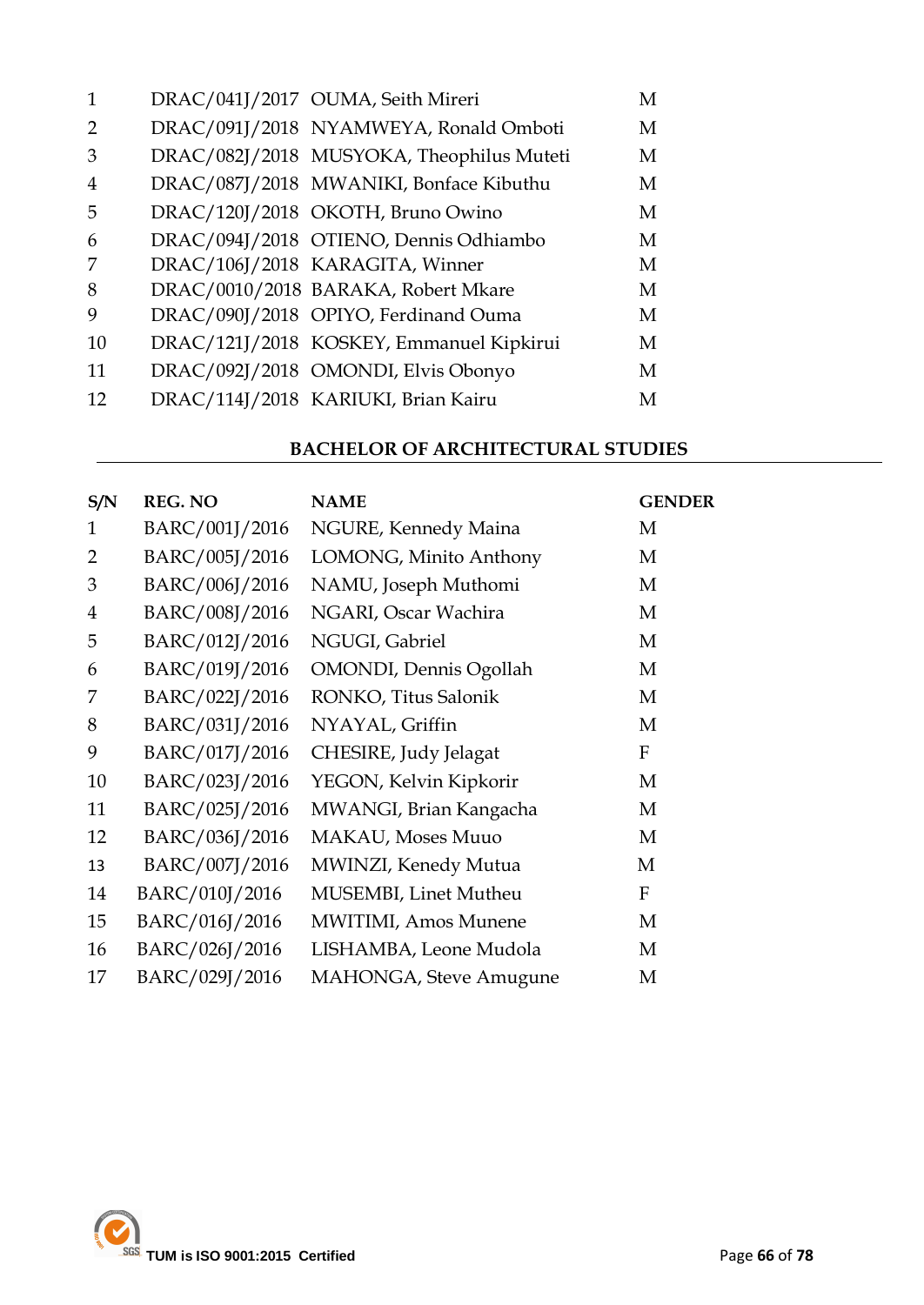| 18 | BARC/002J/2016 | NJIHIA, Chris Mathara   | M |
|----|----------------|-------------------------|---|
| 19 | BARC/004J/2016 | NJUGUNA, Ian Nganga     | M |
| 20 | BARC/021J/2016 | KIPROP, Victor          | M |
| 21 | BARC/024J/2016 | KORIR, Kelvin Kipkogei  | М |
| 22 | BARC/027J/2016 | AYUNGA, Thadeus Omwenga | М |
| 23 | BARC/0036/2016 | KULOBA, Cynthia Nafula  | F |
| 24 | BARC/0051/2017 | MUSTAFA, Mwayama Shindo | M |

#### **BACHELOR OF SCIENCE IN CIVIL ENGINEERING**

| S/N            | <b>REG. NO</b> | <b>NAME</b>               | <b>GENDER</b>             |
|----------------|----------------|---------------------------|---------------------------|
| $\mathbf{1}$   | BSCE/053J/2016 | DAUDI, Isaac Makali       | M                         |
| $\overline{2}$ | BSCE/057J/2016 | MUTISO, Michael Muoka     | M                         |
| $\mathfrak{B}$ | BSCE/063J/2016 | RURUMA, Mbatia Julius     | M                         |
| $\overline{4}$ | BSCE/091J/2016 | HUSSEIN, Issa Hussein     | M                         |
| 5              | BSCE/095J/2016 | OGWAYA, Linda Kwamboka    | F                         |
| 6              | BSCE/097J/2016 | NYAGA, Winner Gloria      | $\mathbf{F}$              |
| 7              | BSCE/0163/2016 | OGALLO, Ian Ogalo         | M                         |
| 8              | BSCE/049J/2016 | HASSAN, Ahmed Ali         | M                         |
| 9              | BSCE/052J/2016 | KATHAMBI, Mwendwa Yvonne  | ${\bf F}$                 |
| 10             | BSCE/069J/2016 | MAINA, Justus Muturi      | M                         |
| 11             | BSCE/087J/2016 | OKIRI, Junior             | M                         |
| 12             | BSCE/074J/2016 | OTIENO, Dickson Omondi    | M                         |
| 13             | BSCE/066J/2016 | ODHIAMBO, Vallary Anyango | F                         |
| 14             | BSCE/055J/2016 | MUNG'ATHIA, Joy Muthoni   | $\mathbf F$               |
| 15             | BSCE/073J/2016 | OLEL, Vincent Ouma        | M                         |
| 16             | BSCE/0128/2016 | MURITHI, Charles Kiringa  | M                         |
| 17             | BSCE/088J/2016 | WANKYO, Benjamin Mwera    | M                         |
| 18             | BSCE/0135/2016 | MWANDARO, Shamim Khamis   | $\boldsymbol{\mathrm{F}}$ |
| 19             | BSCE/070J/2016 | RUGUT, Meshack Kimaru     | M                         |

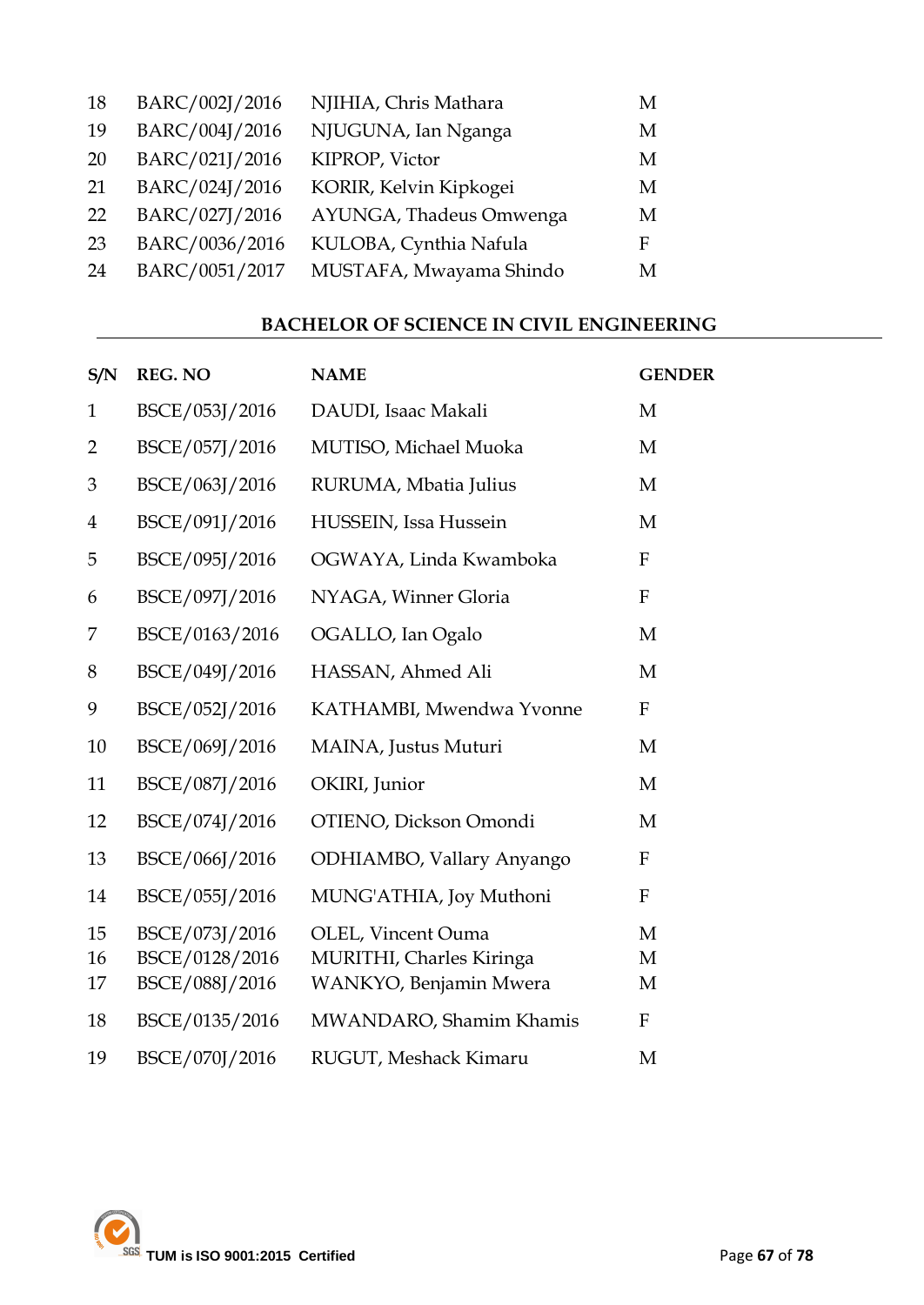| 20       | BSCE/034J/2015                  | OYUGI, Samson Ondiwa                         | M                         |
|----------|---------------------------------|----------------------------------------------|---------------------------|
| 21       | BSCE/041J/2015                  | AMOIT, Cornelia                              | $\mathbf F$               |
| 22       | BSCE/0084/2012                  | KOMORA, Betty Valiant                        | $\boldsymbol{\mathrm{F}}$ |
| 23       | BSCE/002J/2014                  | NJOROGE, Kenneth Githua                      | M                         |
| 24       | BSCE/0057/2015                  | MIRIAM, Auma Mwimali                         | $\mathbf F$               |
| 25       | BSCE/048J/2016                  | MWALIMO, Brian Nganga                        | M                         |
| 26       | BSCE/077J/2016                  | NCHOGA, Davis Ayaye                          | M                         |
| 27       | BSCE/085J/2016                  | ATUODO, Belinda                              | $\mathbf{F}$              |
| 28       | BSCE/094J/2016                  | MWANZIA, Tyson Makuthu                       | M                         |
| 29       | BSCE/0107/2016                  | JAMAL, Mohamed Hassan                        | M                         |
| 30       | BSCE/054J/2016                  | IRERI, Murithi Kelvin                        | M                         |
| 31       | BSCE/060J/2016                  | KIMURGOR, Brian                              | M                         |
| 32       | BSCE/065J/2016                  | KIPKOSGEI, Vincent Maiyo                     | М                         |
| 33       | BSCE/068J/2016                  | KIPKOECH, Eli                                | M                         |
| 34       | BSCE/083J/2016                  | ANGWENYI, Erick Moreka                       | М                         |
| 35       | BSCE/0145/2016                  | RUWA, Eve Umazi                              | F                         |
| 36       | BSCE/056J/2016                  | MWANZIA, Muema Samson                        | M                         |
| 37       | BSCE/071J/2016                  | AMWOGAH, Williamson                          | M                         |
| 38       | BSCE/0146/2016                  | <b>ONYANGO, Billy Antone</b>                 | M                         |
| 39       | BSCE/0206/2017                  | ABUGA, Christine Nyambeki                    | F                         |
| 40       | BSCE/0213/2017                  | MBUVI, Enock Muthoka                         | M                         |
| 41       | BSCE/0223/2017                  | <b>MUTISYA, Caxton Mutua</b>                 | M                         |
| 42       | BSCE/0294/2018                  | NYADILA, Florence Mercy Achieng              | F                         |
| 43       | BSCE/0056/2012                  | NJOROGE, Gideon                              | М                         |
| 44       | BSCE/0168/2016                  | WATILA, Job Simiyu                           | М                         |
| 45       | BSCE/058J/2013                  | MAOSA, Julian Magoma                         | M                         |
| 46       | BSCE/058J/2016                  | GALGALLO, Dotti Galma                        | M                         |
| 47       | BSCE/038J/2015                  | MUSIWO, Shaolin Otieno                       | M                         |
| 48<br>49 | BSCE/2091/2014<br>BSCE/6121/014 | NJIRIRI, Kevin Karenge<br>CHEMBEA, Omar Musa | M<br>M                    |
| 50       | BEBC/013J/2012                  | MUTHAURA, Nathan Gitonga                     | M                         |
| 51       | BEBC/063J/2012                  | KASADHE, Wycklife Okombo                     | M                         |
| 52       | BSCE/021J/2012                  | <b>OWOUR, Victor Otieno</b>                  | М                         |
|          |                                 |                                              |                           |

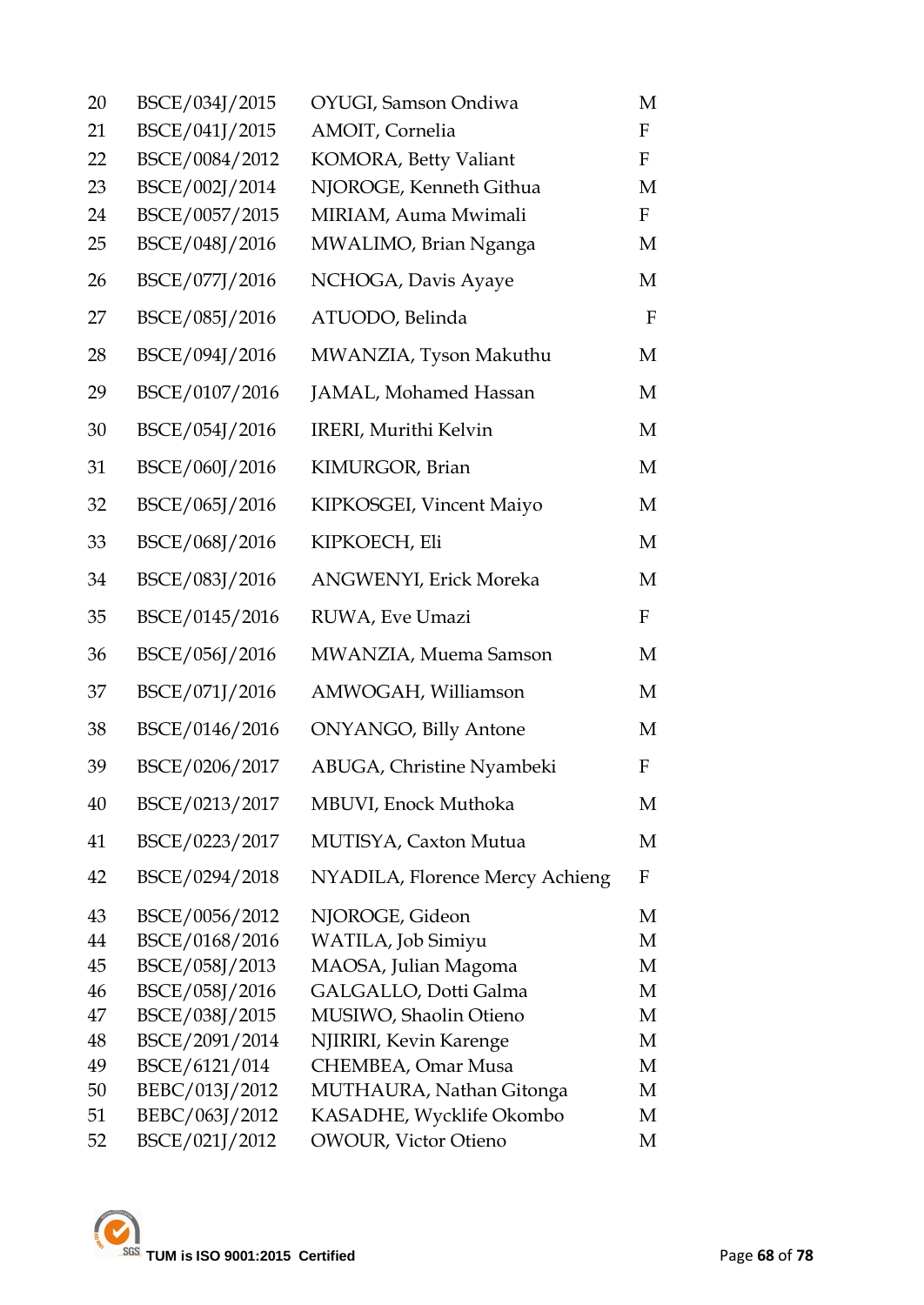| 53 | BSCE/0125/2016 | AHMED, Mohamed Bayusuf      | М |
|----|----------------|-----------------------------|---|
| 54 | BSCE/0112/2016 | MWANYIRO, Joel Banzi        | М |
| 55 | BSCE/098J/2016 | ASHIONO, Allan Mmpapale     | М |
| 56 | BSCE/040J/2015 | OUMA, Felix Ochieng'        | М |
| 57 | BSCE/096J/2016 | RORNA, Morles               | F |
| 58 | BSCE/0058/2015 | <b>IBRAHIM</b> , Hemed Omar | М |
| 59 | BSCE/0094/2012 | MIANO, Mwai Kelvin          | М |

#### **BACHELOR OF TECHNOLOGY IN CIVIL ENGINEERING**

| S/N            | <b>REG. NO</b>                                     | <b>NAME</b>                                                         | <b>GENDER</b>             |
|----------------|----------------------------------------------------|---------------------------------------------------------------------|---------------------------|
| $\mathbf 1$    | BTCE/080J/2017                                     | ODOYO, Sheldone Okoth                                               | M                         |
| $\overline{2}$ | BTCE/048J/2017                                     | ABDALLAH, Naim Mohamed                                              | M                         |
| 3              | BTCE/107J/2017                                     | MUNYUA, Mercy Mawia                                                 | ${\bf F}$                 |
| $\overline{4}$ | BTCE/051J/2017                                     | NGUGI, Duncan Ndegwa                                                | M                         |
| 5              | BTCE/052J/2017                                     | MURIMI, Alex Waniau                                                 | M                         |
| 6              | BTCE/057J/2017                                     | MWANGI, David Ng'ang'a                                              | $\mathbf{M}$              |
| 7              | BTCE/083J/2017                                     | ONYANGO, Brian                                                      | M                         |
| 8              | BTCE/077J/2017                                     | NAMAYI, Amos Makomere                                               | M                         |
| 9<br>10<br>11  | BTCE/074J/2017<br>BTCE/084J/2017<br>BTCE/108J/2017 | WAITHERA, Racheal<br>ONYANGO, Simon Aol<br>RUTTO, Sixtus Chebii     | ${\bf F}$<br>M<br>M       |
| 12             | BTCE/114J/2017                                     | TINDI, Christopher Wasonga                                          | M                         |
| 13             | BTCE/076J/2017                                     | MUSURE, Brenda Mwenderani                                           | $\boldsymbol{\mathrm{F}}$ |
| 14             | BTCE/0062/2018                                     | MRONGO, Leonard Ouma                                                | M                         |
| 15<br>16<br>17 | BTCE/033J/2016<br>BTCE/035J/2016<br>BTCE/055J/2017 | ASAVA, Kevin Wambusi<br>MOGIRE, Kevin Onyonka<br>MATU, James Muraya | M<br>M<br>M               |
| 18             | BTCE/078J/2017                                     | YIDA, Wareen Kemoli                                                 | M                         |
| 19             | BTCE/0092/2019                                     | KOECH, Japhet Kipchirchir                                           | M                         |
| 20             | BTCE/0093/2019                                     | KULUMBA, Albert Ngome                                               | M                         |
| 21             | BTCE/082J/2017                                     | MAROA, Victor Murimi                                                | M                         |
|                |                                                    |                                                                     |                           |

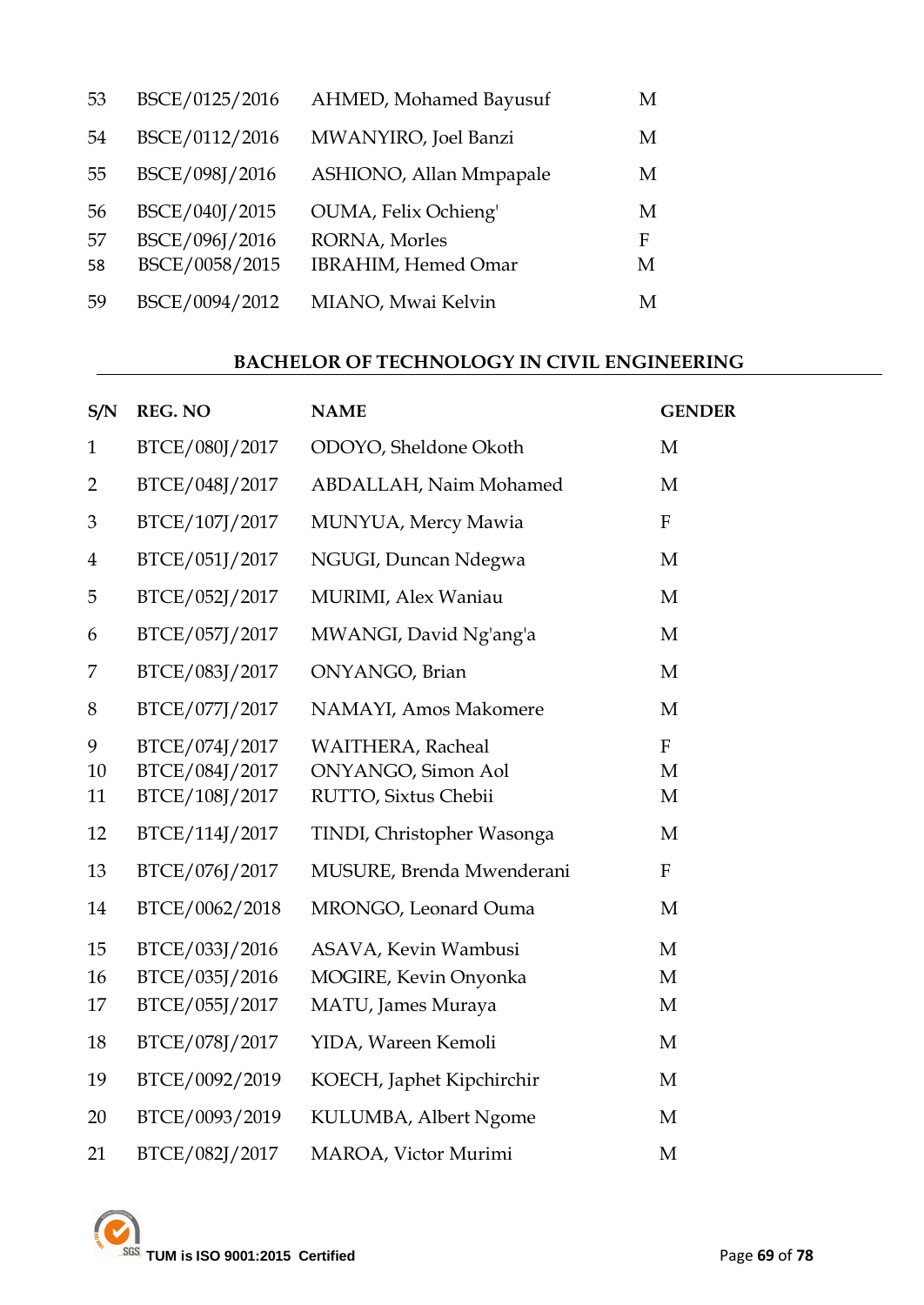| 22 | BTCE/113J/2017 | AMOKE, Tonney Oyoo             | M |
|----|----------------|--------------------------------|---|
| 23 | BTCE/0015/2016 | MOHAMED, Fatima Khamisi        | F |
| 24 | BTCE/0019/2016 | YUSUF, Adan Issack             | M |
| 25 | BTCE/093J/2017 | OMULANYA, David Amugavo        | M |
| 26 | BTCE/094J/2017 | AKINYI, Wendy                  | F |
| 27 | BTCE/111J/2017 | KURUI, Bethuel Kiprop          | M |
| 28 | BTCE/0066/2018 | OKEYO, Wilson Onyango          | M |
| 29 | BTCE/0075/2018 | KYALO, James Kioko             | M |
| 30 | BTCE/059J/2017 | MICHUBU, Mwenda                | M |
| 31 | BTCE/0072/2018 | TSUMA, Jeremiah Mwandenge      | M |
| 32 | BTCE/066J/2017 | SAWANI, Daisy Cherop           | F |
| 33 | BTCE/081J/2017 | <b>OMOLLO, Elvice Ochung</b>   | M |
| 34 | BTCE/0056/2018 | <b>IHUTHIA</b> , Titus Marenye | M |
| 35 | BTCE/0021/2016 | FWAMBA, Julius Kutosi Barasa   | M |

#### **BACHELOR OF SCIENCE IN ELECTRICAL AND ELECTRONIC ENGINEERING**

| S/N            | <b>REG. NO</b> | <b>NAME</b>                     | <b>GENDER</b> |
|----------------|----------------|---------------------------------|---------------|
| $\mathbf{1}$   | BSEE/115J/2016 | OGADA, Zebby Oloo               | M             |
| $\overline{2}$ | BSEE/098J/2016 | NJOROGE, Daniel Kimani          | M             |
| 3              | BSEE/101J/2016 | KIPLANGAT, Samson               | M             |
| $\overline{4}$ | BSEE/124J/2016 | NDOINYIO, Tenkes                | M             |
| 5              | BSEE/128J/2016 | OROCHO, Job Simiyu              | M             |
| 6              | BSEE/0077/2016 | APONDI, Milton Ochieng          | M             |
| 7              | BSEE/091J/2016 | MUTISYA, Christine Mueni        | $\mathbf F$   |
| 8              | BSEE/100J/2016 | MBUGUA, Francis Muthami         | M             |
| 9              | BSEE/105J/2016 | MUCHIRI, Stanley Mwangi         | M             |
| 10             | BSEE/110J/2016 | OMENDA, Fredrick Omondi         | M             |
| 11             | BSEE/120J/2016 | OMODI, Ray Odhiambo             | M             |
| 12             | BSEE/5477/014  | MANSOOR, Ali Bakar              | M             |
| 13             | BSEE/100J/2012 | ODOYO, Melvin Peter             | M             |
| 14             | BSEE/096J/2016 | KIMEU, Meshach Ngangi           | M             |
| 15             | BSEE/114J/2016 | <b>ACHIEN'G, Stacy Conslate</b> | ${\bf F}$     |
|                |                |                                 |               |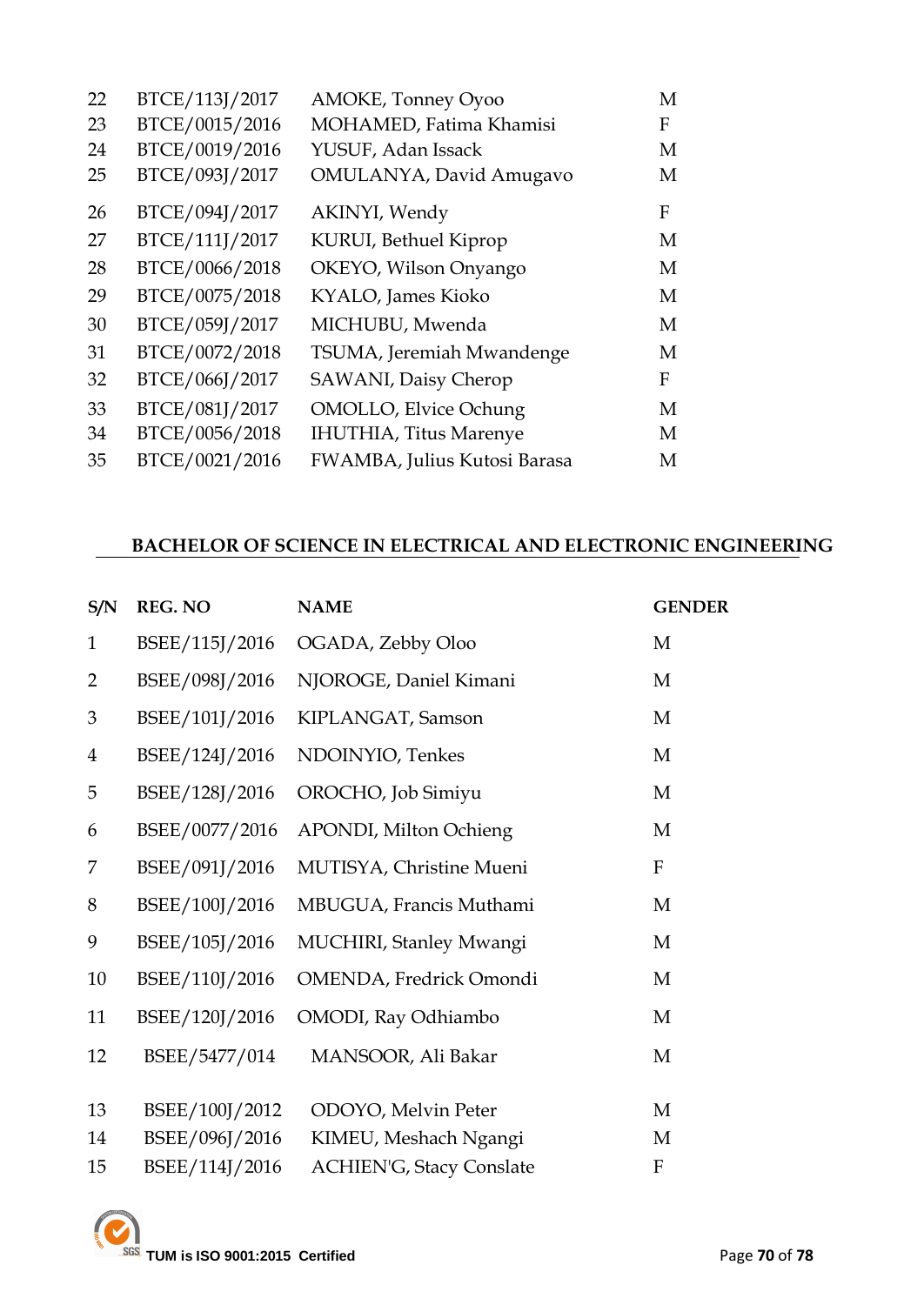| BSEE/097J/2016 | ORWANDA, Yvonne Vivian        | F |
|----------------|-------------------------------|---|
| BSEE/0078/2016 | MACHOKA, Stephen Sagini       | M |
| BSEE/127J/2016 | ONYANGO, Carrington Ochola    | M |
| BSEE/130J/2016 | OSALA, Jashon Odhiambo        | M |
| BSEE/092J/2016 | <b>WACHIRA</b> , Vincent Muya | M |
| BSEE/093J/2016 | MWOLOLO, Adrian Muuo          | M |
| BSEE/116J/2016 | <b>AKUMA</b> , Enock Onsare   | M |
| BSEE/0133/2012 | KIPNG'ENO, Emmanuel Korir     | M |
| BEEE/0033/2012 | DAWA, Ramadhan                | M |
| BSEE/043J/2012 | WANG'OMBE, Finney Maina       | M |
| BSEE/2409/2015 | ADIL, Alwy Mohamed            | M |
| BSEE/0048/2013 | VIDZO, Kevin Mweri            | M |
|                |                               |   |

#### **BACHELOR OF TECHNOLOGY IN ELECTRICAL AND ELECTRONIC ENGINEERING**

| S/N    | <b>REG. NO</b>                   | <b>NAME</b>                                  | <b>GENDER</b> |
|--------|----------------------------------|----------------------------------------------|---------------|
| 1<br>2 | BTEE/054J/2017<br>BTEE/070J/2017 | MWENDWA, Antony<br><b>BONGA</b> , Steve Biko | М<br>M        |
| 3      | BTEE/071J/2017                   | OLOO, Samuel Otieno                          | M             |
| 4      | BTEE/080J/2017                   | <b>ORAKO, Cavin Oluoch</b>                   | M             |
| 5      | BTEE/082J/2017                   | ONYANGO, Syfesington                         | M             |
| 6      | BTEE/093J/2017                   | MBOYA, Denish Ochieng                        | M             |
| 7      | BTEE/0086/2018                   | WASAI, John Michael                          | M             |
| 8      | BTEE/0104/2018                   | MAINGI, Nathan Muisyo                        | М             |
| 9      | BTEE/0129/2019                   | MWAKONDO, Jorum Kapalla                      | M             |
| 10     | BTEE/056J/2017                   | NYAGA, Ian Daniel                            | M             |
| 11     | BTEE/058J/2017                   | KIPTOO, Hosea                                | M             |

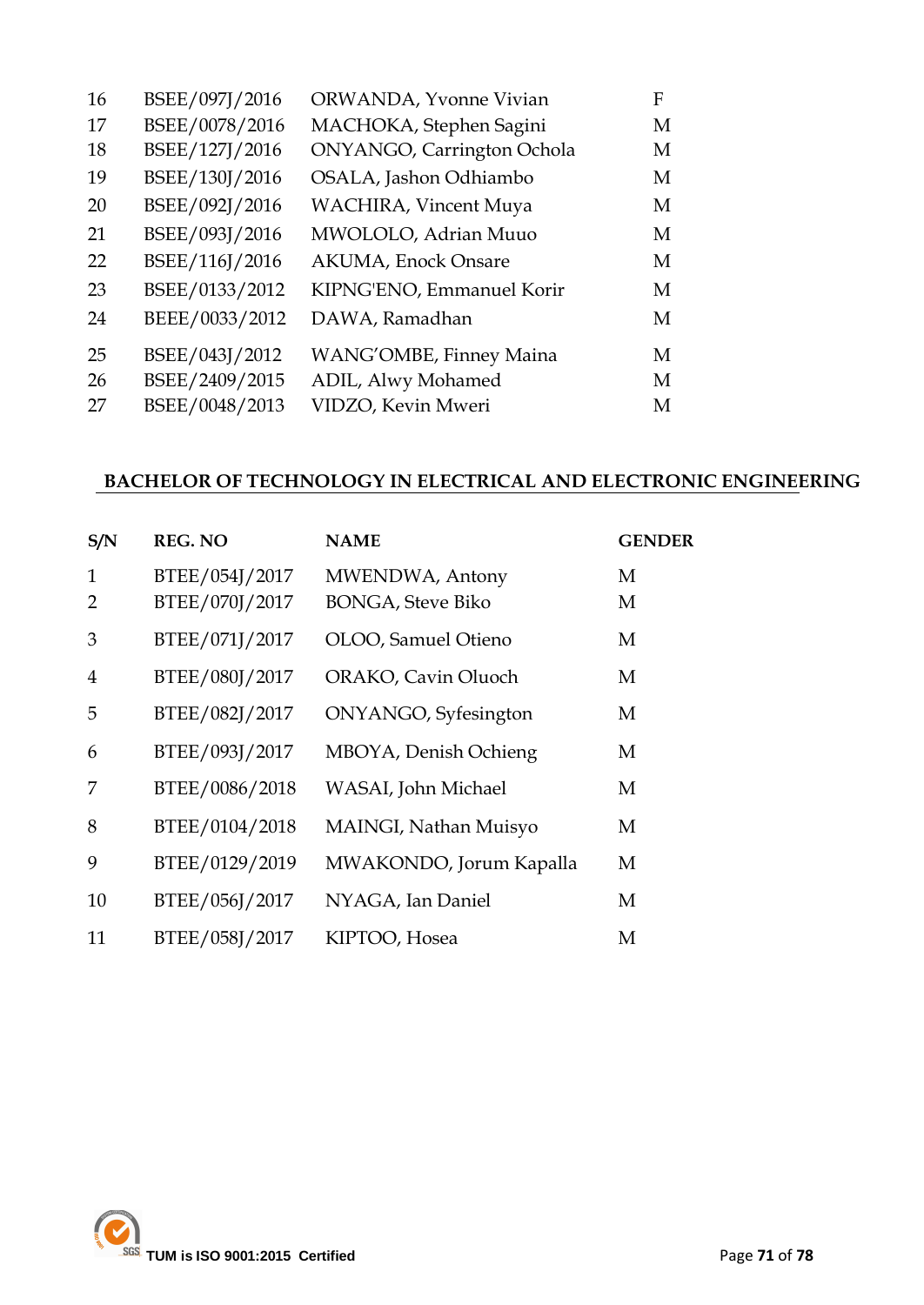| 12       | BTEE/023J/2016                   | KWENA, Bevise Makhoha                             | M      |
|----------|----------------------------------|---------------------------------------------------|--------|
| 13       | BTEE/036J/2016                   | OTIENO, Maurice Onyango                           | M      |
| 14       | BTEE/039J/2016                   | <b>BONAYA, Michael Emmanuel</b>                   | M      |
| 15       | BTEE/049J/2017                   | SANGOT, Cleopas Rerimoi                           | M      |
| 16       | BTEE/057J/2017                   | KIONI, Kiplimo Antony                             | M      |
| 17<br>18 | BTEE/096J/2017<br>BTEE/0063/2018 | ONCHAGA, Belden Nyakundi<br>KIPKIRUI, Denis Mutai | M<br>M |
| 19       | BTEE/0103/2018                   | <b>IMINZA, Clarage Achevi</b>                     | F      |
| 20       | BTEE/0087/2018                   | SUMBA, Augustin John                              | M      |
| 21       | BTEE/0097/2017                   | <b>OWELE, Lucas Sammy</b>                         | M      |
| 22       | BTEE/048J/2017                   | GATUA, Elija Kogi                                 | M      |
| 23       | BTEE/072J/2017                   | ODHIAMBO, George                                  | M      |
| 24       | BTEE/075J/2017                   | KERAGE, Job Boaz                                  | M      |
| 25       | BTEE/079J/2017                   | <b>ODHIAMBO</b> , Sharon Achieng                  | F      |
| 26       | BTEE/081J/2017                   | OKEYO, Collins Onyango                            | M      |
| 27       | BTEE/083J/2017                   | TALAM, Cynthia Chelangat                          | F      |
| 28       | BTEE/084J/2017                   | MAINA, Ebrahim Mungai                             | M      |
| 29       | BTEE/091J/2017                   | MWANGI, Kevin Gichureh                            | M      |
| 30       | BTEE/092J/2017                   | NYAMWEYA, John Makori                             | M      |
| 31       | BTEE/0085/2018                   | KITHUKA, Duncan Ndana                             | M      |
| 32       | BTEE/0100/2018                   | TSAKA, Teddy Wilfred                              | M      |
| 33       | BTEE/0102/2018                   | NZIVO, Patrick Kiilu                              | M      |
| 34       | BTEE/0106/2018                   | MBAO, Baya                                        | M      |
| 35       | BTEE/0107/2018                   | MASHA, William Felkin                             | M      |
| 36       | BTEE/047J/2017                   | SIPOI, Sheila Siamanta                            | F      |
| 37       | BTEE/052J/2017                   | OSUKO, Odhiambo Bonface                           | M      |
| 38       | BTEE/053J/2017                   | MUYA, Jeremiah Kaviku                             | M      |
| 39       | BTEE/064J/2017                   | KIPROTICH, Kevin Kirui                            | M      |
| 40       | BTEE/066J/2017                   | ADHIAMBO, Purity                                  | F      |
| 41       | BTEE/099J/2017                   | KIPIRA, Wilson Nashula                            | M      |
| 42       | BTEE/011J/2016                   | MUEMA, Alice Munanie                              | F      |
| 43<br>44 | BTEE/046J/2017<br>BTEE/095J/2017 | WAMBUI, Dennis Mahugu<br>MUNDIA, Brian Ngumi      | M<br>M |

TUM is ISO 9001:2015 Certified Page 72 of 78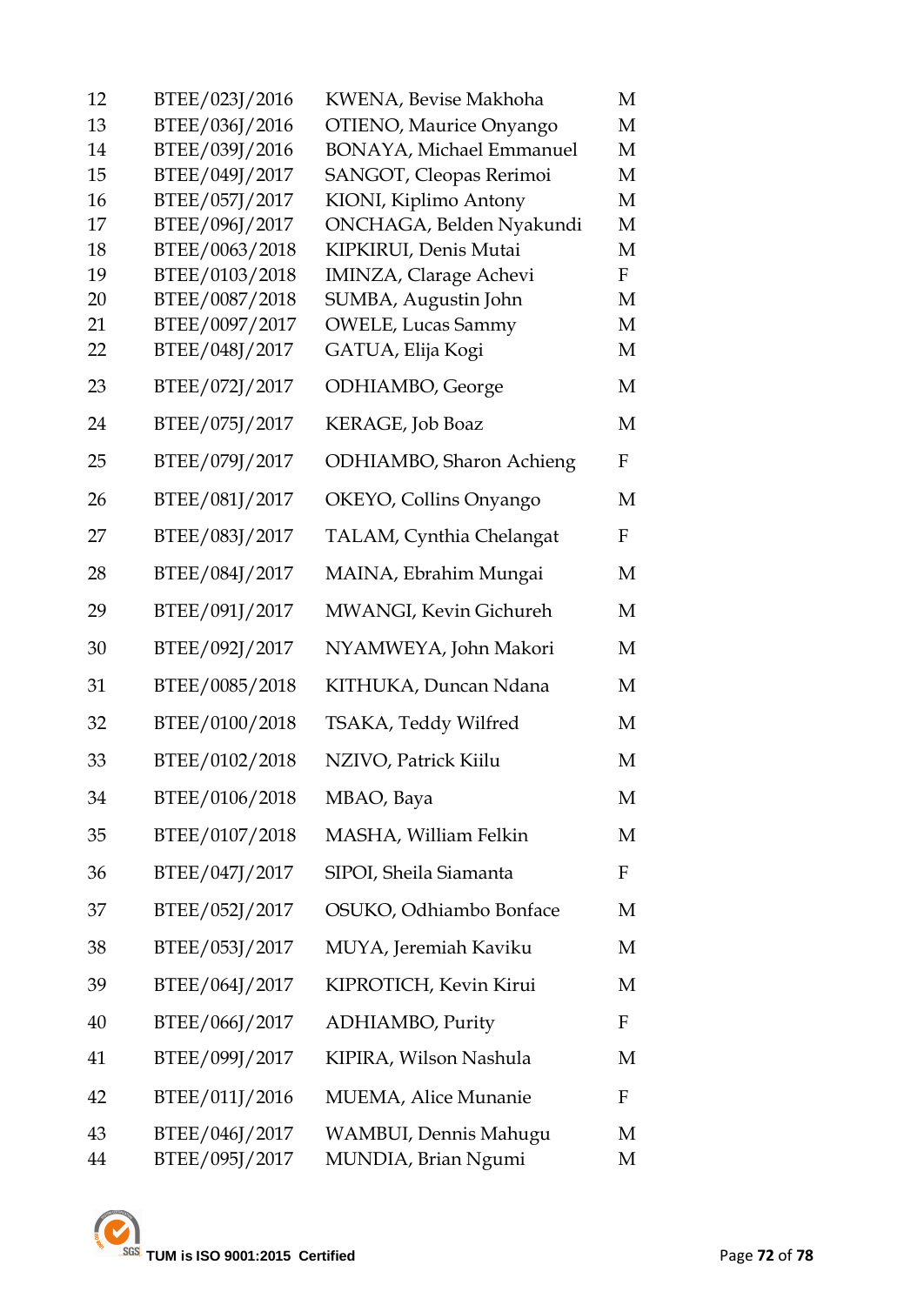## **BACHELOR OF SCIENCE IN MECHANICAL ENGINEERING**

| S/N            | <b>REG. NO</b> | <b>NAME</b>                       | <b>GENDER</b> |
|----------------|----------------|-----------------------------------|---------------|
| $\mathbf{1}$   | BSME/009J/2015 | MUSANGALI, Joseph Kitali          | M             |
| 2              | BSME/017J/2015 | DAA, Collins Juma                 | M             |
| 3              | BSME/027J/2015 | BULINDA, Johnian                  | M             |
| $\overline{4}$ | BSME/076J/2016 | KORIR, Boniface Kipkirui          | M             |
| 5              | BSME/018J/2013 | KIBET, Sang                       | M             |
| 6              | BSME/086J/2016 | <b>ODHIAMBO</b> , Beatrice Atieno | F             |
| 7              | BSME/055J/2016 | NYAGA, Richard Gacoki             | M             |
| 8              | BSME/074J/2016 | OTEN'G, Ruth Margarate            | F             |
| 9              | BSME/080J/2016 | <b>OUMA, Maxwell Owiye</b>        | M             |
| 10             | BSME/082J/2016 | WAYODI, Desmond                   | M             |
| 11             | BSME/053J/2016 | <b>IRERI, Moris Njoroge</b>       | M             |
| 12             | BSME/063J/2016 | OKELO, Samwel Ochieng             | M             |
| 13             | BSME/0022/2016 | <b>MBONGILO, Victor Ndoro</b>     | M             |
| 14             | BSME/0007/2016 | CHENZE, David Munga               | M             |
| 15             | BSME/065J/2016 | NJOROGE, Onesmus, Mbugua          | M             |
| 16             | BSME/083J/2016 | OMIA, Godfrey Odhiambo            | M             |

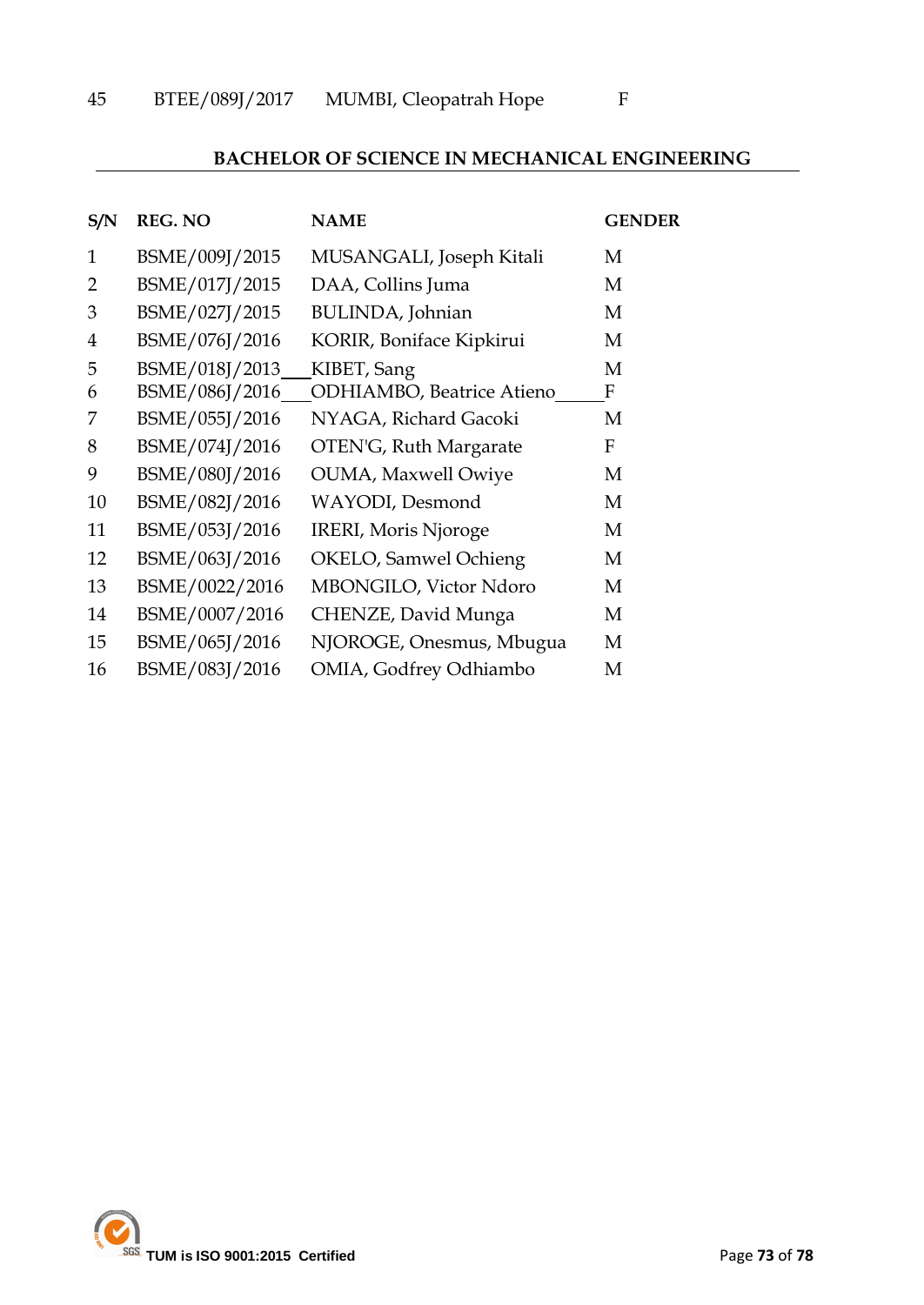| 17 | BSME/013J/2015 | KURGAT, Edwin Tirop               | М |
|----|----------------|-----------------------------------|---|
| 18 | BSME/016J/2015 | MOGENI, Brian Sagini              | М |
| 19 | BSME/021J/2015 | KIPKOECH, Bethuel                 | М |
| 20 | BSME/026J/2015 | KEDOGO, Ronny                     | М |
| 21 | BSME/027J/2014 | OGANDA, Brian Osiemo              | М |
| 22 | BSME/039J/2015 | NYABERO, Joseck                   | M |
| 23 | BSME/0005/2015 | LANGAT, Isaac Kipngetich          | М |
| 24 | BSME/067J/2016 | OMBATI, Magangi Harrydas          | М |
| 25 | BSME/085J/2016 | NYAGILO, Vincent Opiyo            | М |
| 26 | BSME/0021/2016 | GAJUE, James Kobe                 | М |
| 27 | BSME/009J/2012 | KASYOKI, Martin Munyao            | М |
| 28 | BSME/034J/2014 | OYULU, Boniface                   | М |
| 29 | BSME/051J/2016 | <b>WANGARE, Samson Kimemia</b>    | М |
| 30 | BSME/054J/2016 | WAGACHA, Tirus Kimani             | М |
| 31 | BSME/079J/2016 | <b>OUMA</b> , Eilleen Nelly       | F |
| 32 | BSME/084J/2016 | SINGOE, Ian Kiprotich             | M |
| 33 | BSME/087J/2016 | KIPRONO, Mercy Jebiwott           | F |
| 34 | BSME/060J/2016 | NDONYE, Tony Mwongela             | M |
| 35 | BSME/061J/2016 | KEMBOI, Titus Kimutai             | M |
| 36 | BSME/077J/2016 | ASHIOYA, Godwill Ihaji            | M |
| 37 | BSME/081J/2016 | <b>WERE, Toney Jeffrey</b>        | М |
| 38 | BSME/088J/2016 | MUTUA, Catherine Mwende           | F |
| 39 | BSME/0014/2016 | TOKALI, Godwin Mongoh             | М |
| 40 | BSME/001J/2010 | <b>WINNIE</b> , Catherine Muthoni | F |
| 41 | BSME/073J/2016 | NYAMAMBA, Elizabeth Moragwa F     |   |
| 42 | BSME/014J/2014 | MAKORI, Kibwage Duncan            | М |
| 43 | BSME/064J/2016 | <b>MATHERI</b> , James            | М |
| 44 | BSME/015J/2013 | MAKOKHA, Geoffrey Juma            | М |
| 45 | BEME/059J/2012 | KIMANTHI, Dominic Nthiga          | М |
| 46 | BSME/028J/2013 | LANG'AT, Noah Kibet               | М |
| 47 | BSME/002J/2015 | MRAMBA, Evans Patani              | М |
| 48 | BSME/003J/2014 | ABONYO, James Oyuga               | М |

# **BACHELOR OF TECHNOLOGY IN MECHANICAL ENGINEERING**

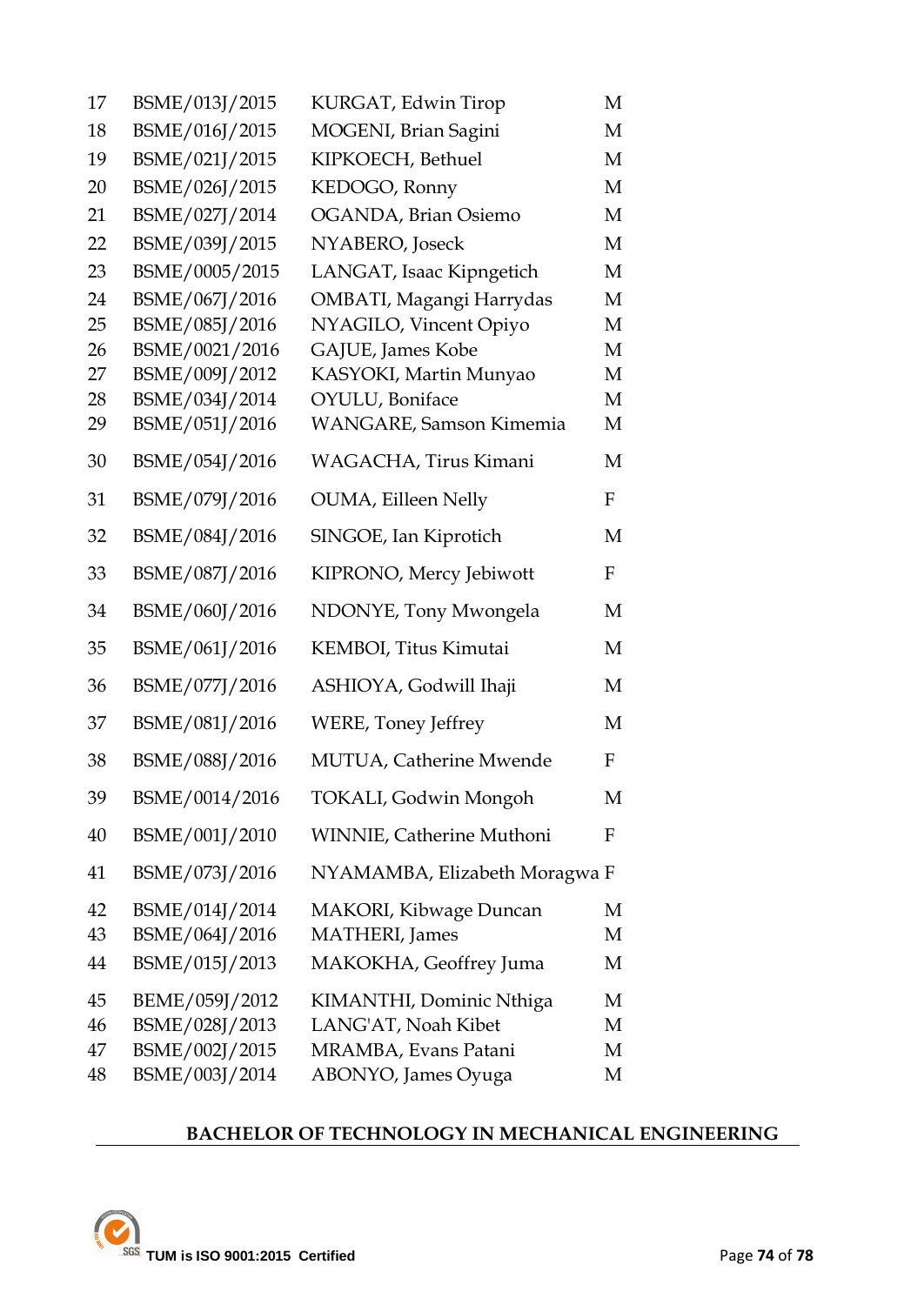| S/N            | <b>REG. NO</b> | <b>NAME</b>                   | <b>GENDER</b> |
|----------------|----------------|-------------------------------|---------------|
| $\mathbf{1}$   | BTME/054J/2017 | MUNGATIA, Gerishon            | M             |
| $\overline{2}$ | BTME/010J/2016 | DAUD, Simon Kyengo            | M             |
| 3              | BTME/0096/2018 | KHALID, Fauz Abdalla          | M             |
| $\overline{4}$ | BTME/0095/2018 | MUSAMBE, Timothy              | M             |
| 5              | BTME/0098/2018 | OGOLA, Jafferson Onyango      | M             |
| 6              | BTME/0088/2018 | <b>ONYARI</b> , Mathew Moseti | M             |
| 7              | BTME/0061/2017 | KIHAMA, Hiram Muigai          | M             |
| 8              | BTME/065J/2017 | CHESAINA, Victor Kiprop       | M             |
| 9              | BTME/074J/2017 | MESHACK, Lichina              | M             |
| 10             | BTME/077J/2017 | NCHAIYUA, Mark Oloiboo        | M             |
| 11             | BTME/083J/2017 | MAZERA, Dennis Lewa           | M             |
| 12             | BTME/0086/2018 | MWACHALA, Silvah Katachi      | M             |
| 13             | BTME/0056/2017 | DWALO, Moses Odhiambo         | M             |
| 14             | BTME/0064/2017 | OBWOGI, Peter Kenyanya        | M             |
| 15             | BTME/0091/2018 | KATANDE, William Chilumo M    |               |
| 16             | BTME/047J/2017 | KAMAU, Martin Wainaina        | M             |
| 17             | BTME/052J/2017 | MAWIRA, Kinyua                | M             |
| 18             | BTME/066J/2017 | RUTOH, Kiprono Davis          | M             |
| 19             | BTME/085J/2017 | KORIR, Gideon Kipkemoi        | M             |
| 20             | BTME/0065/2017 | GUNGA, Paul Ferdinand         | M             |
| 21             | BTME/067J/2017 | KIREU, Salonik                | M             |
| 22             | BTME/0066/2017 | NYABUTO, Bruce Makenzi        | M             |

## **BACHELOR OF TECHNOLOGY IN MARINE ENGINEERING**

| S/N            | <b>REG. NO</b> | <b>NAME</b>                  | <b>GENDER</b> |
|----------------|----------------|------------------------------|---------------|
| $\mathbf{1}$   | BTMA/079J/2017 | OUMA, Brian                  | M             |
| 2              | BTMA/050J/2017 | KAHINDI, Katana Karisa       | M             |
| 3              | BTMA/065J/2017 | KIPKEMOI, Alvan Ngenoh       | M             |
| $\overline{4}$ | BTMA/071J/2017 | HAGEMBE, Collins Felix       | M             |
| -5             | BTMA/076J/2017 | MAKOMERE, Conrard            | M             |
| 6              | BTMA/081J/2017 | NYABUTO, Derrick Nyachae     | M             |
| 7              | BTMA/094J/2017 | <b>HALILI, Mariam Chebet</b> | F             |
|                |                |                              |               |

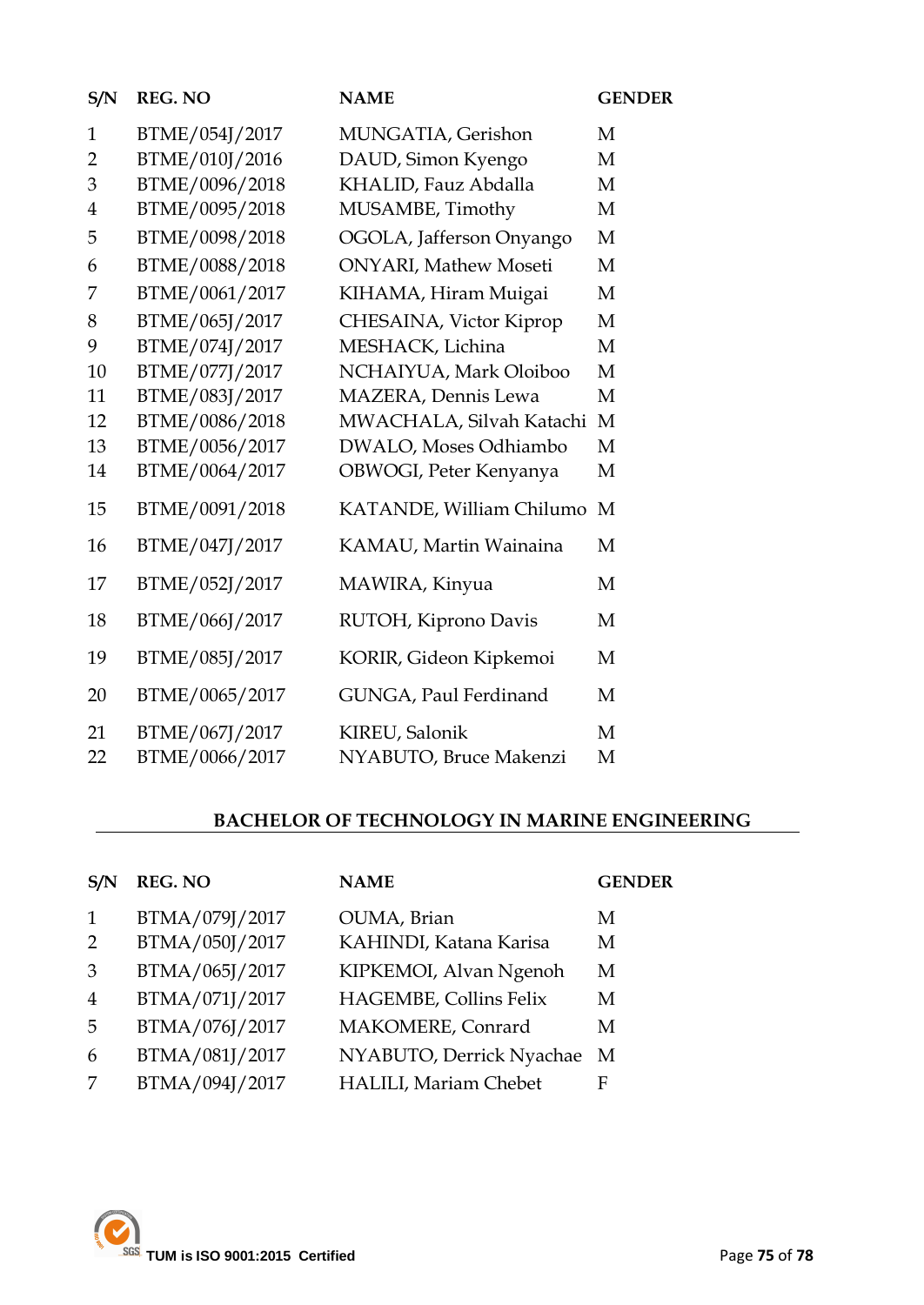| 8  | BTMA/067J/2017 | TOO, Noah Kimutai            | М |
|----|----------------|------------------------------|---|
| 9  | BTMA/075J/2017 | MAKAKA, Melkior Wabulilila M |   |
| 10 | BTMA/091J/2017 | MWANGI, Moses Njau           | М |
| 11 | BTMA/022J/2016 | MAFURA, Zadock Geoffrey      | М |
| 12 | BTMA/024J/2016 | THEURI, Paul Muriithi        | M |
| 13 | BTMA/0004/2016 | WANJE, Jacob Mwangala        | M |
| 14 | BTMA/0005/2016 | MWANGI, Stephen Mundia       | M |
| 15 | BTMA/055J/2017 | KHASEKE, Didymus             | М |
| 16 | BTMA/068J/2017 | KIPLETING, Naftali           | M |
| 17 | BTMA/069J/2017 | NGENO, Philemon Kiptoo       | M |
| 18 | BTMA/072J/2017 | <b>MUHARULI</b> , Collines   | M |
| 19 | BTMA/086J/2017 | MWAWASI, Durell Mwakulo      | M |
| 20 | BTMA/082J/2017 | WEINSLEQ, Paul               | М |
| 21 | BTMA/011J/2016 | KARIRU, Antony Kamenyi       | M |
| 22 | BTMA/058J/2017 | CHILANGO, Vivian Mbuche      | F |
| 23 | BTMA/064J/2017 | KHAMIS, Esther Sidi          | F |

## **BACHELOR OF SCIENCE IN MEDICAL ENGINEERING**

| S/N            | <b>REG. NO</b> | <b>NAME</b>                     | <b>GENDER</b> |
|----------------|----------------|---------------------------------|---------------|
| $\mathbf{1}$   | BSMD/007J/2015 | MUTHUI, Johnson                 | M             |
| $\overline{2}$ | BSMD/035J/2016 | MWANIKI, Richard Waweru         | M             |
| 3              | BSMD/038J/2016 | <b>BENSON</b> , June            | F             |
| $\overline{4}$ | BSMD/042J/2016 | WACUKA, Mary Wambui             | F             |
| 5              | BSMD/043J/2016 | KINYUA, Nelson Mwangi           | M             |
| 6              | BSMD/045J/2016 | HASSAN, Fatuma Haro             | F             |
| 7              | BSMD/047J/2016 | <b>MUTEGI Martin</b>            | M             |
| 8              | BSMD/048J/2016 | KIITHYA, Daniel Paul            | M             |
| 9              | BSMD/055J/2016 | KIPKEMOI Shadrack               | M             |
| 10             | BSMD/057J/2016 | KAGEHA, Asneth Davida           | $\mathbf{F}$  |
| 11             | BSMD/058J/2016 | ELIJAH, Suzzanne Kwamboka       | F             |
| 12             | BSMD/059J/2016 | WACERA, Jane Wanjiku            | $\mathbf{F}$  |
| 13             | BSMD/075J/2016 | <b>WABUGE, Kennedy Denilson</b> | M             |
| 14             | BSMD/080J/2016 | SOITA, George Ndegwa            | M             |

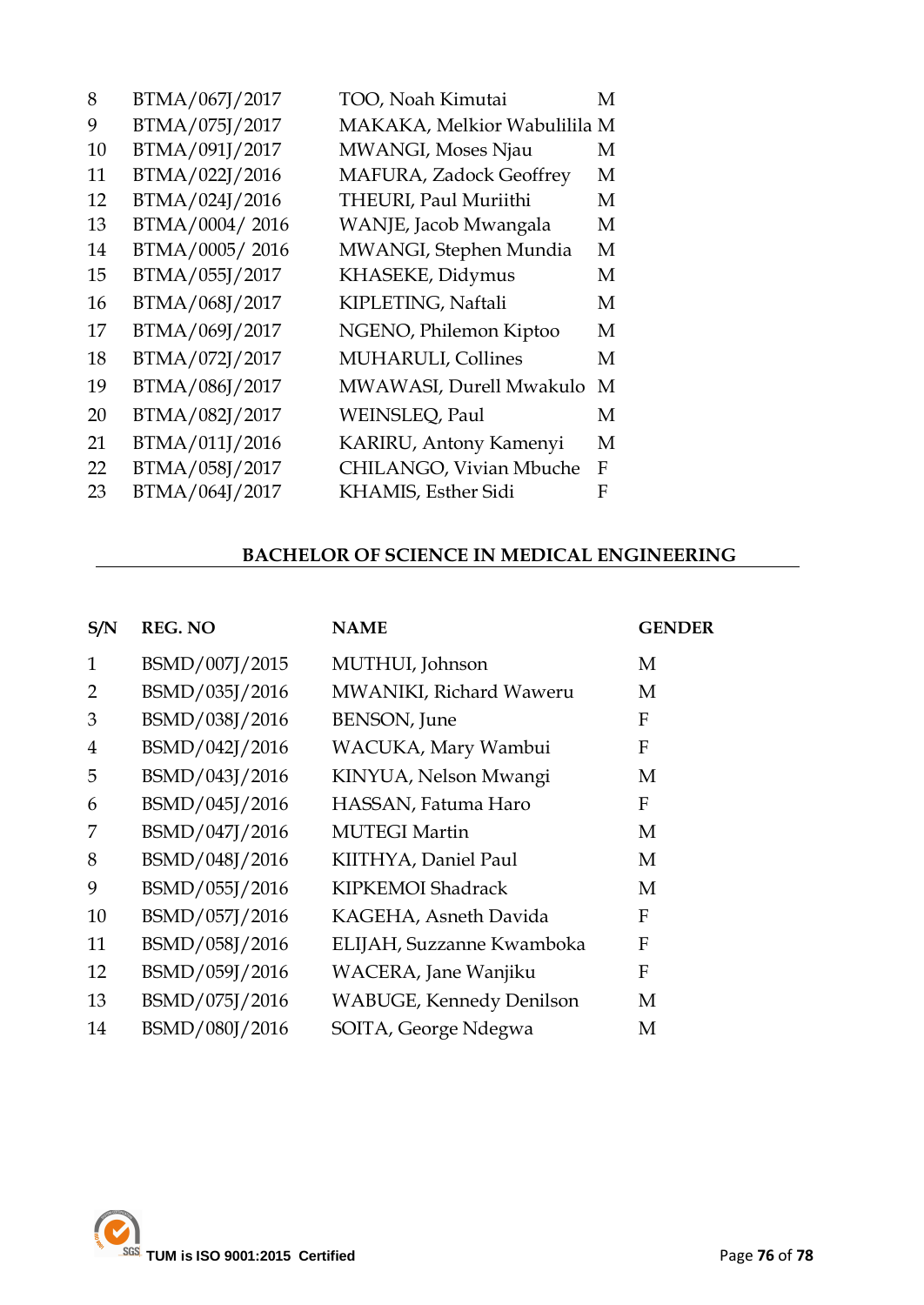| 15 | BSMD/016J/2015 | YEGON, Wilbon Cheruiyot       | M |
|----|----------------|-------------------------------|---|
| 16 | BSMD/034J/2016 | <b>GITARI, Oscar Munene</b>   | M |
| 17 | BSMD/044J/2016 | NTHIGA, Denis Mutugi          | M |
| 18 | BSMD/053J/2016 | KEYA, Kiprop Louis            | M |
| 19 | BSMD/069J/2016 | OPAPA, Kenedy Juma            | M |
| 20 | BSMD/073J/2016 | <b>OMONDI</b> , Wyclife Owino | M |
| 21 | BSMD/018J/2015 | KURGAT, Kipchirchir Brian     | M |
| 22 | BSMD/025J/2015 | ONYANGO, Vincent Juma         | M |
| 23 | BSMD/030/2015  | <b>OMAR, Mohammed Abdalla</b> | M |
| 24 | BSMD/040J/2016 | MURITHI, Victoria Makena      | F |
| 25 | BSMD/050J/2016 | TORUT, Billy Kipruto          | M |
| 26 | BSMD/072J/2016 | <b>OMONDI</b> , Philip Otieno | M |
| 27 | BSMD/0029/2016 | OMAR, Ismail Abdalla          | M |
|    |                |                               |   |

## **BACHELOR OF TECHNOLOGY IN MEDICAL ENGINEERING**

| S/N            | <b>REG. NO</b> | <b>NAME</b>                   | <b>GENDER</b>    |
|----------------|----------------|-------------------------------|------------------|
| $\mathbf{1}$   | BTMD/080J/2017 | KIPTUM, Hillary               | M                |
| $\overline{2}$ | BTMD/0031/2018 | AYIERA, Naom Kemuma           | $\mathbf{F}$     |
| 3              | BTMD/074J/2017 | KIPROTICH, Gilbert Langat     | M                |
| $\overline{4}$ | BTMD/079J/2017 | KIPROTICH, Ronald Rono        | M                |
| 5              | BTMD/081J/2017 | <b>BETT, Kibiwott Arnold</b>  | M                |
| 6              | BTMD/082J/2017 | OKIRING, Peter                | M                |
| 7              | BTMD/083J/2017 | <b>TAABU, Emmanuel Sanday</b> | M                |
| 8              | BTMD/089J/2017 | MAANA, Antony Musumba         | M                |
| 9              | BTMD/090J/2017 | MALOBA, Lifumbi Ambrose       | M                |
| 10             | BTMD/091J/2017 | AURA, Joyce Namatsi           | $\boldsymbol{F}$ |
| 11             | BTMD/096J/2017 | OMBUNA, Simeon Machoka        | M                |
| 12             | BTMD/097J/2017 | NYABUTO, George Mogaka        | M                |
| 13             | BTMD/070J/2017 | MOGARE, Ian Maseme            | M                |
| 14             | BTMD/0021/2016 | KIPYEGON, Isaiya              | M                |
| 15             | BTMD/027J/2016 | KUBAI, Irene Kanana           | $\mathbf F$      |
| 16             | BTMD/046J/2016 | OTEMO, Justo Kote             | M                |
| 17             | BTMD/087J/2017 | AMUKHUMA, Alfred Katiechi     | M                |
| 18             | BTMD/065J/2017 | SOMOIRE, Josphat Lemayian     | M                |
| 19             | BTMD/093J/2017 | OCHUNG, Duke Omondi           | M                |
| 20             | BTMD/061J/2017 | ALI, Yusra Hassan             | $\boldsymbol{F}$ |
| 21             | BTMD/067J/2017 | MWENDI, Faith                 | $\boldsymbol{F}$ |
| 22             | BTMD/068J/2017 | MULI, Gedion Katisya          | M                |

**TUM** is ISO 9001:2015 Certified All Accords 2008 27 of 78